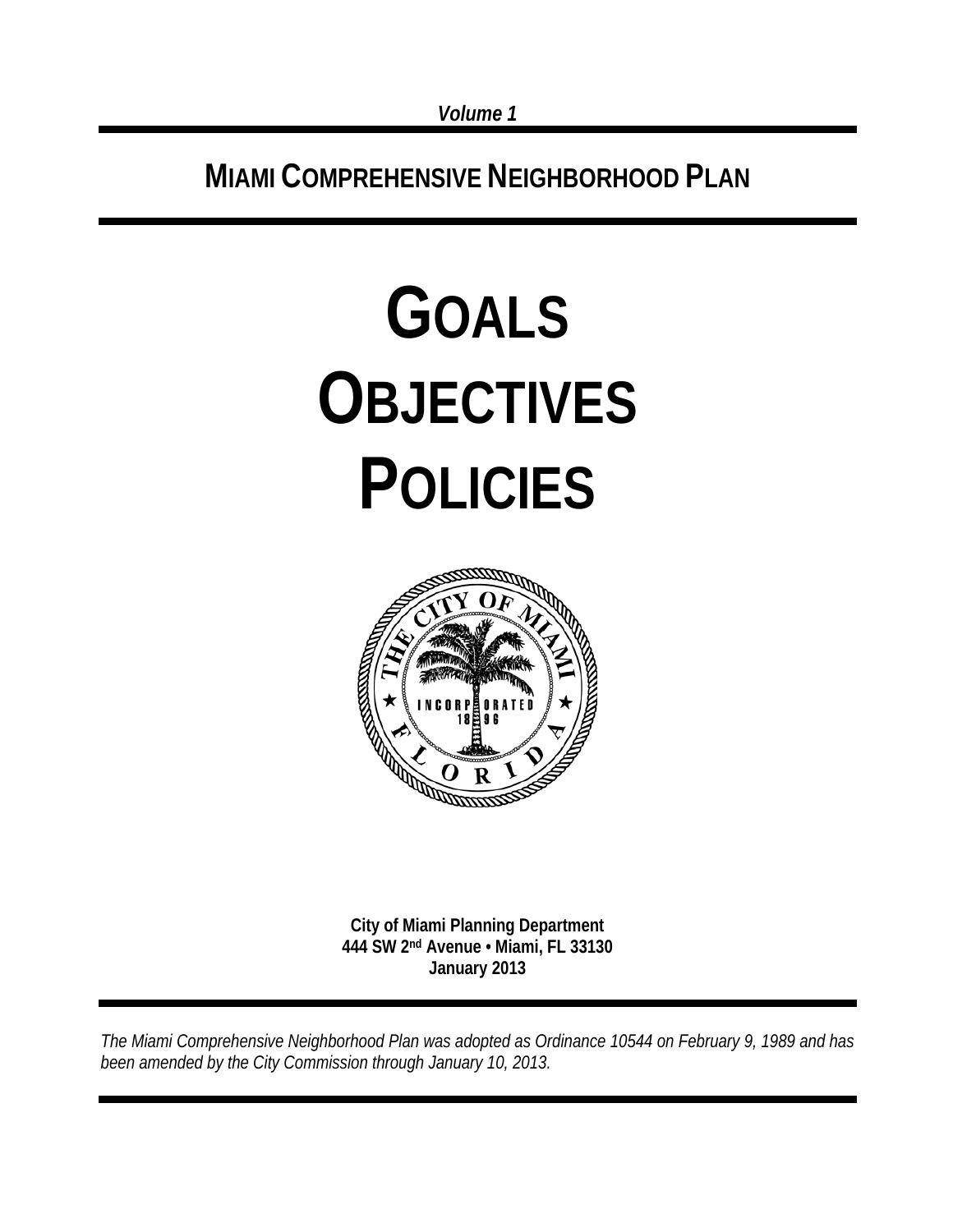#### Volume 1 MIAMI COMPREHENSIVE NEIGHBORHOOD PLAN **GOALS OBJECTIVES POLICIES**

## **TABLE OF CONTENTS**

| Miami Comprehensive Neighborhood Plan | ii |
|---------------------------------------|----|
| <b>Goals Objectives Policies</b>      |    |
| January 2013                          |    |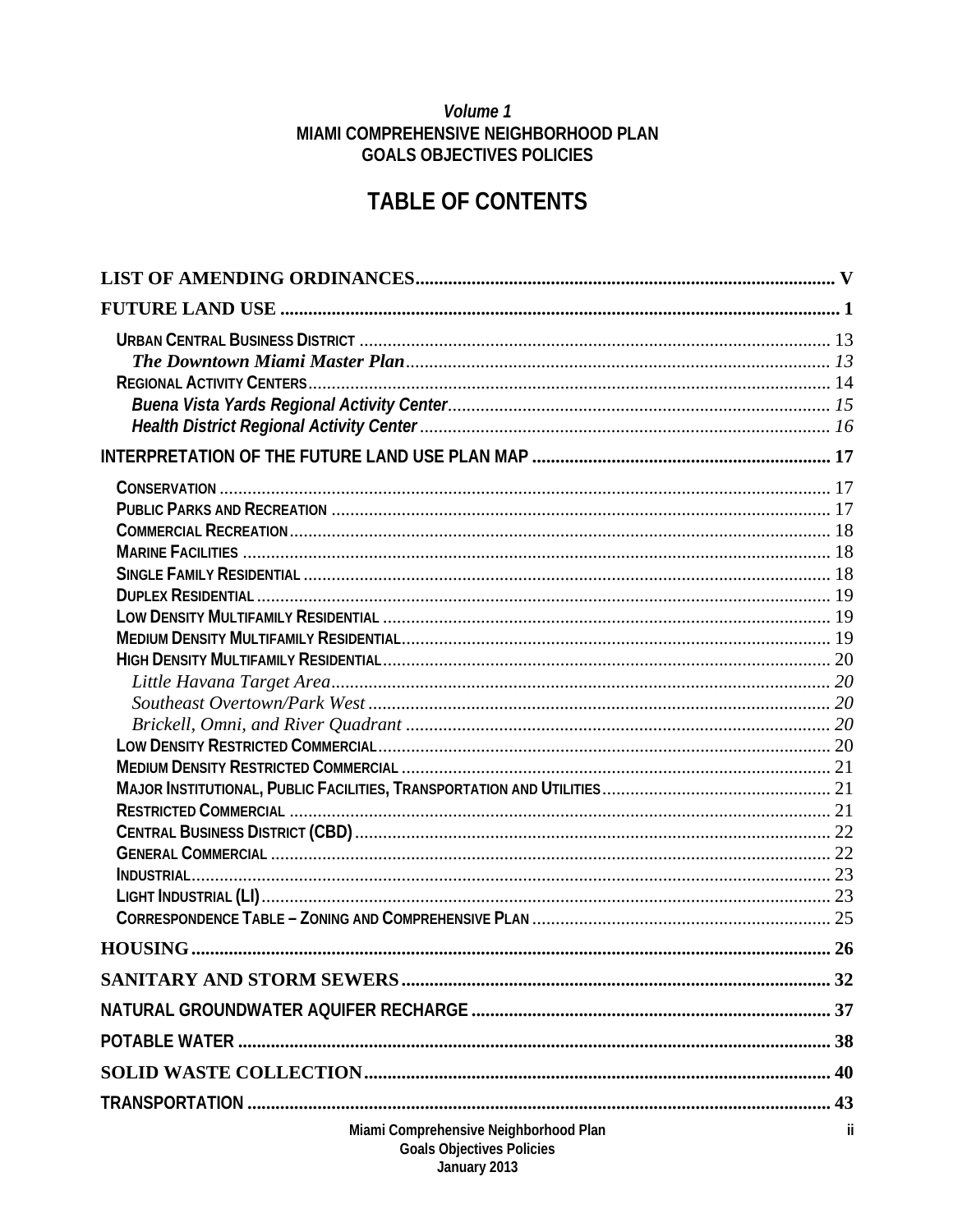| <b>APPENDICES</b> |  |
|-------------------|--|

#### **Appendix LU-1**

2020 Future Land Use Map

Urban Central Business District

Buena Vista Yards Regional Activity Center

Residential Density Increase Areas

Edgewater Intensity Increase Area

Health/Civic Center District

Wellfield Protection Area

Wetlands Map

General Soils Map

#### **Appendix PW-1**

Water Supply Facilities Work Plan

## **Appendix TR-1**

Existing and Future Transportation Map Series and analytical assumption used to determine the existing and projected levels of services for roadways, bicycles and pedestrian facilities.

## **Appendix PA-1**

Recreational and Commercial Working Waterfront Property Table

Recreational and Commercial Working Waterfront Property Map

#### **Appendix CM-1**

 Floodplains Map Coastal High Hazard Area Map

> **Miami Comprehensive Neighborhood Plan Goals Objectives Policies January 2013**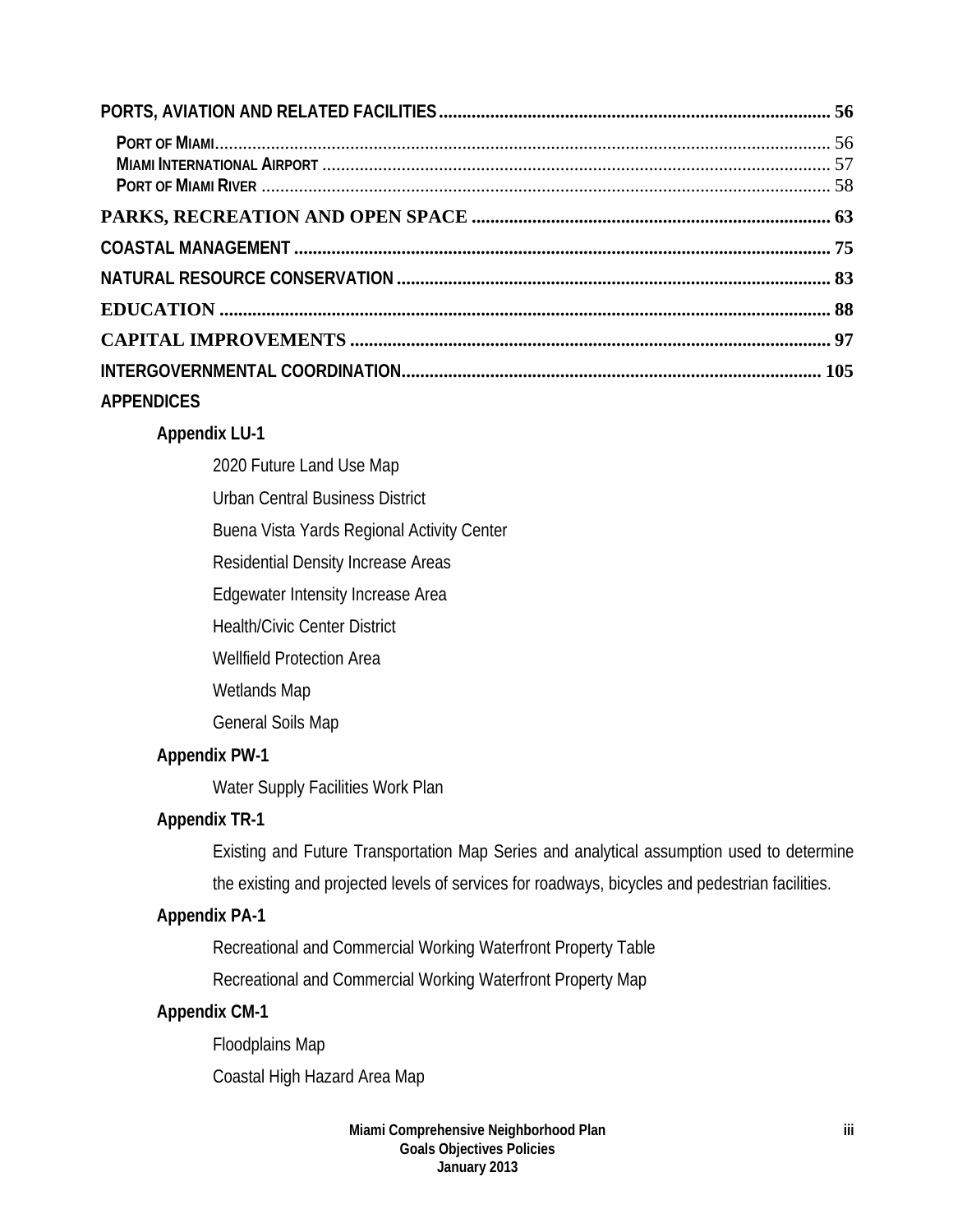## **Appendix EDU-1**

Public school and ancillary facility locations

## **Appendix CI-1**

Capital Improvements Program and Multi-Year Capital Plan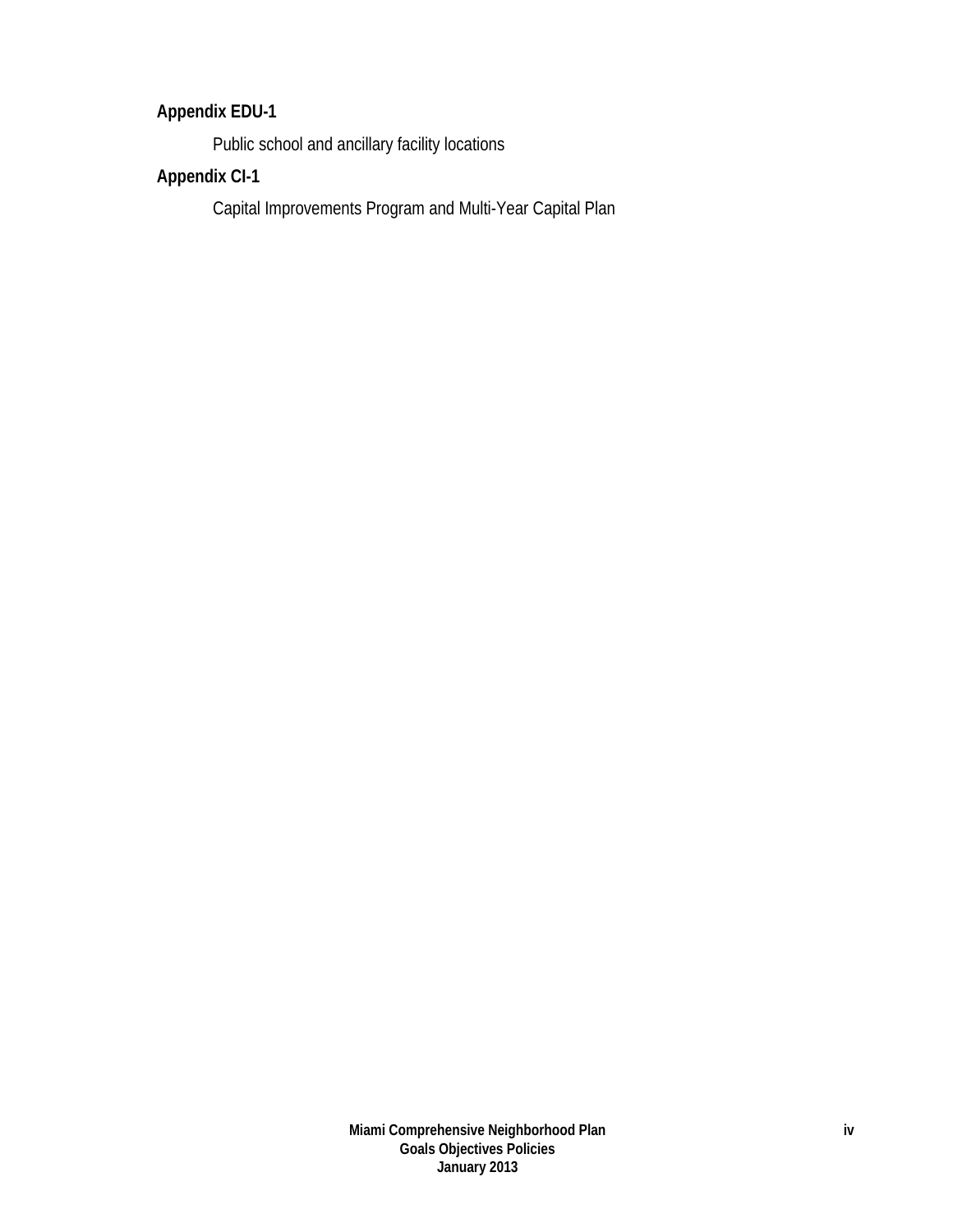## **LIST OF AMENDING ORDINANCES**

The Miami Comprehensive Neighborhood Plan was adopted in 1989 and substantially amended in 1991 in response to Florida Department of Community Affairs review comments. The ordinance adopting the Comprehensive Plan, including subsequent text amendments (only), are as follows:

| Ordinance | Date of Adoption | <b>Description of Ordinance</b>                                                                                                                                                                                                                                                                                                                                                                                                                                                  |
|-----------|------------------|----------------------------------------------------------------------------------------------------------------------------------------------------------------------------------------------------------------------------------------------------------------------------------------------------------------------------------------------------------------------------------------------------------------------------------------------------------------------------------|
| 10544     | February 9, 1989 | Adopted the MCNP 1989-2000 with modifications that supersedes the<br>MCNP (September 1985) and Addendum, provided support documents<br>are not adopted with the plan.                                                                                                                                                                                                                                                                                                            |
| 10700     | January 11, 1990 | Amended the definition of the Land Use Element to refine the definitions of<br>Residential, Office and Industrial; amended the Housing Element Objective<br>1.3 and Policy 1.3.4 and deleted Policy 1.3.5 pertaining to community-<br>based residential facilities, adult congregate living facilities, family homes<br>and family group and group homes; and corrected a scrivener's error.                                                                                     |
| 10701     | January 11, 1990 | Amended the Drainage Sub-Element, Policy No. 2.1.3, specifying which<br>storm sewers in the city will be designed for a 1-in-5 year event and<br>establishing a specific LOS standard for the remainder of the storm<br>sewers; Coastal Management Sub-Element, Policy 4.1.2, defining and<br>designating the Coastal High-Hazard Area within the city; and adopted<br>consistent LOS standards in both the Drainage Sub-Element and Policy<br>No. 1.2.3 (d) of the CIP Element. |
| 10832     | January 24, 1991 | Amended the MCNP Future Land Use; Interpretation of Future Land Use<br>Maps; Housing; Sanitary and Storm Sewers; Natural Groundwater Aquifer<br>Recharge; Potable Water; Solid Waste Collection; Transportation; Ports,<br>Aviation & Related Facilities; Parks, Recreation & Open Space; Coastal<br>Management; Natural Resource Conservation; and Capital Improvements<br>and Intergovernmental Coordination elements.                                                         |
| 10833     | January 24, 1991 | Amended the MCNP Future Land Use Map Plan by changing land use<br>designations that affect approximately 5-percent of the total land area of<br>the City.                                                                                                                                                                                                                                                                                                                        |
| 11207     | December 1, 1994 | Allowed professional offices, tourist & guest homes, and museums within<br>historic districts/structures within single family, duplex and medium density<br>multi-family residential areas.                                                                                                                                                                                                                                                                                      |
| 11242     | March 27, 1995   | Allowed small-scale, limited commercial uses as accessory uses within<br>medium, density multi-family areas.                                                                                                                                                                                                                                                                                                                                                                     |
| 11496     | May 22, 1997     | Allowed professional offices, tourist & guest homes, museums, and private<br>clubs or lodges within historic districts/structures within single family,<br>duplex and medium density multi-family residential areas; density and<br>intensity restricted to the structure(s).                                                                                                                                                                                                    |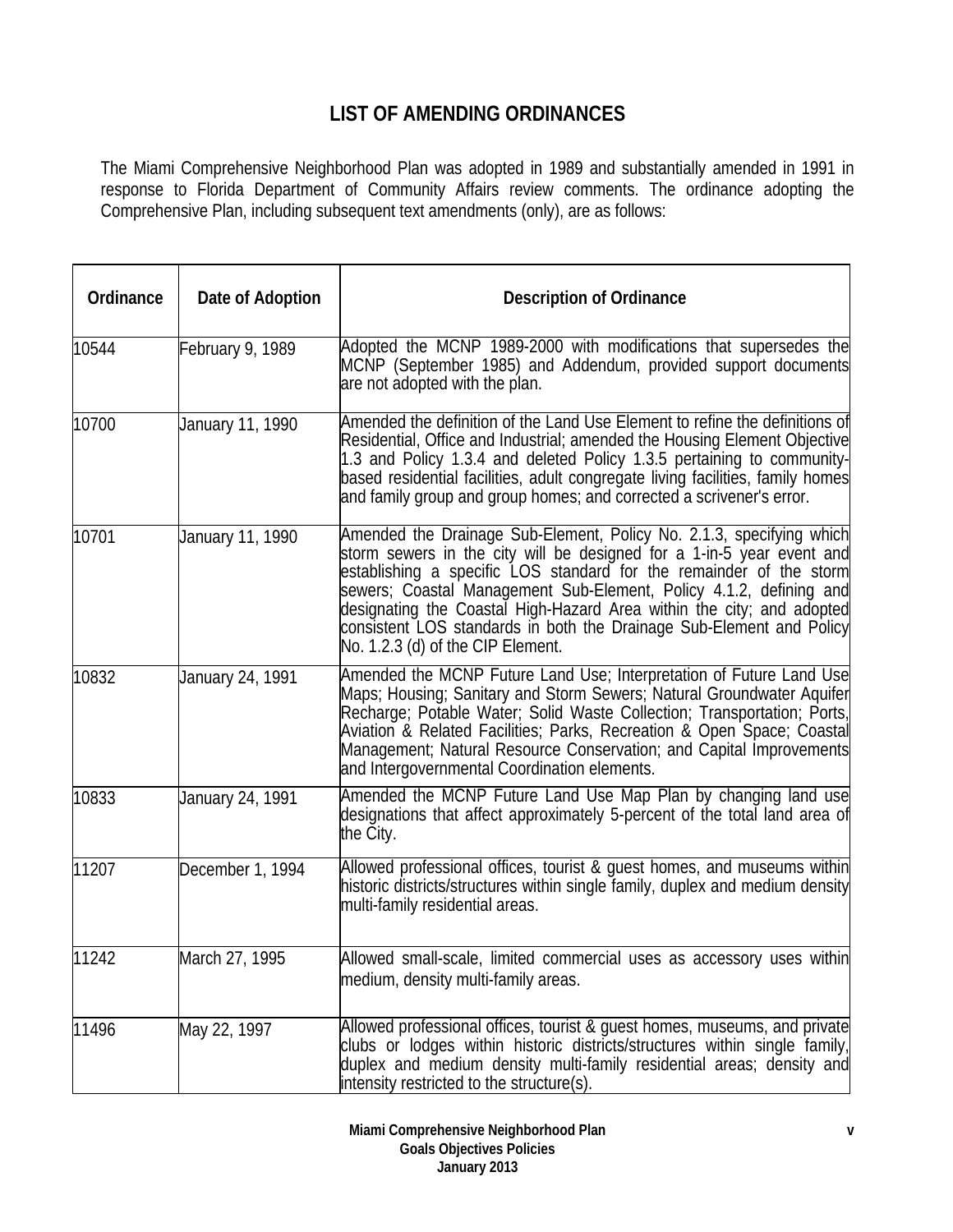| Ordinance | Date of Adoption   | <b>Description of Ordinance</b>                                                                                                                                                                                                                                                                                                                                                                                                                                                      |  |
|-----------|--------------------|--------------------------------------------------------------------------------------------------------------------------------------------------------------------------------------------------------------------------------------------------------------------------------------------------------------------------------------------------------------------------------------------------------------------------------------------------------------------------------------|--|
| 11779     | March 23, 1999     | Amended the MCNP Future Land Use; Housing; Sanitary and Storm<br>Sewers; Natural Groundwater Aquifer Recharge; Potable Water; Solid<br>Waste Collection; and Parks, Recreation & Open Space elements<br>according to 1995 EAR-based recommendations.                                                                                                                                                                                                                                 |  |
| 11781     | March 23, 1999     | Amended the Interpretation of Future Land Use Map to conditionally<br>include residential uses to the general commercial land use designation.                                                                                                                                                                                                                                                                                                                                       |  |
| 11782     | March 23, 1999     | Amended the MCNP Interpretation of the Future Land Use Map to add<br>'Restricted Parks and Recreation" and "Marine Facilities" land use<br>classifications.                                                                                                                                                                                                                                                                                                                          |  |
| 11864     | November 16, 1999  | Amended the MCNP Future Land Use Element to adopt the designation of<br>an "urban infill" area to meet State requirements regarding school siting<br>and co-location.                                                                                                                                                                                                                                                                                                                |  |
| 11961     | September 14, 2000 | Amended the MCNP Future Land Use Element, Policy LU-1.1.11, to<br>exclude Virginia Key, Watson Island, and the uninhabited islands of<br>Biscayne Bay having a "conservation" land use and zoning classification<br>from the Urban Infill Area.                                                                                                                                                                                                                                      |  |
| 12332     | February 27, 2003  | Amended the Transportation Element of the MCNP in accordance with<br>recommendations of the 1995 Evaluation and Appraisal Report; revisions<br>to the "Report of Sufficiency Issues with Responses by the City of Miami"<br>in response to the Florida Department of Community Affairs; affirmation of<br>the designation of an "urban infill" area adopted by Ordinance 11864; and<br>in accordance with the designation of an "urban streets" category of public<br>thoroughfares. |  |
| 12333     | February 27, 2003  | Amended the Parks, Recreation and Open Space Element of the MCNP to<br>include specific goals associated with a new park in Little Haiti.                                                                                                                                                                                                                                                                                                                                            |  |
| 12346     | March 27, 2003     | Amended the MCNP Interpretation of the Future Land Use Map to add a<br>"Light Industrial" land use classification.                                                                                                                                                                                                                                                                                                                                                                   |  |
| 12442     | November 25, 2003  | Rescinded Ordinance Nos. 12332, 12333 and 12346; updated the<br>Transportation Element, added policies associated with a new park in Little<br>Haiti, and added the "Light Industrial" land use classification.                                                                                                                                                                                                                                                                      |  |
| 12445     | November 25, 2003  | Amended the Future Land Use Element of the MCNP to include the<br>designation of "Regional Activity Centers" within the City of Miami.                                                                                                                                                                                                                                                                                                                                               |  |
| 12446     | November 25, 2003  | Amended the Future Land Use Element of the MCNP to designate the<br>Buena Vista Regional Activity Center, and amended the Future Land Use<br>Map to designate the Florida East Coast (FEC) Buena Vista Yard as a<br>Regional Activity Center.                                                                                                                                                                                                                                        |  |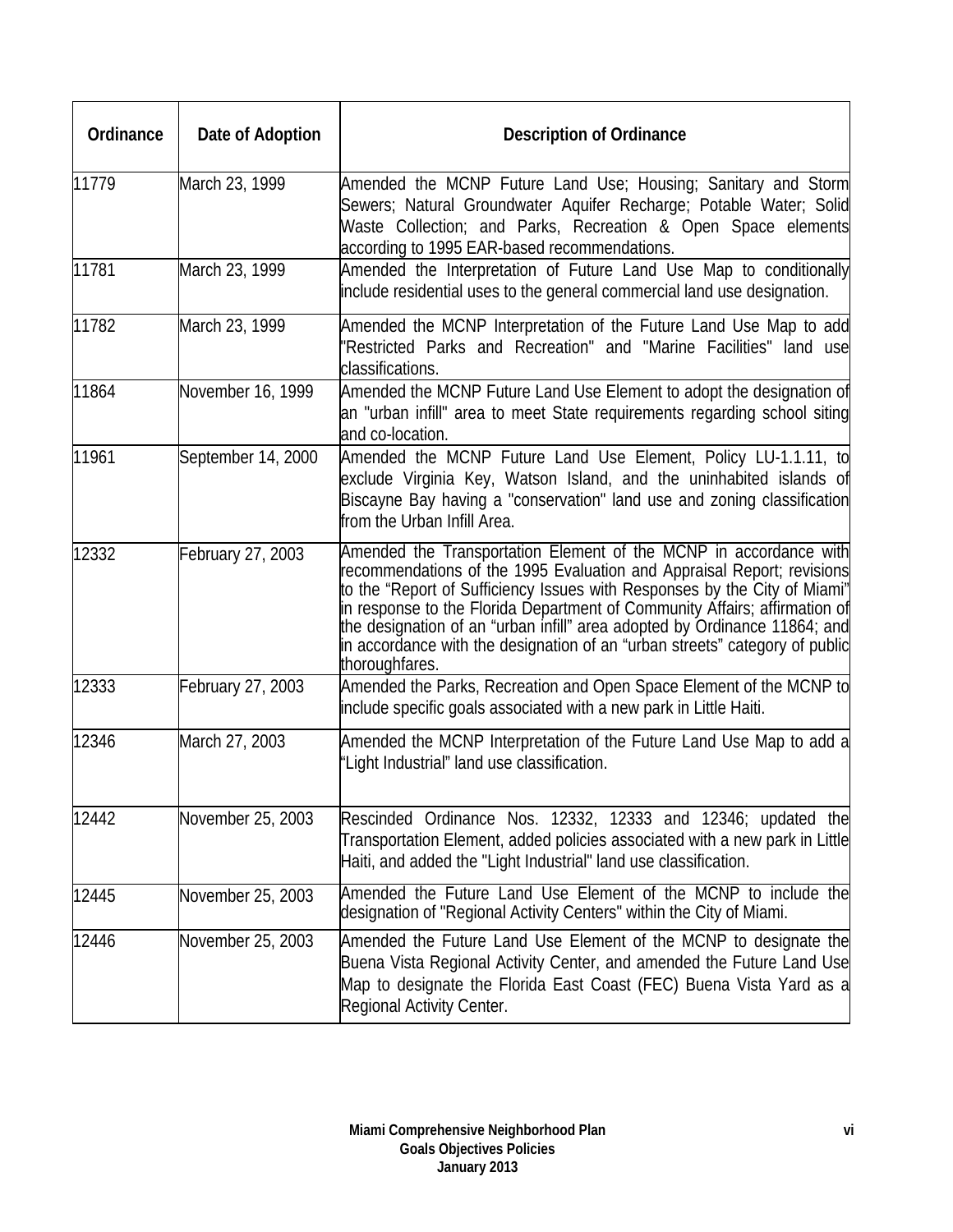| Ordinance | Date of Adoption  | <b>Description of Ordinance</b>                                                                                                                                                                                                                                                                                                                                                                                             |
|-----------|-------------------|-----------------------------------------------------------------------------------------------------------------------------------------------------------------------------------------------------------------------------------------------------------------------------------------------------------------------------------------------------------------------------------------------------------------------------|
| 12536     | May 6, 2004       | Amended the Intergovernmental Coordination Element of the MCNP in<br>accordance to recommendations from the 1995 Evaluation and Appraisal<br>Report; amended the Future Land Use Element by deleting an objective<br>and policies related to Intergovernmental Coordination by transferring them<br>into the Intergovernmental Coordination Element.                                                                        |
| 12635     | December 4, 2004  | Amended the Coastal Management, Natural Resource Conservation and<br>Capital Improvements elements of the MCNP in accordance to<br>recommendations from the 1995 Evaluation and Appraisal Report.                                                                                                                                                                                                                           |
| 12741     | November 3, 2005  | Amended the Future Land Use Element of the MCNP and the Future Land<br>Use Map to designate the Downtown Miami Master Plan an Urban Central<br><b>Business District.</b>                                                                                                                                                                                                                                                    |
| 12786     | March 23, 2006    | Amends certain policies of the Future Land Use, Housing, Parks<br>Recreation & Open Space, Coastal<br>Management and Capital<br>Improvements elements of the MCNP to incorporate language necessary<br>to implement the Miami 21 project.                                                                                                                                                                                   |
| 12966     | January 24, 2008  | Adding a new Educational Element and amending and adding certain<br>policies to the Capital Improvement and Intergovernmental element of the<br>MCNP to incorporate language necessary to implement Public School<br>Concurrency.                                                                                                                                                                                           |
| 13043     | November 13, 2008 | Amended the MCNP Future Land Use; Housing; Sanitary and Storm<br>Sewers; Natural Groundwater Aquifer Recharge; Potable Water; Solid<br>Waste Collection, Transportation, Ports, Aviation and Related Facilities,<br>Parks, Recreation & Open Space, Coastal Management, Natural Resource<br>Conservation, Capital Improvements; and Intergovernmental Coordination<br>elements according to 2005 EAR-based recommendations. |
| 13049     | January 29, 2009  | Amended the MCNP by incorporating the annual update to the Capital<br>Improvements Element and 2008 - 2009, Five (5) year Schedule of Capital<br>Improvements.                                                                                                                                                                                                                                                              |
| 13115     | October 22, 2009  | Amended the MCNP Interpretation of the 2020 Future Land Use Map<br>section, to remove, modify and incorporate new land use categories, as<br>well as to adjust the density and intensity provisions within the land use<br>categories to implement the Miami 21 project.                                                                                                                                                    |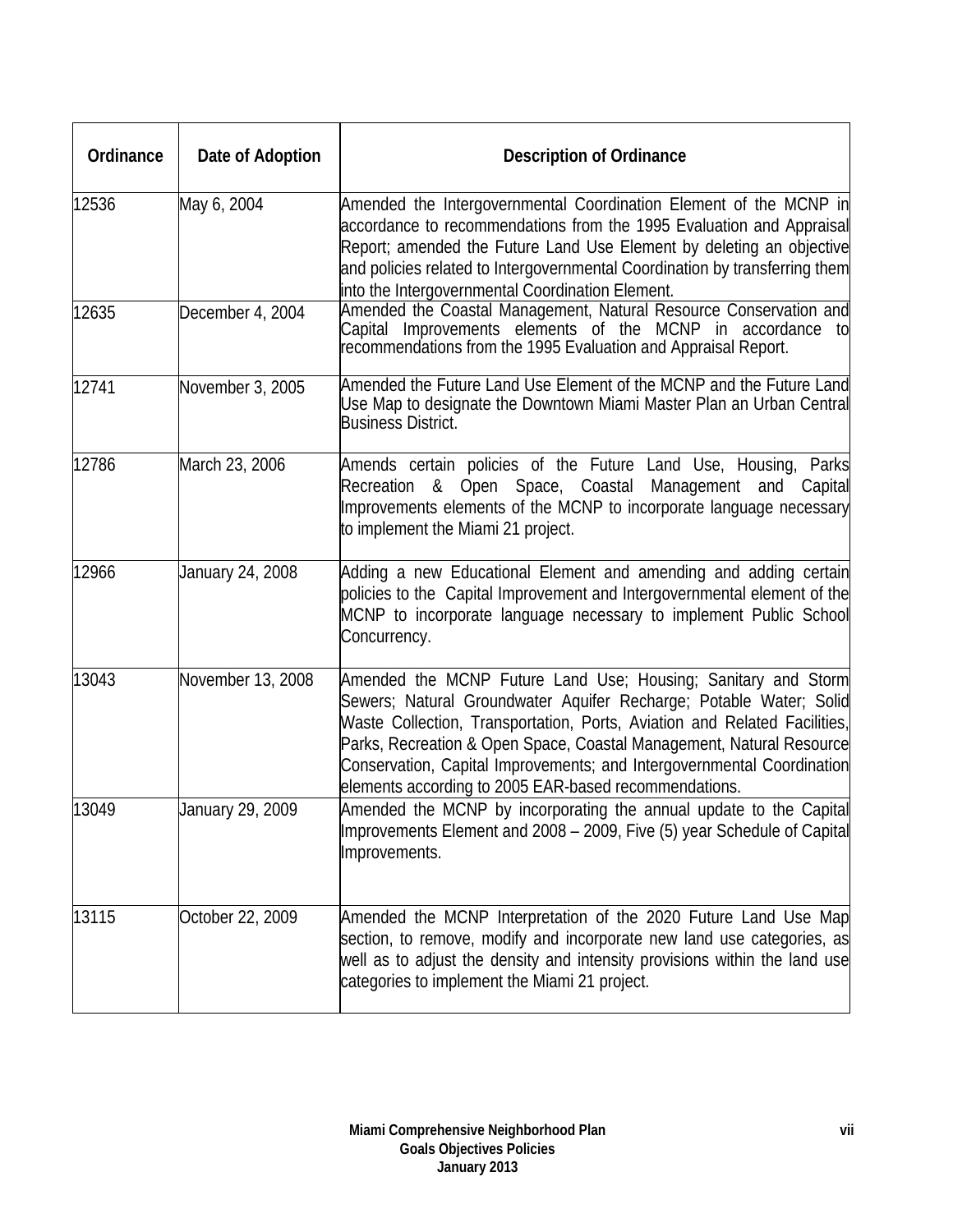| 13144 | February 25, 2010 | Amended the Future Land Use Element of the MCNP to designate the<br>Health District Regional Activity Center, and amended the 2020 Future<br>Land Use Map to designate the Health District as a Regional Activity<br>Center.                                                                                                 |
|-------|-------------------|------------------------------------------------------------------------------------------------------------------------------------------------------------------------------------------------------------------------------------------------------------------------------------------------------------------------------|
| 13157 | April 22, 2010    | Amending the MCNP Natural Ground Water, Potable Water, Natural<br>Resource Conservation, Capital Improvements and Intergovernmental<br>Coordination elements to incorporate a 20-year Water Supply Facilities<br>Work Plan.                                                                                                  |
| 13043 | July 22, 2010     | Amended the MCNP Future Land Use; Ports, Aviation and Related<br>Facilities Port of Miami River Sub-element; and Coastal Management<br>Element according to the Stipulated Settlement Agreement between the<br>Intervenor "The Miami River Marine Group Inc.", The Department of<br>Community Affairs and the City of Miami. |
| 13356 | January 10, 2013  | Amended the MCNP Interpretation of the 2020 Future Land Use Map;<br>Parks, Recreation & Open Space, and Capital Improvements elements, in<br>order to revise the Level Of Service standard for Parks, Recreation and<br>Open Space for concurrency purposes.                                                                 |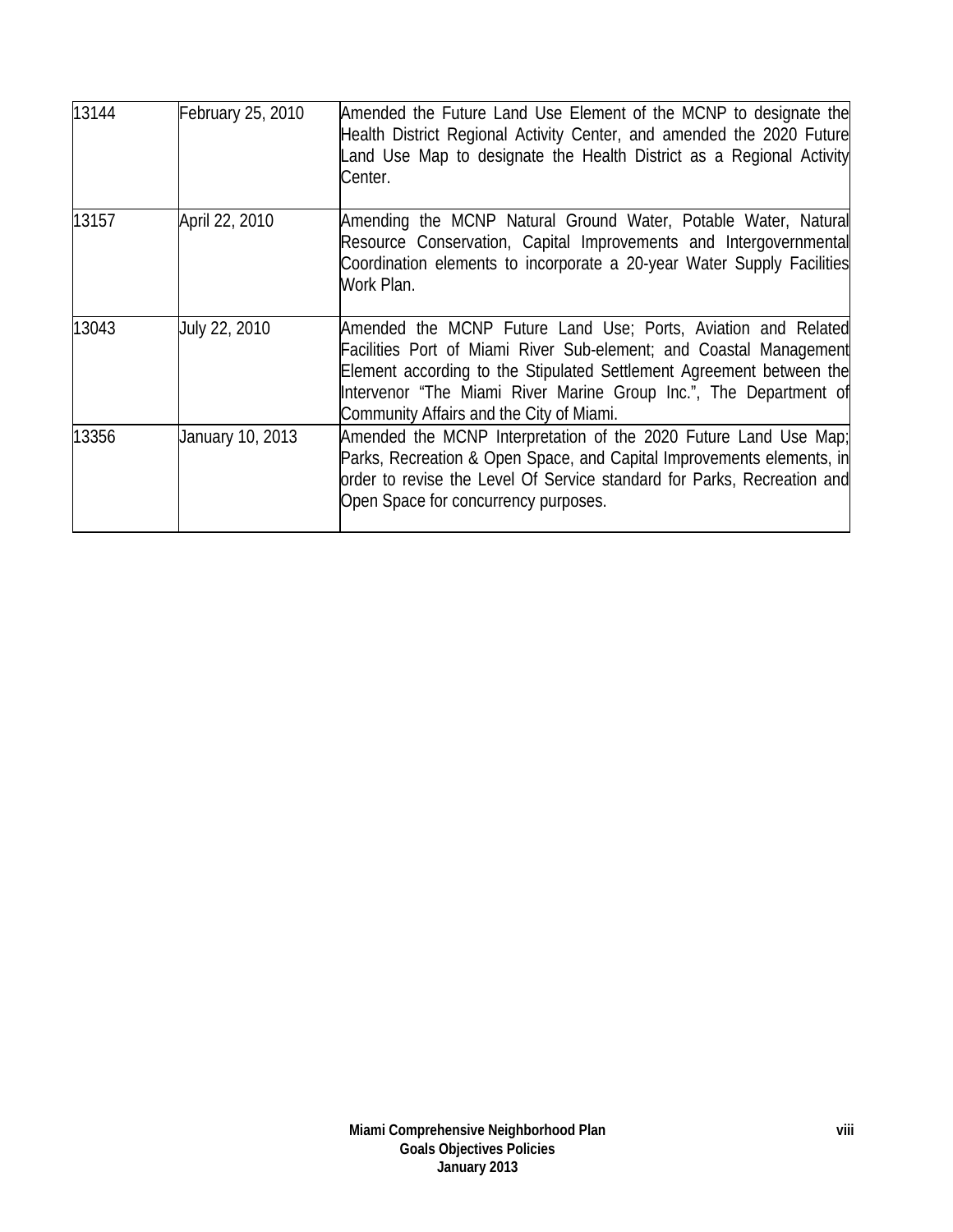#### **FUTURE LAND USE**

*Goal LU-1: Maintain a land use pattern that (1) protects and enhances the quality of life in the City's neighborhoods; (2) fosters redevelopment and revitalization of blighted or declining areas; (3) promotes and facilitates economic development and the growth of job opportunities in the city; (4) fosters the growth and development of downtown as a regional center of domestic and international commerce, culture and entertainment; (5) promotes the efficient use of land and minimizes land use conflicts while protecting and preserving residential sections within neighborhoods; (6) protects and conserves the city's significant natural and coastal resources; and (7) protects the integrity and quality of the City's existing neighborhoods by insuring public notice, input and appellant rights regarding changes in existing zoning and land use regulations.*

**Objective LU-1.1: Ensure that land and development regulations are consistent with fostering a high quality of life in all areas, including the timely provision of public facilities that meet or exceed the minimum level of service (LOS) standards adopted in the Capital Improvements Element (CIE) of the Miami Comprehensive Neighborhood Plan.** 

**Policy LU-1.1.1:** Development orders authorizing new development or redevelopment that results in an increase in the density or intensity of land use shall be contingent upon the availability of public facilities that meet or exceed the minimum LOS standards adopted in the CIE, specifically sanitary sewer, solid waste, stormwater, potable water, parks and recreation, and transportation facilities. The public services and facilities provided to meet concurrency requirements shall be consistent with the Capital Improvements Element, or guaranteed in an enforceable agreement. The public services and facilities will include public schools when the Miami-Dade County School Board and local governments in the county implement school concurrency pursuant to paragraph 163.3177(12)(i), F.S.

**Policy LU-1.1.2:** The City's Planning Department, with the assistance of various City departments and agencies, will (1) continuously monitor land development activities to ensure compliance with the adopted 2020 Future Land Use Map (contained in Appendix LU-1 of the MCNP including FLUM, Wellfield Protection Area, Wetlands and General Soils maps as amended from time to time) and the goals, objectives, and policies of the Future Land Use element of the MCNP; (2) monitor all proposed amendments to land development regulations to ensure consistency with the MCNP and will forward its recommendation on such amendments to the Planning Advisory Board and to the City Commission; (3) continuously monitor the current and projected LOS standards provided by public facilities; and (4) will perform the required concurrency review of proposed development, as required by Florida Statutes and administrative rules.

**Miami Comprehensive Neighborhood Plan Goals Objectives Policies January 2013 1 Policy LU-1.1.3:** The City's zoning ordinance provides for protection of all areas of the city from: (1) the encroachment of incompatible land uses; (2) the adverse impacts of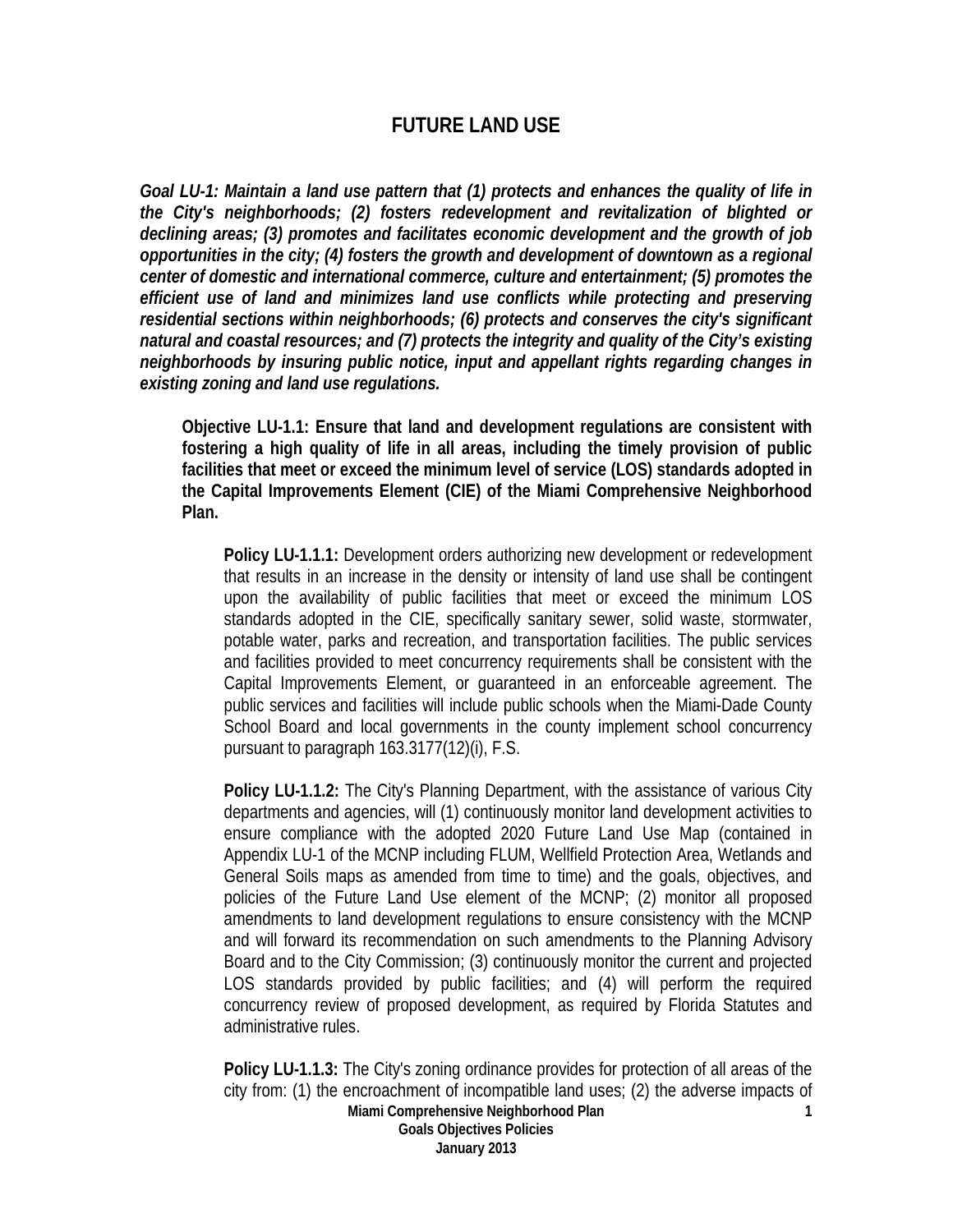future land uses in adjacent areas that disrupt or degrade public health and safety, or natural or man-made amenities; (3) transportation policies that divide or fragment established neighborhoods; and (4) degradation of public open space, environment, and ecology. Strategies to further protect existing neighborhoods through the development of appropriate transition standards and buffering requirements will be incorporated into the City's land development regulations.

**Policy LU-1.1.4:** The City will continue to aggressively address code violations in its neighborhoods through the implementation of code enforcement strategies and initiatives with the intent of preserving and enhancing neighborhood environmental conditions.

**Policy LU-1.1.5:** The Planning Department, with the assistance of various City departments and agencies, shall annually monitor steps taken to fulfill the Goals, Objectives, and Policies (GOPs) of the MCNP and biennially report the status of the GOPs to the Planning Advisory Board and City Commission, including, but not limited to, improving measurability of objectives.

**Policy LU-1.1.6:** The City's street and storm sewer improvement projects will provide curb and gutter, and street landscaping, unless deemed to be physically or economically infeasible.

**Policy LU-1.1.7:** Land development regulations and policies will allow for the development and redevelopment of well-designed mixed-use neighborhoods that provide for the full range of residential, office, live/work spaces, neighborhood retail, and community facilities in a walkable area and that are amenable to a variety of transportation modes, including pedestrianism, bicycles, automobiles, and mass transit.

**Policy LU-1.1.8:** The City's Planning Department will be responsible for coordinating the City's land development regulations and policies with those of Miami-Dade County and adjacent municipalities, and in particular: with respect to impacts to infrastructure, contiguous development with regard to physical height and mass transitions, and public open space.

**Policy LU-1.1.9:** The City will maintain low to moderate density uses in the West Flagami area of the city (as shown on Figure III.1 of Volume II – Data and Analysis of the MCNP) as necessary to protect the secondary aquifer recharge area. (See Natural Groundwater Aquifer Recharge Policy AR-1.2.1.)

**Policy LU-1.1.10:** The City's land development regulations will encourage high density residential development and redevelopment in close proximity to Metrorail and Metromover stations.(See Transportation Policy TR-1.5.2 and Housing Policy HO-1.1.9.)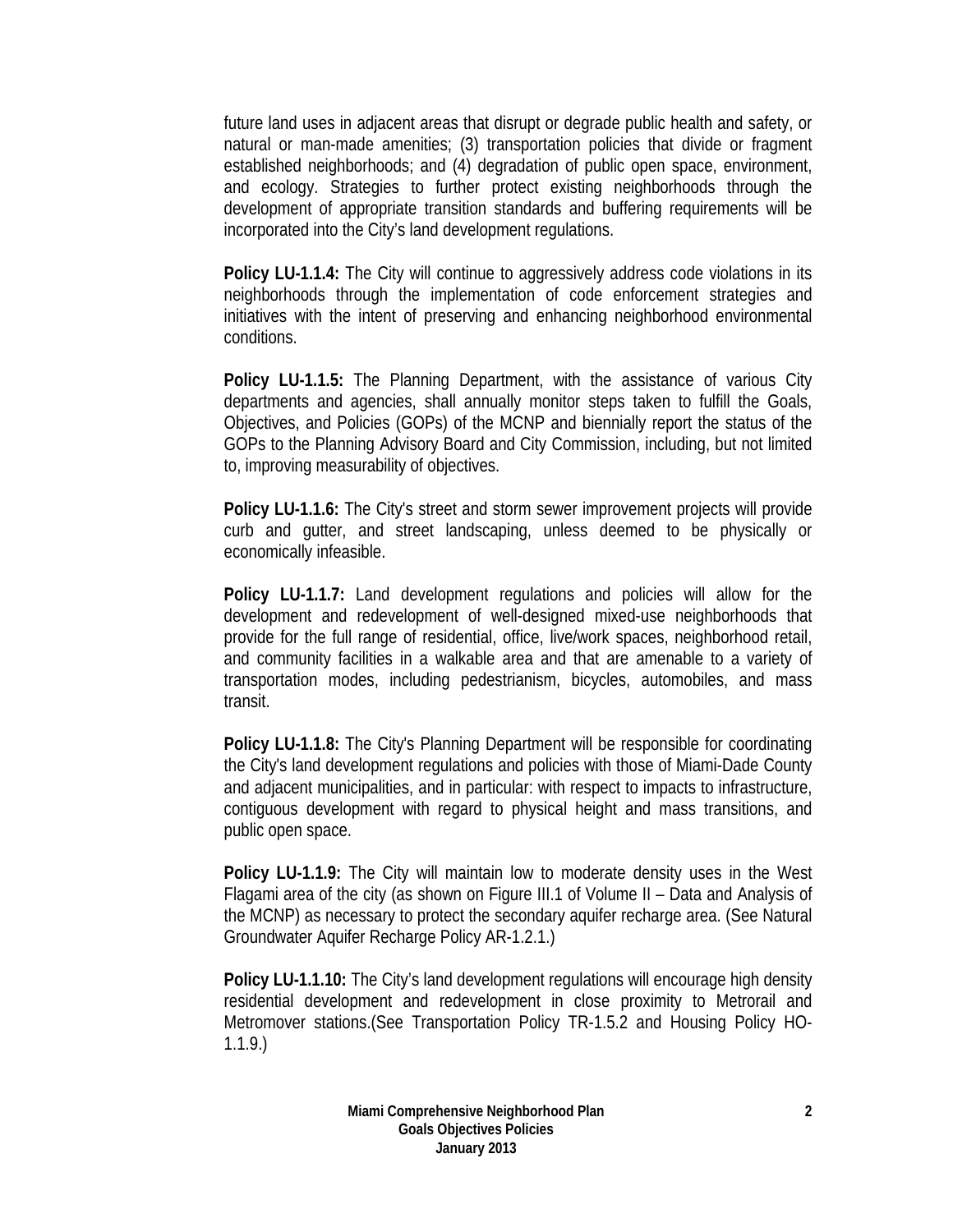**Policy LU-1.1.11:** The City hereby adopts designation of the City, excluding Virginia Key, Watson Island and the uninhabited islands of Biscayne Bay, that have a land use and zoning classification of Conservation, as an Urban Infill Area pursuant to Miami-Dade County's designation of an Urban Infill Area lying generally east of the Palmetto Expressway and including all of the City of Miami. Within this area, the concentration and intensification of development around centers of activity shall be emphasized with the goals of enhancing the livability of residential neighborhoods and the viability of commercial areas. Priority will be given to infill development on vacant parcels, adaptive reuse of underutilized land and structures, the redevelopment of substandard sites, downtown revitalization and the development of projects that promote public transportation. Maintenance of transportation levels of service within this designated Urban Infill Transportation Concurrency Exception Area shall be in accordance with the adopted Transportation Corridors level of service standards and the City of Miami Person Trip Methodology as set forth in Policies TR**-**1.1.2 and 1.1.3 of the Transportation Element of the MCNP.

**Policy LU-1.1.12:** In order to encourage the development and maintenance of educational facilities in the City of Miami, the City's Land Use policies permit schools in all land use classifications except Conservation, Public Parks and Recreation, and Industrial. During pre-development program planning and site selection activities, the City shall coordinate with Miami-Dade Public Schools and continue to seek, where feasible and mutually acceptable, to co-locate schools with other facilities such as parks, libraries, and community centers to the extent possible.

**Policy LU-1.1.13:** The City shall review and evaluate the areas designated Urban Infill Area (UIA) and/or Transportation Concurrency Exception Area (TCEA) within two years of the adoption of this policy to determine, but not limited to, the following: the appropriateness of the areas included in the UIA and/or the TCEA; the benefits and/or disadvantages resulting from the inclusion (or exclusion) of these areas within the UIA and/or the TCEA; the strategies to support mobility and alternative modes of transportation within those areas included in the UIA and/or the TCEA; and the strategies to address urban design and network connectivity to improve mobility within those areas included in the UIA and/or the TCEA.

**Policy LU-1.1.14:** Improve facility and program accessibility through implementation of the Americans with Disabilities Act of 1990.

**Objective LU-1.2: Promote, facilitate, and catalyze the redevelopment and revitalization of blighted, declining or threatened residential, commercial and industrial areas through a variety of public, private, and public-private redevelopment initiatives and revitalization programs including, where appropriate, historic designations.** 

**Policy LU-1.2.1:** The City defines blighted neighborhoods as areas characterized by the prevalence of older structures with major deficiencies and deterioration, high residential vacancies, widespread abandonment of property, litter and poor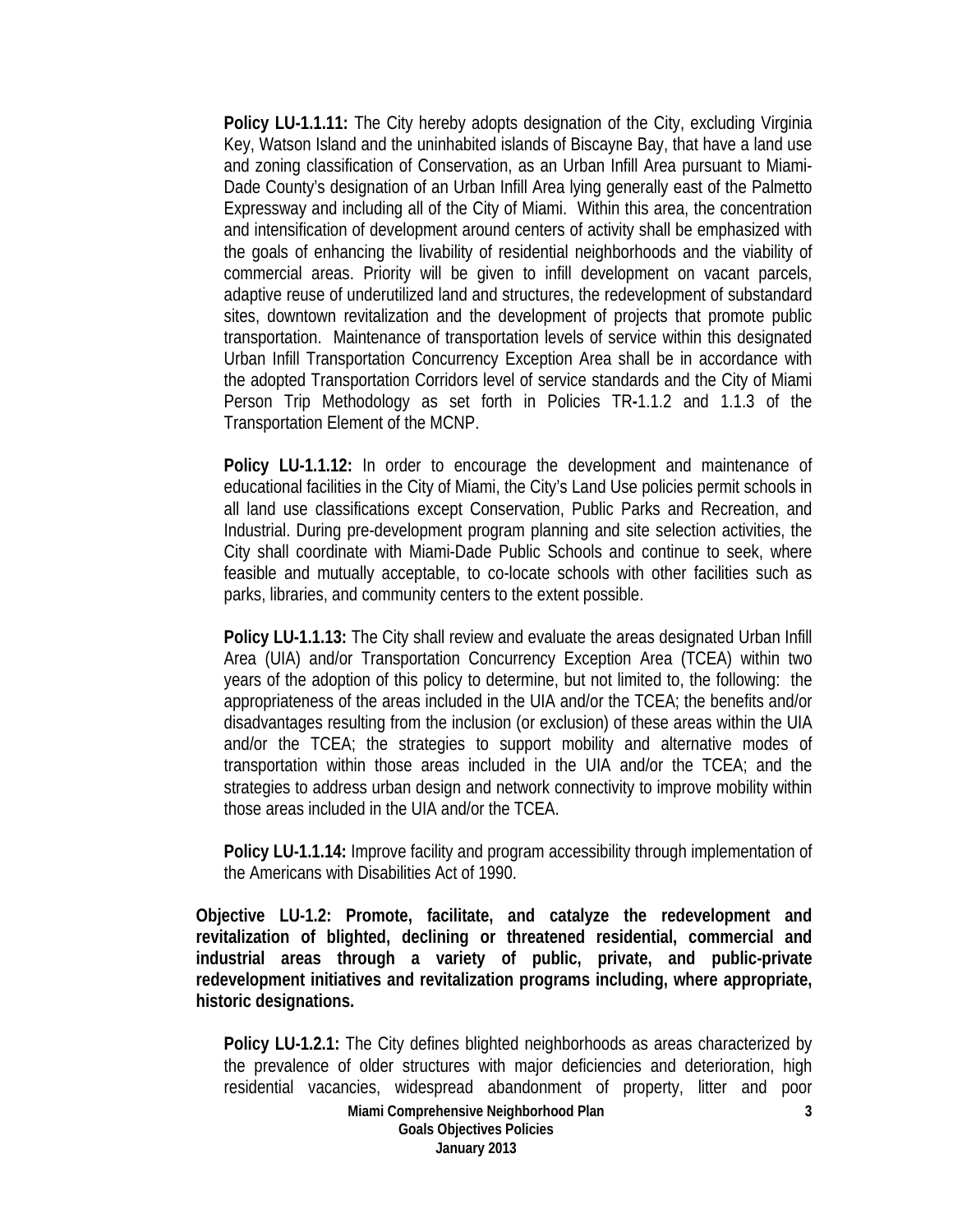maintenance of real property. Declining neighborhoods are defined as areas characterized by the prevalence of structures having minor deficiencies, a general need for improvements in real property, significant declines in real property values, high vacancy rates in commercial structures and increasing difficulty in obtaining insurance. Neighborhoods threatened with decline are defined as areas characterized by significant but infrequent property maintenance neglect, an aging housing stock, declining property values, general exodus of traditional residents and influx of lower income households.

**Policy LU-1.2.2:** The City's land development policies will be consistent with affordable housing objectives and policies adopted in the Housing Element of the MCNP.

**Policy LU-1.2.3:** The City's priorities in implementing, facilitation, and encouraging redevelopment and revitalization projects shall be determined on an area specific basis in accordance with the adopted Consolidated Plan, Fiscal Years 2004-2009, adopted redevelopment plans, specific neighborhood and area plans, the 2007 Parks and Public Spaces Master Plan, and the land development regulations, as appropriate and as incorporated in the MCNP by reference in accordance with F.A.C. 9J- $5.005(2)(q)$ .

**Policy LU-1.2.4:** The City will continue to adhere to its established policies regarding Community Redevelopment Districts and will continue to implement plans for the Omni and Southeast Overtown/Park West as Community Redevelopment Districts.

**Policy LU-1.2.5:** The City will continue to develop information programs on the availability of redevelopment opportunities within the city.

**Objective LU-1.3: The City will continue to encourage commercial, office and industrial development within existing commercial, office and industrial areas; increase the utilization and enhance the physical character and appearance of existing buildings; encourage the development of well-designed, mixed-use neighborhoods that provide for a variety of uses within a walkable area in accordance with neighborhood design and development standards adopted as a result of the amendments to the City's land development regulations and other initiatives; and concentrate new commercial and industrial activity in areas where the capacity of existing public facilities can meet or exceed the minimum standards for Level of Service (LOS) adopted in the Capital Improvement Element (CIE).** 

**Policy LU-1.3.1:** The City will continue to provide incentives for commercial redevelopment and new construction in designated Neighborhood Development Zones (NDZ), the Empowerment Zone, the Enterprise Zone, the Brownfield Redevelopment Area, Commercial Business Corridors, and other targeted areas. Such commercial redevelopment and new construction shall be conducted in accordance with neighborhood design and development standards adopted as a result of the amendments to the City's land development regulations and other initiatives. Such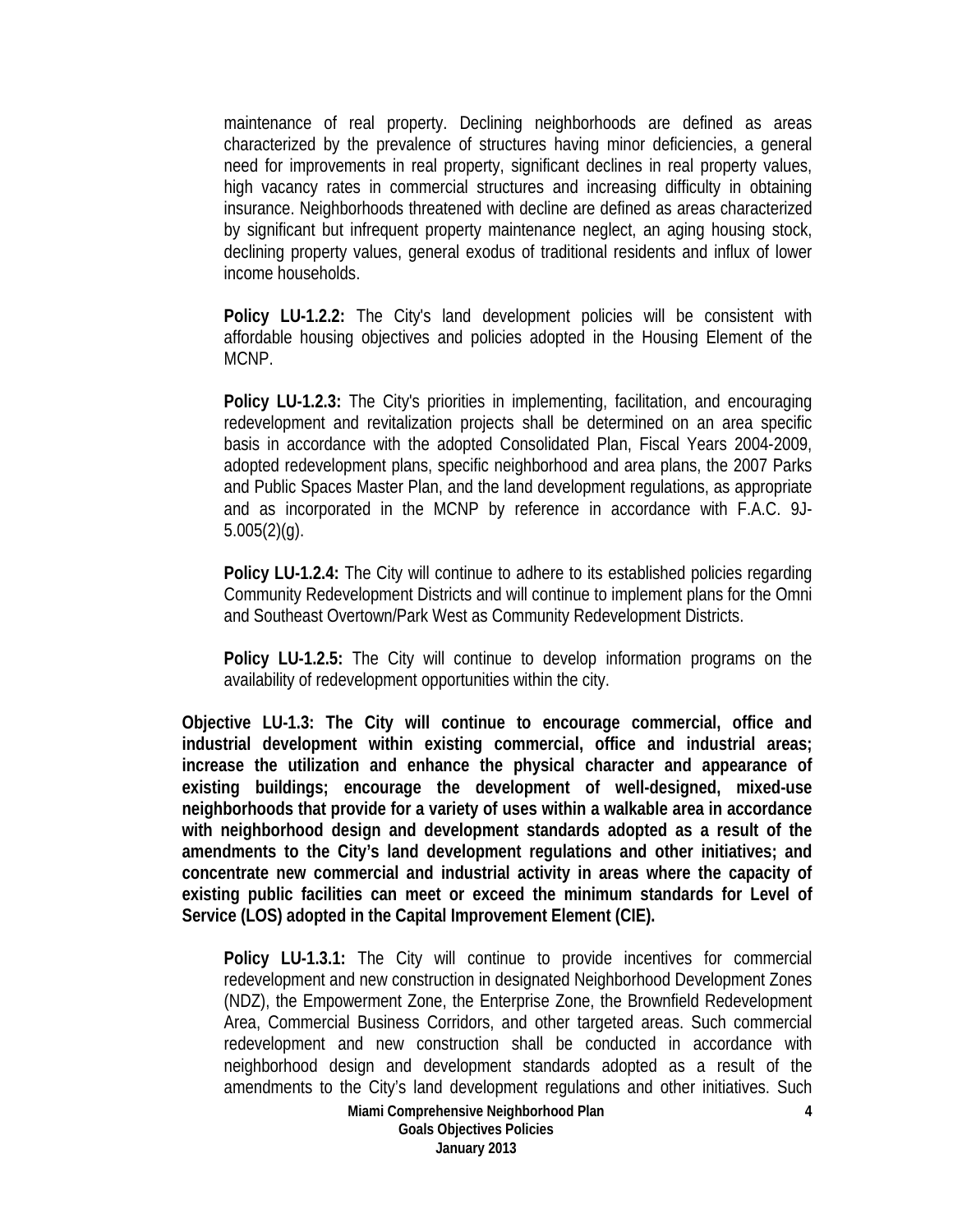incentives may be offered through the building facade treatment program, Community Development Block Grant (CDBG) funds, and other redevelopment assistance programs.

**Policy LU-1.3.2:** The City will continue to encourage the expansion of existing buildings and new construction through the private sector by assisting in making available commercial loan funds for rehabilitation and small business loans and seed moneys, particularly to local minority businesses and encouraging the maximum participation, especially through public/private partnerships, of financial institutions, chambers of commerce, the Beacon Council, other business organizations, property owners and residents of the areas. Priority areas include, but are not limited to, designated Neighborhood Development Zones (NDZ), the Empowerment Zone, the Enterprise Zone, the Brownfield Redevelopment Area, Commercial Business Corridors, and other targeted areas.

**Policy LU-1.3.3:** Pursuant to Ch.163.3177(6)(a),F.S., the City shall maintain regulatory incentives and criteria that encourage the preservation of recreational and commercial Working Waterfronts as defined in Ch.342.07,F.S.., particularly in the "Port of Miami River" Subelement to guide future development within the Miami River Corridor.

**Policy LU-1.3.4:** The City will continue to work with the Miami-Dade County School Board to ensure the expansion of educational facilities in areas that are easily accessible by public transit and facilitate the expansion of job training/job placement programs offered to youths (full time and summer terms) and low-income persons.

**Policy LU-1.3.5:** The City will continue to promote through its land development regulations, the creation of high intensity activity centers which may be characterized by mixed-use and specialty center development. Such activity centers will be in accordance with the Comprehensive Neighborhood Plan and neighborhood design and development standards adopted as a result of amendments to the City's land development regulations and other initiatives.

**Policy LU-1.3.6:** The City will continue to encourage a diversification in the mix of industrial and commercial activities and tenants through strategic and comprehensive marketing and promotion efforts so that the designated Neighborhood Development Zones (NDZ), the Empowerment Zone, the Enterprise Zone, the Brownfield Redevelopment Area, Commercial Business Corridors, and other targeted areas are buffered from national and international cycles.

**Policy LU-1.3.7:** The City will continue to use the City's Enterprise Zone, Empowerment Zone, Commercial Business Corridors, and Brownfield Redevelopment Area strategies to stimulate economic revitalization, and encourage employment opportunities. (Policy PA-3.3.10)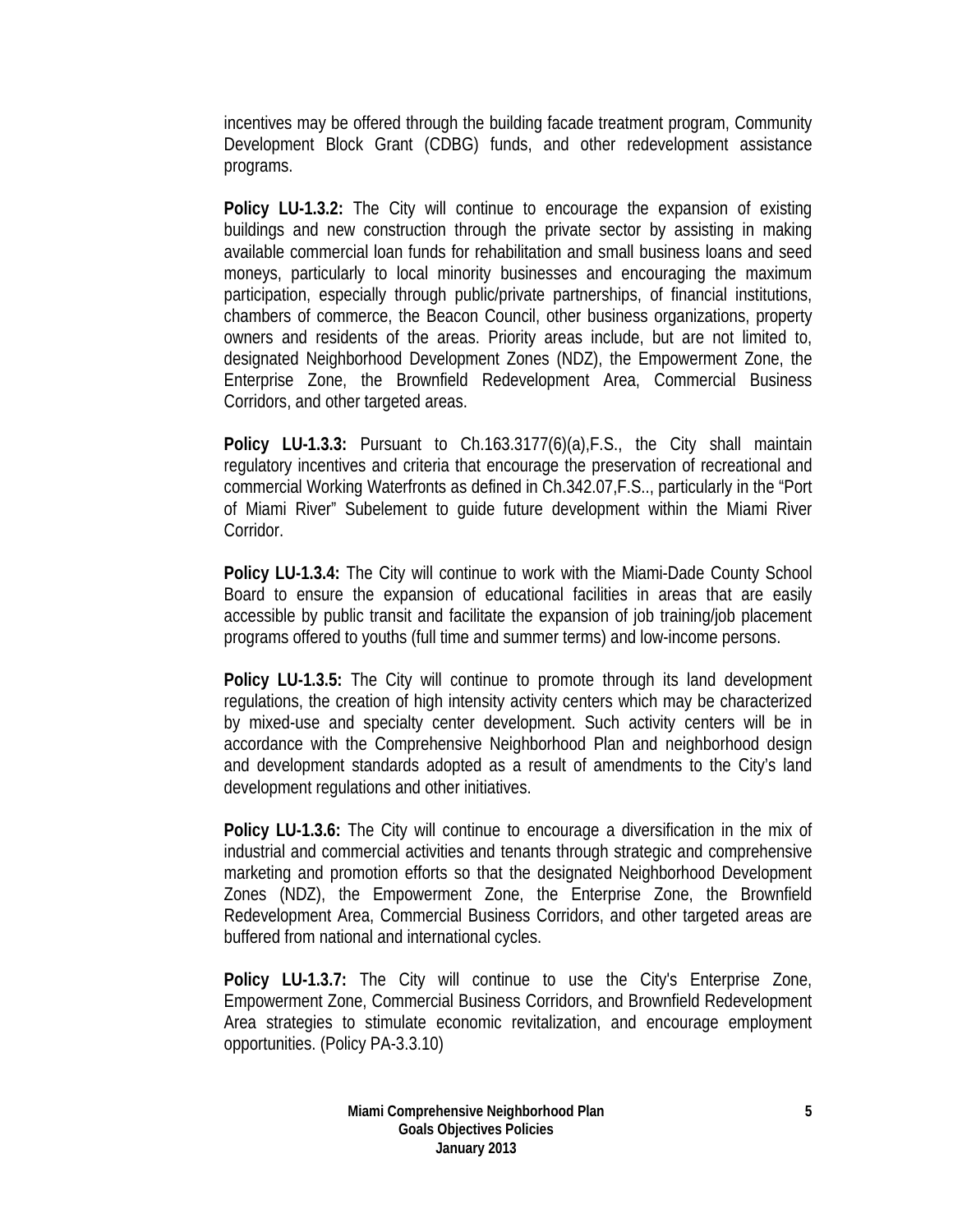**Policy LU-1.3.8:** The City will foster or develop and implement job training, vocational, and educational programs to assist the City's existing and future residents, water dependent and water related businesses and uses along the Miami River, in achieving economic self-sufficiency utilizing government resources as necessary, and will continue to work with appropriate State and County agencies to direct training programs and other technical assistance, to support minority and semi-skilled residents of the city including, without limitation, their involvement in recreational and commercial working waterfronts along the Miami River as defined by Ch. 342.07, F.S. (Policy PA-3.3.11).

**Policy LU-1.3.9:** The City will continue to concentrate Community Development efforts in small geographic areas that have special opportunities and/or potential for redevelopment consistent with implementation of small-area action plans that have the support of neighborhood residents and business owners.

**Policy LU-1.3.10:** The City will continue to aggressively address code violations in its neighborhoods through the implementation of ongoing and new neighborhood improvements, and code enforcement strategies and initiatives; and will adopt and enforce performance standards appropriate to preserve and enhance the physical condition and appearance of commercial and industrial areas in the city by July 2009. The City will report on an annual basis, what has been accomplished to fulfill the requirements of this policy.

**Policy LU-1.3.11:** The City's land use regulations will provide incentives for the inclusion of day care facilities near major employment centers.

**Policy LU-1.3.12:** The City's land use regulations will permit neighborhood-based health care facilities.

**Policy LU-1.3.13:** [Reserved]

**Policy LU-1.3.14:** The City will continue to enforce urban design guidelines for public and private projects which shall be consistent with neighborhood character, history, and function, and shall be in accordance with the neighborhood design and development standards adopted as a result of the amendments to the City's land development regulations and other initiatives.

**Policy LU-1.3.15**: The City will continue to encourage a development pattern that enhances existing neighborhoods by developing a balanced mix of uses including areas for employment, shopping, housing, and recreation in close proximity to each other.

**Objective LU-1.4: Continue the growth of Downtown Miami, expand its role as a center of domestic and international commerce, further its development as a regional center for the performing arts and other cultural and entertainment activities and develop an urban residential base.**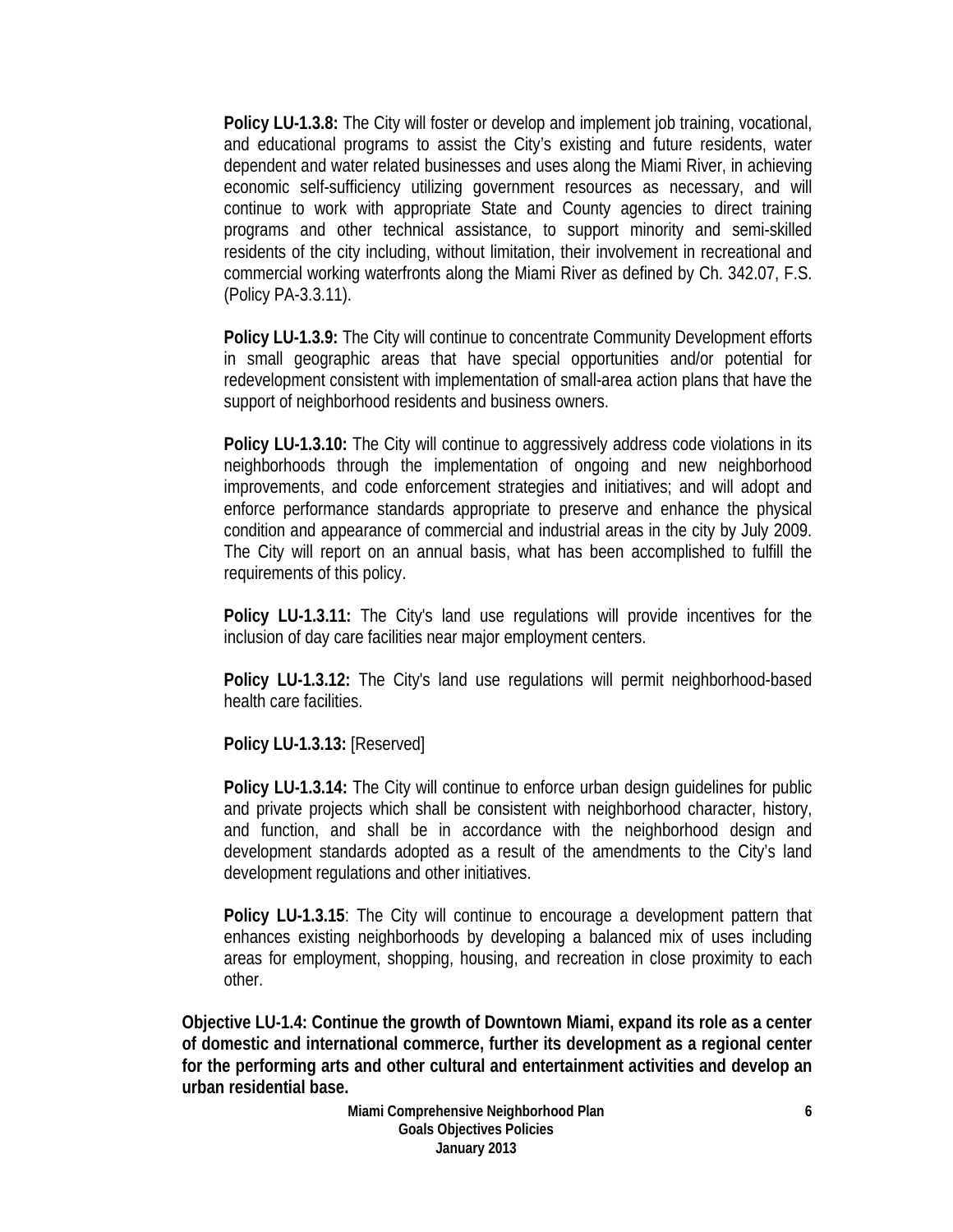**Policy LU-1.4.1:** [Reserved].

**Policy LU-1.4.2:** The City will continue to investigate and, where appropriate, create management districts, funded by special assessments to provide extra services and special events needed to attract visitors and residents to the retail core, and other special retail shopping areas in downtown.

**Policy LU-1.4.3:** The City will continue to promote an active pedestrian sidewalk environment along the ground floor frontage of buildings on "pedestrian streets" through land development regulations.

**Policy LU-1.4.4:** [Reserved]

**Policy LU-1.4.5:** [Reserved]

**Policy LU-1.4.6:** [Reserved]

**Policy LU-1.4.7:** The City will continue to enforce regulations within downtown to ensure that retail signage is of high quality and consistent with the design and development objectives for downtown.

**Policy LU-1.4.8:** The City will continue to enforce land development regulations as necessary in order to encourage rehabilitation and sensitive, adaptive reuse of historic properties and older structures in downtown, and to exempt rehabilitation projects from Development of Regional Impact (DRI) mitigation fees.

**Policy LU-1.4.9:** The City will continue to promote rehabilitation and adaptive reuse of vacant and underutilized spaces and provide incentives for rehabilitation of older buildings in downtown.

**Policy LU-1.4.10:** The City will continue to develop modifications to existing regulations with the intent of providing greater flexibility in the design and implementation of mixed-use developments within the general Downtown area and particularly along the Miami River up to and including 5<sup>th</sup> Street consistent with the Port or Miami River Sub-Element.

**Policy LU-1.4.11:** The City will continue to streamline the development application for development approvals to simplify and standardize the process, while ensuring that the regulatory intent of the approvals is maintained.

**Policy LU-1.4.12:** The City will continue to implement the Downtown DRI development orders for downtown and Southeast Overtown/Park West, and seek approval for future increments of development in a timely manner.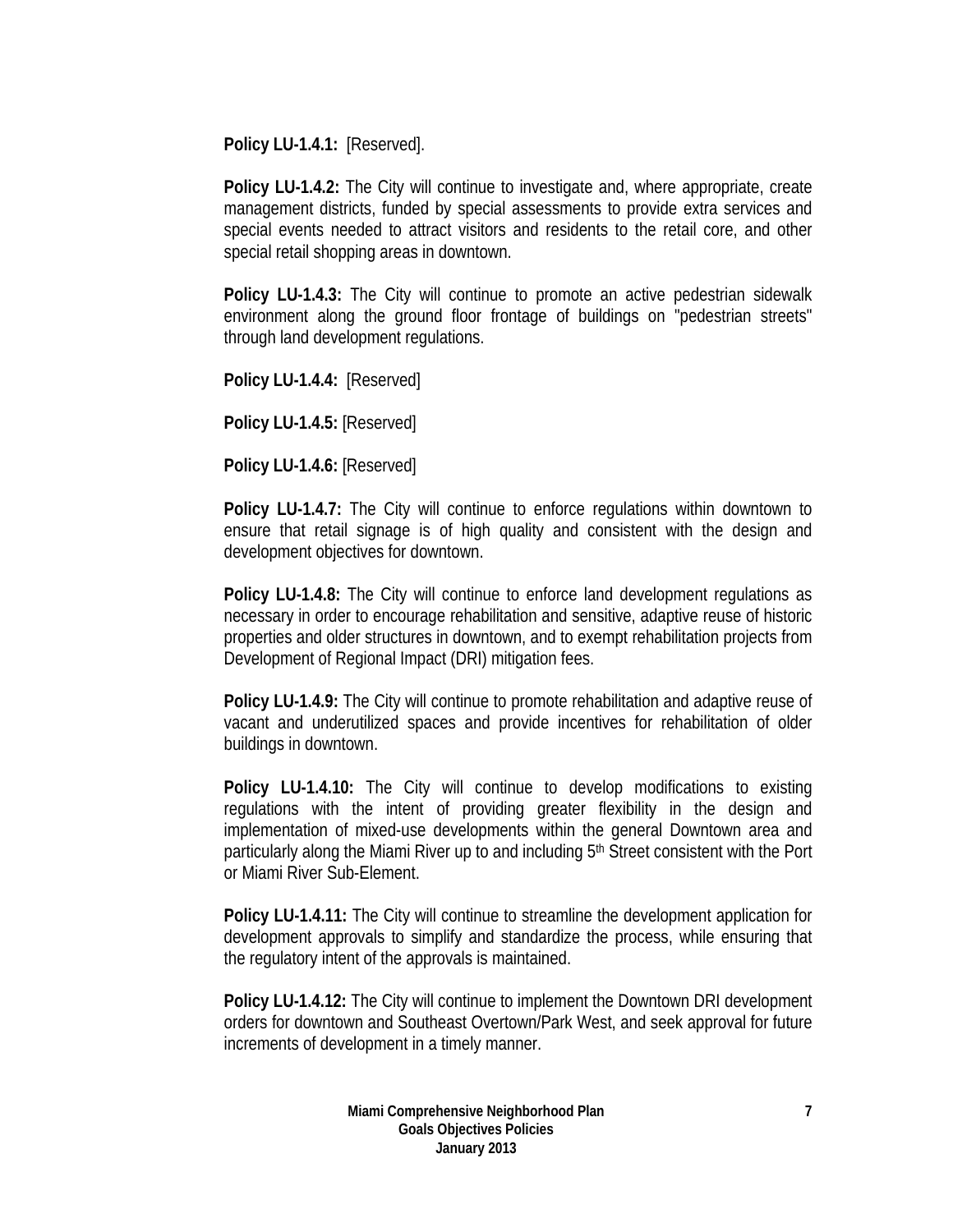**Objective LU-1.5: Land development regulations will protect the city's unique natural and coastal resources, its neighborhoods, and its historic and cultural heritage.** 

**Policy LU-1.5.1:** Development orders in the city will be consistent with the goals, objectives and policies contained in the Natural Resource Conservation and Coastal Management elements of the MCNP.

**Policy LU-1.5.2:** Land use regulations and development policies will be consistent with the intent and purpose of Miami-Dade County's Waterfront Charter Amendment, Shoreline Development Review Ordinance, rules of the Biscayne Bay Aquatic Preserve Management Area, and other appropriate requirements regarding waterfront access and management.

**Policy LU-1.5.3:** Notice of application for special permits or other such administrative land use or zoning permits provided for in the future, shall be provided to any NET registered homeowners associations or neighborhood associations thirty days prior to issuance of the special permit or such administrative land use or zoning permits provided for in the future zoning and land use regulations and promptly after issuance of the decision with explanation of appeal procedures allowing sufficient time for such appeals.

**Policy LU-1.5.4:** Notice of application requiring public hearings shall be provided to any NET registered homeowner and neighborhood associations and to owners within a certain number of feet as provided for in the City code.

**Objective LU-1.6: Regulate the development or redevelopment of real property within the city to insure consistency with the goals, objectives and policies of the Comprehensive Plan.** 

**Policy LU-1.6.1:** The City hereby adopts the 2020 Future Land Use Map, referenced and contained in Appendix LU-1 of the MCNP. The "Interpretation of the Future Land Use Map" section of this element, which follows these land use goals, objectives and policies, establishes the activities and facilities allowed within each land use category appearing on the adopted 2020 Future Land Use Map, and the City's land development regulations shall be consistent with the 2020 Future Land Use Map.

**Policy LU-1.6.2:** [Reserved]

**Policy LU-1.6.3:** The City's Planning Department shall review all proposals to amend the City's Zoning Ordinance and any other land development regulations, and shall report as to the consistency between any proposed amendment and the MCNP, to the Planning Advisory Board, the City's "local planning agency," which will then forward its recommendation to the City Commission for approval and adoption.

**Policy LU-1.6.4:** Any proposal to amend the City's Zoning Atlas that has been deemed to require an amendment to the Future Land Use Plan Map by the Planning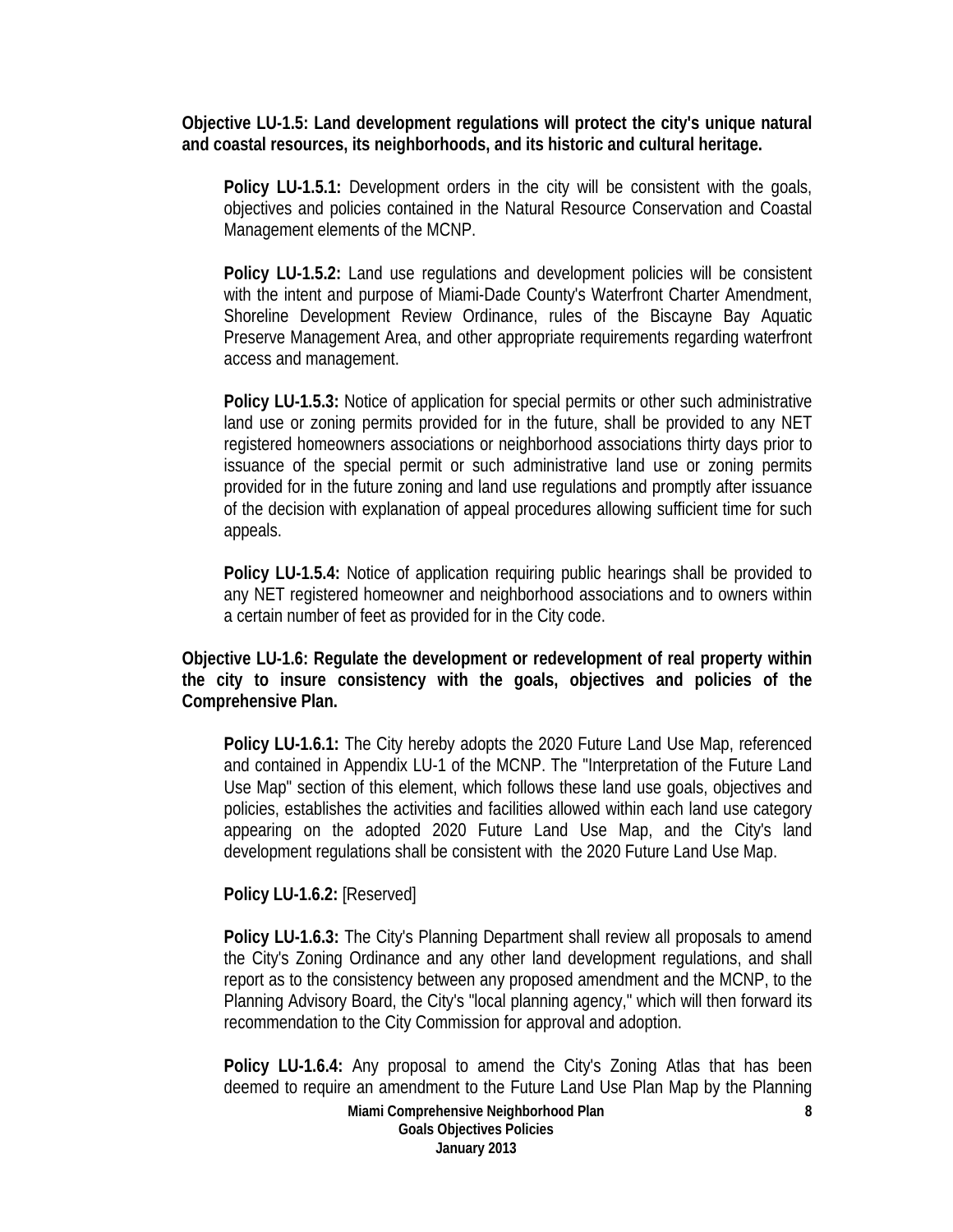Department, shall require a level of service (LOS) review and a finding from the Planning Department that the proposed amendment will not result in a LOS that falls below the adopted minimum standards described in Policy CI-1.2.3, and will not be in conflict with any element of the MCNP. Based on its evaluation, and on other relevant planning considerations, the Planning Department will forward a recommended action on said amendment to the Planning Advisory Board, which will then forward its recommendation to the City Commission.

**Policy LU-1.6.5:** The City may continue to use special district designations as a land development regulation instrument for the purpose of accomplishing specific development objectives in particular areas of the city.

**Policy LU-1.6.6:** The City will continue to enforce signage regulations to ensure the quality of life in the city's neighborhoods.

**Policy LU-1.6.7:** The City will provide adequate opportunity for public comment regarding zoning changes and variances within neighborhoods.

**Policy LU-1.6.8:** The City's land development regulations and policies will encourage and/or require, as set forth in the Parks, Recreation and Open Space element of this plan the provision of open space in development projects in both residential and commercial areas.

**Policy LU-1.6.9:** The City's land development regulations will establish mechanisms to mitigate the potentially adverse impacts of new development on existing neighborhoods through the development of appropriate transition standards and buffering requirements.

**Policy LU-1.6.10:** The City's land development regulations and policies will allow for the provision of safe and convenient on-site traffic flow and vehicle parking and will provide access by a variety of transportation modes, including pedestrianism, bicycles, automobiles, and transit.

**Policy LU-1.6.11:** The City's land development regulations and policies will insure that areas designated conservation are protected from development other than that which promotes its passive appreciation.

**Policy LU-1.6.12:** The City's land development regulations will direct recreational activities to areas of the city where facilities and services are available.

**Objective LU-1.7: Ensure that the Miami Comprehensive Neighborhood Plan is updated as needed to meet changing conditions and, improve its effectiveness and success.** 

**Policy LU-1.7.1:** Update the MCNP by January 2009, to include a detailed list of definition of terms used by the MCNP with an effective time line showing coordination and consultation with various City departments and stakeholders.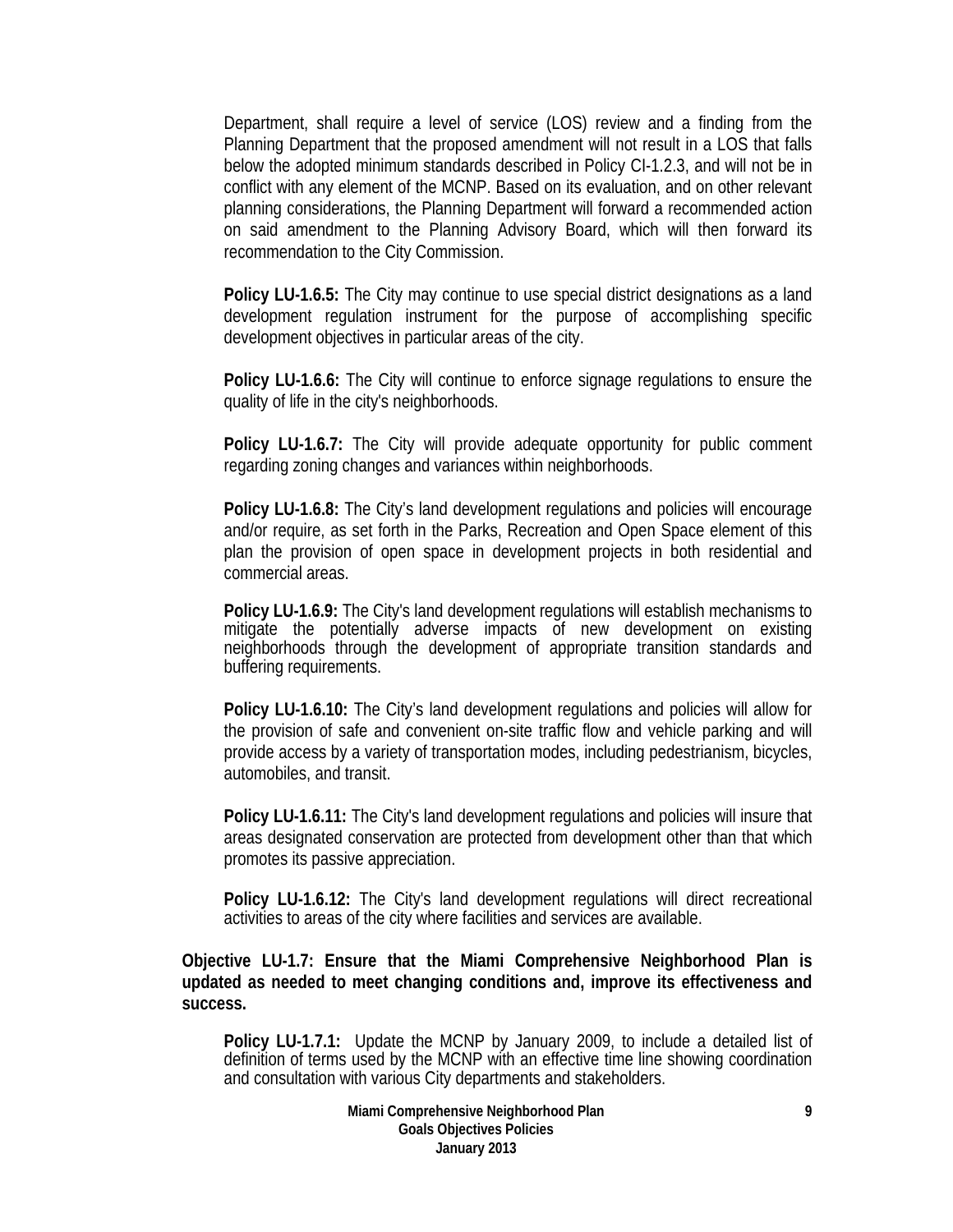*Goal LU-2: Preserve and protect the heritage of the City of Miami through the identification, evaluation, rehabilitation, adaptive reuse, restoration and public awareness of Miami's historic, architectural and archaeological resources. (See Coastal Management Goal CM-5.)* 

**Objective LU-2.1: Maintain, update, and amplify the City of Miami portion of the Miami-Dade County Historic Survey, which identifies and evaluates the City's historic, architectural, and archaeological resources, and continue to increase the number of eligible properties included in the Miami-Dade County Historical Survey (See Coastal Management Objective CM-5.1.).** 

**Policy LU-2.1.1:** The City will continue to identify potential historic districts and conduct additional historic surveys to identify eligible historic resources. (See Coastal Management Policy CM-5.1.1.)

**Policy LU-2.1.2:** The City will continue to maintain and update the computerized database of all relevant information for all sites in the Miami-Dade County Historic Survey. This listing will show, in three categories, all properties of historic, architectural or archaeological significance; together with their priority ranking for presentation. (See Coastal Management Policy CM-5.1.2.)

**Objective LU-2.2: Protect archaeological resources within the city from destruction and loss.** 

**Policy LU-2.2.1:** The City will pursue the designation of significant archaeological zones under the Historic Preservation Article of the City Code.

**Policy LU-2.2.2:** The City will continue to cooperate with the Miami-Dade County Archaeologist in monitoring building activities near archeological sites.

**Policy LU-2.2.3:** The City will require, as part of the building permit application, pursuant to state law, that the City of Miami archaeologist be notified of construction schedules in significant historical of archaeological zones and where potentially significant historical or archaeological artifacts are uncovered during construction, permit state and local archaeological officials the opportunity of surveying and excavating the site.

**Policy LU-2.2.4:** The City shall adopt an ordinance levying civil penalties for failure to report the discovery of an archaeological site during construction.

**Objective LU-2.3: Encourage the preservation of all historic, architectural, and archaeological resources that have major significance to the city by continuing to increase the number of nationally and locally designated sites for the period 2008- 2013.**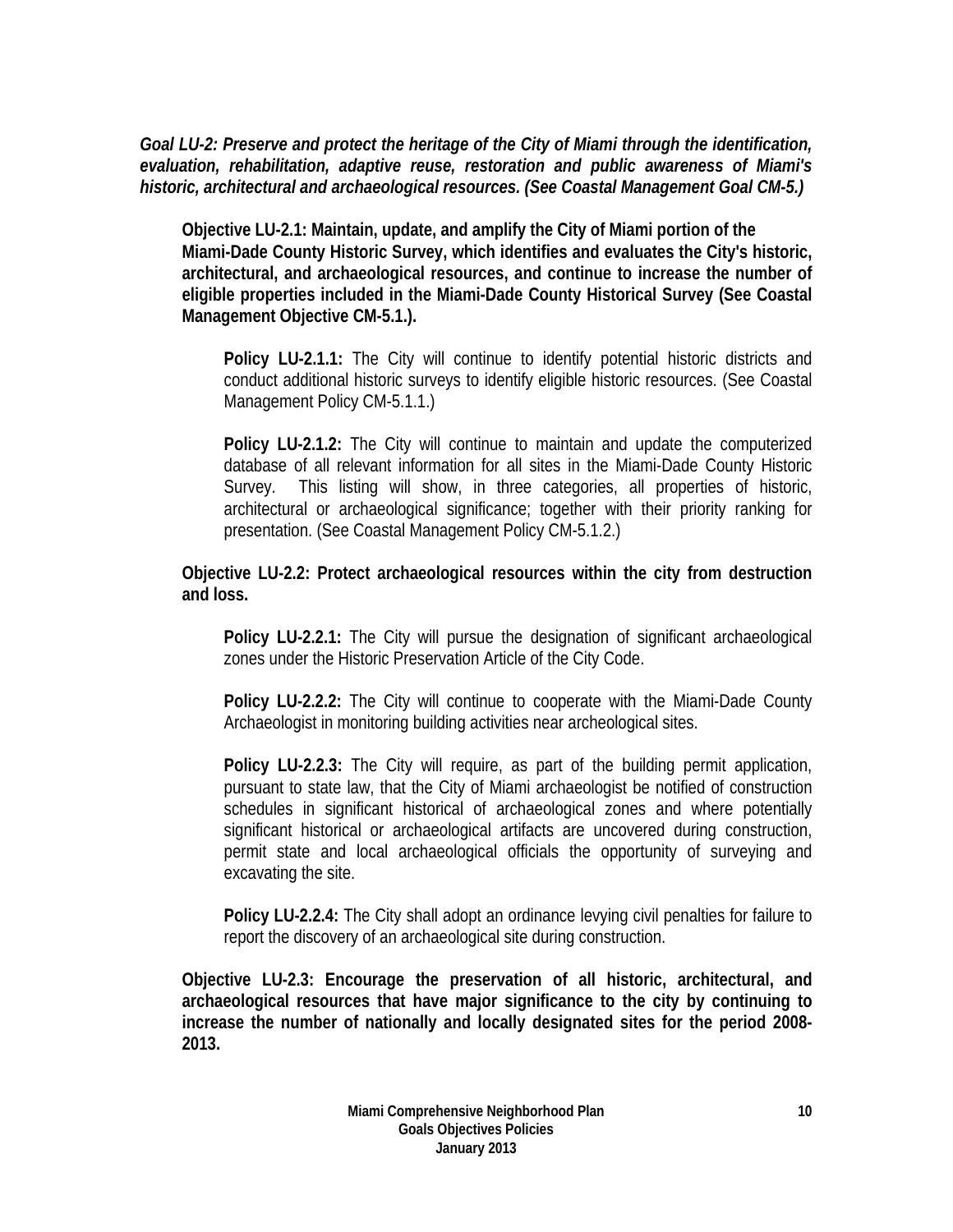**Policy LU-2.3.1:** The City will continue to review nominations to the National Register of Historic Places through the Certified Local Government Program. (See Coastal Management Policy CM-5.1.4.)

**Policy LU-2.3.2:** The City had designated 67 historic sites and five historic districts pursuant to the Historic Preservation Article of the City Code. An additional 26 sites (or groups of multiple sites) and six districts have been identified as potentially worthy of designation. The City will seek to increase its locally designated historic resources by 2010. (See Coastal Management Policy CM-5.1.3.)

**Objective LU-2.4: Increase the number of historic structures that have been preserved, rehabilitated or restored, according to the U.S. Secretary of the Interior's Standards for Rehabilitation. (See Coastal Management Objective CM-5.2.)** 

**Policy LU-2.4.1:** The City will encourage the conservation, rehabilitation, restoration and adaptive reuse of historic and architecturally significant housing resources through low interest housing rehabilitation loans that may be offered by City agencies.

**Policy LU-2.4.2:** The City will continue to utilize the U.S. Secretary of the Interior's Standards for Rehabilitation as the minimum standards for the treatment of historic properties. To receive public financial support from the City, designated privately owned structures must meet these standards. (See Coastal Management Policy CM-5.2.1.)

**Policy LU-2.4.3:** The City currently owns nine historic sites and other potential archaeological sites. If it is deemed in the public benefit for the City to transfer title of City properties of historic, architectural or archaeological significance, such transfers will include restrictive covenants to ensure the protection and preservation of such properties. (See Coastal Management Policy CM-5.2.2.)

**Policy LU-2.4.4:** The City will continue to work with other local governments that have title to properties of major historic or architectural significance to ensure the conservation, preservation and adaptive and sensitive reuse of such properties.

**Objective LU-2.5: Increase public awareness of the historical, architectural, archaeological resources and cultural heritage of the city, and public policy and programs to protect and preserve this heritage, through public information and education programs.** 

**Policy LU-2.5.1:** The City will continue to develop a series of publications relating to historic preservation in general and the city's historic resources in particular.

**Policy LU-2.5.2:** The City will maintain an historic marker program for designated properties and other key areas, and will publish same.

**Policy LU-2.5.3:** [Reserved]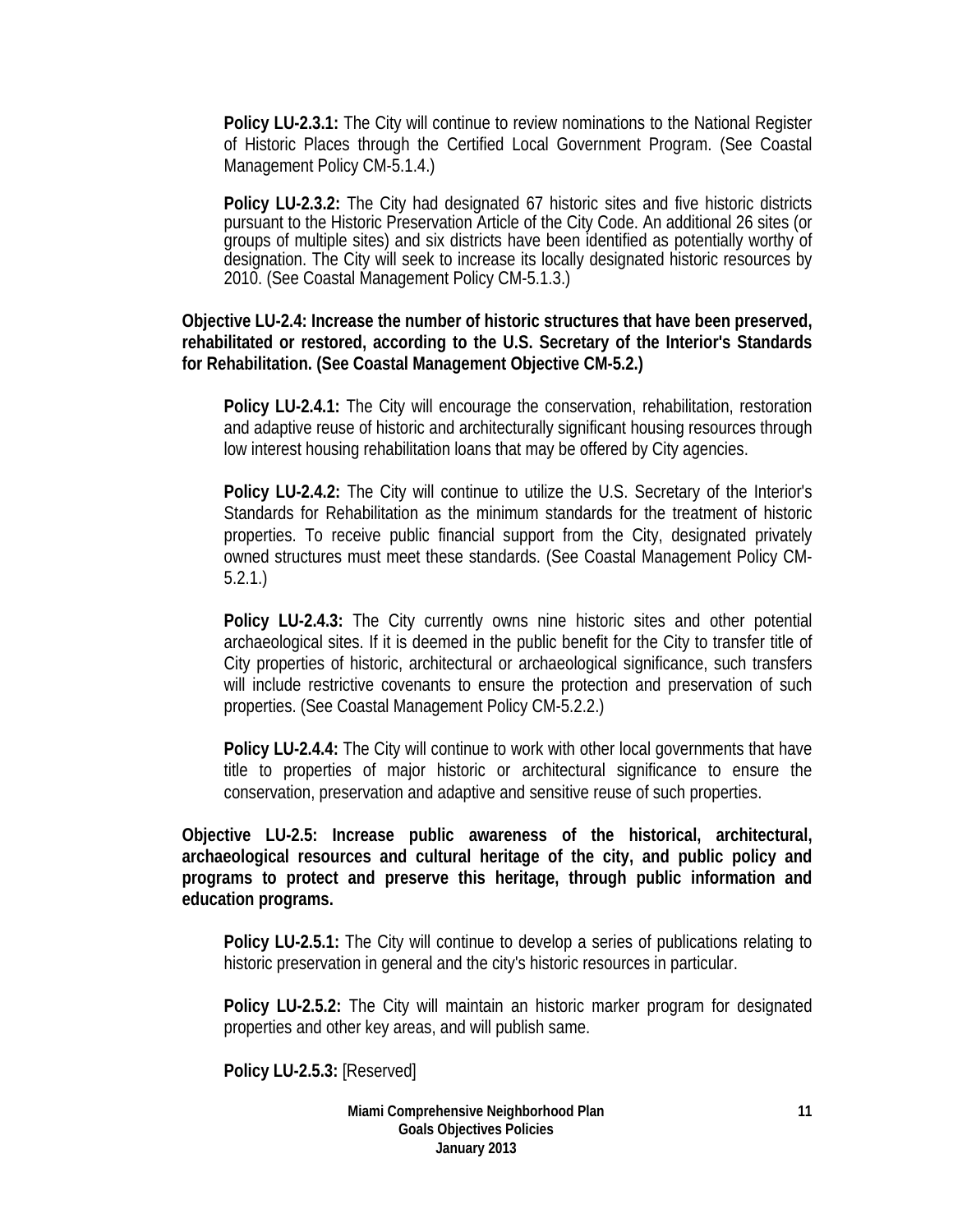**Policy LU-2.5.4:** The City will continue to provide information on the City's historic, architectural and cultural heritage for inclusion in public information, economic development promotion and tourism materials. (See Coastal Management Policy CM-5.1.5.)

#### *Goal LU-3: Encourage urban redevelopment in identified Urban Infill Areas and Urban Redevelopment Areas.*

**Objective LU-3-1: Promptly review and act on petitions for land use plan amendments and rezoning of property in Urban Infill Areas or Urban Redevelopment Areas to facilitate redevelopment.** 

**Policy LU-3.1.1:** Continue review of existing zoning regulations to determine if they provide adequate flexibility to promote redevelopment with a mix of uses in Urban Infill Areas or Urban Redevelopment Areas and, if not, revise said existing zoning regulations or adopt new zoning regulations to promote redevelopment.

**Policy LU-3.1.2:** Create Regional Activity Centers if appropriate in Urban Infill Areas and Urban Redevelopment Areas to facilitate mixed-use development, encourage mass transit, reduce the need for automobile travel, provide public open space and parks as required in the Parks, Recreation and Open Space element of this plan, provide incentives for quality development, and give definition to the urban form. The permitted uses and density and intensity of uses within a RAC shall be governed by the underlying future land use map designations of the subject property, except as otherwise limited by the designation of the RAC in the comprehensive plan. A designated RAC shall routinely provide service to, or be regularly used by, a significant number of citizens of more than one county; contain adequate existing public facilities as defined in Rule 9J-5, F.A.C., or committed public facilities, as identified in the capital improvements element of the City's comprehensive plan; and shall be proximate and accessible to interstate or major arterial roadways.

**Policy LU-3.1.3:** Designate the Downtown Miami Master Plan area an Urban Central Business District in order to increase the Development of Regional Impact threshold for development within those portions of downtown Miami that are not already in the DRI area.

**Objective 3-2:** [Reserved]

**Policy LU-3.2.1:** [Reserved]

**Policy LU-3.2.2:** [Reserved]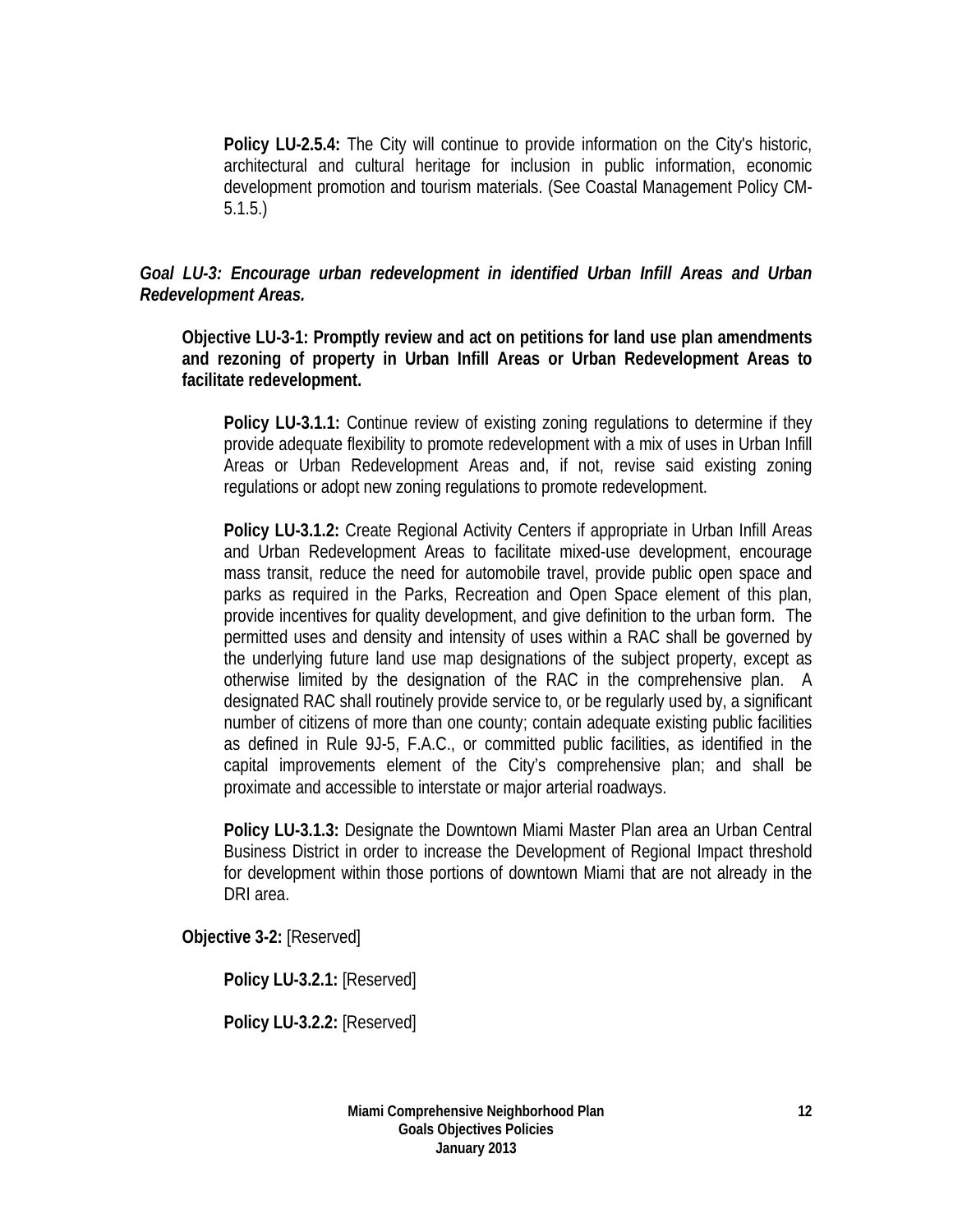#### **Urban Central Business District**

An Urban Central Business District (UCBD) identifies the single urban core area within the City of Miami. The UCBD shall be consistent with the Comprehensive Plan and Future Land Use Map, shall contain mass transit service as defined in Chapter 9J-5, F.A.C., and shall contain high intensity, high density multi-use development to include: retail; professional and governmental office uses; cultural, recreational and entertainment facilities; high density residential; hotels and motels; and appropriate industrial activities. In accordance with Chapter 28-24.014(10)(a), F.A.C., the guidelines and standards of development, a designated Urban Central Business District within the City of Miami shall:

- 1. Increase the threshold for residential, hotel, motel, office, or retail development by fifty-percent (50%);
- 2. Increase the threshold for applicable multi-use guidelines and standards by onehundred percent (100%), provided that one land use of the multi-use development is residential and the residential development amounts to not less than thirty-five percent (35%) of the City of Miami's applicable residential threshold; and
- 3. Increase the threshold for resort or convention hotel development by one hundredfifty percent (150%).

The following area has been designated an Urban Central Business District (UCBD) on the City of Miami Future Land Use Map (FLUM) within Appendix LU-1:

#### **The Downtown Miami Master Plan**

The Downtown Miami Master Plan was adopted by the Miami City Commission by Resolution Number 89-990 on October 26, 1989. The Downtown Miami Master Plan contains approximately 1, 354 acres and is bounded on the north by: Northwest  $20<sup>th</sup>$  Street on the north; Biscayne Bay, including Brickell Key (Claughton Island), on the east; Southwest 15<sup>th</sup> Road on the south; and Interstate 95, the Miami River, Northwest 5<sup>th</sup> Street, Interstate 395 and the Florida East Coast Railroad right-of-way on the west (see the Future Land Use Map within Appendix LU-1 for exact boundaries).

#### Permitted Uses:

Permitted uses within the Urban Central Business District shall be those of the underlying land use classification within the current Downtown Miami Master Plan, which includes: Central Business District; Major Institutional Public Facilities, Transportation & Utilities; Office; Restricted Commercial; General Commercial; Industrial; Recreation; High-Density Multifamily Residential; and Medium-Density Multifamily Residential (see descriptions in Interpretation of the Future Land Use Map).

The following minimum and maximum development thresholds shall apply: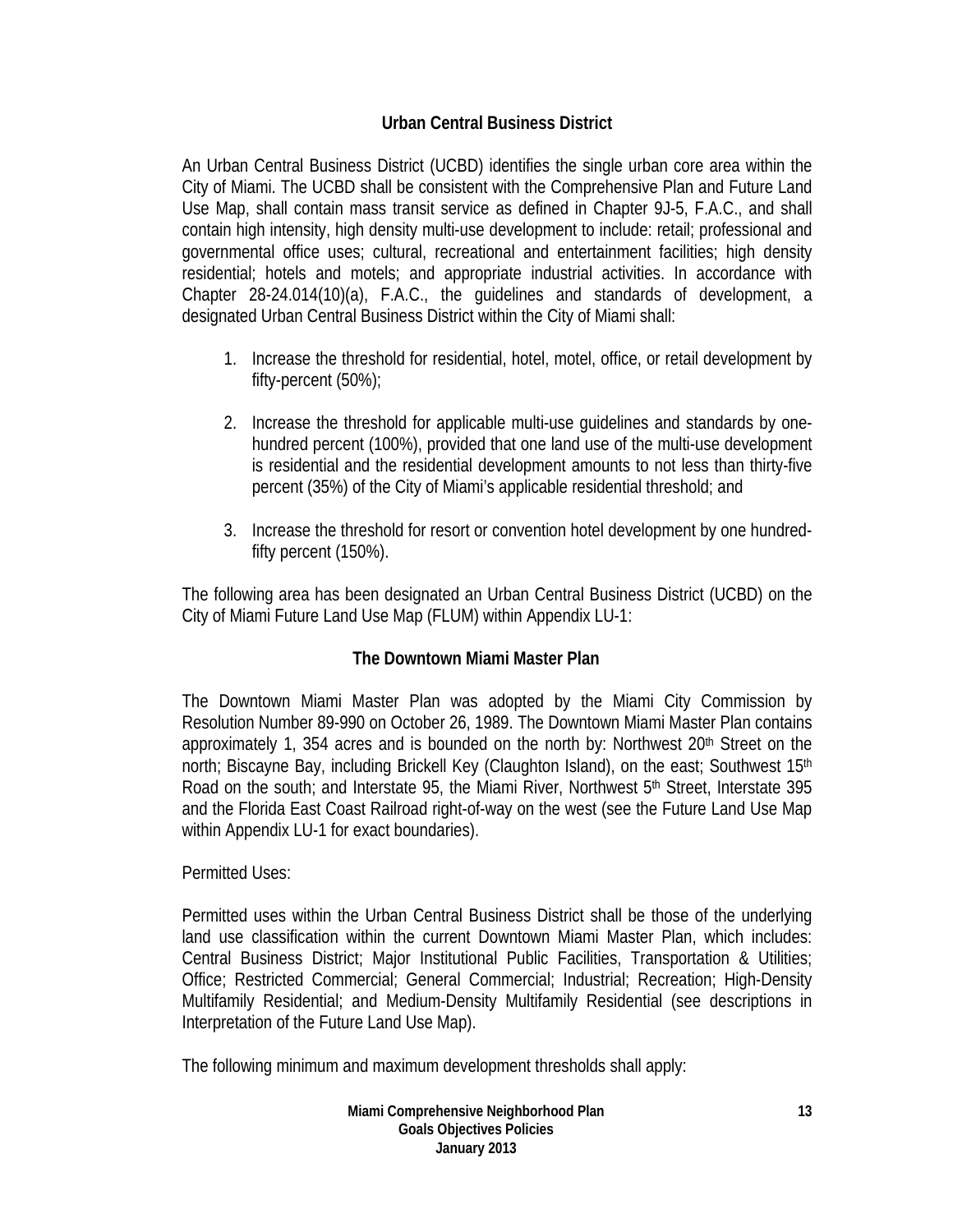The following numerical guidelines and standards shall be applied within the City of Miami's Urban Central Business District according to Chapter 28-24.014(11), F.S.:

- 1. A development that is at or below eighty-percent (80%) of all numerical thresholds shall not be required to undergo development-of-regional-impact review.
- 2. A development that is between eighty-percent (80%) and one-hundred (100%) percent of a numerical threshold shall be presumed to not require development of regional impact review.
- 3. A development that is at one-hundred percent (100%) or between one-hundred percent (100%) and one-hundred twenty percent (120%) of a numerical threshold shall be presumed to require development-of-regional-impact review.
- 4. A development that is at or above one-hundred twenty percent (120%) of any numerical threshold shall be required to undergo development-of-regional-impact review.

#### **Regional Activity Centers**

Regional Activity Center (RAC). A Regional Activity Center designation is intended to encourage and promote large-scale development and redevelopment as well as small parcel infill development and redevelopment that facilitates a balanced mix of land uses by providing maximum flexibility for development and redevelopment activities.

In accordance with Chapter 28-24.014(10)(c)2, F.A.C., a Regional Activity Center in the City of Miami shall be a compact, high intensity, high density multi-use area designated as appropriate for intensive growth as an urban infill or urban redevelopment area by the City and may include: residential use; commercial; office; cultural and community facilities; recreational and entertainment facilities; hotels or motels; transportation facilities; utilities; and appropriate industrial activities. The major purposes of this designation are to facilitate mixed-use development, encourage mass transit, reduce the need for automobile travel, provide incentives for quality development and give definition to the urban form.

For an area to qualify as a Regional Activity Center, the following criteria must be met:

- 1. The type of land uses permitted within each Regional Activity Center and the density of residential uses shall be specified herein and within the City of Miami 2020 Future Land Use Map.
- 2. Regional Activity Centers shall include mixed land uses of regional significance.
- 3. Regional Activity Centers shall consist of active pedestrian environments through high quality design of public spaces and buildings that create an appropriate human scale at street level and provide for connectivity of places through the creation of a system of pedestrian linkages.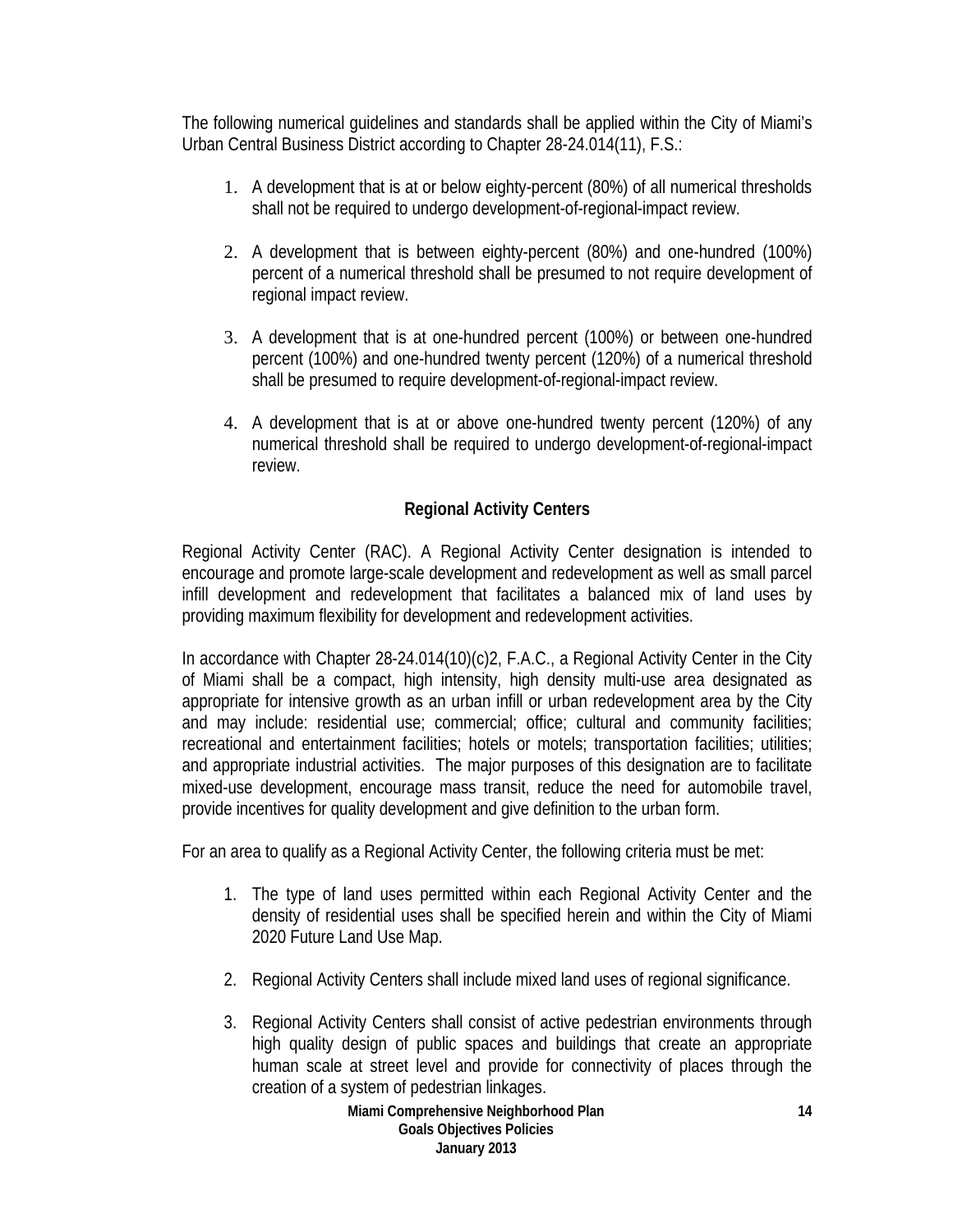- 4. Each Regional Activity Center shall be a defined geographical area of no less than 20 acres and shall be delineated on the City of Miami 2020 Future Land Use Map.
- 5. Regional Activity Centers shall be proximate and accessible to interstate or major arterial roadways.

The following area has been designated Regional Activity Center within the City of Miami 2020 Future Land Use Map:

#### **Buena Vista Yards Regional Activity Center**

The Buena Vista Yards Regional Activity Center is designated to be a Chapter 380 Regional Activity Center and, subject to amendment of the Strategic Regional Policy Plan for South Florida by the South Florida Regional Planning Council, as a regional development district (a geographic area specifically designated as highly suitable for increased threshold intensity) for the purpose of increasing DRI thresholds.

General Location:

South of Northeast 36<sup>th</sup> Street, North of Northeast 29<sup>th</sup> Street, East of North Miami Avenue and West of the Florida East Coast Railroad (FEC) right-of-way; excluding certain properties located along Northeast 29<sup>th</sup> Street. (See Future Land Use Map within Appendix LU-1 for exact boundaries).

Permitted Uses:

Permitted uses shall be as for the underlying land use classification; however, the following minimum and maximum development thresholds shall apply:

Residential: 2,000 units minimum / 4,500 units maximum Commercial: 500,000 s.f. minimum / 1,200,000 s.f. maximum Office: 80,000 s.f. minimum / 100,000 s.f. maximum

Compatibility:

The City shall develop and implement design standards to address compatibility of development within the Buena Vista Regional Activity Center with the surrounding area, which design standards should further the following concepts:

- New streets and avenues should connect to the existing street grid.
- Sidewalks, as principal pedestrian throughways, should be designed to create a comfortable outdoor public space to accommodate a range of active and passive pedestrian activities.
- Buildings should have ground floor uses that activate the street and relate new development to surrounding areas.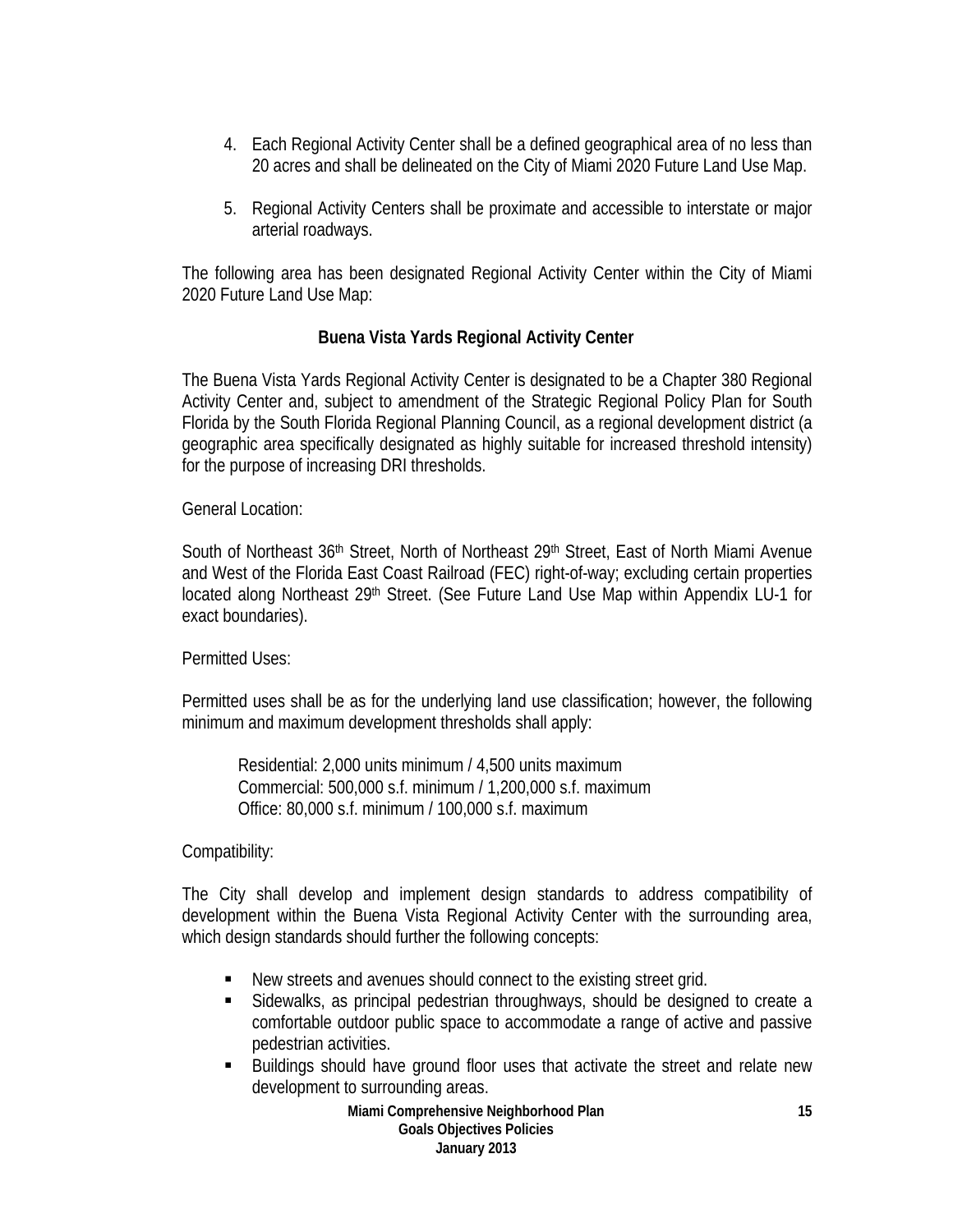The context and scale of new development should be reflected in new building design, including the setting back of upper floors in order to accommodate height while maintaining human scale at the pedestrian level.

#### **Health District Regional Activity Center**

The Health District Regional Activity Center is hereby designated to be a Regional Activity Center pursuant to Florida Statute, Chapter 380 and, subject to amendment by the Strategic Regional Policy Plan for South Florida by the South Florida Regional Planning Council, as a regional development district (a geographic area specifically designated as highly suitable for increased threshold intensity) for the purpose of increasing DRI thresholds.

General Location:

South of NW 20<sup>th</sup> Street, North of State Road 836, East of NW 17<sup>th</sup> Avenue, and West of Interstate 95.

Permitted Uses:

Permitted uses shall be as for the underlying land use classification; whether uses shall be required to undergo additional regional review shall be governed by the provisions of Chapter 380, Florida Statutes and Chapter 28, Florida Administrative Code (F.A.C.), as such may be amended from time to time, pursuant to the designation of the Health District as a Regional Activity Center. The following maximum thresholds shall apply:

(1) Maximum thresholds shall be consistent with Rule 28-24.014, F.A.C., as such may be amended from time to time.

Residential: Maximum units consistent with Rule 28-24.014, F.A.C. Commercial: Maximum square feet consistent with Rule 28-24.014, F.A.C. Office: Maximum square feet consistent with Rule 28-24.014, F.A.C. Hotel: Maximum units consistent with Rule 28-24.014, F.A.C.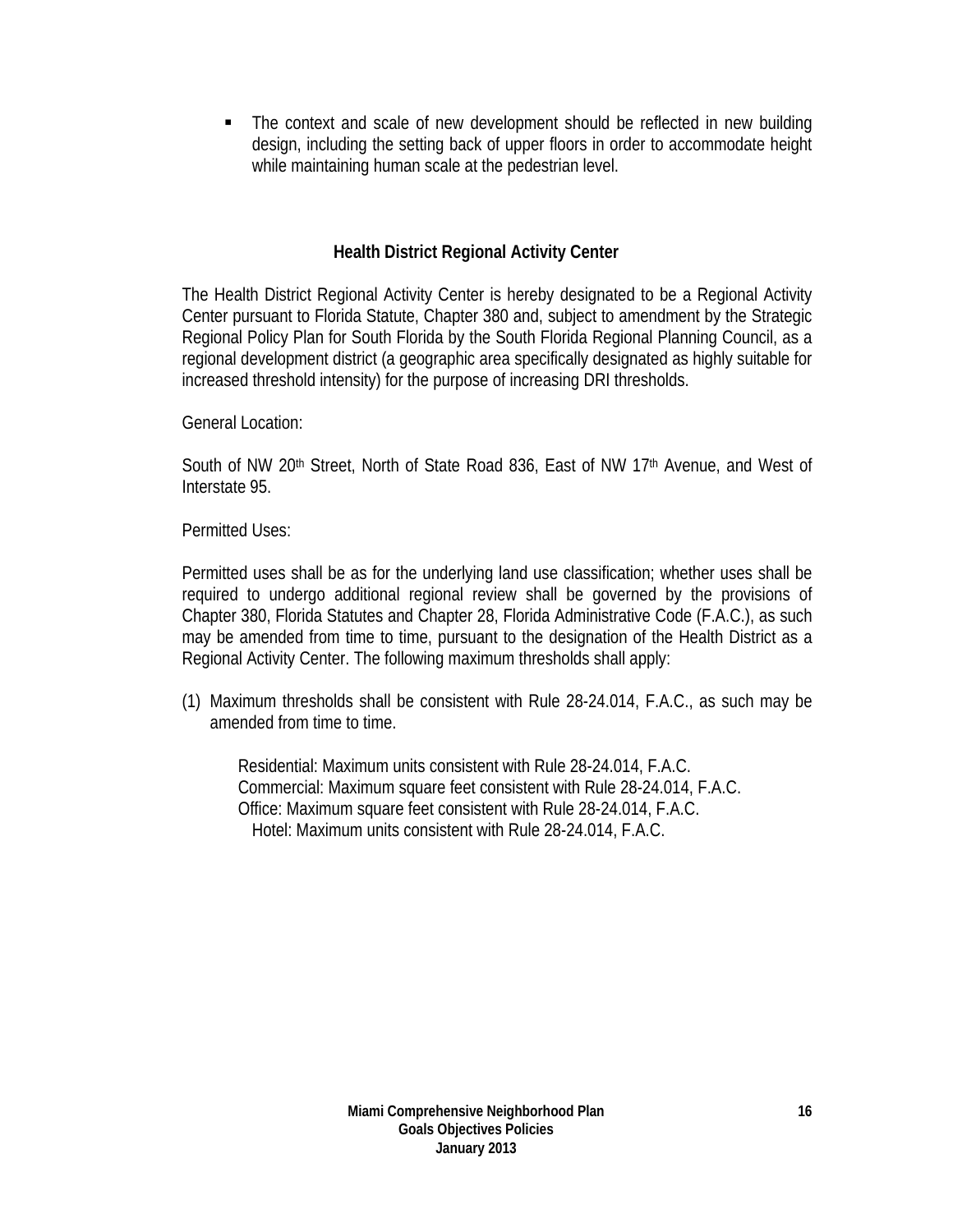#### **Interpretation of the 2020 Future Land Use Map**

The 2020 Future Land Use Map (contained in Appendix LU-1 of the MCNP as amended from time to time) is a planning instrument designed to guide the future development and distribution of land uses within the city in a manner that is consistent with the goals, objectives and policies of the Miami Comprehensive Neighborhood Plan (MCNP).

The 2020 Future Land Use Map is a generalized map that does not depict areas of less than 2 acres. The Planning Director is responsible for making all determinations of concurrency as defined in state statutes, and will also interpret the map based on all applicable state laws and administrative regulations and on the consistency between the proposed change or changes and the goals, objectives and policies expressed in the MCNP. The Planning Director will also determine whether or not proposed zoning changes require an amendment to the comprehensive plan.

Land development regulations and policies are to be consistent with the 2020 Future Land Use Map. The land development regulations further define and describe all requirements applicable to zoning categories contained under each land use designation, permitting the treatment of new development according to the particular conditions existing in different areas, and always consistent with the goals, objectives and policies of the MCNP, and specifically with the Land Use Element and its Future Land Use Map. The land use designations are general designations that may include more than one zoning category. All activities and uses within each designation are compatible with each other by virtue of their scale, intensity and character, or by additional conditions required by the land development regulations, more specifically by the City Zoning Ordinance, which describes and regulates development within zoning districts in order to achieve more definite goals and objectives.

The land use designations that appear in the 2020 Future Land Use Map are arranged following the "pyramid concept" of cumulative inclusion, whereby subsequent categories are inclusive of those listed previously except as otherwise noted. These designations, and the uses allowed in them, are defined as follows:

**Conservation:** This land use designation is restricted to environmentally sensitive areas that are to be left in an essentially natural state. Only activities that reinforce this character are allowed. Public access to these areas, including off-street parking, may be limited when unregulated access may present a threat to wildlife and plant life within such areas.

**Public Parks and Recreation:** The primary intent of this land use classification is to conserve open space and green spaces of a park while allowing access and uses which will not interfere with the preservation of any significant environmental features which may exist within the park.

This land use designation allows only open space and park uses with recreational and cultural uses where the total building footprints and impervious parking area surfaces in parks of one (1) acre of more may cover no more than 25% of the park land area (See related Policy PR-2.1.3.). Both passive and active recreational uses shall be permitted including but not limited to nature trails, interpretive centers, picnic areas, playgrounds, canoe trails and launches, small concession stands, restrooms, gyms, swimming pools, athletic fields, cultural facilities, marine and marina facilities and other facilities supporting passive and active recreational and cultural uses.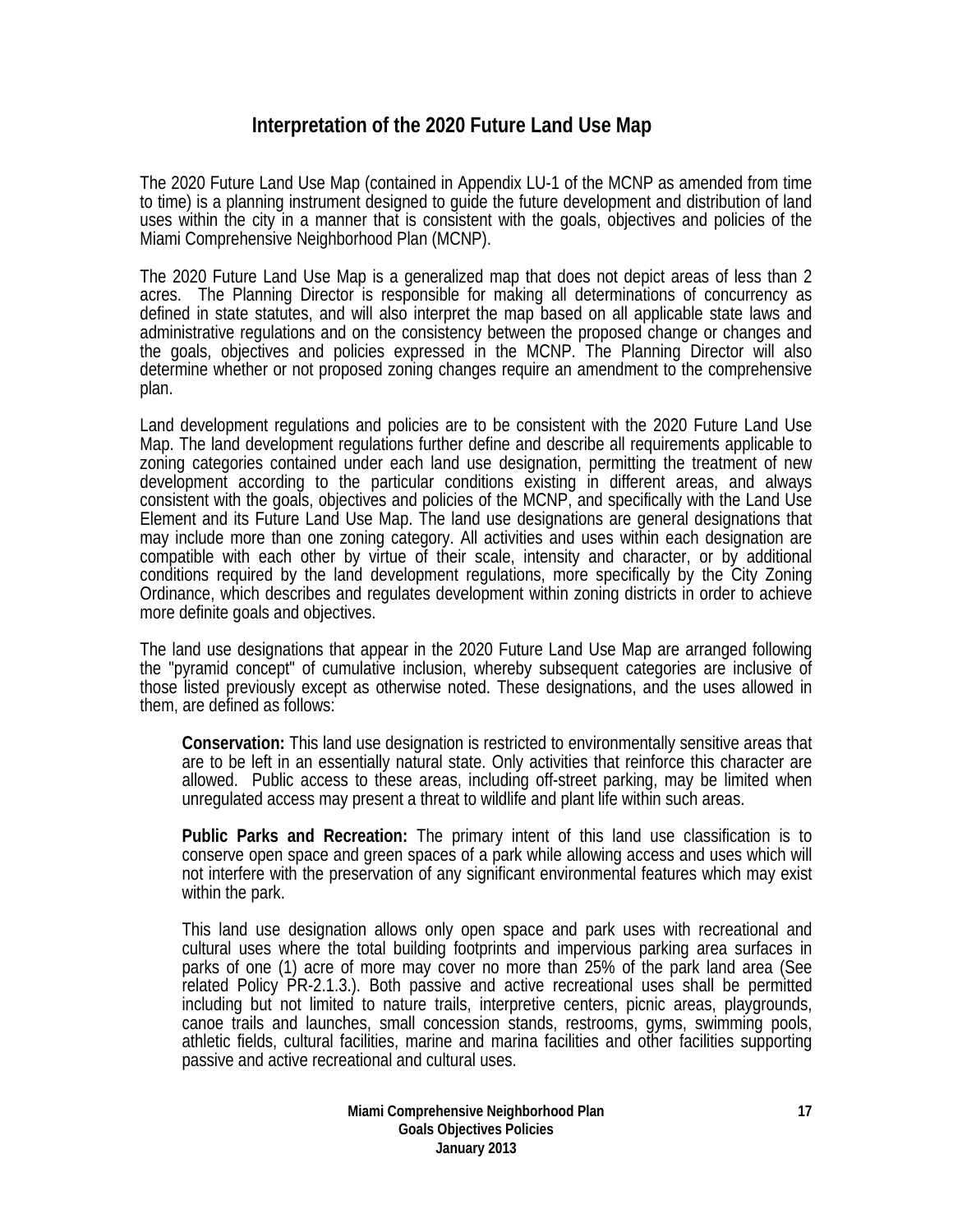Lands under this designation with specific qualities that make them desirable for commercial photography shall be allowed to be used in this manner conditionally, and only when it is determined that conducting such commercial photography will not endanger significant environmental features within the area. [Added 3/23/99 by Ordinance 11782.]

**Commercial Recreation:** This land use designation only allows privately-owned recreation uses open to the public or to private groups.

**Marine Facilities:** This land use designation is intended to apply to waterfront properties which are primarily public properties and intended to be developed and utilized in a manner which will facilitate public access to waterfront activities. Permissible uses within this designation include marine and marina facilities, marine stadiums, waterfront specialty centers (including restaurants, cafes and retailing), recreational activities including water theme parks, cultural, educational and entertainment facilities and accessory hotel accommodations with maximum FAR limitations between the range of 0.65 to 1.72 and a maximum density of 130 hotel units per acre; the higher FAR may be approved only upon demonstration and finding that the application of the higher limitations will not adversely affect access. Permanent living facilities are not permitted within this classification. [Added 3/23/99 by Ordinance 11782.]

Nonresidential floor area is the sum of areas for nonresidential use on all floors of buildings, measured from the outside faces of the exterior walls, including interior and exterior halls, lobbies, enclosed porches and balconies used for nonresidential uses. Not countable as nonresidential floor area are:

- (a) Parking and loading areas within buildings;
- (b) Open terraces, patios, atriums or balconies; or
- (c) Stairways, elevator shafts, mechanical rooms.

**Single Family Residential:** Areas designated as "Single Family Residential" allow single family structures of one dwelling unit each to a maximum density of 9 dwelling units per acre, subject to the detailed provisions of the applicable land development regulations and the maintenance of required levels of service for facilities and services included in the City's adopted concurrency management requirements.

Supporting services such as foster homes and family day care homes for children and/or adults; and community based residential facilities<sup>2</sup> (6 clients or less, not including drug, alcohol or correctional rehabilitation facilities also will be allowed pursuant to applicable state law. Places of worship, primary and secondary schools, child day care centers and adult day care centers are permissible in suitable locations within single family residential areas.

Professional offices, tourist and guest homes, museums, and private clubs or lodges are allowed only in contributing structures within historic sites or historic districts that have been designated by the Historical and Environmental Preservation Board and are in suitable locations within single family residential areas, pursuant to applicable land development

 $\overline{\phantom{a}}$ <sup>2</sup> A "Community based residential facility" provides room (with or without board), resident services, and twenty-four hour supervision. Such a facility functions as a single housekeeping unity. This category includes adult congregate living facilities, facilities for physically disabled and handicapped persons, for developmentally disabled persons, for non dangerous mentally ill persons and for dependent children, as licensed by the Florida Department of Health, and juvenile and adult residential correctional facilities, including halfway houses, as licensed or approved by an authorized regulatory agency.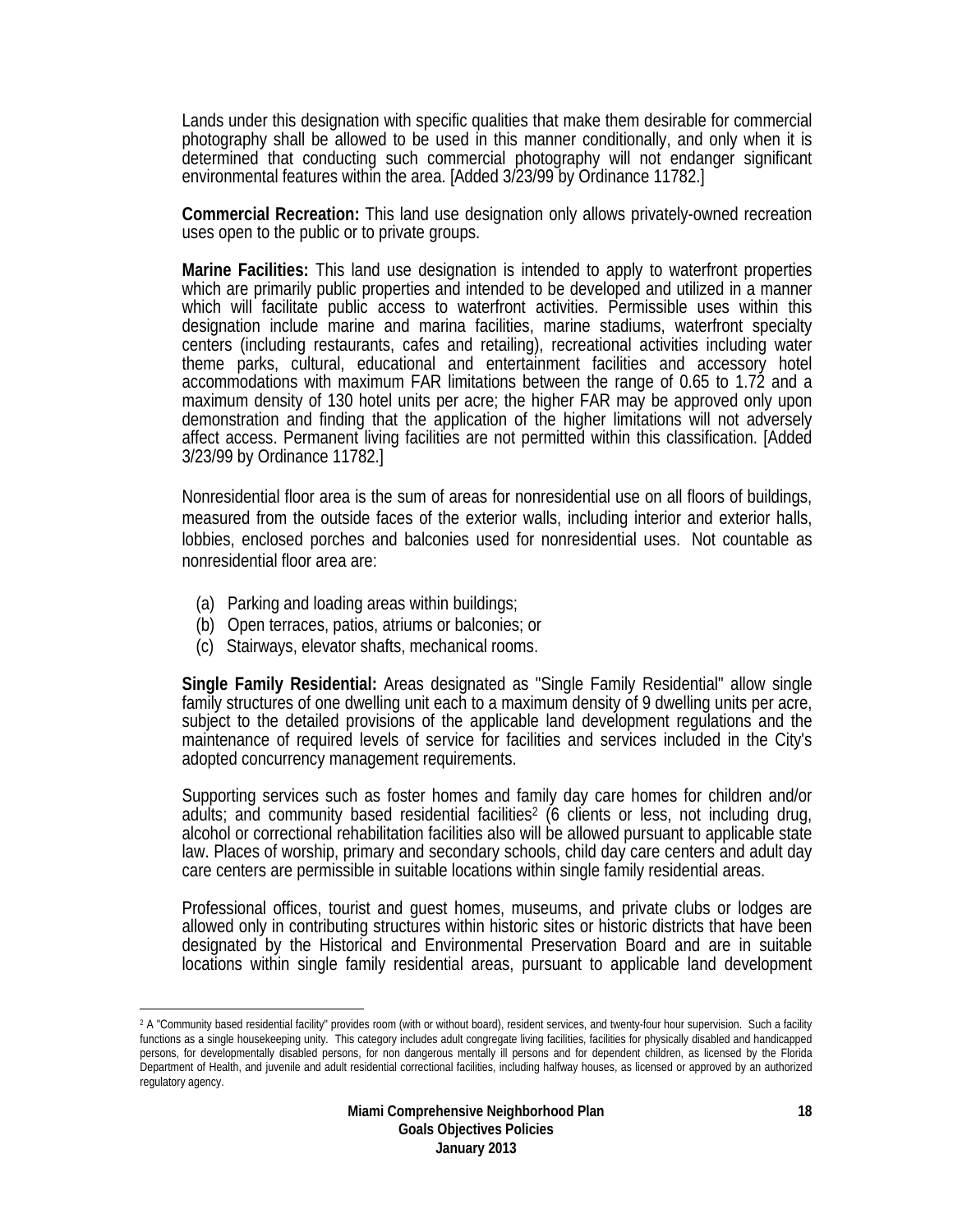regulations and the maintenance of required levels of service for such uses. Density and intensity limitations for said uses shall be restricted to those of the contributing structure(s).

**Duplex Residential:** Areas designated as "Duplex Residential" allow residential structures of up to two dwelling units each to a maximum density of 18 dwelling units per acre, subject to the detailed provisions of the applicable land development regulations and the maintenance of required levels of service for facilities and services included in the City's adopted concurrency management requirements.

Community based residential facilities (14 clients or less, not including drug, alcohol or correctional rehabilitation facilities) also will be allowed pursuant to applicable state law. Places of worship, primary and secondary schools, child day care centers and adult day care centers are permissible in suitable locations within duplex residential areas.

Professional offices, tourist and guest homes, museums, and private clubs or lodges are allowed only in contributing structures within historic sites or historic districts that have been designated by the Historical and Environmental Preservation Board and are in suitable locations within duplex residential areas, pursuant to applicable land development regulations and the maintenance of required levels of service for such uses. Density and intensity limitations for said uses shall be restricted to those of the contributing structure(s).

**Low Density Multifamily Residential:** Areas designated as "Low Density Multifamily Residential" allow residential structures to a maximum density of 36 dwelling units per acre, subject to the detailed provisions of the applicable land development regulations and the maintenance of required levels of service for facilities and services included in the City's adopted concurrency management requirements.

Supporting services such as community-based residential facilities (14 clients or less, not including drug, alcohol or correctional rehabilitation facilities) will be allowed pursuant to applicable state law; day care centers for children and adults may be permissible in suitable locations.

Permissible uses within low density multifamily residential areas also include commercial activities that are intended to serve the retailing and personal services needs of the building or building complex, small scale limited commercial uses as accessory uses; and places of worship, primary and secondary schools, and accessory post-secondary educational facilities; all of which are subject to the detailed provisions of applicable land development regulations and the maintenance of required levels of service for such uses.

Professional offices, tourist and guest homes, museums, and private clubs or lodges are allowed only in contributing structures within historic sites or historic districts that have been designated by the Historical and Environmental Preservation Board and are in suitable locations within low density multifamily residential areas, pursuant to applicable land development regulations and the maintenance of required levels of service for such uses. Density and intensity limitations for said uses shall be restricted to those of the contributing structure(s).

**Medium Density Multifamily Residential:** Areas designated as "Medium Density Multifamily Residential" allow residential structures to a maximum density of 65 dwelling units per acre, subject to the detailed provisions of the applicable land development regulations and the maintenance of required levels of service for facilities and services included in the City's adopted concurrency management requirements.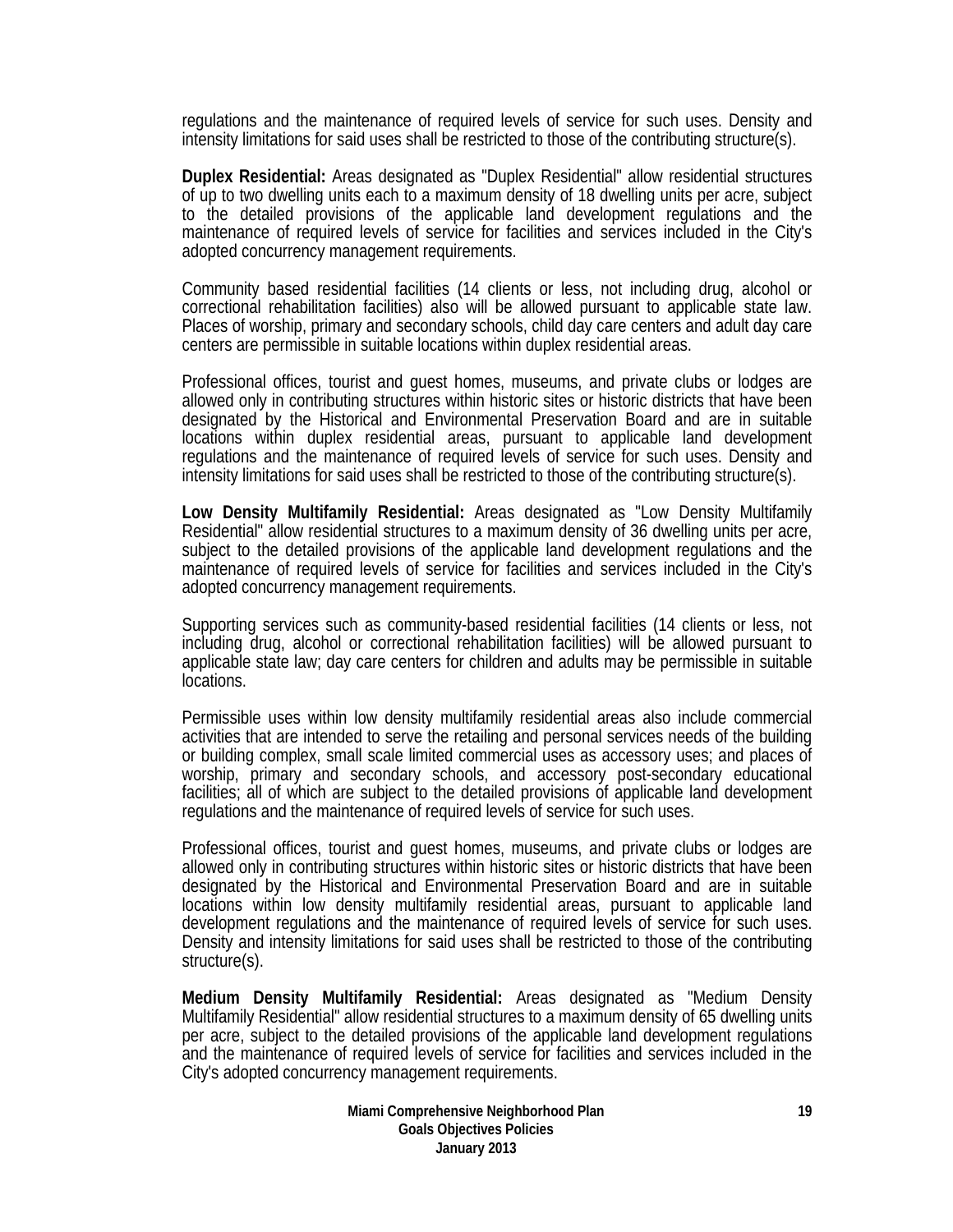Supporting services such as community-based residential facilities (14 clients or less, not including drug, alcohol or correctional rehabilitation facilities) will be allowed pursuant to applicable state law; community-based residential facilities (15-50 clients) and day care centers for children and adults may be permissible in suitable locations.

Permissible uses within medium density multifamily areas also include commercial activities that are intended to serve the retailing and personal services needs of the building or building complex, small scale limited commercial uses as accessory uses, subject to the detailed provisions of applicable land development regulations and the maintenance of required levels of service for such uses, places of worship, primary and secondary schools, and accessory post-secondary educational facilities.

Professional offices, tourist and guest homes, museums, and private clubs or lodges are allowed only in contributing structures within historic sites or historic districts that have been designated by the Historical and Environmental Preservation Board and are in suitable locations within medium density multifamily residential areas, pursuant to applicable land development regulations and the maintenance of required levels of service for such uses. Density and intensity limitations for said uses shall be restricted to those of the contributing structure(s).

**High Density Multifamily Residential:** Areas designated as "High Density Multifamily Residential" allow residential structures to a maximum density of 150 dwelling units per acre, subject to the detailed provisions of the applicable land development regulations and the maintenance of required levels of service for facilities and services included in the City's adopted concurrency management requirements. Higher densities may be allowed as shown for these specially-designated areas:

| Little Havana Target Area          | 200 units per acre |
|------------------------------------|--------------------|
| Southeast Overtown/Park West       | 300 units per acre |
| Brickell, Omni, and River Quadrant | 500 units per acre |

Supporting services such as offices and commercial services and other accessory activities that are clearly incidental to principal uses are permitted; community-based residential facilities (14 clients or less, not including drug, alcohol or correctional rehabilitation facilities) will be allowed pursuant to applicable state law; community-based residential facilities (15+ clients), places of worship, primary and secondary schools, and day care centers for children and adults may be permissible in suitable locations.

**Low Density Restricted Commercial:** Areas designated as "Low Density Restricted Commercial" allow residential uses (except rescue missions) to a maximum density equivalent to "Low Density Multifamily Residential" subject to the same limiting conditions; transitory residential facilities such as hotels and motels. This category also allows general office use, clinics and laboratories, auditoriums, libraries, convention facilities, places of worship, and primary and secondary schools. Also allowed are commercial activities that generally serve the daily retailing and service needs of the public, typically requiring easy access by personal auto, and often located along arterial or collector roadways, which include: general retailing, personal and professional services, real estate, banking and other financial services, restaurants, saloons and cafes, general entertainment facilities, private clubs and recreation facilities, major sports and exhibition or entertainment facilities and other commercial activities whose scale and land use impacts are similar in nature to those uses described above. This category also includes commercial marinas and living quarters on vessels as permissible.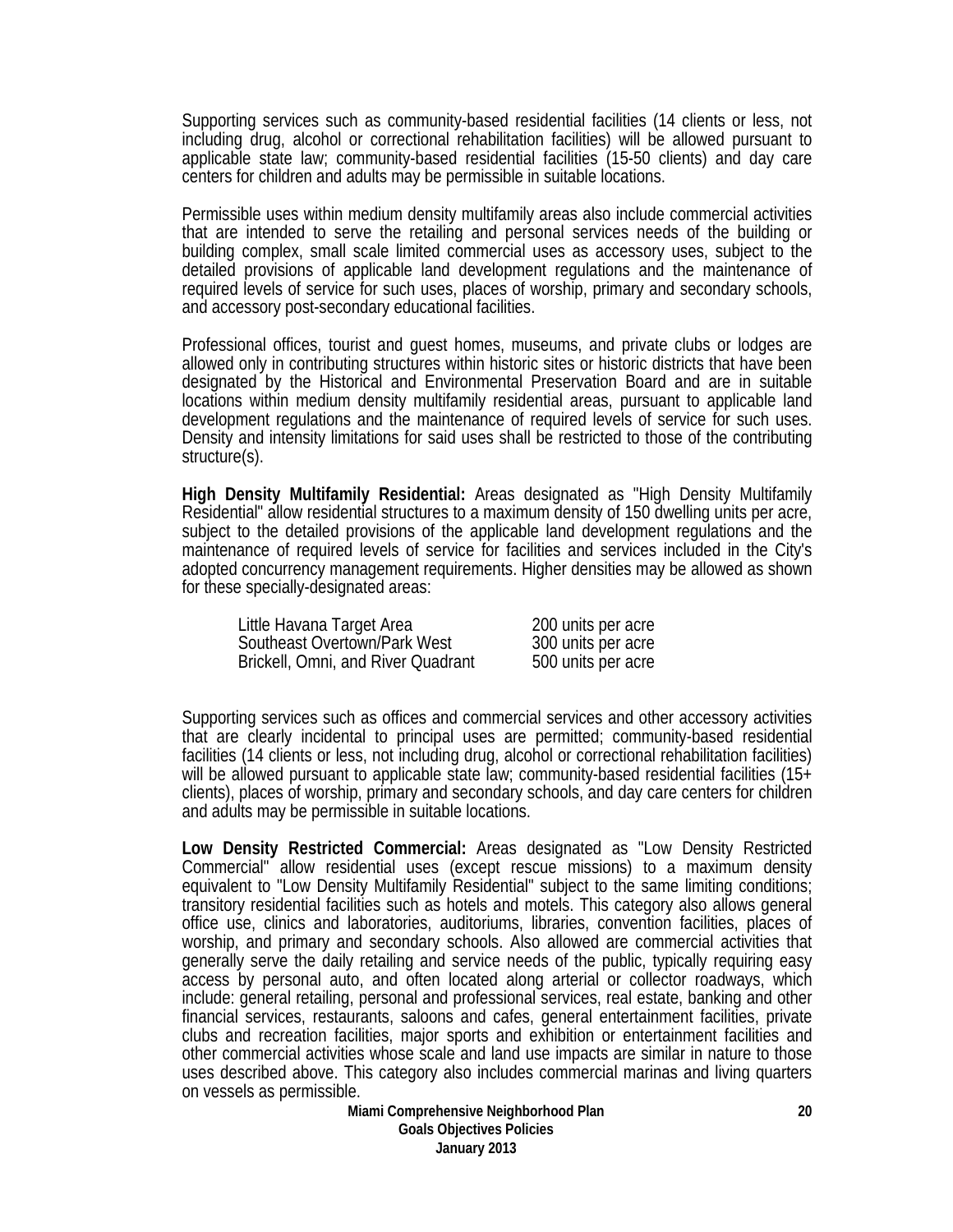The nonresidential portions of developments within areas designated as "Low Density Restricted Commercial" allow a maximum floor lot ratio (FLR) of 3.0 times the net lot area of the subject property.

**Medium Density Restricted Commercial:** Areas designated as "Medium Density Restricted Commercial" allow residential uses (except rescue missions) to a maximum density equivalent to "Medium Density Multifamily Residential" subject to the same limiting conditions; transitory residential facilities such as hotels and motels. This category also allows general office use, clinics and laboratories, auditoriums, libraries, convention facilities, places of worship, and primary and secondary schools. Also allowed are commercial activities that generally serve the daily retailing and service needs of the public, typically requiring easy access by personal auto, and often located along arterial or collector roadways, which include: general retailing, personal and professional services, real estate, banking and other financial services, restaurants, saloons and cafes, general entertainment facilities, private clubs and recreation facilities, major sports and exhibition or entertainment facilities and other commercial activities whose scale and land use impacts are similar in nature to those uses described above. This category also includes commercial marinas and living quarters on vessels as permissible.

The nonresidential portions of developments within areas designated as "Medium Density Restricted Commercial" allow a maximum floor lot ratio (FLR) of 6.0 times the net lot area of the subject property.

**Major Institutional, Public Facilities, Transportation and Utilities**: Areas designated as "Major Institutional, Public Facilities, Transportation and Utilities" allow facilities for federal, state and local government activities, major public or private health, recreational, cultural, religious or educational activities, and major transportation facilities and public utilities. Residential facilities ancillary to these uses are allowed up to a maximum density equivalent to "High Density Multifamily Residential" or if applicable the least intense abutting/adjacent residential zoning district, subject to the same limiting conditions.

Areas designated as "Major Institutional, Public Facilities, Transportation and Utilities allow nonresidential uses to a maximum floor lot ratio (FLR) of 6.0 times the net lot area of the subject property. Properties designated "Major Institutional, Public Facilities, Transportation and Utilities" in the Health / Civic Center District allow a maximum floor lot ratio (FLR) of 8.0 times the net lot area of the subject property. Properties designated "Major Institutional, Public Facilities, Transportation and Utilities" in the Urban Central Business District allow a maximum FLR of 37.0 times the net lot area of the subject property.

**Restricted Commercial:** Areas designated as "Restricted Commercial" allow residential uses (except rescue missions) to a maximum density equivalent to "High Density Multifamily Residential" subject to the same limiting conditions and a finding by the Planning Director that the proposed site's proximity to other residentially zoned property makes it a logical extension or continuation of existing residential development and that adequate services and amenities exist in the adjacent area to accommodate the needs of potential residents; transitory residential facilities such as hotels and motels. This category also allows general office use; clinics and laboratories, auditoriums, libraries, convention facilities, places of worship, and primary and secondary schools. Also allowed are commercial activities that generally serve the daily retailing and service needs of the public, typically requiring easy access by personal auto, and often located along arterial or collector roadways, which

> **Miami Comprehensive Neighborhood Plan Goals Objectives Policies January 2013**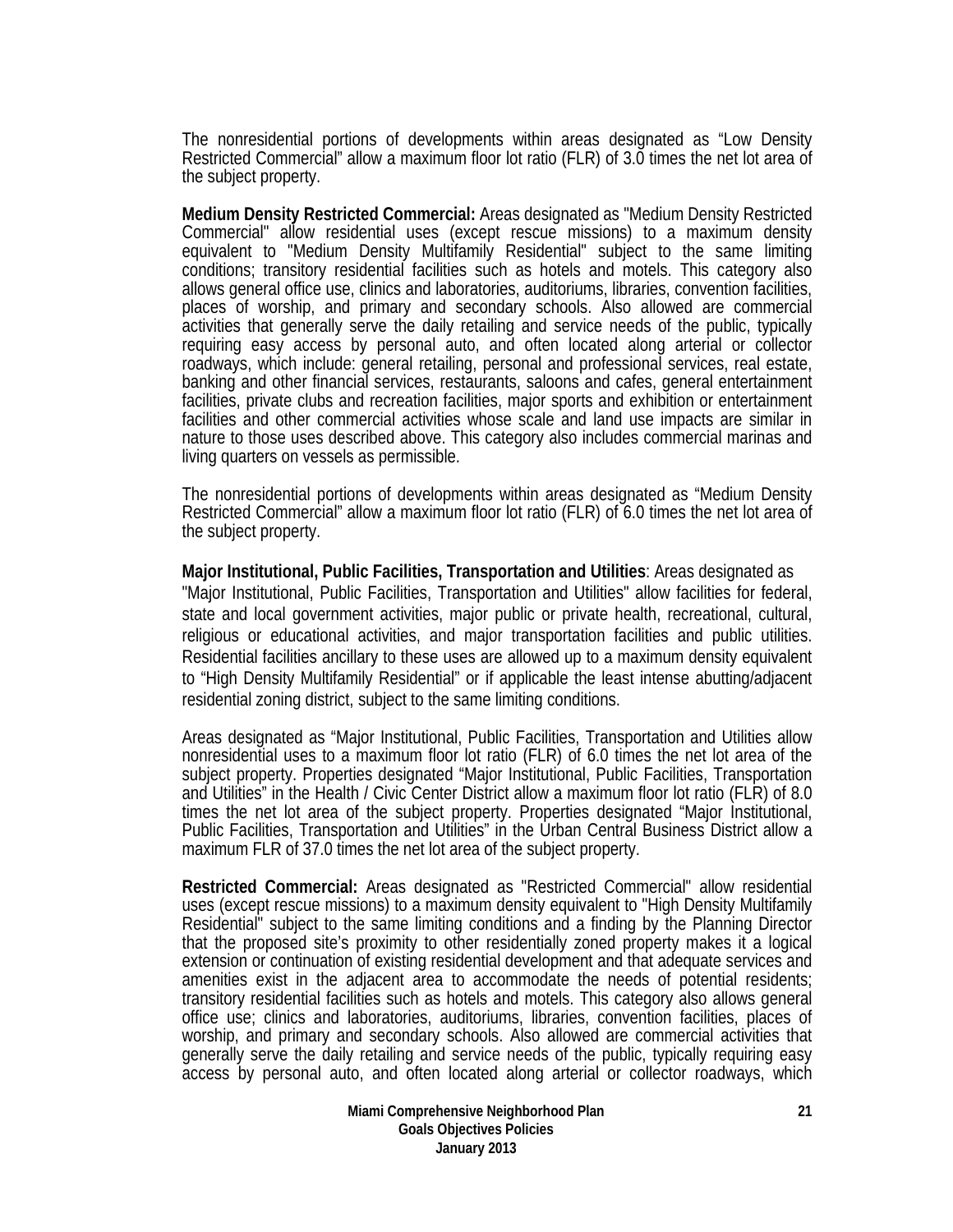include: general retailing, personal and professional services, real estate, banking and other financial services, restaurants, saloons and cafes, general entertainment facilities, private clubs and recreation facilities, major sports and exhibition or entertainment facilities and other commercial activities whose scale and land use impacts are similar in nature to those uses described above. This category also includes commercial marinas and living quarters on vessels as permissible.

The nonresidential portions of developments within areas designated as "Restricted Commercial" allow a maximum floor lot ratio (FLR) of 7.0 times the net lot area of the subject property; such FLR may be increased upon compliance with the detailed provisions of the applicable land development regulations; however, may not exceed a total FLR of 11.0 times the net lot area of the subject property. Properties designated as "Restricted Commercial" in the Edgewater Area allow a maximum floor lot ratio (FLR) of 17.0 times the net lot area of the subject property. Properties designated as "Restricted Commercial" in the Urban Central Business District and Buena Vista Yards Regional Activity Center allow a maximum floor lot ratio (FLR) of 37.0 times the net lot area of the subject property.

All such uses and mixes of uses shall be subject to the detailed provisions of the applicable land development regulations and the maintenance of required levels of service for facilities and services included in the City's adopted concurrency management requirements.

Nonresidential floor area is the floor area that supports nonresidential uses within the inside perimeter of the outside walls of the building including hallways, stairs, closets, thickness of walls, columns and other features, and parking and loading areas, and excluding only open air corridors, porches, balconies and roof areas.

**Central Business District (CBD):** The area designated as "Central Business District (CBD) is intended to apply to the central commercial, financial and office core of the metropolitan region, and allows all activities included in the "Restricted Commercial," and "Major Institutional, Public Facilities, Transportation and Utilities" designations. Residential facilities (except for rescue missions) alone or in combination with other uses are allowable to a maximum density of 1,000 dwelling units per acre, subject to the detailed provisions of the applicable land development regulations and the maintenance of required levels of service for facilities and services included in the City's adopted concurrency management requirements.

Also permitted is a mix of uses ranging from high density multifamily residential to high intensity office uses with retail uses on the lower floors of structures. Intensity of uses within the CBD land use designation are generally higher than those allowed in other areas of the city. Areas designated as CBD allow a maximum floor lot ratio (FLR) of 40 times the net lot area of the subject property.

**General Commercial:** Areas designated as "General Commercial" allow all activities included in the "Restricted Commercial" designations, as well as wholesaling and distribution activities that generally serve the needs of other businesses; generally require on and off loading facilities; and benefit from close proximity to industrial areas. These commercial activities include retailing of second hand items, automotive repair services, new and used vehicle sales, parking lots and garages, heavy equipment sales and service, building material sales and storage, wholesaling, warehousing, distribution and transport related services, light manufacturing and assembly and other activities whose scale of operation and land use impacts are similar to those uses described above. Multifamily residential structures of a density equal to High Density Multifamily Residential, are allowed subject to the detailed provisions of the applicable land development regulations.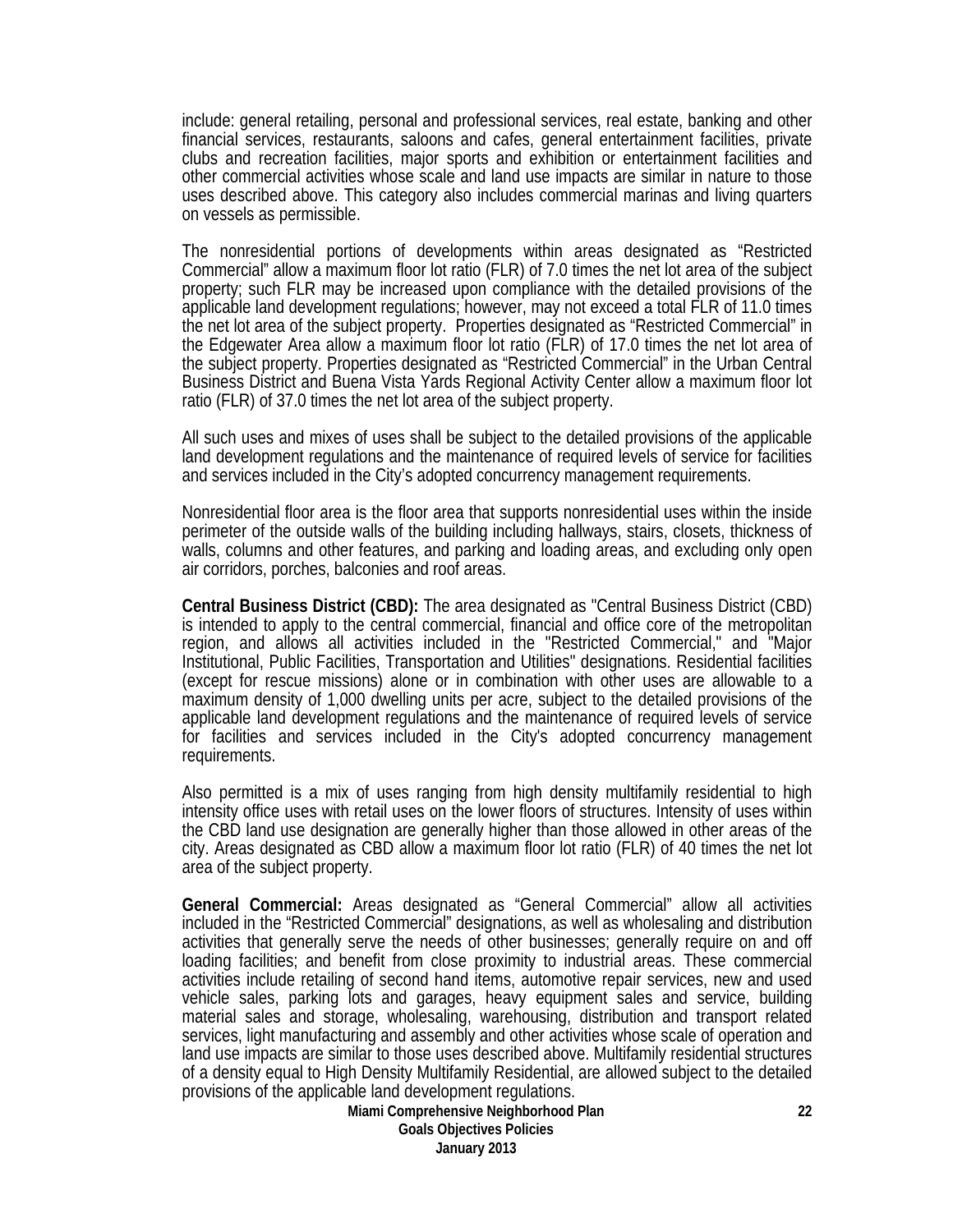The nonresidential portions of developments within areas designated as "General Commercial" allow a maximum floor lot ratio (FLR) of 7.0 times the net lot area of the subject property; such FLR may be increased upon compliance with the detailed provisions of the applicable land development regulations; however, may not exceed a total FLR of 11.0 times the net lot area of the subject property. Properties designated as "General Commercial" in the Urban Central Business District and Buena Vista Yards Regional Activity Center allow a maximum floor lot ratio (FLR) of 37.0 times the net lot area of the subject property.

All such uses and mixes of uses shall be subject to the detailed provisions of the applicable land development regulations and the maintenance of required levels of service for facilities and services included in the City's adopted concurrency management requirements.

**Industrial:** The areas designated as "Industrial" allow manufacturing, assembly and storage activities. The "Industrial" designation generally includes activities that would otherwise generate excessive amounts of noise, smoke, fumes, illumination, traffic, hazardous wastes, or negative visual impact unless properly controlled. Stockyards, rendering works, smelting and refining plants and similar activities are excluded. Residential uses are not permitted in the "Industrial" designation, except for rescue missions, and live-aboards in commercial marinas.

Areas designated as "Industrial" allow a maximum Areas designated as "Industrial" allow a maximum floor lot ratio (FLR) of 8.0 times the net lot area of the subject property. Furthermore, all such uses shall be subject to the maintenance of required levels of service for facilities and services included in the City's adopted concurrency management requirements.

**Light Industrial (LI)**: The primary intent of this land use classification is to allow mixed use development within this land use classification, and further, to facilitate the ability of developing a mixed occupancy within a unit in which more than one type of use is provided under Live/Work or Work/Live zoning districts of the City's land development regulations.

Areas designated as "Light Industrial" allow all activities included in the "Restricted Commercial" and "General Commercial" designations, as well as wholesaling and distribution activities that generally serve the needs of other businesses; generally require on and off loading facilities; and benefit from close proximity to general commercial areas. These commercial activities (beyond those permitted in the "Restricted Commercial" and "General Commercial" designations) include retailing of second hand items, new and used vehicle sales, parking lots and garages, wholesaling, warehousing, light manufacturing and assembly and other activities whose scale of operation and land use impacts are similar to those uses described above.

This category also allows commercial marinas and living quarters on vessels for transients. This land use category shall not permit storing, packaging, handling, processing or distribution of explosive, flammable or otherwise hazardous materials; scrap yards; and health clinics.

The hazard level of an activity shall be one of the determining factors as to whether that activity shall be permissible within a Light Industrial district; the detailed provisions of the applicable land development regulations shall prohibit high-level hazard activities within live/work developments.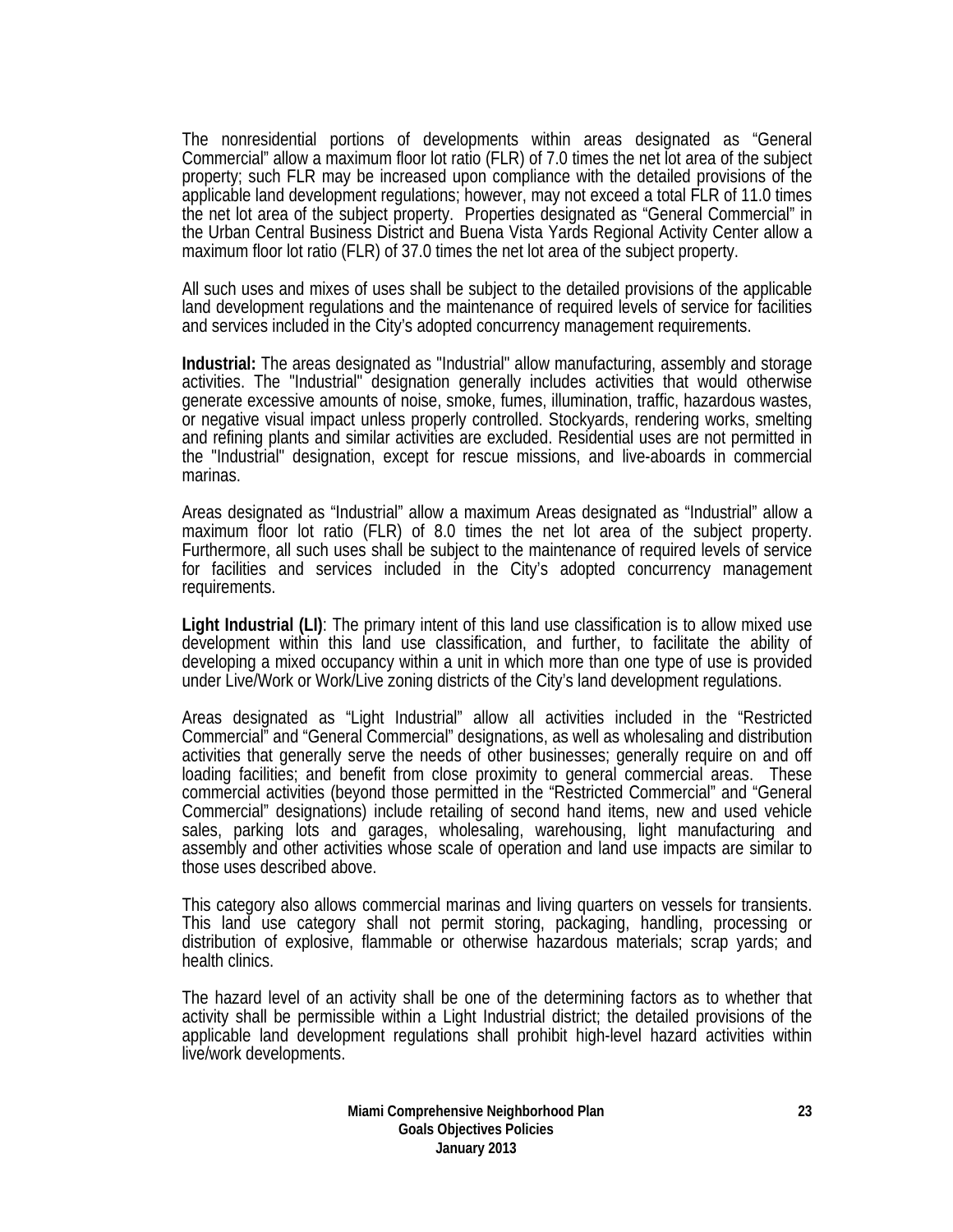Areas designated as "Light Industrial" allow residential uses to a maximum density of 36 dwelling units per acre, and the nonresidential portions of developments within areas designated as "Light Industrial" allow a maximum floor lot ratio (FLR) of 10.0 times the net lot area of the subject property

Affordable housing developments that are certified by the City as having a complete application for development as of the effective date of the proposed Land Development Regulations shall be permitted with densities up to 150 dwelling units per acre but must obtain all building permits by December 17, 2012, at which time any rights herein to building permits shall expire.

All such uses and mixes of uses shall be subject to the detailed provisions of the applicable land development regulations and the maintenance of required levels of service for facilities and services included in the City's adopted concurrency management requirements.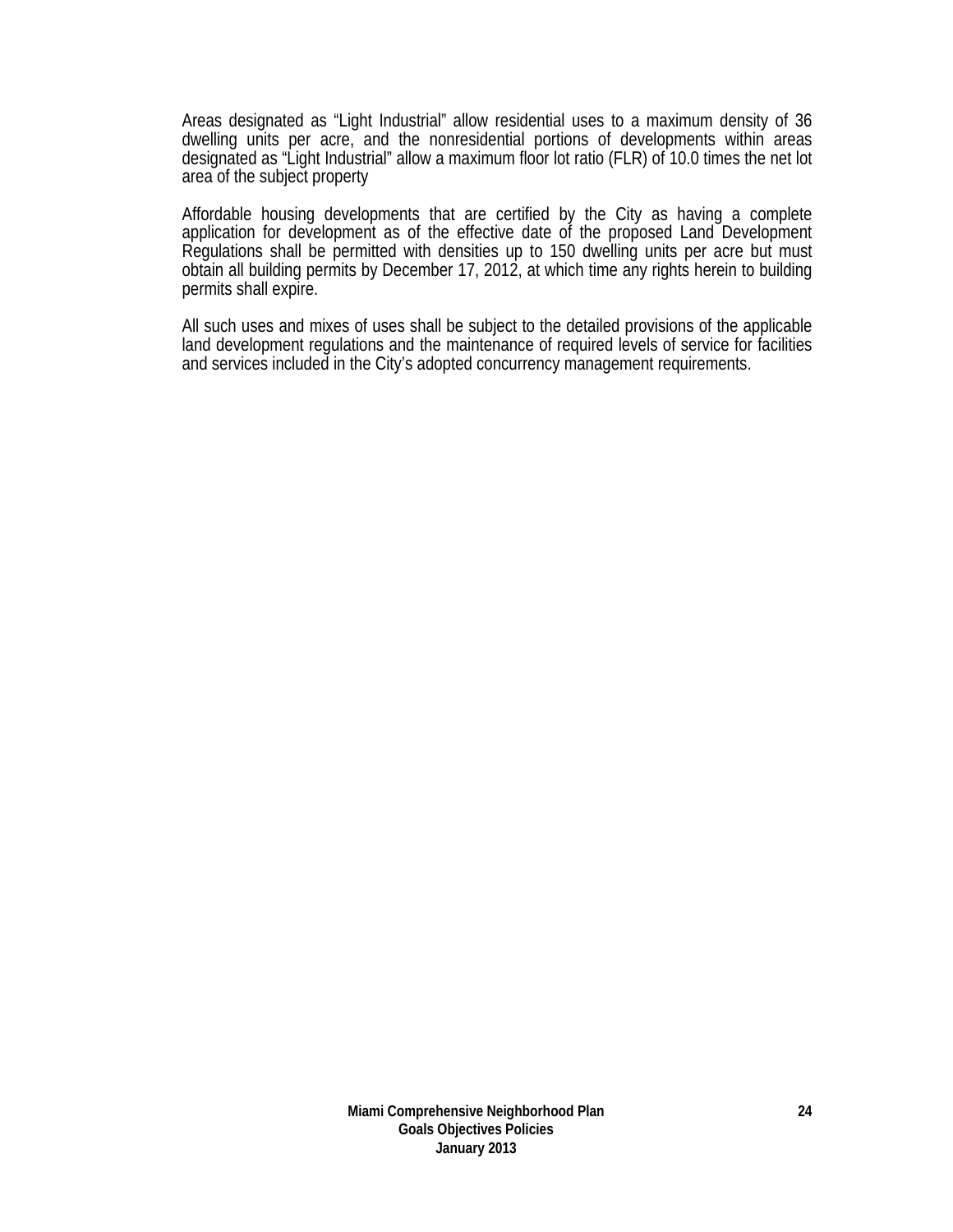## **Correspondence Table – Zoning and Comprehensive Plan**

| <b>Transect</b>                  | Miami 21<br><b>Transect Zone</b>              | October 2009 MCNP<br><b>Future Land Use</b>                              | Dwelling Units Per<br>Acre Max. |  |
|----------------------------------|-----------------------------------------------|--------------------------------------------------------------------------|---------------------------------|--|
| T <sub>3</sub><br>R, L           | SUB-URBAN                                     | SINGLE-FAMILY RESIDENTIAL                                                | 9 du/ac                         |  |
| T <sub>3</sub><br>$\overline{O}$ |                                               | <b>DUPLEX RESIDENTIAL</b>                                                | 18 du/ac                        |  |
| T <sub>4</sub><br>${\sf R}$      | <b>GENERAL URBAN</b>                          | LOW DENSITY MULTIFAMILY RESIDENTIAL                                      | 36 du/ac                        |  |
| T <sub>4</sub><br>L, O           |                                               | LOW DENSITY RESTRICTED COMMERCIAL                                        | 36 du/ac                        |  |
| T <sub>5</sub><br>${\sf R}$      | <b>URBAN CENTER</b>                           | MEDIUM DENSITY MULTIFAMILY RESIDENTIAL                                   | 65 du/ac                        |  |
| T <sub>5</sub><br>L, O           |                                               | MEDIUM DENSITY RESTRICTED COMMERCIAL                                     | 65 du/ac                        |  |
| $T6-(8-48)$<br>R                 |                                               | HIGH DENSITY MULTIFAMILY RESIDENTIAL                                     |                                 |  |
| $T6-(8-48)$<br>L, O              | <b>URBAN CORE</b>                             | RESTRICTED COMMERCIAL, GENERAL COMMERCIAL                                | 150 du/ac                       |  |
| D <sub>1</sub>                   | <b>WORK PLACE</b>                             | <b>LIGHT INDUSTRIAL</b>                                                  | 36 du/ac                        |  |
| D <sub>2</sub>                   | <b>INDUSTRIAL</b>                             | <b>INDUSTRIAL</b>                                                        | N/A                             |  |
| D <sub>3</sub>                   | <b>MARINE</b>                                 | <b>INDUSTRIAL</b>                                                        | N/A                             |  |
| T6-80<br>R,L,O                   | <b>URBAN CORE</b>                             | CENTRAL BUSINESS DISTRICT                                                | 1000 du/ac                      |  |
| CI                               | <b>CIVIC INSTIUTIONAL</b>                     | MAJOR INSTITUTIONAL, PUBLIC FACILITIES,<br>TRANSPORTATION, AND UTILITIES | 150 du/ac                       |  |
| CI-HD                            | CIVIC INSTITUTION -<br><b>HEALTH DISTRICT</b> | MAJOR INSTITUTIONAL, PUBLIC FACILITIES,<br>TRANSPORTATION, AND UTILITIES | 150 du/ac                       |  |
|                                  | <b>CIVIC SPACE/PARKS</b>                      | PUBLIC PARKS AND RECREATION                                              | N/A                             |  |
| CS                               |                                               | COMMERCIAL RECREATION                                                    | N/A                             |  |
| T1                               | <b>NATURAL</b>                                | CONSERVATION                                                             | N/A                             |  |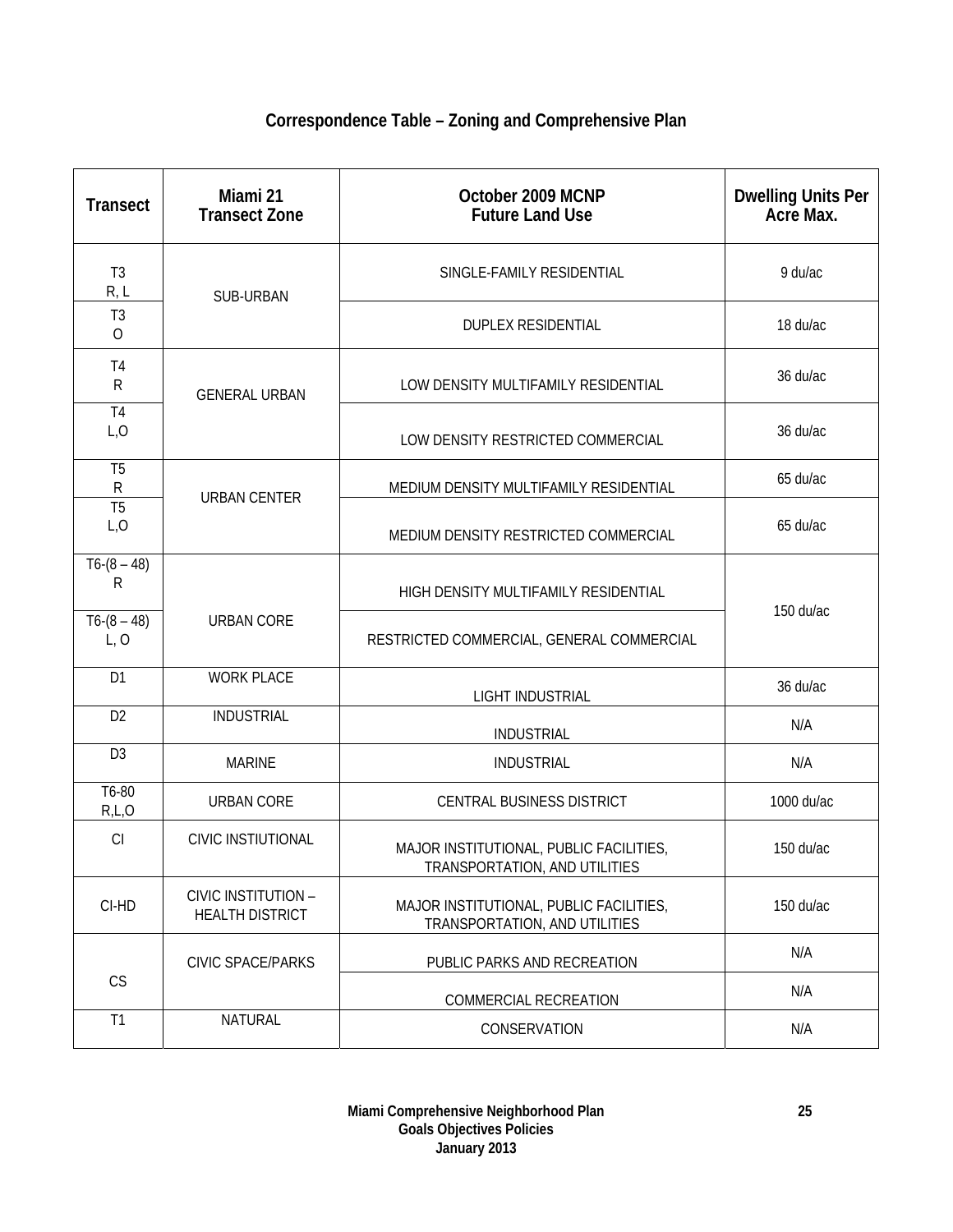#### **HOUSING**

*Goal HO-1: Increase the supply of safe, affordable and sanitary housing for extremely low-, very low-, low-, and moderate-income households (in accordance with the current standards and regulations of HUD and the State of Florida) and the elderly by alleviating shortages of extremely low, very low-, low-, and moderate -income housing, rehabilitating older homes, maintaining, and revitalizing residential neighborhoods in order to meet the needs of all income groups.* 

**Objective HO-1.1: Provide and/or encourage a local regulatory, investment, and neighborhood environment that will assist the private sector in increasing the stock of affordable housing for all income levels, including extremely low-, very low-, low-, and moderate-income (in accordance with the current standards and regulations of HUD and the State of Florida), within the City by at least 10 percent by 2010.** 

**Policy HO-1.1.1:** The City defines affordable (moderate-income) housing in accordance with the current standards and regulations of the United States Department of Housing and Urban Development (HUD). The City continues to promote equal access to housing opportunities. The City, with other governmental agencies and non-profit organizations, will educate appropriate parties regarding fair housing and refer fair housing concerns to the appropriate enforcement agency.

**Policy HO-1.1.2:** Continue and expand the City's current affordable housing programs and continue its participation in federal housing programs and the County Documentary Stamp Surtax Program.

**Policy HO-1.1.3:** The City will continue to develop comprehensive neighborhood redevelopment plans and programs that encourage private developers to build new, or rehabilitate old, residential structures and ensure that public investments are coordinated with private sector developments to increase the overall attractiveness of redeveloping neighborhoods.

**Policy HO-1.1.4:** Tax Increment Financing districts, which are designated by Miami-Dade County, as a mechanism for financing public improvements in residential areas and stimulating neighborhood revitalization, will continue to be used.

**Policy HO-1.1.5:** The City will continue to enforce, and where necessary strengthen those sections of the land development regulations that are intended to preserve and enhance the general appearance and character of the City's neighborhoods and to buffer such neighborhoods from incompatible uses through the implementation and enforcement of transition and buffering standards.

**Policy HO-1.1.6:** The City will continue to encourage the designation, restoration, and adaptive and sensitive reuse of historic or architecturally significant housing through zoning and other incentives deemed appropriate.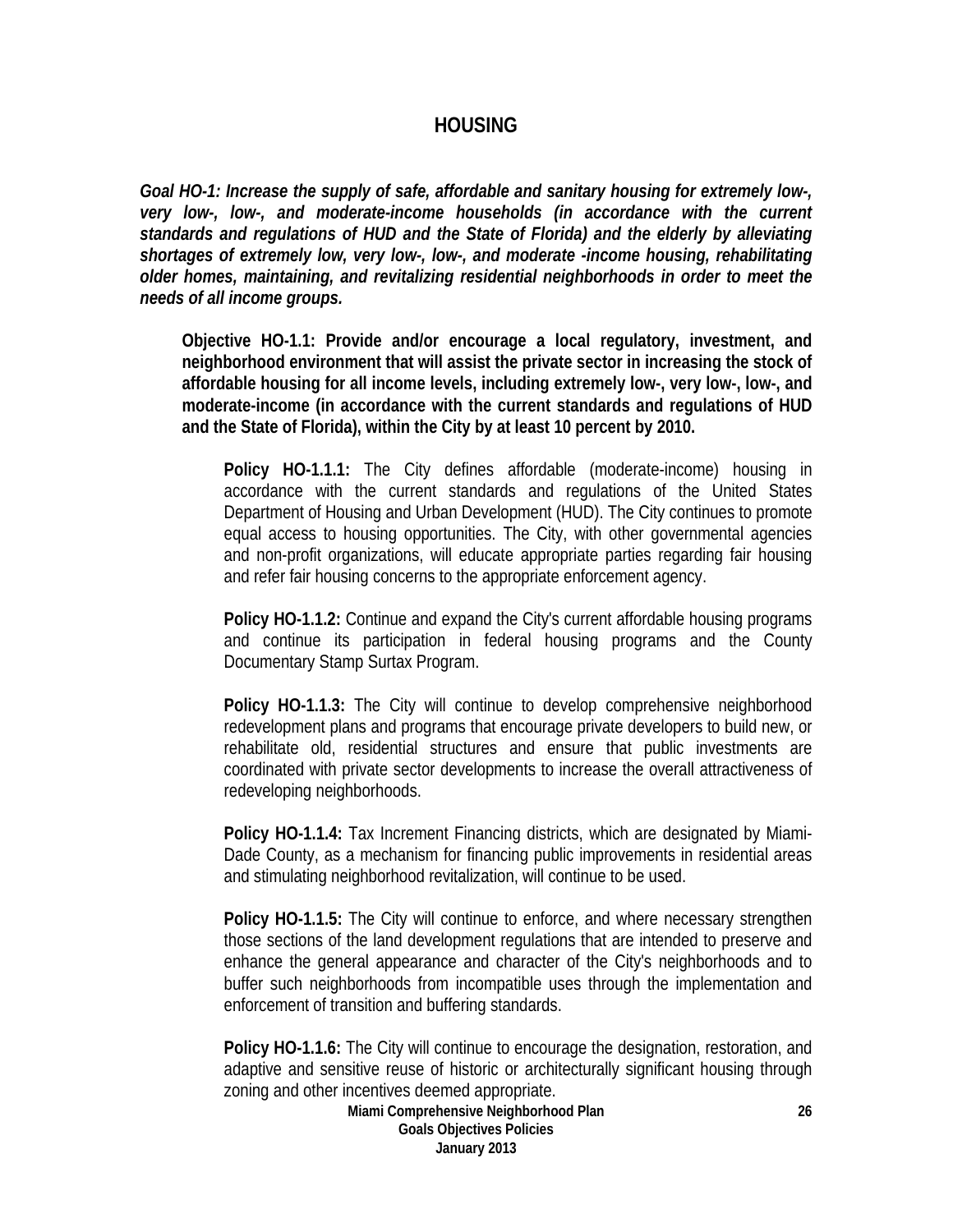Policy HO-1.1.7: The City will continue to control, through restrictions in the City's land development regulations, large scale and/or intensive commercial and industrial land development which may negatively impact any residential neighborhood and will provide appropriate transitions between high-rise and low-rise residential developments.

**Policy HO-1.1.8:** Through the land development regulations, the City will protect existing viable neighborhoods in those areas suitable for housing and, where appropriate, enhance them in a manner compatible with their existing character.

**Policy HO-1.1.9:** The City's land development regulations will encourage high-density residential development and redevelopment in close proximity to Metrorail and Metromover stations. (See Land Use Policy LU-1.1.10 and Transportation Policy TR-1.5.2.)

**Policy HO-1.1.10:** The City shall report annually the extent to which the housing recommendations set forth in the adopted City of Miami Consolidated Plan (as they may be amended from time to time) are being realized including those relating to:

- **1)** the preservation of affordable rental housing through the rehabilitation of existing rental stock and the encouragement of new rental housing construction, with a focus on serving the needs of small families and single person households, such as the elderly and person with HIV/AIDS;
- **2)** assistance to residents to achieve homeownership by seeking to increase the inventory of affordably priced units through new construction and the creation of a Purchase Rehab program by providing second mortgage, down payment and closing cost assistance to first-time homebuyers; and
- **3)** stimulation of affordable housing development through the implementation of policy with respect to:
	- a. the creation of a land acquisition program for Infill
	- b. identification of additional funding for affordable housing
	- c. the continued provision of Affordable Housing incentives
	- d. the provision of training/workshops to developers on City programs and regulations
	- e. streamlining of the RFP process and the provision of multi-year funding
	- f. Increasing the capacity of non-profit housing providers.

**Policy HO-1.1.11:** [Reserved]

**Objective HO-1.2: Conserve the present stock of extremely low-, very low-, low-, and moderate-income housing (in accordance with the current standards and regulations of HUD and the State of Florida) within the City and reduce the number of substandard** 

> **Miami Comprehensive Neighborhood Plan Goals Objectives Policies January 2013**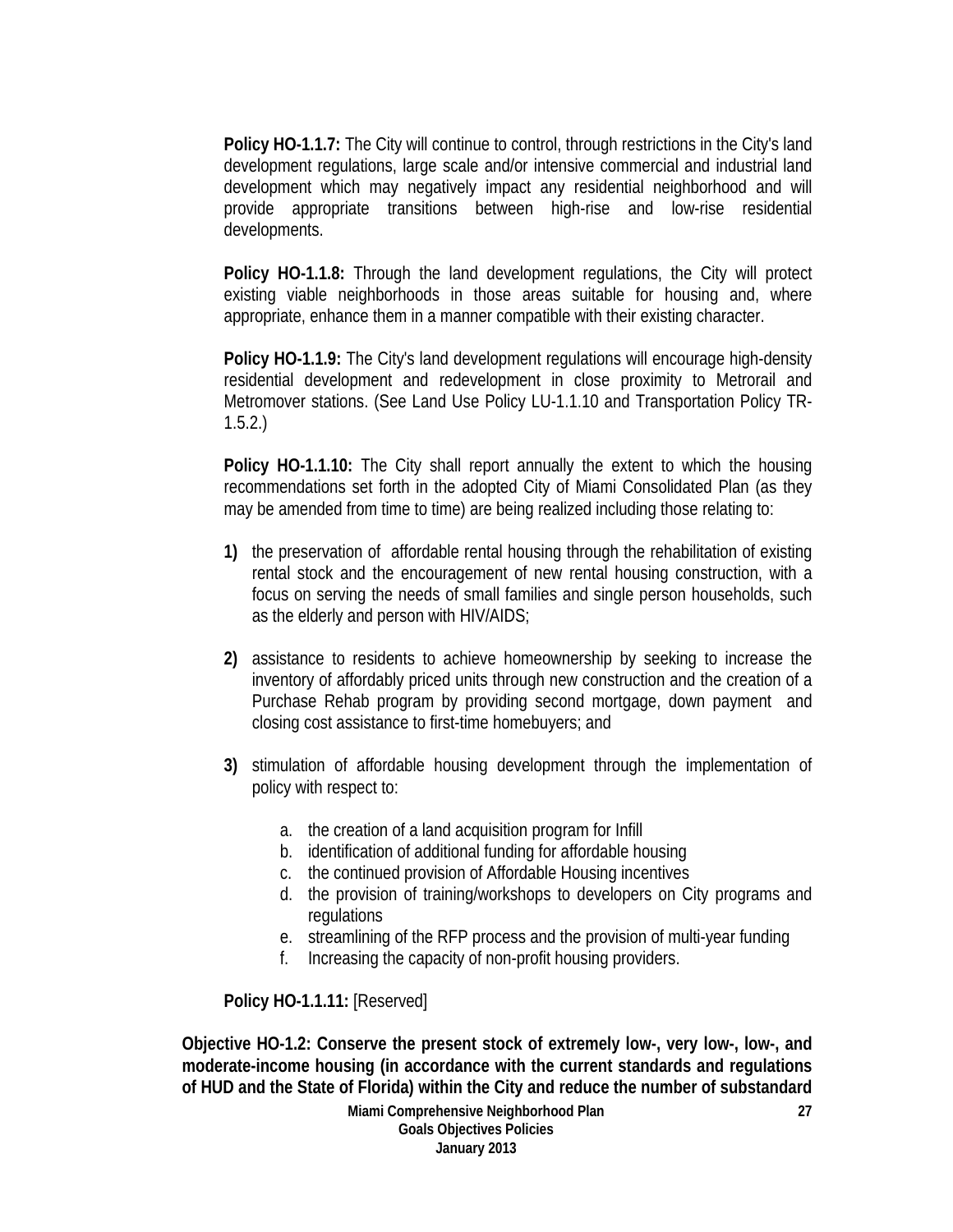**units through rehabilitation, reduce the number of unsafe structures through demolition or rehabilitation, and insure the preservation of historically significant housing through identification and designation.** 

**Policy HO-1.2.1:** The City defines extremely low-, very low-, low-, and moderateincome housing (in accordance with the current standards and regulations of HUD and the State of Florida) in accordance with the current standards and regulations of the United States Department of Housing and Urban Development (HUD) and the State of Florida.

**Policy HO-1.2.2:** The City will continue, and when necessary expand extremely low-, very low-, low-, and moderate-income housing programs with the intent of preventing a net loss of extremely low-, very low-, low-, and moderate-income housing (in accordance with the current standards and regulations of HUD and the State of Florida) units within the City.

**Policy HO-1.2.3:** The City's housing programs will provide for a diverse range of housing types in all areas of the City, including housing that is affordable to extremely low-, very low-, low-, and moderate-income households (in accordance with the current standards and regulations of HUD and the State of Florida) as an alternative to the geographic concentration of low-income housing.

**Policy HO-1.2.4:** The City will continue to assist non-profit, community-based organizations in the development and provision of extremely low-, very low-, low-, and moderate-income housing (in accordance with the current standards and regulations of HUD and the State of Florida) projects to augment the public sector provision of extremely low-, very low-, low-, and moderate-income housing. This assistance will include, but not be limited to, technical assistance, marketing and financial planning assistance, and the provision of public improvements, such as street improvements, curbing, landscaping and public open spaces, proper drainage and street lighting.

**Policy HO-1.2.5:** The City defines substandard housing as any residential unit that lacks either complete kitchen or plumbing facilities, does not satisfy health and safety codes, or detracts from the physical appearance of neighborhoods in the City's definition of substandard housing as compliant with the State's definition of substandard housing in s.420.0004(12), F.S.

**Policy HO-1.2.6:** With the intent of preserving and enhancing neighborhood character, the City will utilize code enforcement to prevent the illegal conversion of single-family residences into multifamily units.

**Policy HO-1.2.7:** The City will continue to enforce and implement neighborhood specific design and development standards that may be developed as a result of the amendments to the City's land development regulations and other initiatives to strengthen those sections of the Zoning Ordinance that are intended to preserve and enhance the general appearance and character of the City's neighborhoods.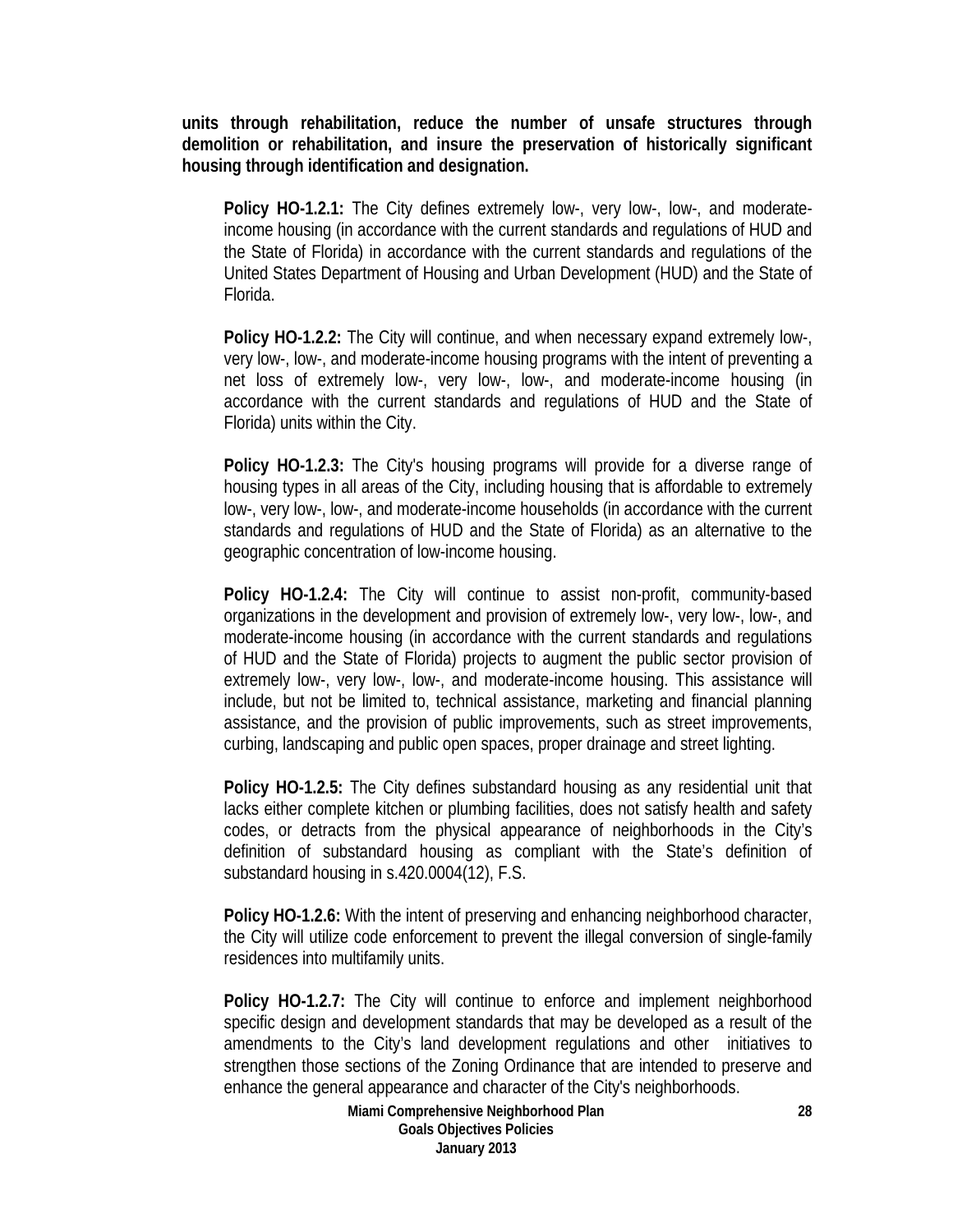**Policy HO-1.2.8:** The City will increase code enforcement efforts in areas where significant concentrations of substandard units are likely to exist. The City will implement programs to assist extremely low-, very low-, low-, and moderate-income households (in accordance with the current standards and regulations of HUD and the State of Florida) in rehabilitating their units. Owners of substandard units will be required to make needed repairs in a timely manner and vacant or abandoned property will be required to be secured so as not to represent a public health or safety hazard.

**Policy HO-1.2.9:** The City will monitor conditions and if necessary formally request that Miami-Dade County maintain an acceptable quality of public housing within the City.

**Policy HO-1.2.10:** The City will, through its building code enforcement, demolish all structures determined to be structurally unsafe.

**Policy HO-1.2.11:** Historically significant housing in the City will be identified and subject to Chapter 23 and other appropriate sections of the City's Code and Zoning Ordinance.

**Objective HO-1.3: Facilitate the private and public sector provision of housing in nonisolated residential areas for community-based residential facilities and foster care facilities (including those funded by the Florida Department of Health and Rehabilitative Services).** 

**Policy HO-1.3.1:** The City will permit the operation of group homes, foster care facilities and Adult Congregate Living Facilities (ACLFs), subject to restrictions reflected in the City Zoning Ordinance, in all residential areas at the residential densities for which those areas are zoned.

**Policy HO-1.3.2:** The City's land development regulations will be reviewed and amended where warranted, to prevent concentrations of group homes, foster care facilities, and Adult Congregate Living Facilities (ACLFs) in any area of the City.

**Policy HO-1.3.3:** [Reserved]

**Policy HO-1.3.4:** [Reserved]

**Objective HO-1.4: The City will continue to participate in a regional effort to provide adequate shelter for the homeless.** 

**Policy HO-1.4.1:** The City, along with Miami-Dade County, Broward County, the major municipalities of the region, the South Florida Regional Planning Council, and the State Department of Health and Rehabilitative Services will participate in the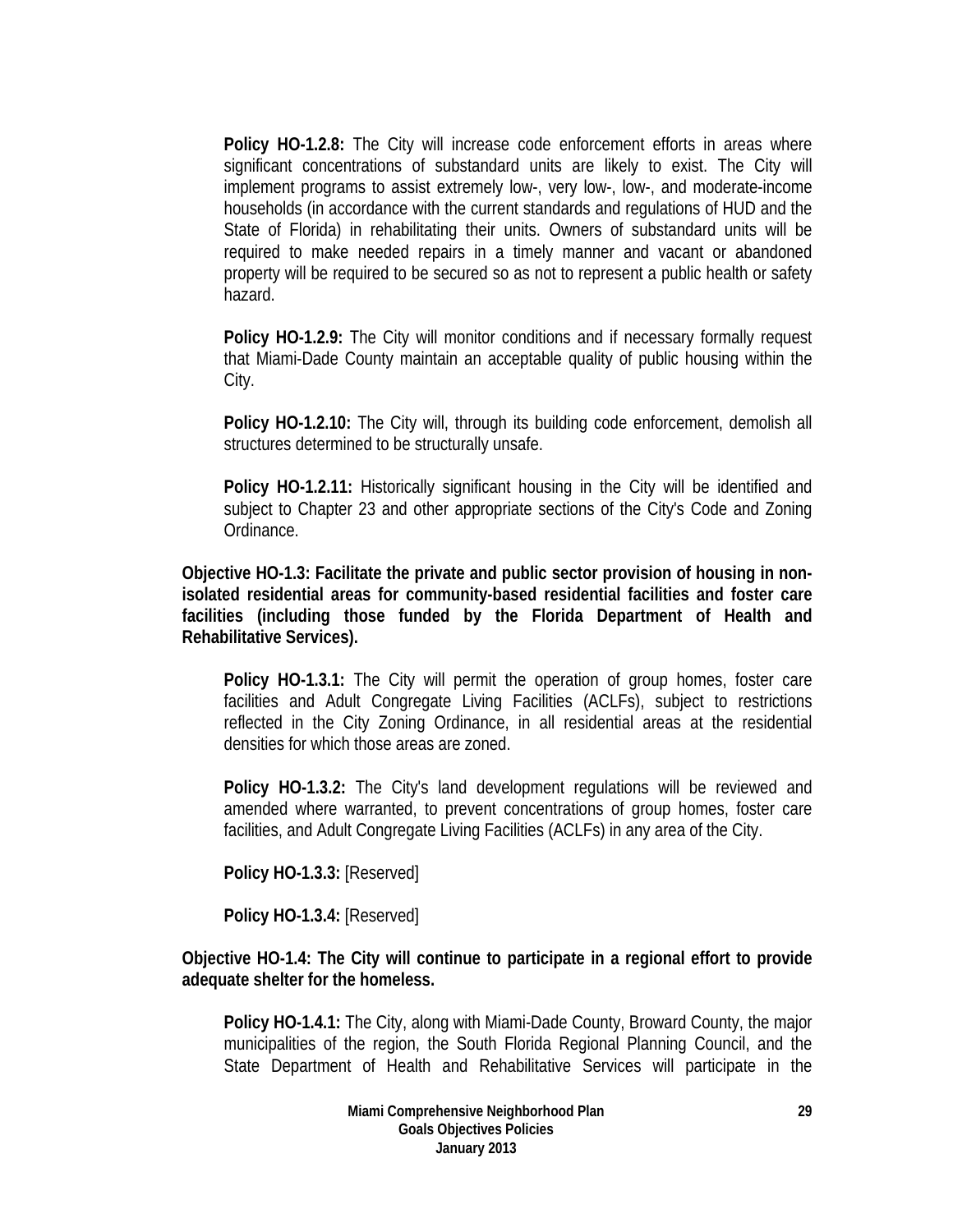development of a coordinated plan to address the problem of homelessness in South Florida.

**Policy HO-1.4.2:** [Reserved]

**Policy HO-1.4.3:** The City will assist in providing, when necessary, temporary emergency shelter facilities to serve homeless families and children.

**Policy HO-1.4.4:** The City's land development regulations will permit temporary crisis intervention facilities and short-term transitional facilities (aimed at assisting the homeless to become self-supporting members of society) to be located proximate to areas where social assistance and economic opportunities are available.

**Policy HO-1.4.5:** The City will continue and expand its efforts to acquire and administer federal and state financial aid for homeless assistance.

**Policy HO-1.4.6:** The City will provide regulations for, and permit the siting of, homeless shelters within its land development regulations and take appropriate measures to prevent a net loss of shelter capacity. The City will develop a ten-year plan designed to end chronic homelessness by working toward a more equitable distribution of facilities throughout Miami-Dade County.

### **Objective HO-1.5: Provide assistance to displaced occupants where public redevelopment programs require relocation.**

**Policy HO-1.5.1:** The City's housing program will continue to provide for assistance to occupants displaced by public redevelopment projects so that suitable relocation housing in proximity to employment and necessary public services is available prior to the demolition or replacement of existing housing serving extremely low-, very low-, low-, and moderate-income occupants.

**Objective HO-1.6:** [Reserved]

**Policy HO-1.6.1:** [Reserved]

### **Goal HO-2:** *Achieve a livable city center with a variety of urban housing types for persons of all income levels in a walkable, mixed-use, urban environment.*

**Objective HO-2.1: Design and create pedestrian friendly environments and neighborhoods with varied housing prototypes and amenities catering to persons of diverse social, economic and cultural backgrounds, with a variety of urban housing types for persons of all income levels including those of extremely low-, very low-, low-, and moderate-income households (in accordance with the current standards and regulations of HUD and the State of Florida) provided in a walkable, mixed-use, urban environment.**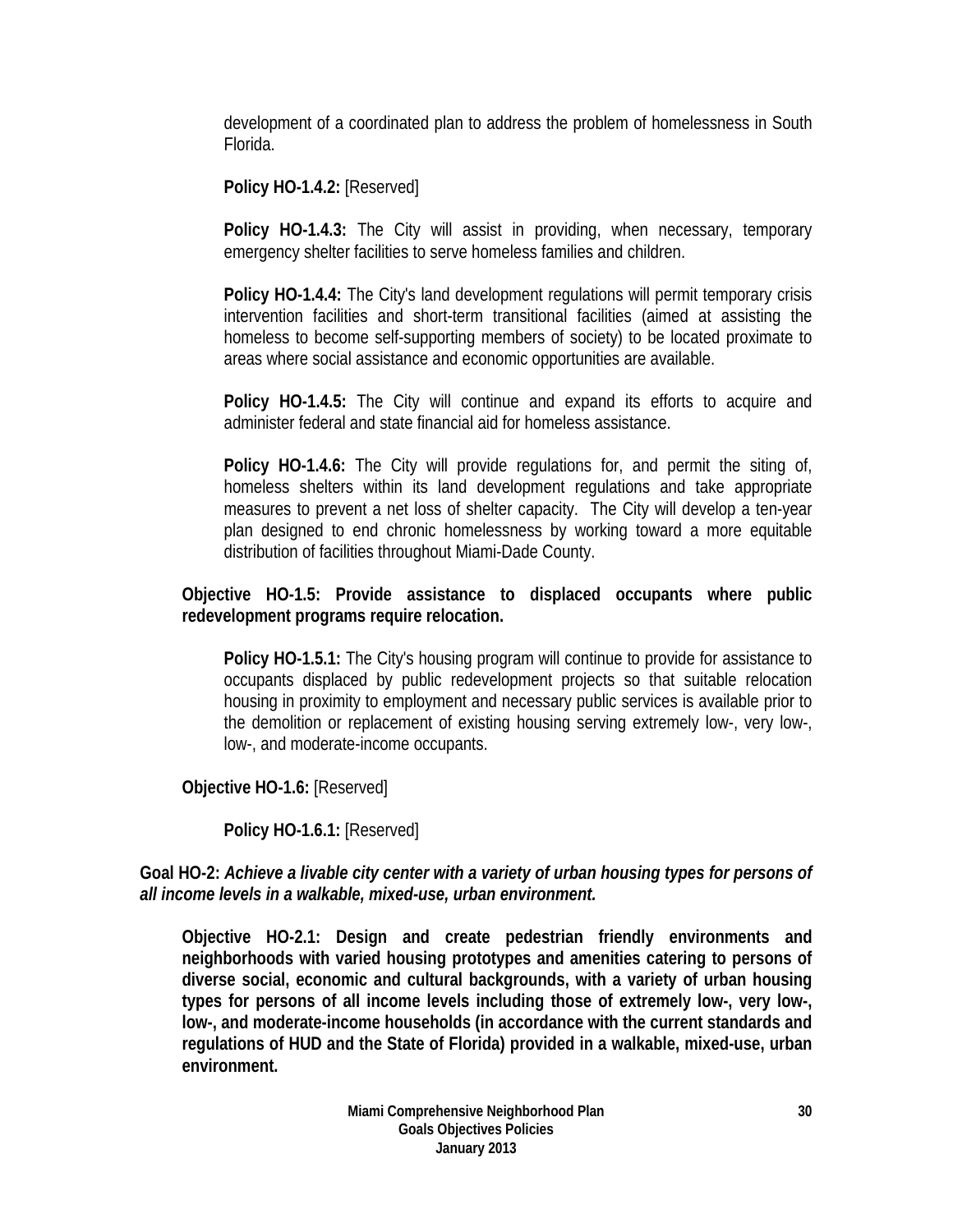**Policy HO-2.1.1:** Through the land development regulations, the City will continue to protect and enhance existing neighborhoods in downtown.

**Policy HO-2.1.2:** The City will continue to revise residential zoning district regulations to provide greater flexibility for the design and development of a variety of contemporary housing types and mixed-use developments with the application of new higher density zoning in accordance with neighborhood specific design and development standards that might be adopted as a result of amendments to the City's land development regulations and other neighborhood planning initiatives.

**Policy HO-2.1.3:** The City will continue to assure that necessary support services, institutions and amenities are available to existing neighborhoods.

**Policy HO-2.1.4:** The City will continue to promote development of new, high quality, dense urban neighborhoods along the Miami River

**Policy HO-2.1.5:** The City will continue to encourage adaptive reuse of commercial space for residential use by working to eliminate unnecessary residential requirements in the Zoning Ordinance that inhibit reasonable adaptive reuse.

**Policy HO-2.1.6:** The City will continue to target available governmental housing assistance programs and funds to assist with development of affordable housing in existing viable neighborhoods and publicly designated redevelopment districts while avoiding undue concentrations of assisted housing.

**Policy HO-2.1.7:** Working together with private developers, the City will continue to apply for Urban Development Action Grants (UDAG's), Housing Development Action Grants (HoDAG's), and other potential grant programs in the Southeast Overtown/Park West, Lummus Park, River Quadrant and West Brickell areas, where housing can be developed as a part of mixed-use projects.

**Policy HO-2.1.8:** Through changes in the City's land development regulations, the City will continue to expand the areas in which new commercial development may receive incentives for Housing Trust Fund contributions.

**Policy HO-2.1.9:** [Reserved]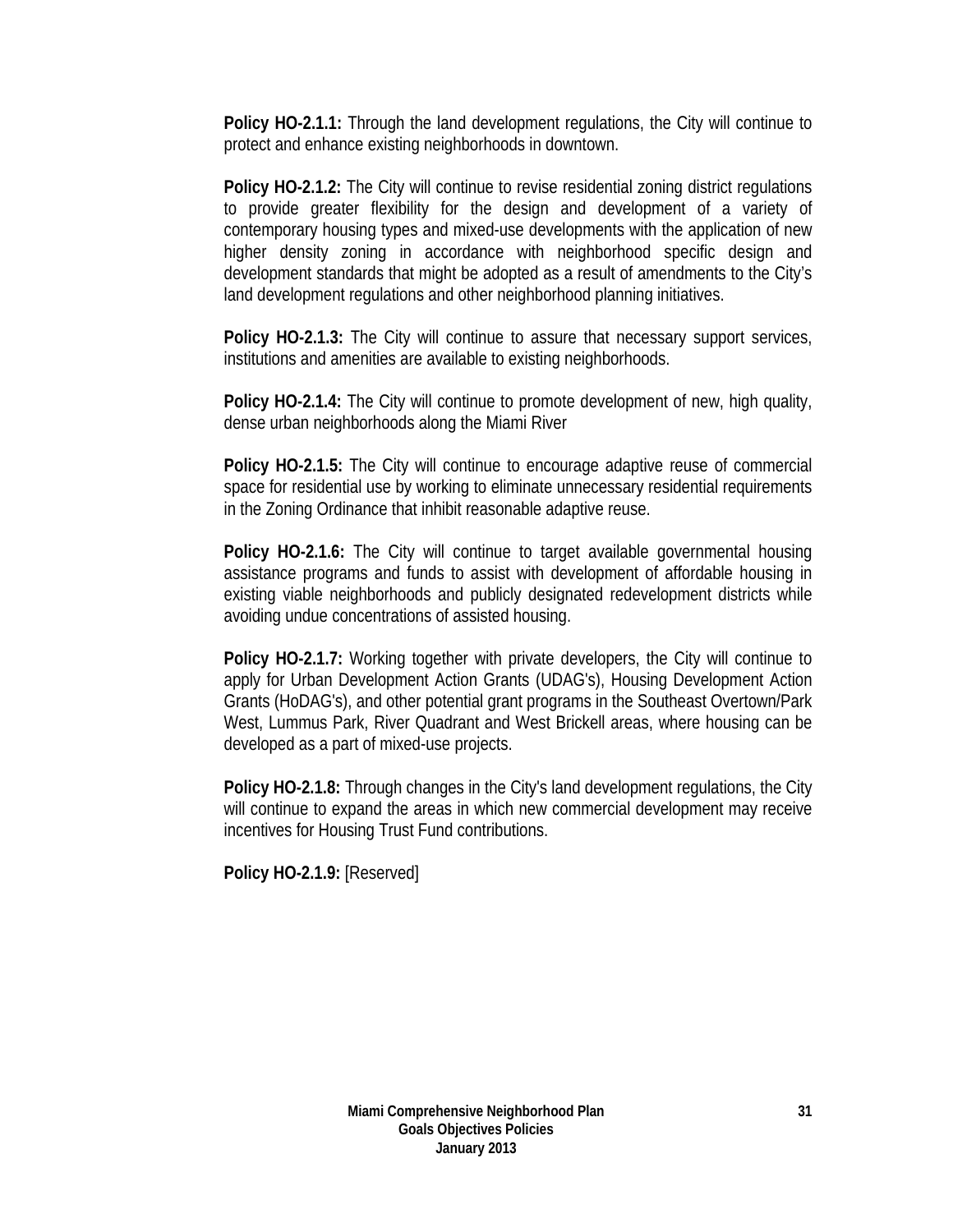## **SANITARY AND STORM SEWERS**

*Goal SS-1: Ensure a clean, healthy urban environment through the proper maintenance, timely provision and efficient operation of a centralized wastewater treatment and ancillary sewerage system.* 

**Objective SS-1.1: All residences and businesses within the City that have been approved are served by sanitary sewers, and the City will continue to replace and repair aging segments of the system as required, and will coordinate with Miami-Dade County on the extension of, or increase in the capacity of, treatment facilities to meet future needs.** 

**Policy SS-1.1.1:** The City will continue to implement existing plans to extend the sewerage system to all approved areas of the City.

**Policy SS-1.1.2:** The City will complete those sanitary sewer projects described in the City's Capital Improvement Program as scheduled.

**Policy SS-1.1.3:** The City will monitor progress on all sanitary sewer related capital improvement projects on an annual basis as part of its capital improvement implementation procedures.

**Policy SS-1.1.4:** Although the City has no authority with respect to Miami-Dade County's wastewater treatment programs, the City shall, through its Intergovernmental Coordination Policies, continue to support, and cooperate with, Miami-Dade Water and Sewer Department (M-DWASD) actions to expand the capacities of its wastewater treatment facilities as expressed in that Department's Wastewater Facilities Master Plan, dated April 2008, as may be amended from time to time.

**Objective SS-1.2: Ensure that the practice of wastewater management is consistent with the protection and preservation of natural resources.** 

**Policy SS-1.2.1:** Although the City has no authority with respect to Miami-Dade County's wastewater treatment programs, the City shall, through its Intergovernmental Coordination Policies, support and encourage M-DWASD to continue to adhere to its current policies of: no discharge of wastewater to surface fresh waters; advanced waste treatment at all "package" treatment plants that are granted variances from "no discharge" requirements; secondary treatment prior to discharge from ocean outfalls; secondary treatment, proven design, local operating experience and compliance with all regulatory agency requirements prior to discharge from injection wells; and secondary or higher levels of treatment, as required by regulations, prior to discharge to shallow groundwater to ensure no negative impact on the ability of the receiving waters to meet Federal Drinking Water Standards.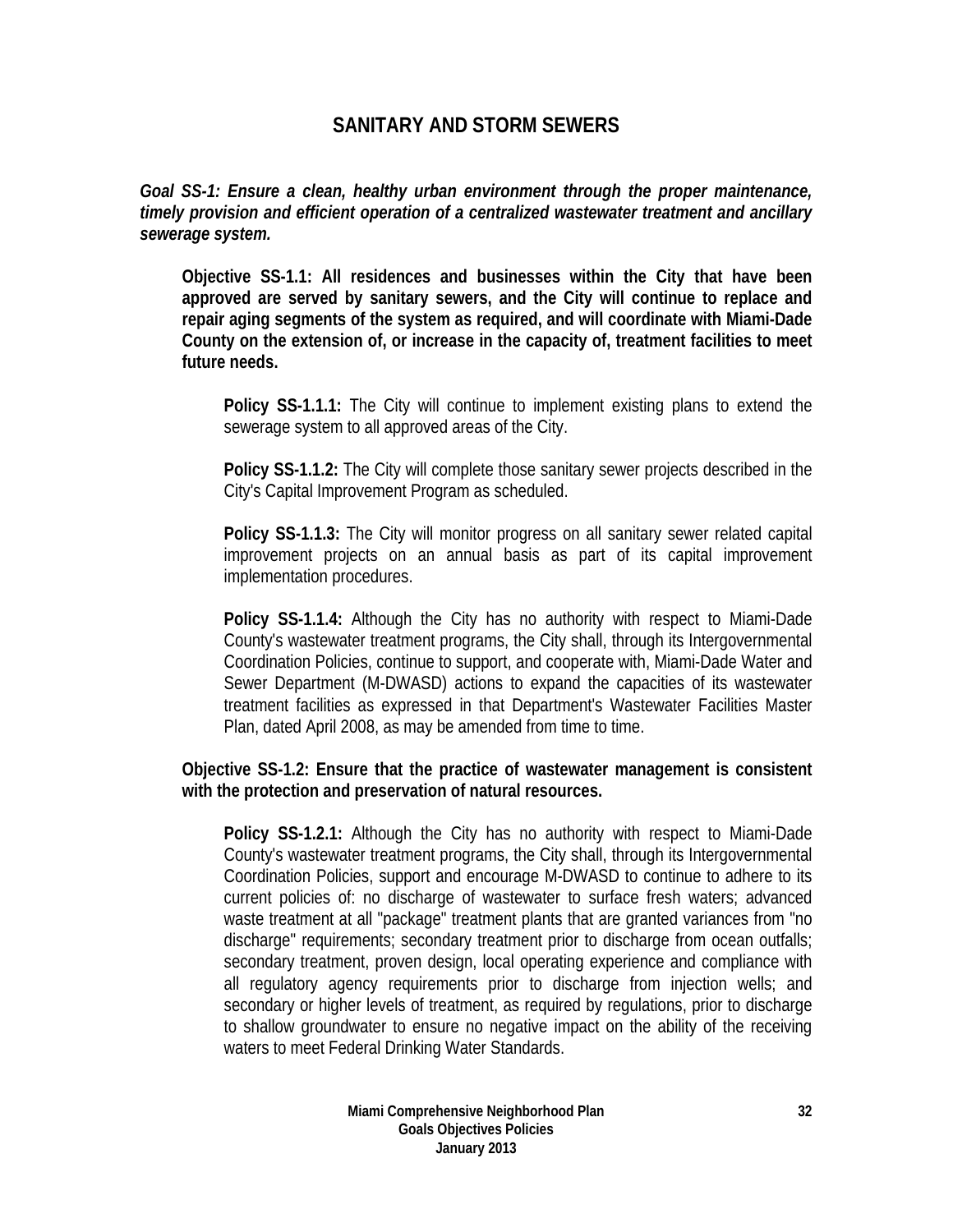**Policy SS-1.2.2:** In the design and construction of new sewers, and in the repair and replacement of old sewers, the City will use appropriate design and construction techniques to eliminate infiltration of storm waters into the sanitary sewer system, or the overflow of wastewater into the storm sewer system.

**Policy SS-1.2.3:** The City will use its authority under local codes and ordinances to cooperate with Miami-Dade County DERM to identify and eliminate any sites where there may be illegal connections of sanitary sewers to the storm sewer system.

**Policy SS-1.2.4:** The City will, through its Intergovernmental Coordination Policies, negotiate with M-DWASD to seek cooperative agreements to ensure that the operation of the Central District wastewater treatment facility on Virginia Key does not degrade the natural environment or limit the public's access to recreational opportunities on the island.

**Objective SS-1.3: The City's land development regulations will ensure that approval of development or redevelopment will not occur until there exists adequate wastewater transmission capacity to serve that development.** 

**Policy SS-1.3.1:** The level of service standard to determine adequate transmission capacity is 141 gallons per capita per day (GPCD).

**Policy SS-1.3.2:** All improvements for replacement, expansion or increase in capacity of the sanitary sewer transmission network shall be compatible with the level of service standard adopted in Policy 1.3.1.

**Policy SS-1.3.3:** Since the sanitary sewer network is an interconnected Countywide system, the departments of Public Works and Planning will cooperate with M-DWASD to jointly develop methodologies and procedures for biannually updating estimates of system demand and capacity.

**Policy SS-1.3.4:** The City will monitor the permitting of any development or redevelopment occurring outside of the City's boundaries which by gravity connects to the City's sewer transmission network.

**Objective SS-1.4: The City's sanitary sewer collection system is a valuable and costly element of the urban infrastructure, and its use is to be maximized in the most efficient manner.** 

**Policy SS-1.4.1:** The City will ensure, through its concurrency management system that sanitary sewer and storm sewers shall be in place to serve new development or redevelopment no later than the issuance of a certificate of occupancy or its functional equivalent. (See Sanitary and Storm Sewers Policy SS-2.5.1.)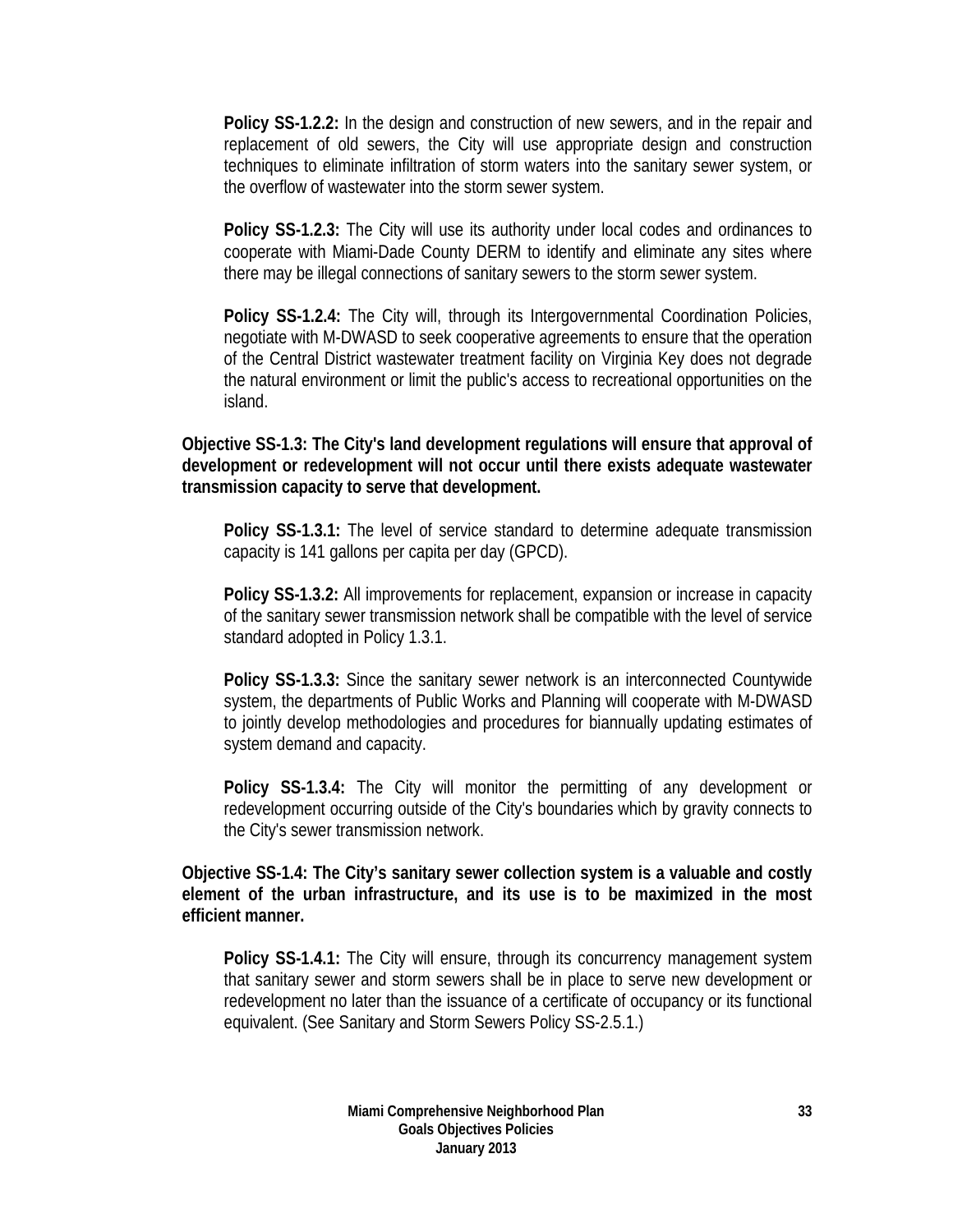*Goal SS-2: Provide adequate stormwater drainage to reasonably protect against flooding in areas of intensive use and occupation, while preventing degradation of quality in receiving waters.* 

**Objective SS-2.1: In accordance with the 1986 Storm Drainage Master Plan and subsequent updates, the City will address the most critical drainage problems. The City's goals for retrofitting subcatchment areas within the City will meet or exceed the five-year frequency, 24-hour duration standard while utilizing water quality design criteria. The City will confer with local agencies, namely the Miami-Dade County Department of Environmental Resources Management (DERM) when retrofitting City projects to incorporate design criteria and best management practices (BMPs).** 

**Policy SS-2.1.1:** The City will adhere to its 1986 Storm Drainage Master Plan and subsequent updates as the long-range policy guideline for improving its storm drainage management system, and will update the estimated cost of implementing that Plan through the annual updates to the City's Capital Improvements Program included in the Capital Improvements element of the MCNP. The City will rank the projects specified in the 1986 Storm Drainage Master Plan, with priority given to addressing the most critical problem areas within the City, and implement those projects supported by a financing plan according to the provisions of Chapter 18, Article VIII of the City Code, entitled "Storm Water Utility System." The 1986 plan will be updated by 2010 with measurable Goals and Objectives. The plan will be reported and reviewed annually and at time of EAR.

**Policy SS-2.1.2:** The City will continue to monitor progress on all storm sewer-related capital improvement projects on an annual basis as part of its capital improvement implementation procedures.

**Policy SS-2.1.3:** The City will ensure, through its concurrency management system, that sanitary sewer and storm sewers shall be in place to serve new development or redevelopment no later than the issuance of a certificate of occupancy or its functional equivalent. Issuance of any development permit shall require compliance with a drainage level of service standard of a one-in-five-year storm event while incorporating water quality considerations.

**Objective SS-2.2: The practice of stormwater management within the City will be designed to reduce pollutant-loading rates to surface waters.** 

**Policy SS-2.2.1:** The City will retrofit the number of storm water outfalls that discharge into the Miami River and its tributaries, the Little River and directly into Biscayne Bay. If positive drainage systems to these water bodies are deemed to be the only feasible method of maintaining adequate storm drainage, then these storm sewers will be designed and constructed to retain grease and oil, and minimize pollutant discharges. (See Natural Resource Conservation Policy NR-1.1.2 and Coastal Management Policy CM-1.1.2.)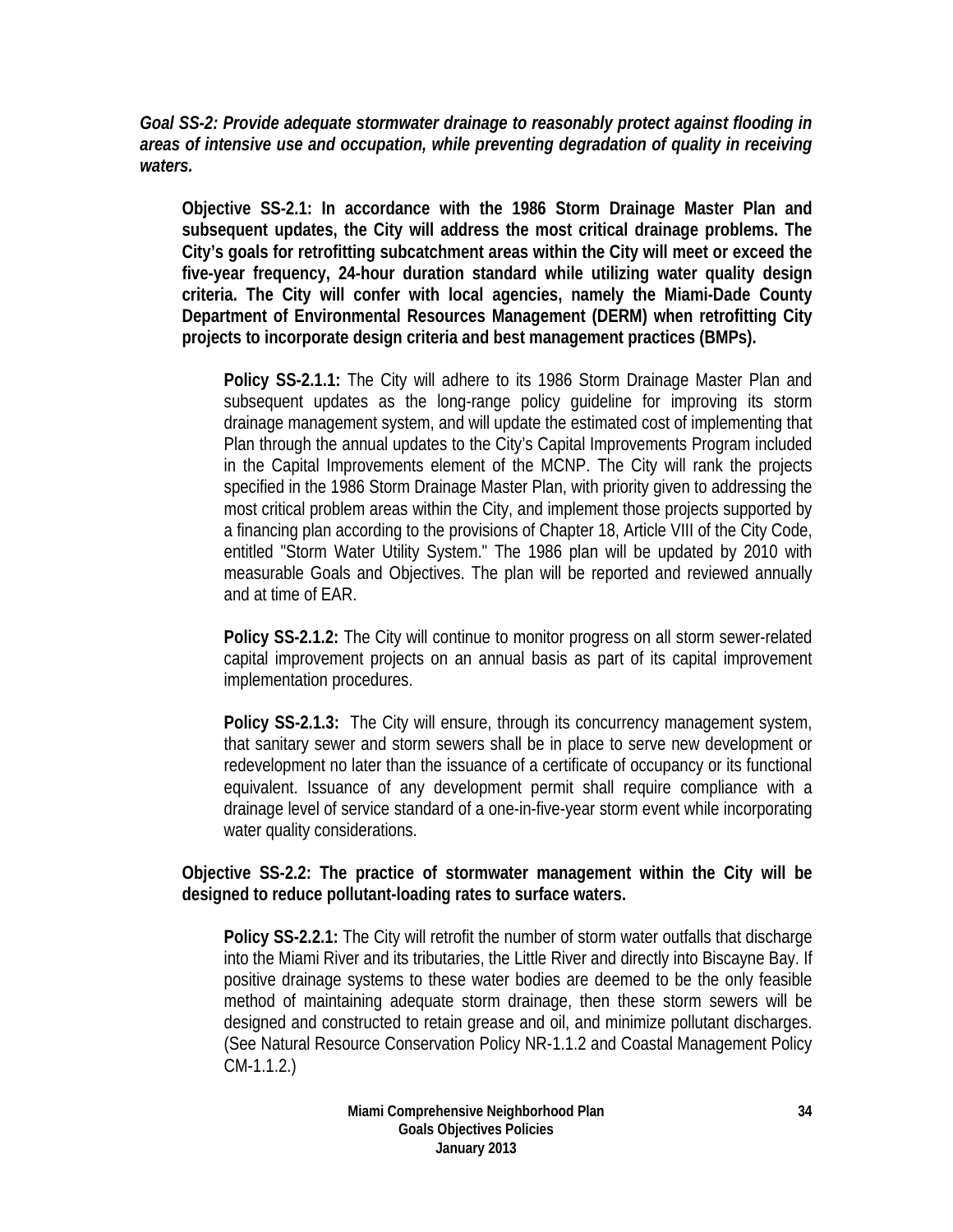**Policy SS-2.2.2:** In order to reduce the level of contaminants carried into Biscayne Bay via the Miami and Little rivers, the Solid Waste Department should be encouraged to increase the frequency and extent of street sweeping. (See Solid Waste Policy SW-1.3.3.)

**Policy SS-2.2.3:** The City will continue to seek cooperative agreements and funding support from Miami-Dade County DERM, the South Florida Water Management District, the U.S. Army Corps of Engineers, and any other appropriate state and federal agencies in order to protect the quality of its surface waters and reduce pollutant loadings into the Miami River, its tributaries, the Little River, and directly into Biscayne Bay.

**Policy SS-2.2.4:** The City shall require that "best management practices" shall be used in the design and construction of stormwater management systems to minimize pollutant load eventually discharged to natural drainage systems, as well as to regulate the volume and timing of storm water delivered to natural systems.

**Policy SS-2.2.5:** The City will continue to enforce Florida Building Code requirements for the on-site retention of the first inch of storm water runoff. (See Natural Resource Conservation Policy NR-2.1.2.)

**Policy SS-2.2.6:** The City will consider the inclusion of stormwater quality control structures in any new projects for major road improvements and commercial parking areas.

**Objective SS-2.3: As the City implements the storm water management improvements specified in the 1986 Storm Drainage Master Plan, it will ensure that stormwater management contributes to the conservation of ground water as a future potable water supply.** 

**Policy SS-2.3.1:** In its stormwater management practices, the City will promote infiltration of storm water to surficial or artesian aquifers to prevent further saltwater intrusion, where such infiltration is deemed to be feasible and cost efficient, and is not likely to represent an environmental hazard.

**Objective SS-2.4: All areas of the City are now served by storm drainage facilities, and the City will continue to coordinate the replacement, repair, extension, and capacity increases of the system consistent with development and redevelopment needs.** 

**Policy SS-2.4.1:** Through enforcement of its Storm Water Utility System as provided in Chapter 53.5 of the City Code, the City will use its authority "to construct, reconstruct, improve, and extend stormwater utility system and to issue revenue bonds and other debts if needed to finance in whole or part the cost of such system and to establish just and equitable rates, fees, and charges for the services and facilities provided by the system."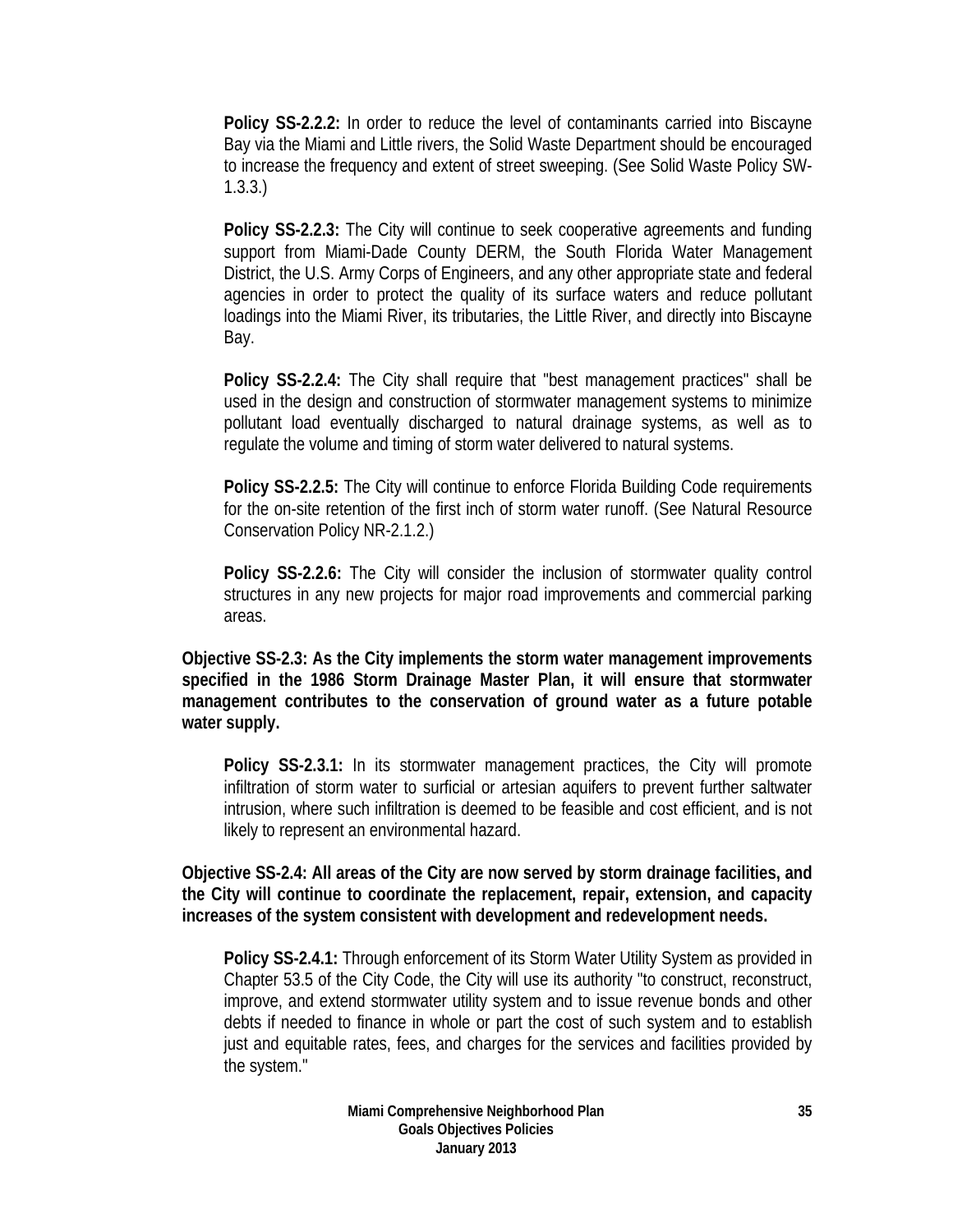**Objective SS-2.5: The City's storm drainage system is a valuable and costly element of the urban infrastructure, and its use is to be maximized in the most efficient manner to serve this fully developed community.** 

**Policy SS-2.5.1:** The City will use its land development regulations to ensure that development and redevelopment is consistent with the capacity of the storm drainage system. (See Sanitary and Storm Sewers Policy SS-1.4.1.)

**Objective SS-2.6: The City's Municipal Separate Storm Sewer System discharges to the surface waters of the United States. These discharges are regulated by the National Pollutant Discharge Elimination System (NPDES) permit issued by the United States Environmental Protection Agency. The City shall meet the requirements of the permit when operating its drainage facilities.** 

**Policy SS-2.6.1:** The City will comply with the conditions in its NPDES permit.

**Policy SS-2.6.2:** The operation of the City's drainage system to meet NPDES requirements shall meet the following criteria:

- The Miami Comprehensive Neighborhood Plan (MCNP) shall be consistent with stormwater management program elements as defined in the NPDES permit.
- Stormwater projects and activities shall be consistent with the current local, state and federal regulations at the time of implementation.
- Stormwater capital improvement and operation and maintenance projects shall be implementable.

**Policy SS-2.6.3:** The City will, through its National Pollutant Discharge Elimination System (NPDES) Permit, enforce and educate all construction sites and operators of such construction sites, for compliance with the Florida Department of Environmental Protection (FDEP) requirements and the Municipal Storm Sewer System (MS4) permit.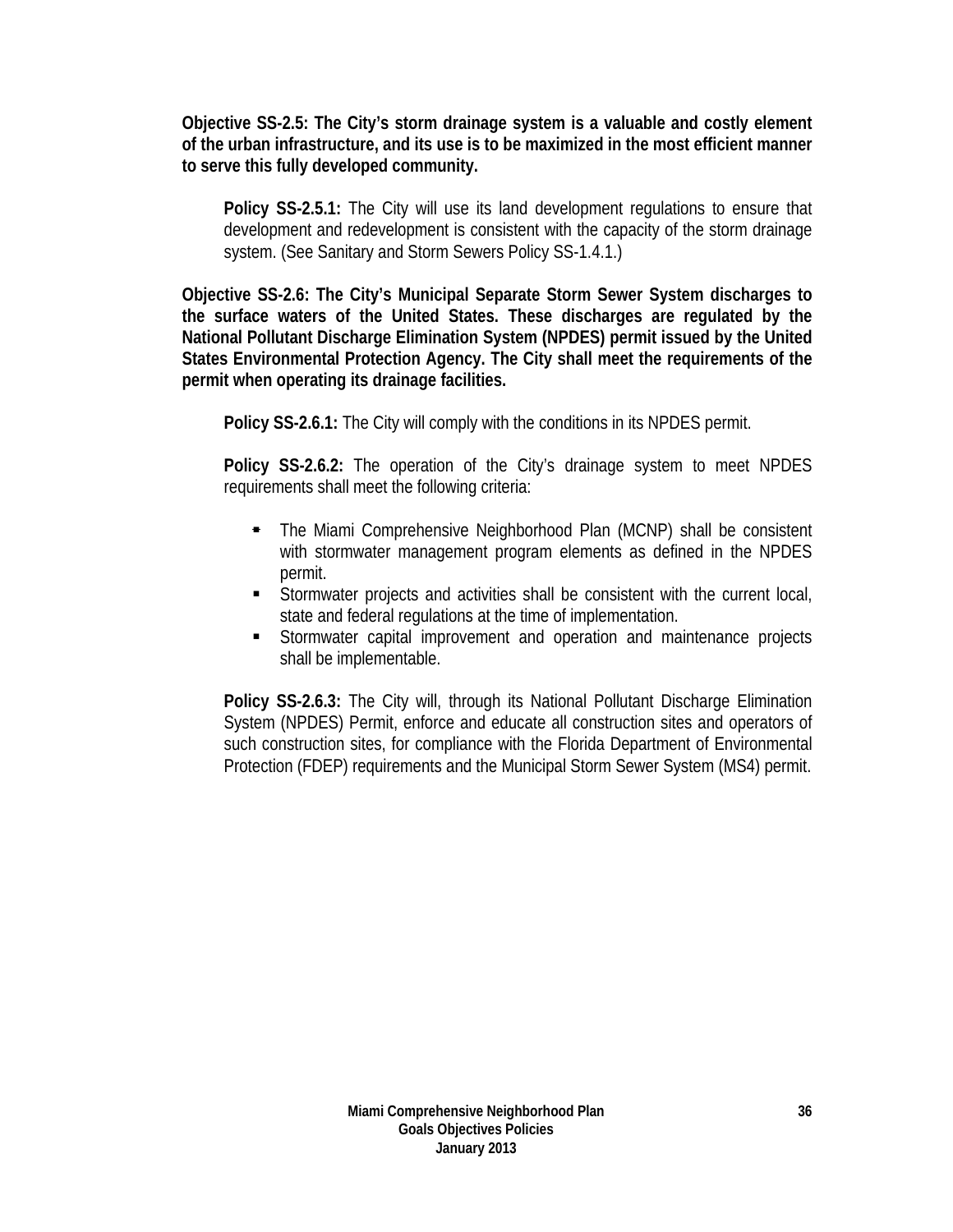## **NATURAL GROUNDWATER AQUIFER RECHARGE**

*Goal AR-1: Protect the functions of the natural groundwater aquifer recharge areas within the City.* 

**Objective AR-1.1: Ensure that stormwater management practices contribute to conservation of groundwater as a future potable water supply.** 

**Policy AR-1.1.1:** As the City implements the projects identified in its 1986 Storm Drainage Master Plan and subsequent updates, it will promote the infiltration of storm water to surficial or artesian aquifers to prevent further saltwater intrusion, where such infiltration is deemed to be feasible, not to represent an environmental hazard, and to be cost efficient.

**Policy AR-1.1.2:** The City will coordinate with and support local, state and federal agencies to achieve regional aquifer recharge protection objectives, including those pertaining to the quality and quantity of groundwater resources.

**Policy AR-1.1.3:** The City will continue to support the South Florida Water Management District efforts to monitor the water levels at the salinity control structures within the City to prevent against further saltwater intrusion and protect the aquifer recharge areas and cones of influence of wellfields from contamination. (See Natural Resource Conservation Policy NR-2.1.3.)

**Objective AR-1.2: The City will use its land use and development regulations to ensure that land uses for areas within the City deemed to be aquifer recharge areas by the South Florida Water Management District, maintain adequate recharge for the aquifer.** 

**Policy AR-1.2.1:** The City will maintain low to moderate density uses in the West Flagami area of the City (as shown on Figure III.1 of the Data and Analysis) as necessary to protect the secondary aquifer recharge area. (See Land Use Policy LU-1.1.9.)

**Policy AR-1.2.2:** The City will work with Miami-Dade County to implement the County management plan that identifies potential areas of water withdrawals, potential sources of contamination, the impact of potential withdrawals to other legal users, and the development of practices that will maintain this aquifer as a viable water supply source.

**Policy AR-1.2.3:** In accordance with the South Florida Water Management District's Lower East Coast Regional Water Supply Plan and Objective PW-1.3, and its related policies, the City's coordination with MDWASD shall develop alternative water supply sources to supplement withdrawals from the Biscayne Aquifer. Such sources may include withdrawals from the Floridan Aquifer, implementation of water conservation methods, and development of reclaimed and wastewater reuse strategies.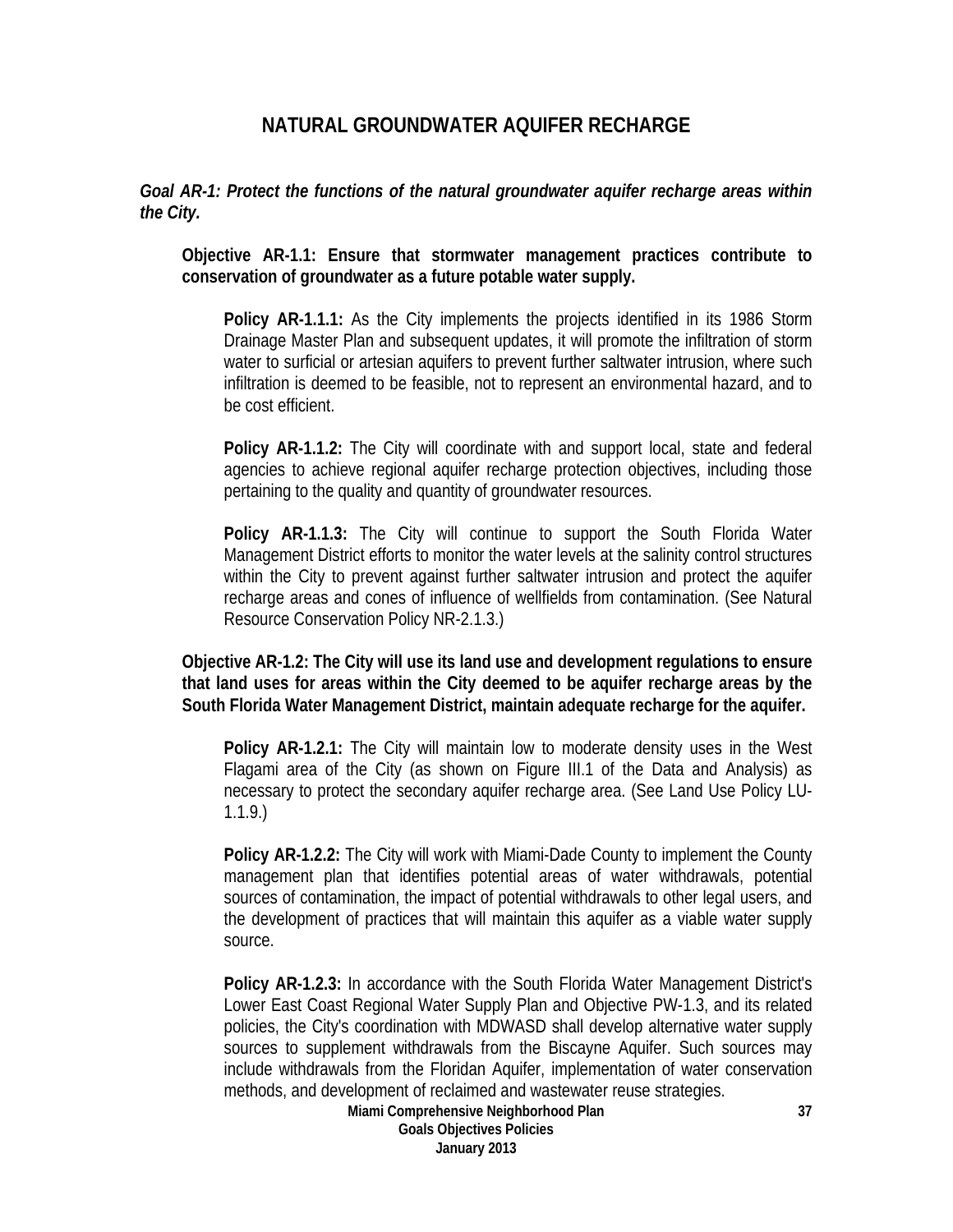### **POTABLE WATER**

**Goal PW-1:** *Ensure that all residents and workers within the City have adequate access to safe drinking water through the efficient operation of centralized, County operated potable water treatment facilities and ancillary potable water transmission system.*

**Objective PW-1.1: Land development regulations will ensure that approval of development or redevelopment will not be granted unless and until there exists adequate potable water transmission capacity to serve that development.** 

**Policy PW-1.1.1:** Since the potable water network is an interconnected, Countywide system, the City will cooperate with Miami-Dade County Water and Sewer Department (MDWASD) to jointly develop methodologies and procedures for biannually updating estimates of system demand and capacity, and ensure that sufficient capacity to serve development exists. (See Natural Resource Conservation Policy NR-2.1.4.)

**Objective PW-1.2: The City shall coordinate with the MDWASD to ensure adequate levels of safe potable water are available to meet the needs of the City. (See Natural Resource Conservation Objective NR-2.1.)** 

**Policy PW-1.2.1:** The City will ensure, through its concurrency management system, that potable water facilities shall be in place to serve new development or redevelopment no later than the issuance of a certificate of occupancy or its functional equivalent in compliance with level of service standards for transmission capacity of 155 gallons per capita per day (GPCD). (See Natural Resource Conservation Policy NR-2.1.5 and Capital Improvements Policy CI-1.2.3.)

**Policy PW-1.2.2:** Pursuant to Chapter 163.3177(6)(c), F.S., the City adopted a Water Supply Facilities Work Plan (contained in Appendix PW-1 of the MCNP) for a 20-year planning period that is consistent with the current Lower East Coast Water Supply Plan Update approved by the South Florida Water Management District (SRWMD) and current adopted County Water Supply Facilities Work Plan. The work plan will be updated, at a minimum, every 5 years and within 18 months after the South Florida Water Management District's approval of an updated Lower East Coast Regional Water Supply Plan. (See Natural Resource Conservation Policy NR-2.1.7.)

**Policy PW-1.2.3:** The City will cooperate and participate to the fullest extent possible with Miami-Dade County to maintain procedures and programs to monitor levels of service of each water supply, water treatment and wastewater treatment facility for use by agencies that issue development orders or permits. Such procedures may include the establishment of water and wastewater allocation processes to assure that adequate water supply, and water and wastewater transmission and treatment capacity is available prior to issuance of development orders or permits pursuant to Chapter 163.3180(2)(a), F.S.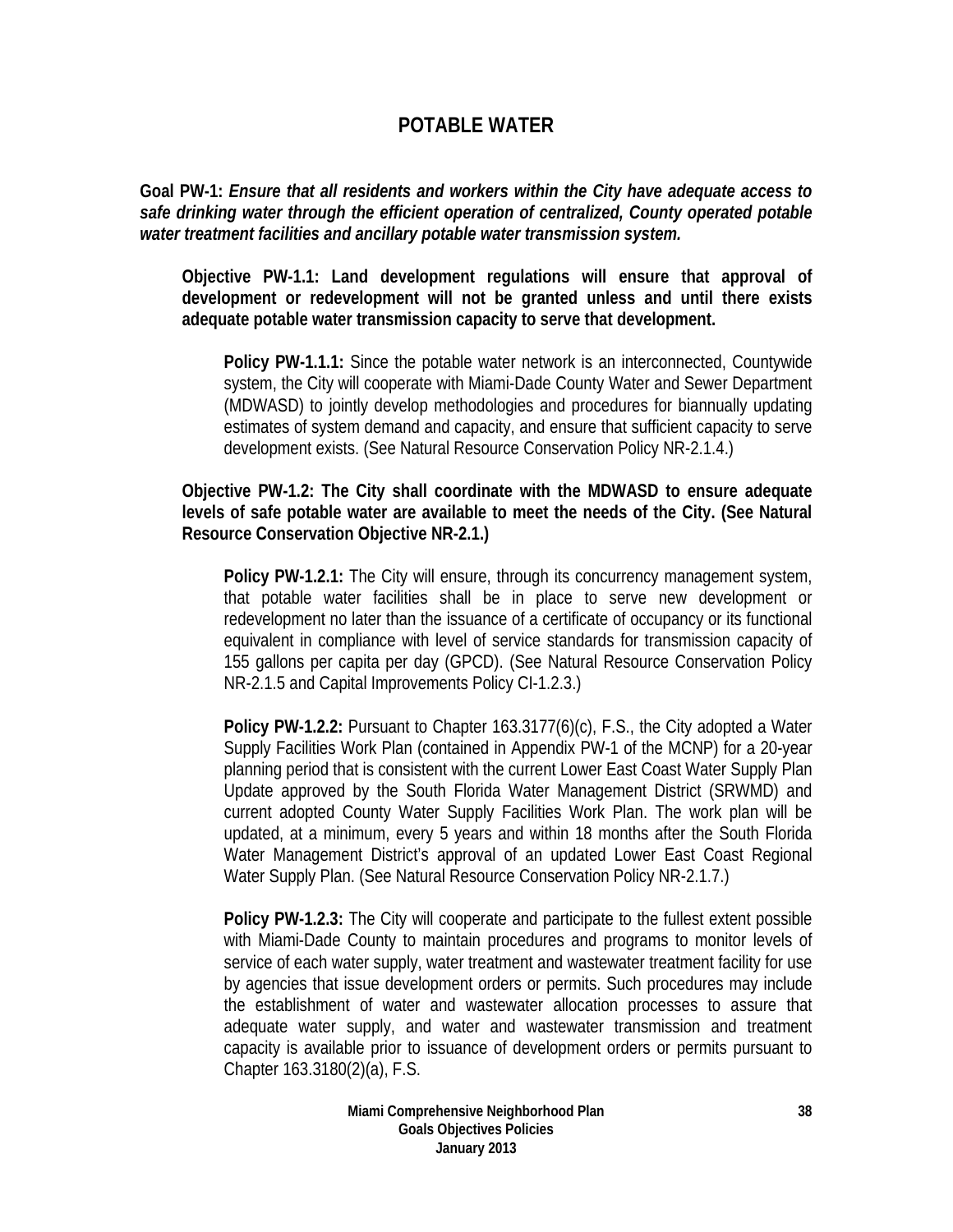**Policy PW-1.2.4:** The City will continue to coordinate through the Planners Technical Committee and Miami-Dade County to utilize, expand and pursue the development of new potable water wellfields and alternative water supplies to meet the City's existing and future water supply needs. Such coordination efforts will include the transmittal of information for large scale future land use changes, population and demand projections, water supply needs, implementation of alternative water supply projects, establishment of level of service standards, and servicing of newly annexed areas.

**Policy PW-1.2.5:** In the development of its future potable water supplies, the City shall, to the maximum extent feasible, utilize methods which preserve the integrity of the Biscayne Aquifer, protect the quality of surface water and related ecosystems, considered compatible with the South Florida Water Management District's Lower East Coast Regional Water Supply Plan, and comply with that land use and environmental protection policies of the City MCNP, the Strategic Regional Policy Plan for South Florida, and the State Comprehensive Plan.

### **Objective PW-1.3: The City shall coordinate with the Miami-Dade County Water Supply Facilities Work Plan to identify and develop those water supply projects necessary to meet the City's projected water demands for a 20-year period.**

**Policy PW-1.3.1:** The City's adopted Water Supply Facilities Work Plan (Work Plan), dated October 2009, is incorporated as follows in Appendix PW-1 of the MCNP. This document is designed to: assess current and projected potable water demands; evaluate the sources and capacities of available water supplies; and identify those water supply projects, using all available technologies, necessary to meet the City's water demands for a 20-year period. The Work Plan shall remain consistent with projects as listed in the South Florida Water Management District's Lower East Coast Regional Water Supply Plan. The Work Plan will be updated, at a minimum, every 5 years and within 18 months after the South Florida Water Management District's approval of an updated Lower East Coast Regional Water Supply Plan. The potable water supply facilities necessary to satisfy projected water demands for the City of Miami during the 2007-2030 period are shown in Appendix A of the Water Supply Facilities Work Plan (Appendix PW-1).

**Policy PW-1.3.2:** The City shall be consistent with the current approved version of South Florida Water Management District's Lower East Coast Regional Water Supply Plan and the current adopted County's Water Supply Facilities Work Plan in developing and updating its 20-Year Work Plan.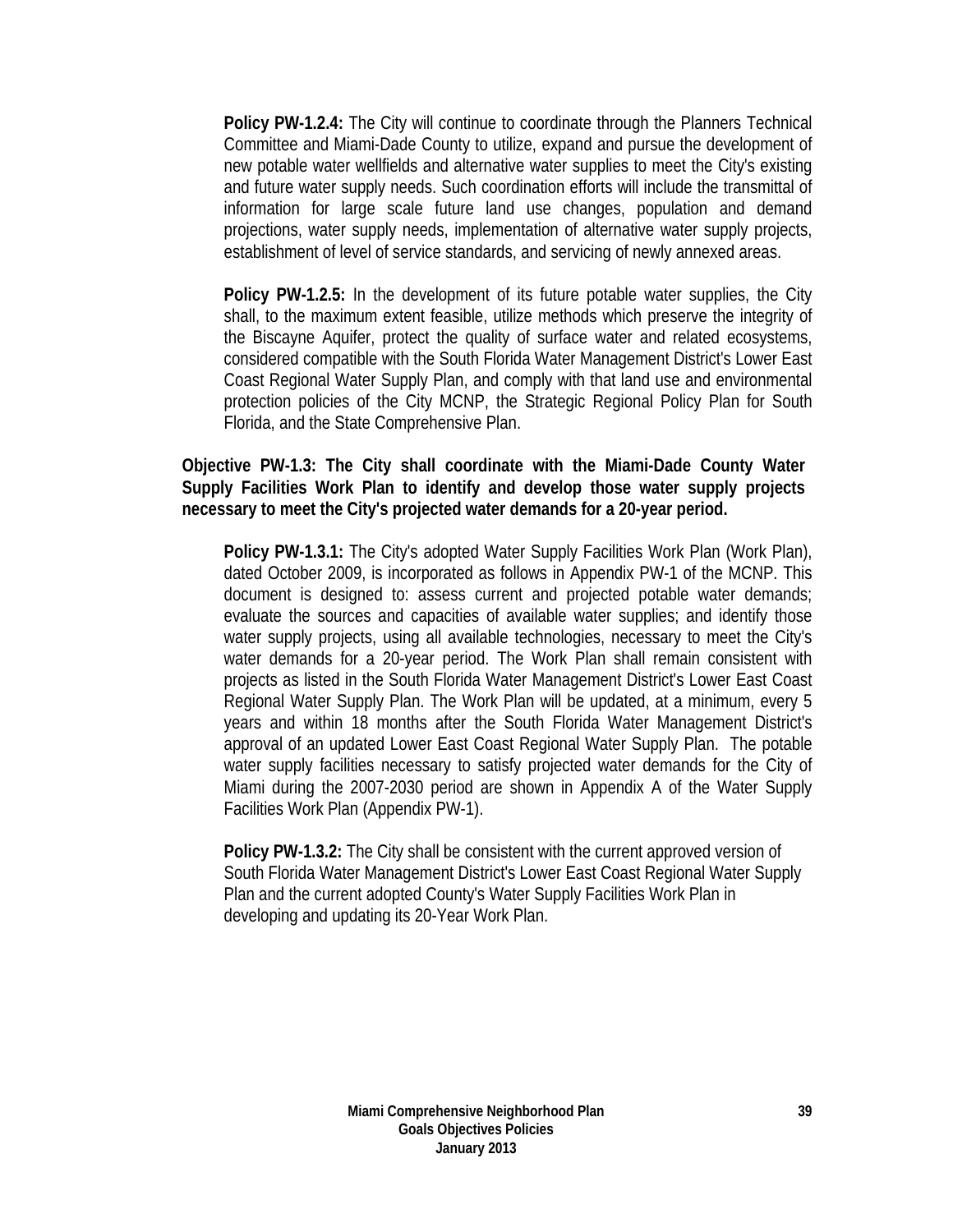# **SOLID WASTE COLLECTION**

*Goal SW-1: Ensure a clean, healthy urban environment through the proper maintenance, timely provision and efficient operation of an integrated solid waste disposal and ancillary solid waste collection system.* 

**Objective SW-1.1: The City will continue to provide solid waste collection services to City residents and businesses in a manner that ensures public health and safety, and a clean urban environment.** 

**Policy SW-1.1.1:** The City will ensure, through its concurrency management system, that solid waste capacity shall be in place to serve new development and/or redevelopment no later than the issuance of a certificate of occupancy or its functional equivalent in compliance with a level of service standard of seven (7) lbs. per person per day, which is equivalent to 1.28 tons per person per year.

**Policy SW-1.1.2:** Commercial structures and high density residential areas will continue to be served by either the City's Solid Waste Department or by private sector providers of solid waste collection services. The City will require levels of service to be complied with by private haulers operating within the City's boundaries, and will enforce all City regulations regarding the disposal and collection of solid waste.

**Policy SW-1.1.3:** The City shall maintain solid waste collection equipment as required to serve the public needs according to the service standard adopted in Policy SW-1.1.1.

**Policy SW-1.1.4:** The City will take appropriate measures to ensure compliance with its "Garbage and Trash Ordinance," Chapter 22 of the Municipal Code.

**Policy SW-1.1.5:** Land development regulations will be consistent with the provision of solid waste collection services in accordance with the adopted level of service.

**Policy SW-1.1.6:** In the allocation of funds for the provision of solid waste services, first priority will be given to those improvements and programs that are necessary to protect the health, safety and the integrity of the environment, and meet federal, state and local legal and regulatory requirements. Second priority in the allocation of funds will be assigned to improvements that are necessary to meet existing deficiencies in capacity or service, or required to replace or repair needed equipment, while third priority will be assigned to those projects that increase the extent of services.

**Policy SW-1.1.7:** The City shall, through enforcement of its powers to regulate solid waste collection services, require promoters of major public events to reimburse the City for extraordinary trash and garbage collection services required as a result of such events.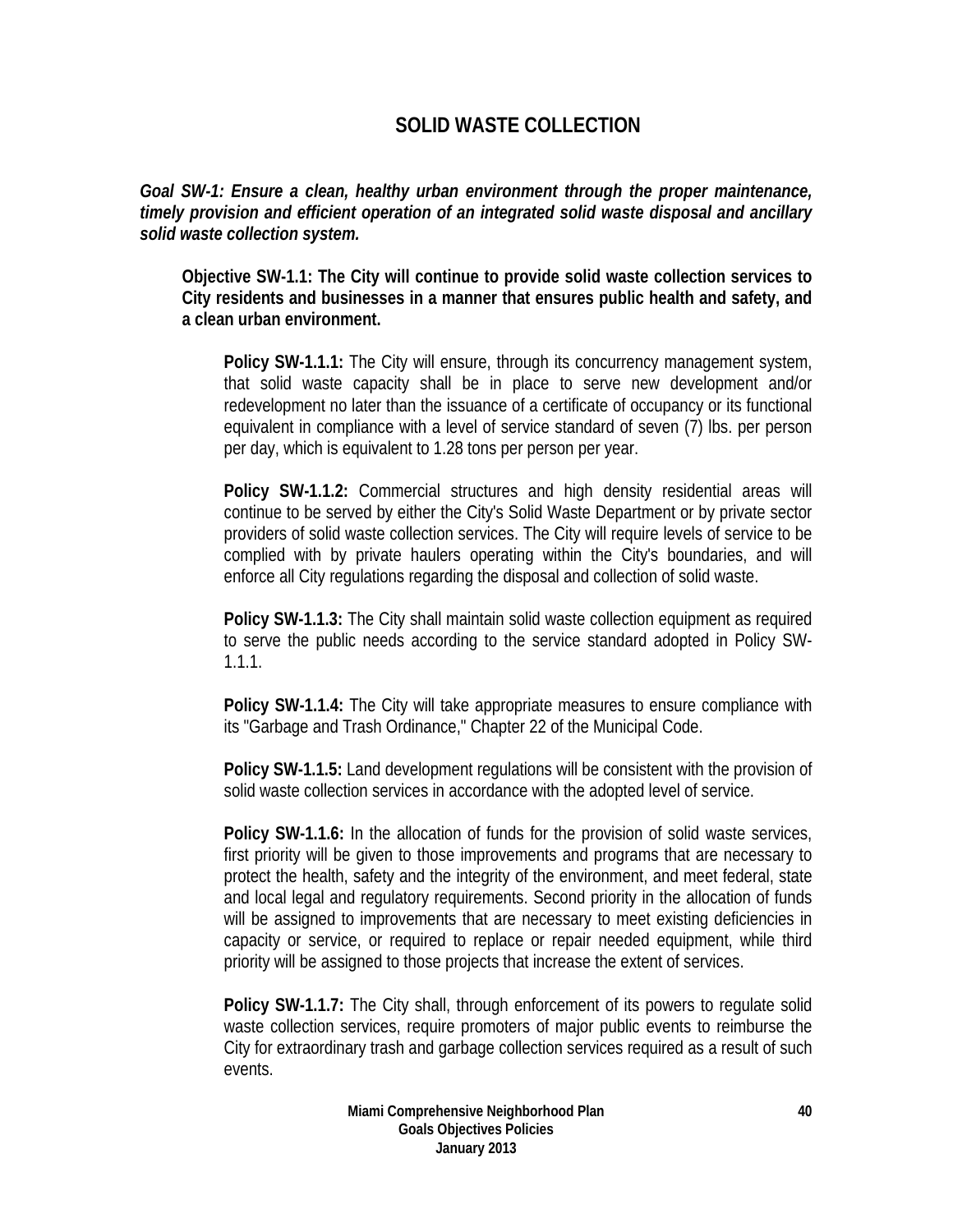**Objective SW-1.2: Although the City has no authority governing solid waste transfer and disposal, it will continue to support Miami-Dade County efforts intended to ensure that transfer stations and disposal sites are sufficient to meet the needs of City residents according to the service standards adopted in Policy 1.1.1.**

**Policy SW-1.2.1:** The City's departments of Solid Waste and Planning, through the City's Intergovernmental Coordination Policies, shall request the Miami-Dade County Department of Solid Waste to jointly develop methodologies and procedures to biennially update estimates of system demand and capacity.

**Policy SW-1.2.2:** The City shall support Miami-Dade County's policy to implement the County's Solid Waste Disposal and Resources Recovery Management Plan.

**Policy SW-1.2.3:** The City will continue to explore the development of resource recovery and cogeneration activities and, subject to concurrence by Miami-Dade County, consider the implementation of programs and procedures that decentralize solid waste disposal and reduce the volume of solid waste that is disposed of at County landfills.

**Policy SW-1.2.4:** The City will work with, and support, the County's efforts to identify generators of hazardous waste, and to develop and enforce procedures for the proper collection and disposal of hazardous waste. Its departments will support the County's program to enforce all non-household producers of hazardous waste in identifying waste and disposing of it according to EPA, State, and local standards. The City will support Miami-Dade County's development of a hazardous waste temporary storage and transfer facility in a non-populated area. In coordination with Miami-Dade County, the City will work to meet the Region's objective to reduce the incidence of improper hazardous materials and waste handling and disposal. (See Natural Resource Conservation Policy NR-1.1.8.)

**Policy SW-1.2.5:** The City shall, through its Intergovernmental Coordination Policies, encourage the County to utilize "amnesty days" to encourage small volume, noncommercial producers of hazardous waste to safely dispose of such waste, and to develop a permanent system for households, small business and other low volume generators to safely dispose of hazardous wastes.

**Objective SW-1.3: It shall be the City's policy that solid waste collection procedures shall be conducted in a manner that will reduce the quantity of litter, trash and abandoned personal property on city streets.** 

**Policy SW-1.3.1:** The City will continue to actively support and implement neighborhood clean-up and beautification efforts through public awareness and information programs.

**Policy SW-1.3.2:** The City shall, through enforcement of those provisions of the City Code that protect and enhance the appearance of neighborhoods, ensure that streets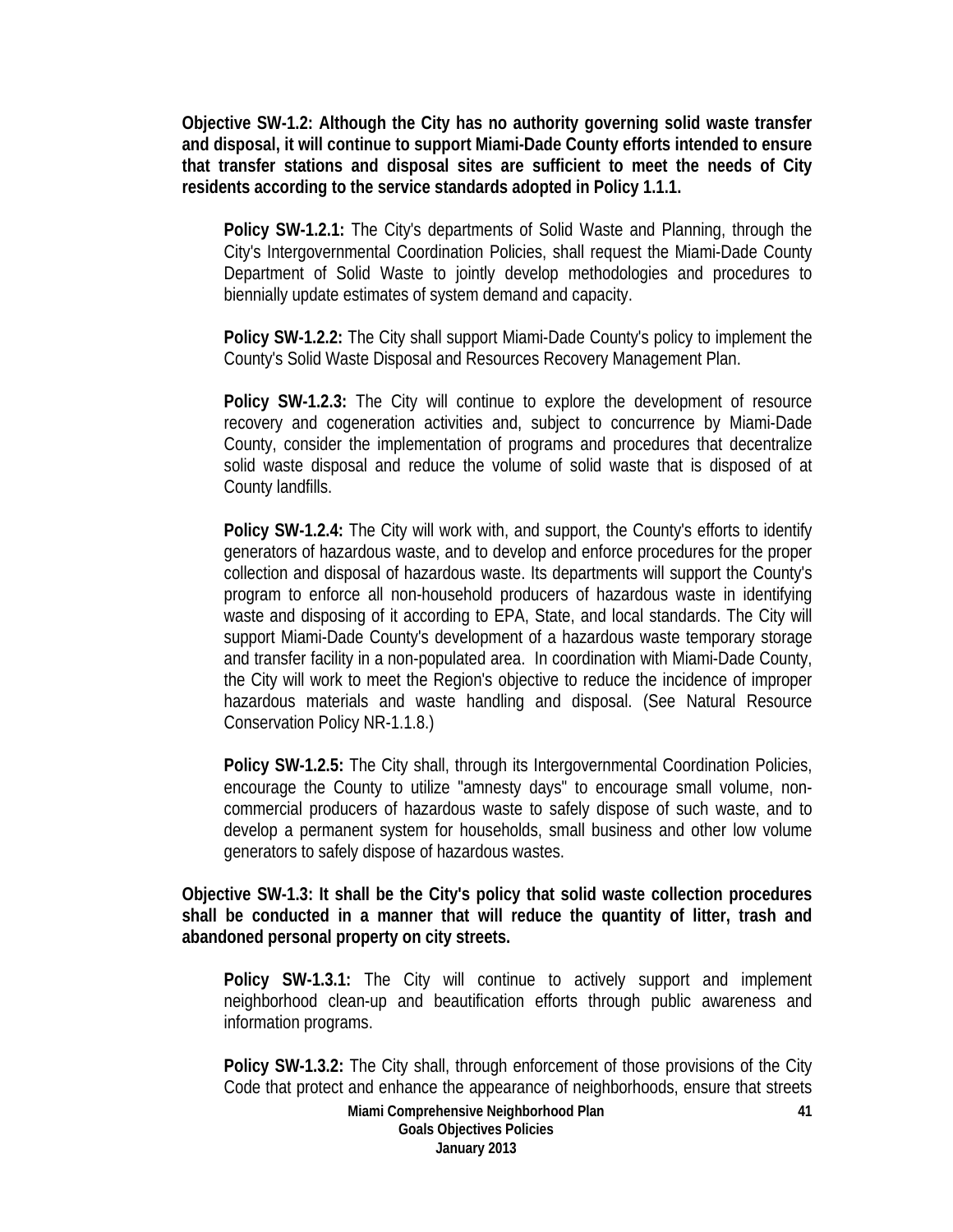and yards remain clean and attractive. Where the City Code falls short of the provisions necessary to accomplish this, revisions shall be proposed to the City Commission.

**Policy SW-1.3.3:** The Solid Waste Department should be encouraged to increase street sweeping frequencies in order to reduce pollution to surface waters via storm water runoff and to reduce or eliminate litter in areas where significant problems may exist. (See Sanitary and Storm Sewers Policy SS-2.2.2.)

**Objective SW-1.4: Although the City has no authority governing solid waste transfer and disposal, it will continue to support and cooperate with Miami-Dade County efforts to encourage the recycling of solid waste materials and reduce the volume of waste set aside for collection and disposal.** 

**Policy SW-1.4.1:** The City shall, through its publicity programs and mechanisms, encourage the use of recyclable packaging materials.

**Policy SW-1.4.2:** The City shall evaluate the development of reuse and/or recycling programs for used tires, waste oils and similar recyclable materials and make recommendations for applicable additions or amendments to City procedures governing the disposal of these materials.

**Policy SW-1.4.3:** The City shall, through its publicity programs and mechanisms, encourage residents to reduce the volume of yard and tree trimmings set aside for disposal by promoting the use of composting.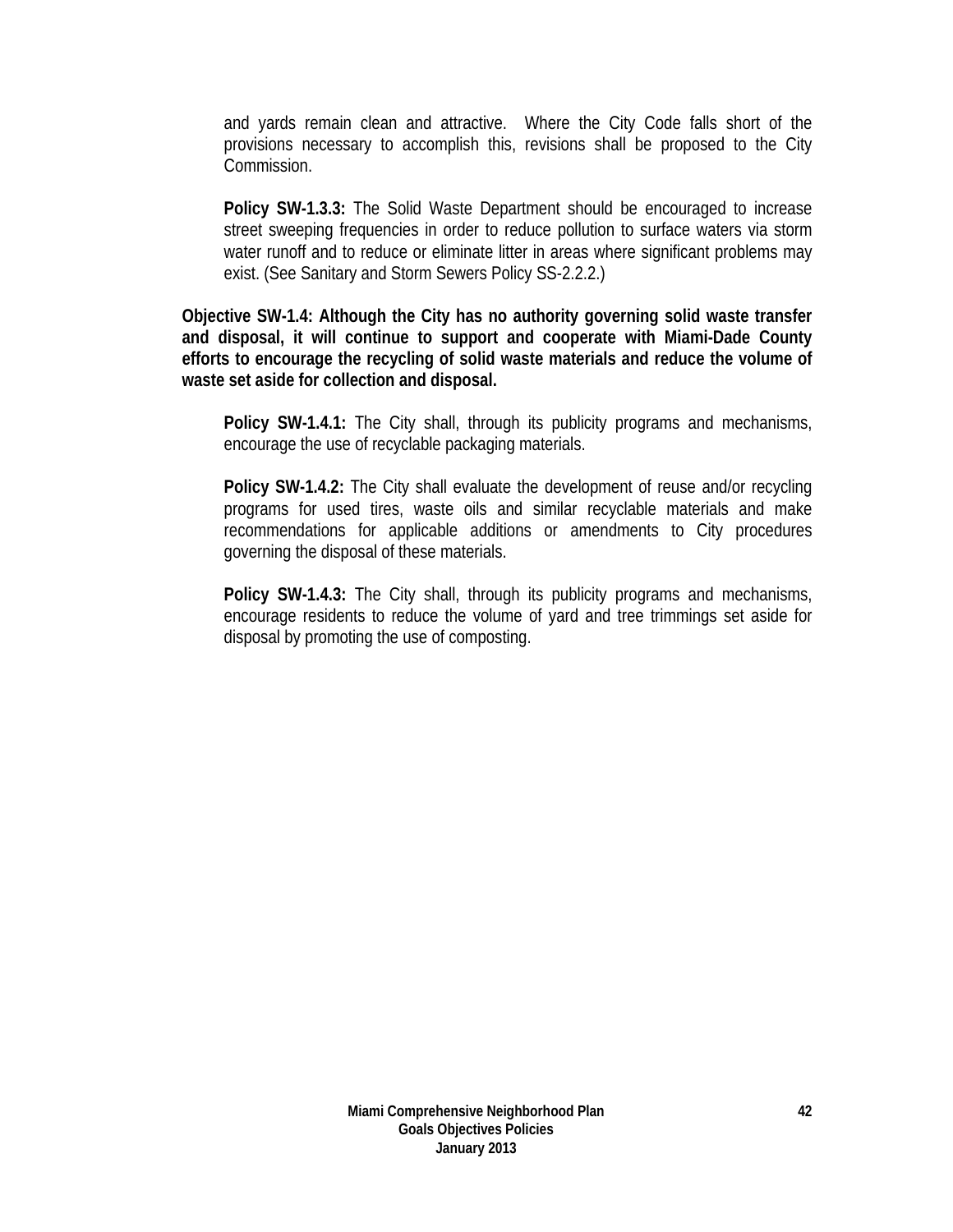## **TRANSPORTATION**

*Goal TR-1: Maintain an effective and cost efficient traffic circulation network within the City of Miami that provides transportation for all persons and facilitates commercial activity, and which is consistent with, and furthers, neighborhood plans, supports economic development, conserves energy, and protects and enhances the natural environment.*

**Objective TR-1.1: All arterial and collector roadways under County and State jurisdiction that lie within the City's boundaries will operate at levels of service established by the respective agency. All other City streets will operate at levels of service that are based upon the multi-modal capacity of the transportation system which recognizes the frequency of existing and programmed public transit service operating within an urban center and characterized by a mixture of compact development and moderate-to-high residential densities and land use intensities, along with single-family residential and mixed-use neighborhoods, located within a transportation concurrency exception area (TCEA). The City will monitor the levels of service of all arterial and collector roadways to continue to develop and enhance transportation strategies that promote public transit and minimize the impacts of the TCEA. See Appendix TR-1 of the MCNP which contains the Transportation Element Data Inventory and Analysis (inclusive of the existing and future transportation map series) to address existing and projected levels of service for roadways, bicycle and pedestrian facilities.** 

**Policy TR-1.1.1:** The City hereby adopts designation of the City, excluding Virginia Key, Watson Island and the uninhabited islands of Biscayne Bay that have a land use and zoning classification of Conservation, as an Urban Infill Area pursuant to Miami-Dade County's designation of an Urban Infill Area lying generally east of the Palmetto Expressway and including all of the City of Miami. Within this area, the concentration and intensification of development around centers of activity shall be emphasized with the goals of enhancing the livability of residential neighborhoods and the viability of commercial areas. Priority will be given to infill development on vacant parcels, adaptive reuse of underutilized land and structures, the redevelopment of substandard sites, downtown revitalization and the development of projects that promote public transportation. Maintenance of transportation levels of service within this designated Urban Infill Transportation Concurrency Exception Area shall be in accordance with the adopted Transportation Corridors level of service standards and the City of Miami Person-Trip Methodology as set forth in Policies TR-1.1.2 and TR-1.1.3 of the Transportation Element of the MCNP. (See Land Use Policy LU-1.1.11.)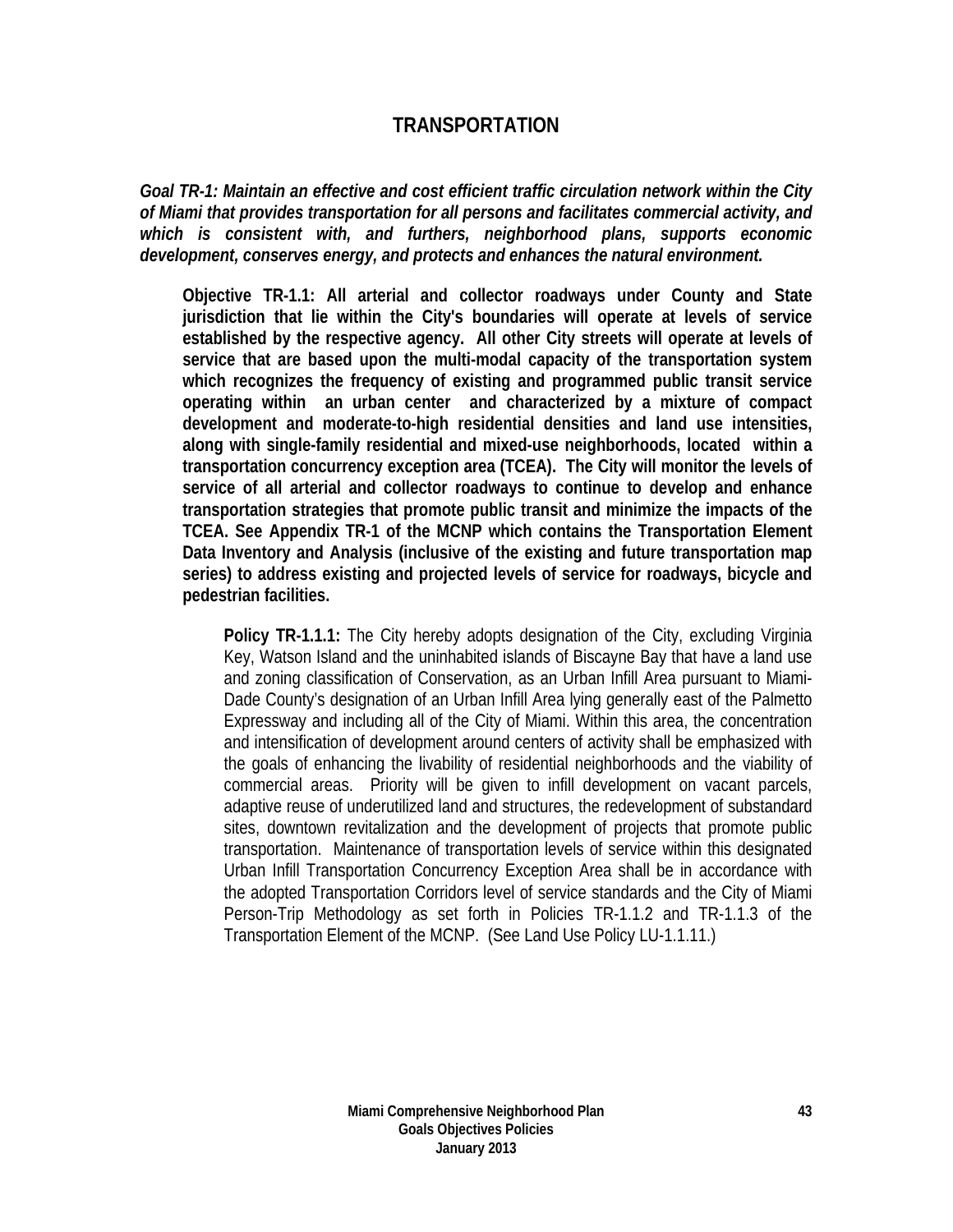**Policy TR-1.1.2:** The City of Miami originated and continues to utilize a person-trip methodology for measurement of local level of service (LOS) on a transportation facility, which may be a roadway, mass transit service, pedestrian way, bikeway, or any other transportation mode alone or in combination with others. The Miami Comprehensive Neighborhood Plan (adopted as Ordinance 10544 on February 9, 1989) established under Policies TR 1.1.2 and TR 1.1.3 that within designated Transportation Corridors, the capacity of all transportation modes will be used in the measurement of future, peak hour level of service standards. The City of Miami "Methodology for Calculating Peak Hour Person-Trip Capacity" was incorporated into the Transportation Element of the MCNP under Policies TR 1.1.2 and TR 1.1.3 on January 24, 1991 (adopted as Ordinance 10832), and was separately published as a report entitled "Transportation Corridors: Meeting the Challenge of Growth Management in Miami", September 1990. The City of Miami Person-Trip Methodology calculates the total person-trip capacity of all transportation modes utilizing a transportation facility against the total person-trip demand for travel on that facility expressing the resulting ratio in letter grades LOS A through LOS F in the same manner as used by the conventional volume-over-capacity (V/C) methodology. The measurement of LOS is made for the peak period (the average of the two highest consecutive hours of trip volume during a weekday), where an overall minimum peakperiod LOS standard of E (100 percent utilization of person-trip capacity) will be maintained. Issuance of development orders for new development or significant expansion of existing development shall be contingent upon compliance with these LOS standards, subject to the modifications described in subparagraphs 1.1.2.1 through 1.1.2.3 below, and any applicable provisions of the Urban Infill Transportation Concurrency Exception Area.

**1.1.2.1:** Where no public transit exists, and private passenger vehicles are the only vehicular mode available for travel on the facility: minimum LOS E (100 percent of capacity) shall apply.

**1.1.2.2:** Where local bus transit service on minimum 20-minute headways is available parallel to and within  $\frac{1}{2}$  mile of the facility, the facility shall operate at no greater than 120 percent of capacity.

**1.1.2.3:** Where express bus transit and/or premium transit service on minimum 20-minute headways is available parallel to and within ½ mile of the facility, the facility shall operate at no greater than 150 percent of capacity.

**Policy TR-1.1.3:** Notwithstanding the foregoing, as required by s. 163.3180(10) F.S., the following standards established by rule by the Florida Department of Transportation (FDOT) are adopted by the City of Miami as its minimum LOS standards for Florida Intrastate Highway System (FIHS) roadways within the City subject to any applicable provisions governing requirements of the Urban Infill Transportation Concurrency Exception Area (see Policy TR-1.1.1):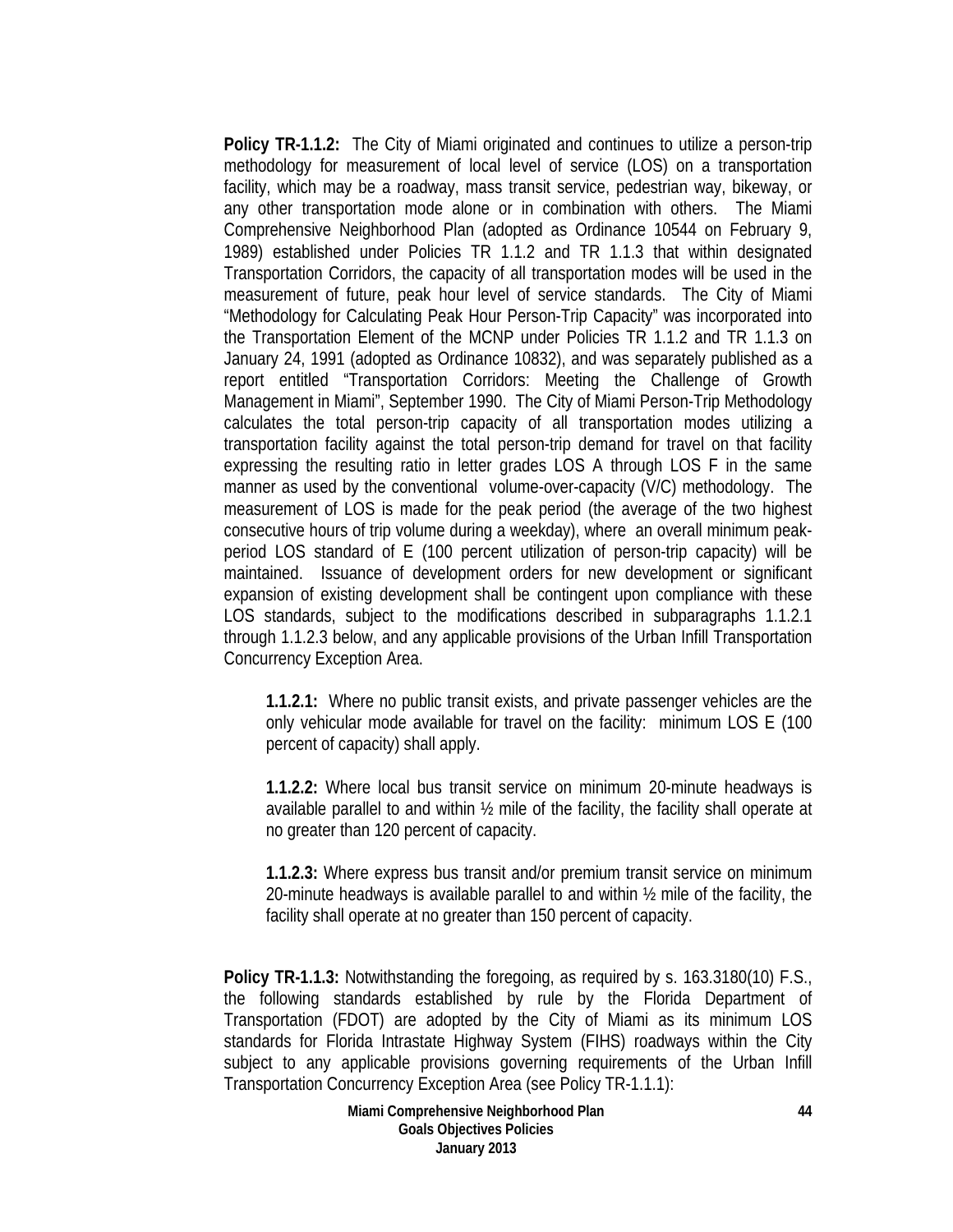**1.1.3.1:** Limited access FIHS highways shall operate at LOS D or better, except that where exclusive through lanes exist, such roadways may operate at LOS E.

**1.1.3.2:** Controlled access FIHS highways shall operate at LOS D or better, except that where such roadways are parallel to exclusive transit facilities or are located within a Transportation Concurrency Exception Area (TCEA), roadways may operate at LOS E.

**1.1.3.3:** Where FDOT has determined that a FIHS roadway is constrained or backlogged, such roadways operating below the foregoing minimums must be managed so as not to cause significant deterioration, which is defined as an average annual daily traffic increase in two-way traffic volume of 10 percent or more, or a 10 percent or greater reduction in operating speed for the peak direction in the 100<sup>th</sup> highest hour.

**Policy TR-1.1.4:** Within eighteen months of the adoption of this policy, the City will update the City of Miami Person-Trip Methodology to reinforce the Transportation Corridors plan to. identify, describe, measure, and evaluate the multimodal transportation corridors, facilities and terminals in the City of Miami and recommend measures to enhance vehicular and mass transit operations, provide for greater pedestrian access and amenity, and offer incentives for use of alternative transportation modes to support the TCEA. The City of Miami Person-Trip Methodology will pay particular attention to the differing characteristics of Miami's neighborhoods such as land use, population density, economic activity, housing, business type and quality, and neighborhood plans, and will develop detailed standards for transportation facilities and services that will complement neighborhood development, redevelopment, and conservation. Miami's downtown will be the subject of special attention, to ensure that its new residential development will enjoy the benefits of an improved multimodal transportation system that will improve transit access within neighborhoods, while improving their connectivity system-wide as described in the Miami Downtown Transportation Master Plan, dated May 2003. As a component of this effort, the City will assess how the Person-Trip Methodology could be enhanced to identify projected transit needs and programming on a route-by-route basis in coordination with the MPO and Miami-Dade Transit.

**Policy TR-1.1.5:** The City, through its membership and regular attendance at meetings of the MPO's Transportation Planning Council (TPC), and through its Intergovernmental Coordination Policies, will support the County's efforts to increase the efficiency and enhance the safety of the existing thoroughfare network by such methods as improved signal timing, better intersection and street design, car pooling, and encouraging staggered work schedules. The City will continue to enforce the Transportation Control Measures Ordinance pursuant to Section 14-182 of the City Code, to improve the efficiency of the existing transportation infrastructure and to support the TCEA.

**Policy TR-1.1.6:** The City, through its Intergovernmental Coordination Policies, will annually coordinate with Miami-Dade County on improving the efficiency of its public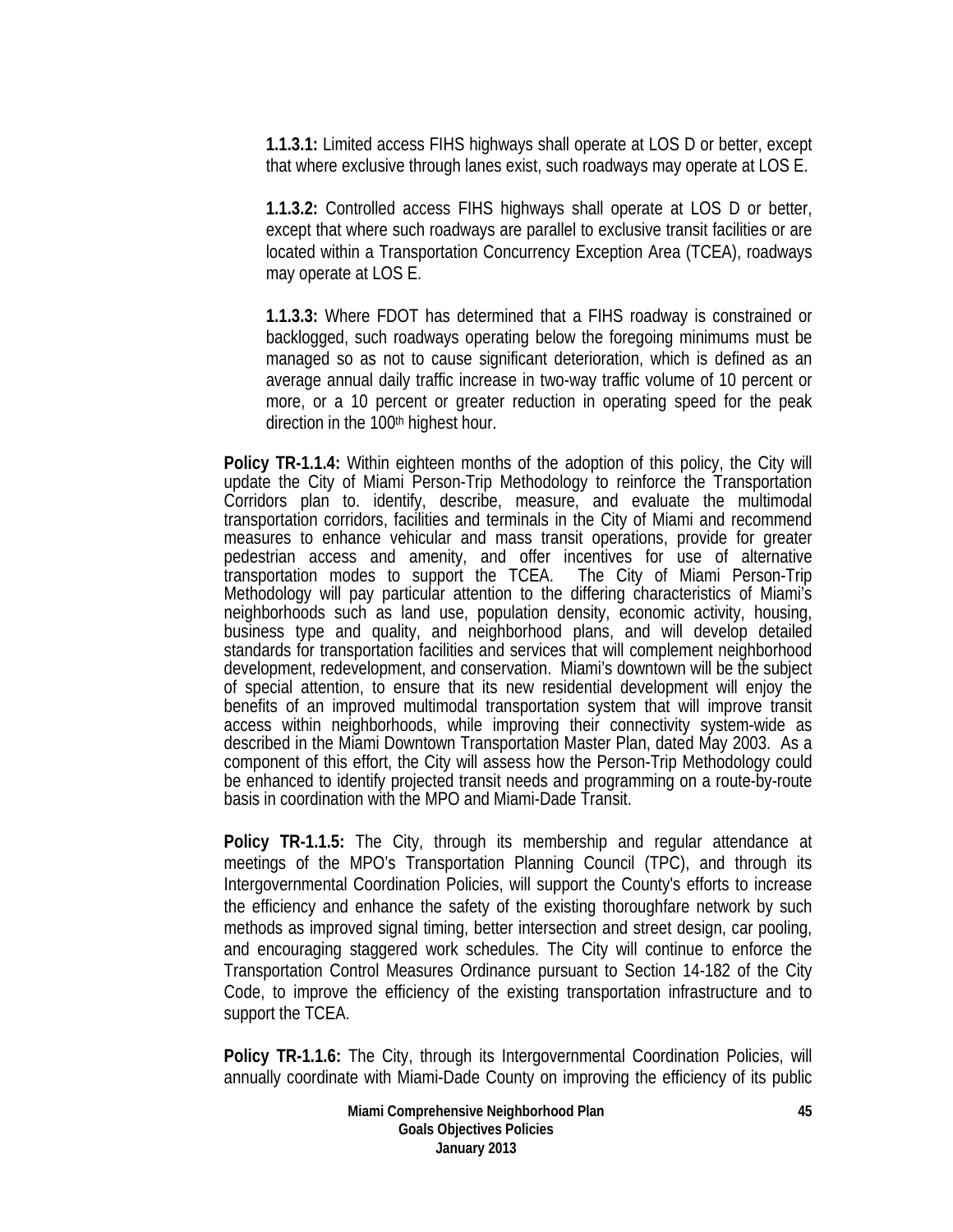bus transit system, including new service and the expansion of neighborhood-based local circulator services to promote alternative travel modes within the TCEA. The City will work with Miami-Dade County to promote the transit oriented development policies found in the Miami-Dade County's CDMP to support the TCEA.

**Policy TR-1.1.7:** The City shall seek, where appropriate, based on operational analysis, cost effectiveness, land development regulations, and the concurrence of Miami-Dade County or FDOT, to restore existing one-way streets to two-way operation to improve access and reduce trip length and vehicular speeds, particularly in the very high density areas of the City such as Little Havana and Downtown/Brickell/Omni, where access to existing buildings and garages will not be diminished or impeded.

**Policy TR-1.1.8:** Through enforcement, amendment, and interpretation of its land development regulations, the City shall require the provision of adequate vehicular parking facilities with energy efficiency lighting consistent with parking demand at locations that are not disruptive to nearby residential communities.

**Policy TR-1.1.9:** Require new development in downtown to implement transportation control measure provisions in accordance with Section 14-182, "Transportation Control Measures" of the City Code, to promote a general reduction in vehicular traffic by increasing auto occupancy and transit ridership to support the TCEA. Within one year of the adoption of this policy, the City shall revise the "Transportation Control Measures" to include additional transportation demand management requirements for all future and existing developments (as applicable pursuant to Section 14-182), such as parking management and ridesharing programs to promote carpooling, vanpooling, car sharing and use of hybrid vehicles, transit discount and fare subsidy programs, transit fare tax incentive programs, staggered work schedules, flexible work hours, compressed work weeks, telecommuting programs, the construction of on-site transit shelters, transit amenities, transit stops, transit drop-off locations or pull-out bays, bicycle storage facilities and additional transportation demand management strategies and criteria established between the City and the business community.

**Policy TR-1.1.10:** Within one year of the adoption of this policy, the City will publish an update map that will depict the location of existing and planned future major parking facilities that will be updated annually and will be available for public use through the City of Miami website.

**Policy TR-1.1.11:** The City will continue to relocate and/or extend streets that do not fit the developed street grid system of downtown, and have contributed to the disruption of circulation.

**Policy TR-1.1.12:** The City will, through its membership and regular attendance at meetings of the MPO's Transportation Planning Council and through its Intergovernmental Coordination Policies, encourage Miami-Dade County to improve downtown connections to the expressway system by providing a means of access to and from I-95 at Northwest 20th Street, redesigning the existing I-395 to improve its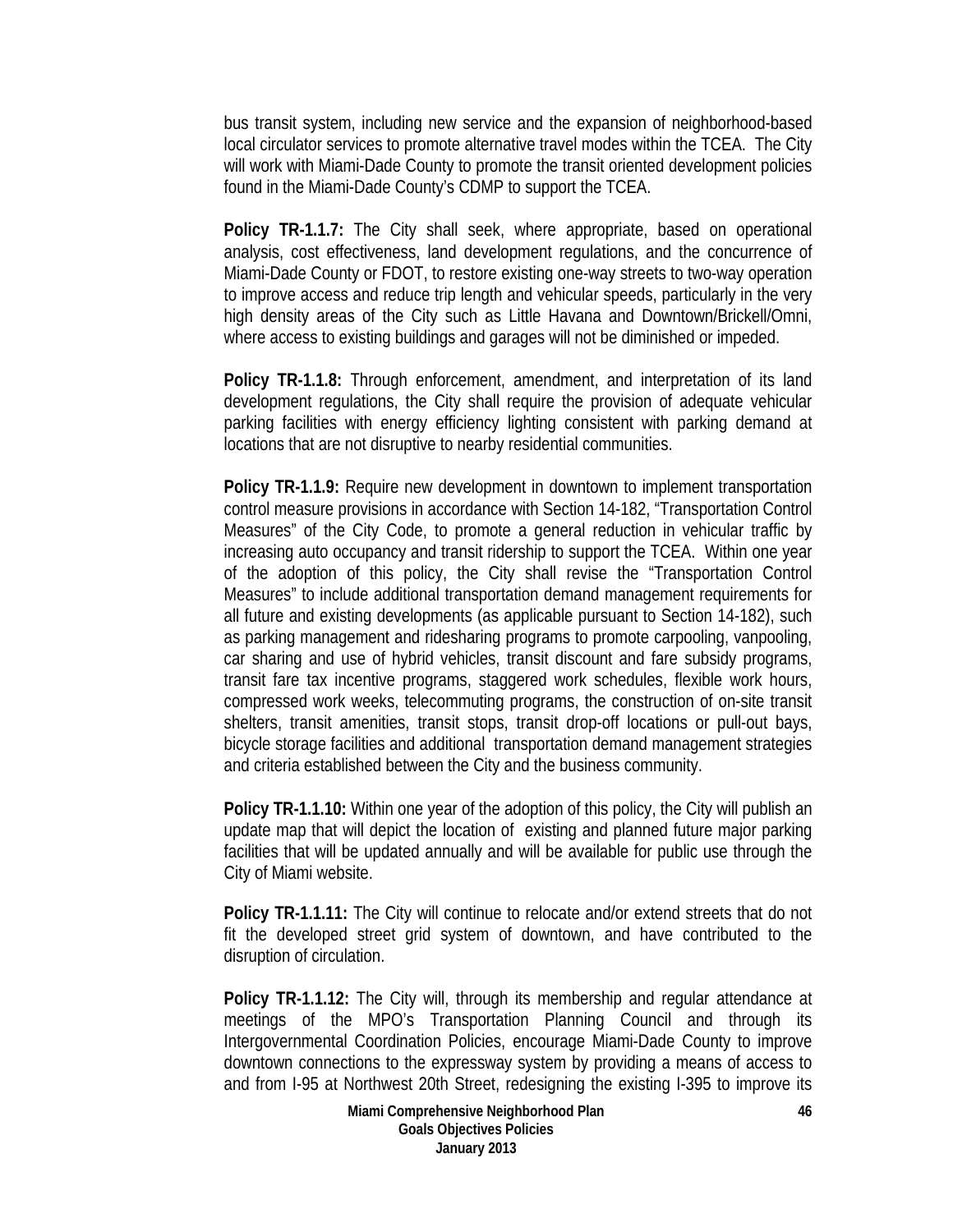capacity and aesthetics in Overtown, Park West and Omni, facilitate access to Overtown, and construct a truck tunnel connecting the seaport to I-395.

**Policy TR-1.1.13:** New development shall be required to contribute to established transportation impact mitigation fees pursuant to applicable provisions in the City Code to fund mobility in the TCEA.

**Policy TR-1.1.14:** The City will, through its membership on the MPO's Transportation Planning Council (TPC) continue to participate in Miami-Dade County's formulation of transportation policies, and will, through its Intergovernmental Coordination Policies, support the County's efforts to increase reliance on parking at outlying Metrorail stations and express bus stops to support the TCEA.

**Policy TR-1.1.15:** Through enforcement of minimum and maximum on-site parking limitations, as provided for in Section 14-182 "Transportation Control Measures" of the City Code, the City will manage the downtown parking supply to maintain an appropriate balance among the need to promote economic growth, to facilitate local traffic circulation, and to encourage public transportation use to support the TCEA.

**Policy TR-1.1.16:** Through enforcement of applicable provisions of Section 14-182 "Transportation Control Measures" of the City Code, regarding downtown parking requirements, together with the powers of the City's Off-Street Parking Authority Department, the City will actively pursue the development of public and private peripheral parking garages near the expressway and arterial entrances to downtown in order to reduce congestion in the core area and promote the use of alternative travel modes to support the TCEA. In addition, the City will continue to enforce the maximum parking provisions mandated in Section 14-182.

**Policy TR-1.1.17:** The City of Miami will coordinate with South Florida Commuter Services and the Florida Department of Transportation to support and encourage City employee participation in alternative modes of transportation by offering Downtown employers and their employee's alternatives to driving to work alone. The City will also work with the South Florida Commuter Services to ensure consistent implementation of the City's Section 14-182 "Transportation Control Measures" and provide assistance to employers and businesses required to implement the measures. In addition, the City will utilize the South Florida Commuter Services to establish the transportation demand management (TDM) requirements for all future and existing employers with more than 50 employees in the City. The City of Miami will lead by example in developing TDM strategies for City employees to support the TCEA.

**Policy TR-1.1.18:** The City will work with representatives of the Miami-Dade Transit Agency to increase the number of MDT bus routes operating within the City that participate in the Agency's Bike and Ride Program to promote the use of alternative travel modes to support the TCEA.

**Policy TR-1.1.19:** The City will promote multi-modal transportation initiatives and the recommendations of the adopted Miami Downtown Transportation Master Plan dated May 2003, to promote the use of alternative travel modes to support the TCEA.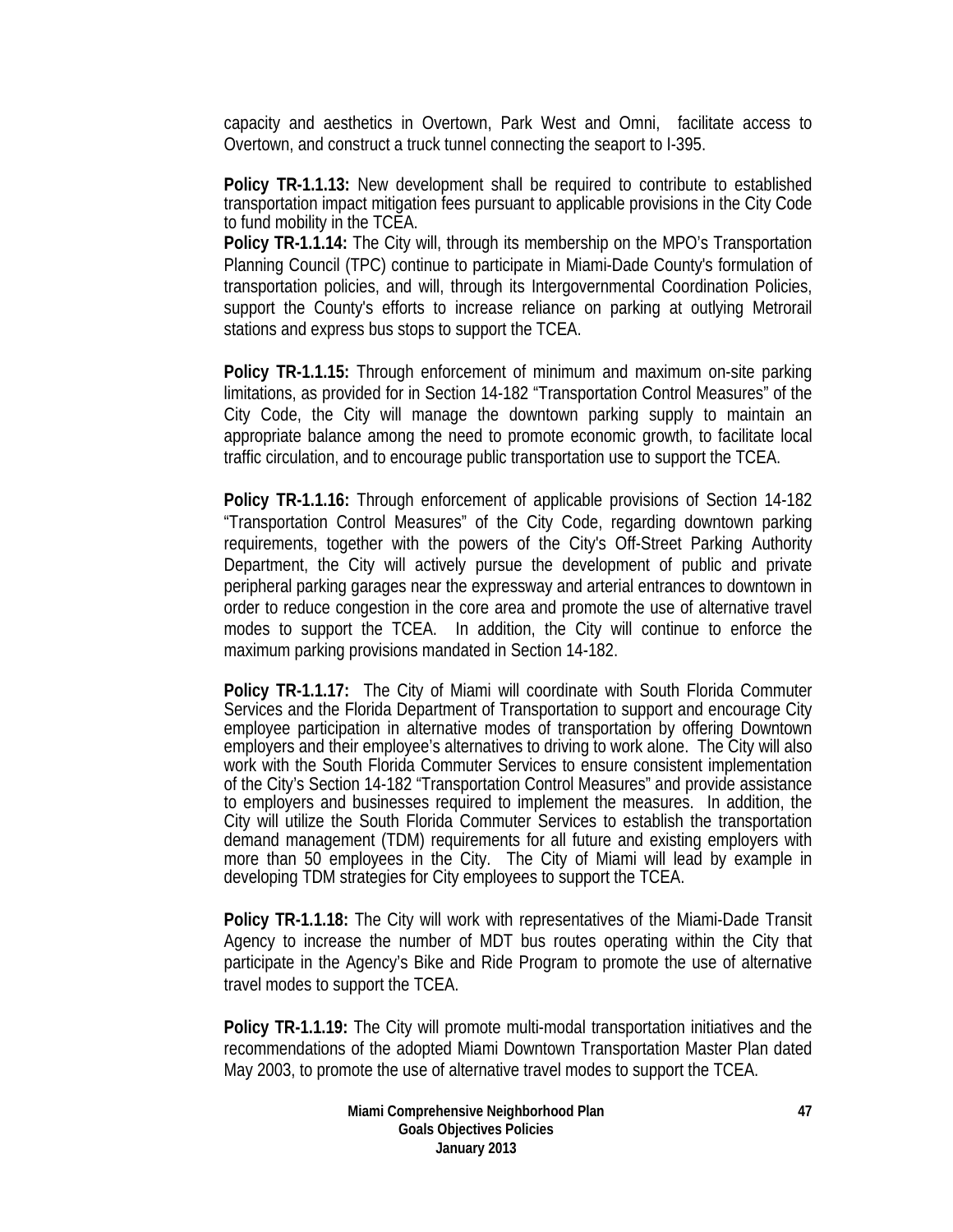**Policy TR-1.1.20:** The City will utilize funds provided through the People's Transportation Plan and funds collected from traffic impact mitigation fees as specified in the Capital Improvement Element of the MCNP, to fund mobility in the TCEA, and to fund the cost of studies, plans, programs and physical improvements to serve the residents, employees and visitors of the RAC.

**Objective TR-1.2: At the time of all development reviews, the City will determine rights-of-way and corridors needed for existing transportation networks and ensure those rights-of-way will be designated and reserved prior to development.** 

**Policy TR-1.2.1:** The City will maintain and enforce, and where necessary revise, the minimum right-of-way requirements established in its City Code to ensure the continuity and effectiveness of the thoroughfare network.

**Policy TR-1.2.2:** The City will continue to maintain a comprehensive public rights-ofway improvements program for those major commercial streets that are under the City's jurisdiction and have high levels of pedestrian activity.

**Objective TR-1.3: The City's transportation system will enhance safe person-trip and vehicular movements and minimize collision potential for all modes of transportation through design. Beginning January 1, 2004, the City will implement the prioritized Capital Improvements Program including sidewalk and curb replacements, and street resurfacing and reconstruction.** 

**Policy TR-1.3.1:** The City will continue to provide a properly designed and safe system for controlling vehicular traffic by adhering to design standards and procedures and recognizing those relevant standards and procedures applicable to the agency with jurisdiction over the roadway or transportation facility.

**Policy TR-1.3.2:** The City, through its membership and regular attendance at meetings of the MPO's Transportation Planning Council and through its Intergovernmental Coordination Policies, will annually coordinate with Miami-Dade County to support the monitoring of locations of high accident-frequency on the city's streets and its identification of design improvements that may alleviate hazardous conditions, especially to pedestrians. The City shall utilize safety as an evaluation criteria when improvements are incorporated into the City's Capital Improvement Element.

**Policy TR1.3.3:** The City will continue to provide a properly designed and safe system for pedestrian access by adhering to design standards and procedures which comply with the Americans with Disabilities Act of 1990 and which are required by the *Engineering Standards for Design and Construction* published by the Department of Public Works in December 2005.

**Objective TR-1.4: The City's street network will be utilized to protect and enhance the character of the city's residential neighborhoods and neighborhood commercial**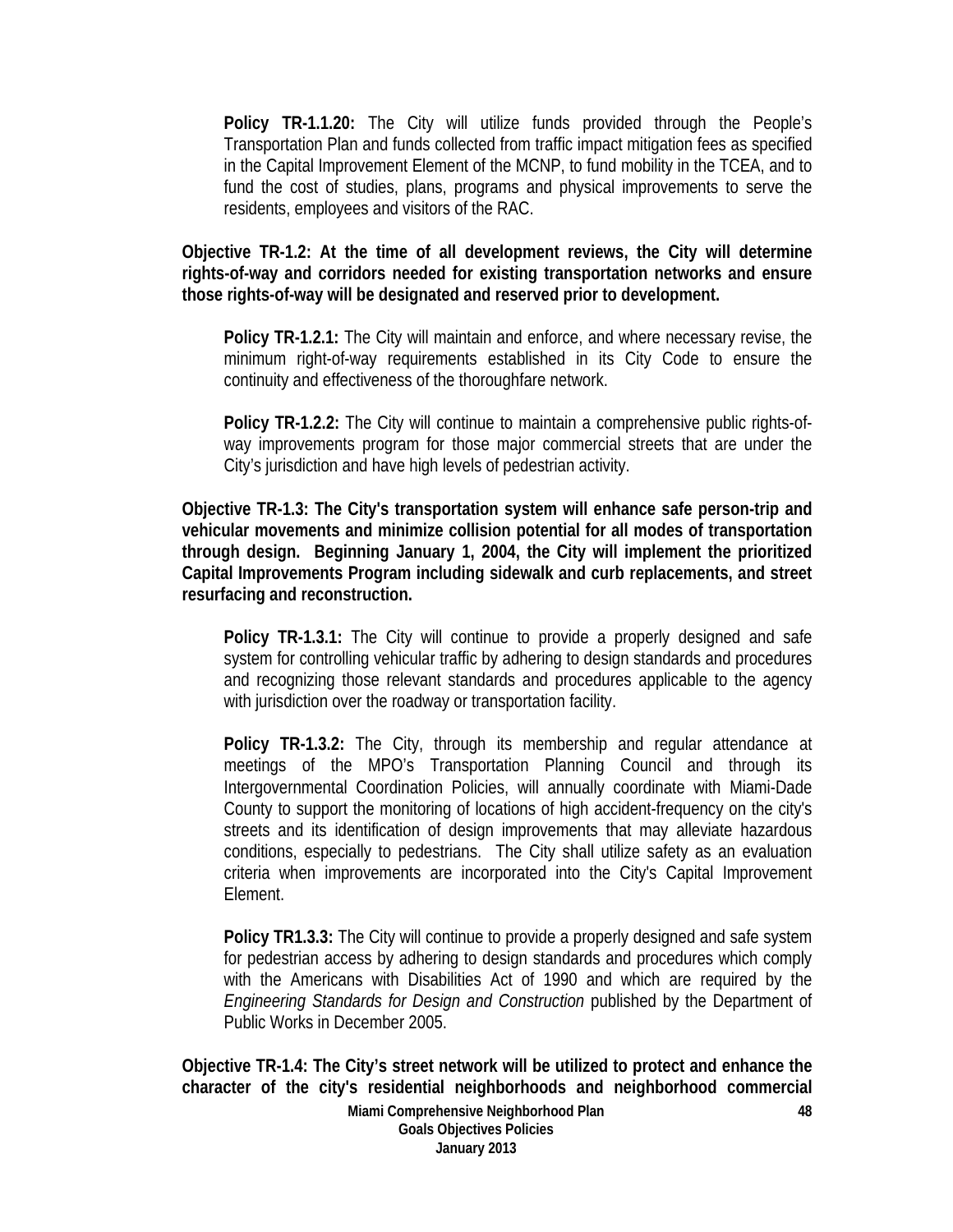**centers through coordination with the Land Use Plan, Zoning Code, and adopted Neighborhood plans and recommendations. Proposed measures for neighborhood protection and enhancement will include neighborhood traffic management and traffic calming plans.** 

**Policy TR-1.4.1:** The City will seek cooperative agreements, as necessary, with Miami-Dade County and with FDOT to ensure that the County and State's transportation improvements are designed to minimize the intrusion of commuter traffic on City residential streets, do not sever or fragment well-defined neighborhoods, and do not result in major disruption to pedestrian traffic.

**Policy TR-1.4.2**: The City will coordinate with Miami-Dade County and with FDOT to encourage local traffic to use alternatives to the Florida Intrastate Highway System roadways, where practicable, to support the TCEA and to protect its interregional and intrastate functions.

**Policy TR-1.4.3:** The City will develop a streetscape design program that will guide landscaping, lighting and construction of sidewalks and bicycle paths along city streets, and such improvements will be coordinated with major repairs and renovation of city streets.

**Policy TR-1.4.4:** As streets undergo major repairs or renovation, the City will seek to eliminate dirt shoulders and provide curbing, gutters and sidewalks in order to improve the physical appearance and quality of the City's neighborhoods and districts.

**Policy TR-1.4.5:** A new category of public thoroughfares is created entitled "Urban Streets," defining the Urban Street as a pedestrian and vehicular way whose primary function is to serve adjoining residential neighborhoods and the businesses that serve them in the City of Miami. Characteristics and standards for such streets will be defined and specifications created on a case-by-case basis in cooperation with the governmental entity having ownership of the street, local residents and homeowner associations. Principles that will guide the design process will include, as appropriate: lower design speeds and control of traffic volumes utilizing traffic calming devices including but not limited to modification of lane widths consistent with lower design speeds; wide sidewalks; medians; roundabouts; landscaping; attractive lighting; creative and informative signage; on-street parking; and other design features and amenities as appropriate. Urban Streets shall be subject to the level of service standards described in Policies TR-1.1.2 and TR-1.1.3. The first such Urban Streets to be designated shall be:

Biscayne Boulevard Grand Avenue Calle Ocho from Brickell Avenue to S.W. 27 Avenue Coral Way from Brickell Avenue to S.W. 37 Avenue N.E. 2 Avenue from N.E. 36 Street to the North City Limit.

> **Miami Comprehensive Neighborhood Plan Goals Objectives Policies January 2013**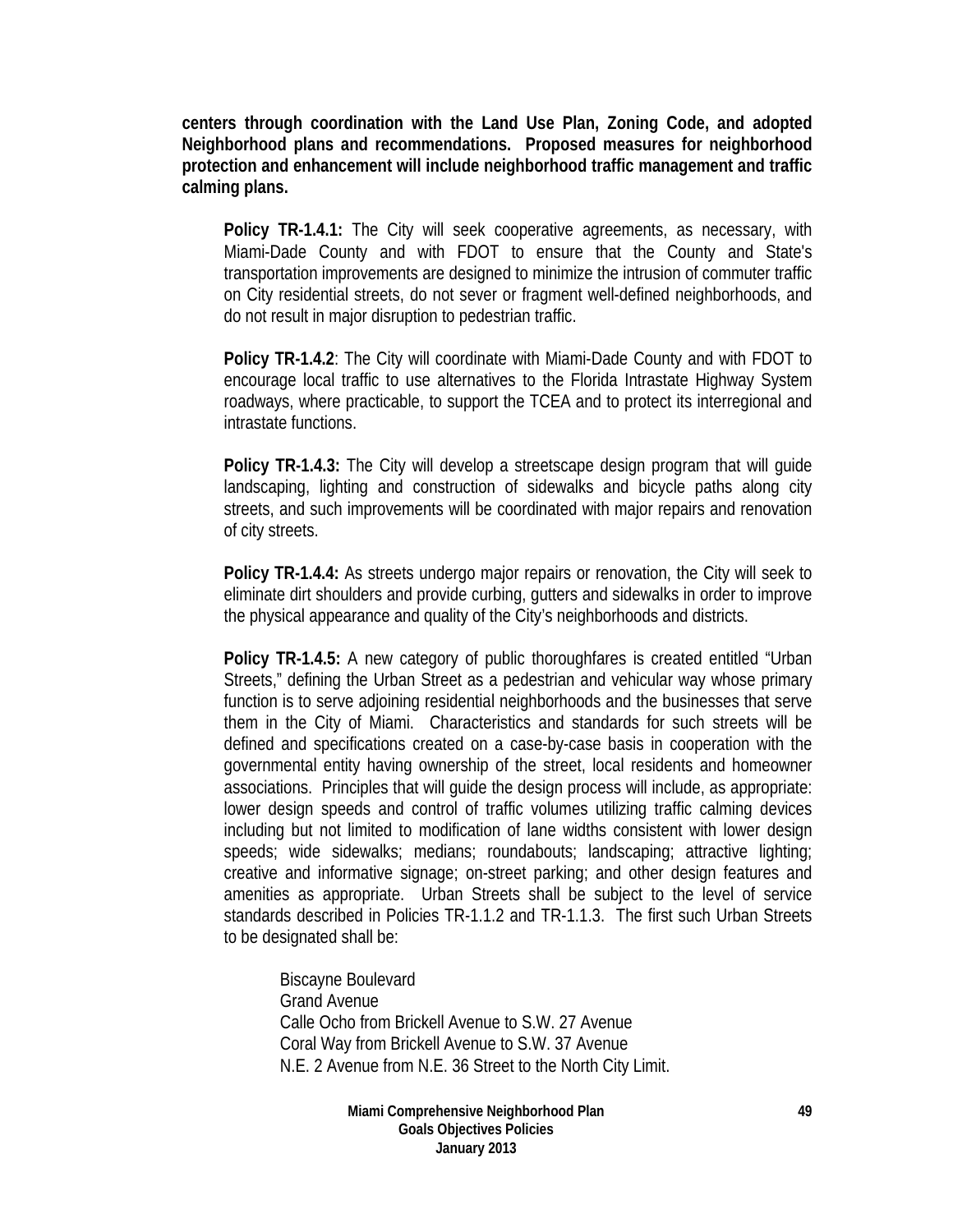Additional streets may be designated from time to time by Resolution of the City Commission upon recommendation by the Planning and Zoning Department, based upon criteria developed in connection with the neighborhood planning studies conducted as part of the comprehensive update and revision of the Miami Comprehensive Neighborhood Plan in 2005. (Resolution No. 01-1126, adopted by the City Commission October 24, 2001).

**Policy TR-1.4.6:** Develop and encourage bicycle paths and bicycle lanes throughout the City of Miami in coordination with FDOT, Miami-Dade County and the MPO to promote alternative travel modes in the TCEA.

**Policy TR-1.4.7:** The City of Miami shall continue to respond to neighborhood traffic concerns by developing and implementing neighborhood traffic calming measures using standard traffic flow modification procedures in place by Miami-Dade County and FDOT to evaluate traffic calming proposals. Neighborhood traffic calming measures may include but are not limited to traffic circles, median modifications, mid-block raised medians and streetscape improvements in coordination with Miami-Dade County and FDOT as appropriate.

**Objective TR-1.5: The City of Miami's continued development requires the provision of effective public transit and paratransit services that serve existing and future land uses, the provision of safe and convenient public transit passenger transfer terminal facilities, the appropriate coordination of public transit with existing and future land uses, and the accommodation of the special needs of the City of Miami's population, many of whom are transportation disadvantaged. Therefore, the City of Miami will support Miami-Dade County in the provision of these essential public transit services. (See Natural Resource Conservation Policy NR-3.2.2.)** 

**Policy TR-1.5.1:** The City will, through its membership and regular attendance at meetings of the MPO's Transportation Planning Council and through its Intergovernmental Coordination Policies, continually encourage Miami-Dade County to improve connections between transit modes using, but not limited to, local circulator transit services.

**Policy TR-1.5.2:** The City shall conduct appropriate land use and zoning analysis of the areas surrounding each existing and future premium transit station as such station sites are approved by Miami-Dade County or the City of Miami for development in order to determine whether appropriate land use and zoning changes should be implemented that foster the development and use of the stations while protecting adjacent neighborhoods from incompatible development (examining height, density and intensity, use and scale). Such land use and zoning changes shall include minimum and maximum density and intensity standards at the time of implementation.

**Policy TR-1.5.3:** The City shall encourage the University of Miami/Jackson Memorial Hospital to participate in transportation management initiatives and strategies to assist in meeting the demands of the Health District/Civic Center expansion and helping to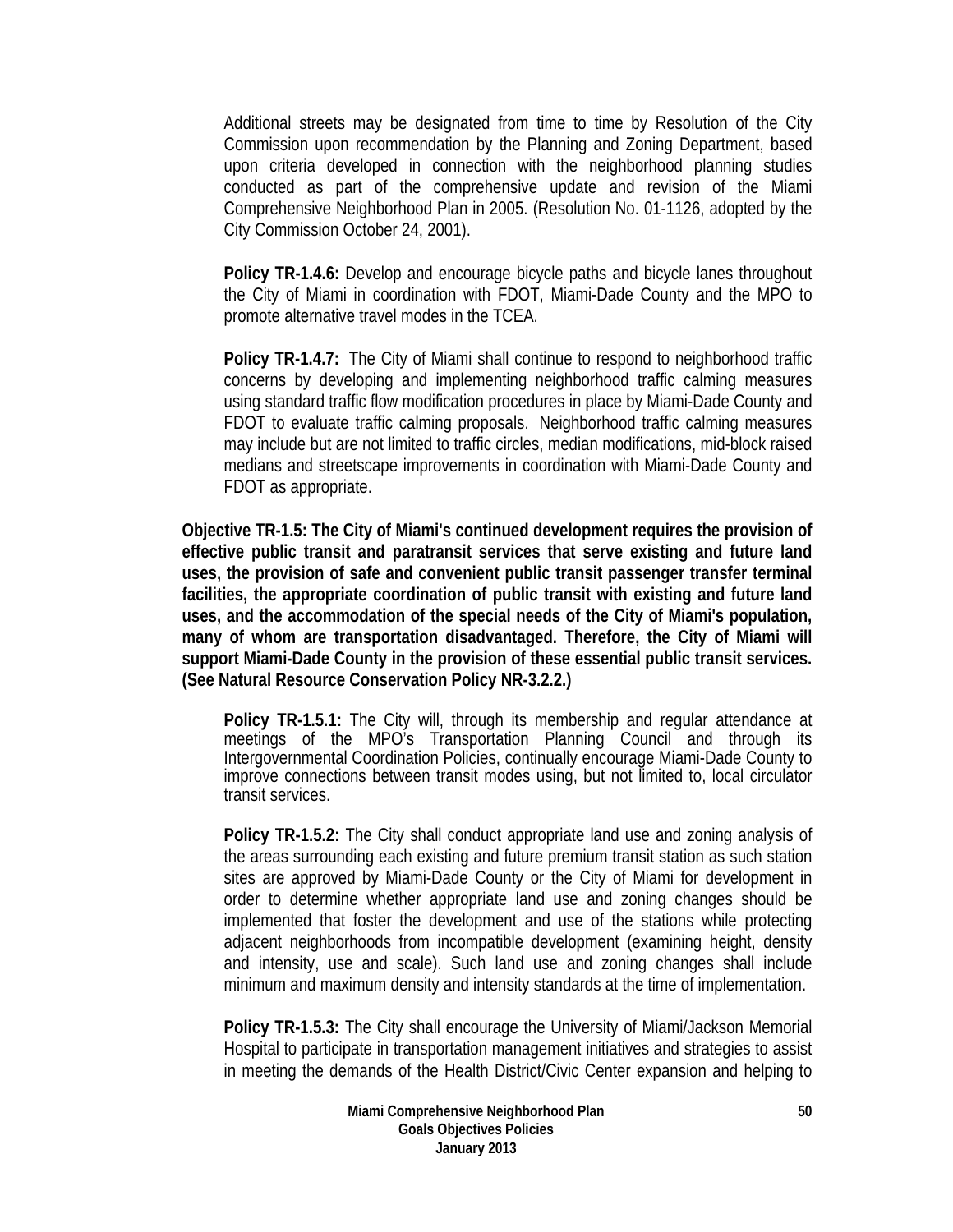solve the consequent accessibility, traffic circulation and parking problems. The City shall encourage the Health District/Civic Center stakeholders and facility operators to work together to increase Metrorail ridership and utilization of the transit station to help decrease the need for excessive surface parking demand.

**Policy TR-1.5.4:** The City will, through its Intergovernmental Coordination Policies, encourage Miami-Dade County to provide a premium transit station to serve the River Quadrant area of downtown.

**Policy TR-1.5.5:** [Reserved].

**Policy TR-1.5.6:** The City will, through its membership and regular attendance at meetings of the MPO's Transportation Planning Council and through its Intergovernmental Coordination Policies, assist Miami-Dade County as necessary, in developing the premium transit projects identified in the MPO's Long Range Transportation Plan. The City will utilize land development regulations to help direct development where it will support the densities required for premium transit systems.

**Policy TR-1.5.7:** The City shall, through its membership and regular attendance at meetings of the MPO's Transportation Planning Council and through its Intergovernmental Coordination Policies, request that Miami**-**Dade County include appropriate public transit systems in its Transportation Plan to connect the following: Bayside to Flagler Street, the seaport to Metromover, the Miami International Airport to Downtown, Southeast Bayshore Drive to Metromover, , Stadium to Health District/Civic Center, Miami Beach to Downtown and the FEC Corridor to Downtown.

**Policy TR-1.5.8:** The City will ensure a stronger interface between the development or redevelopment of neighborhood activity centers and the public transportation system by establishing design guidelines for connectivity and transit infrastructure to be incorporated into the development/redevelopment program. The City shall require all new development and redevelopment in existing and planned transit corridors to be planned and designed to promote pedestrianism and transit usage through the following:

- A. The City shall encourage development of a wide variety of residential and nonresidential land-uses and activities in nodes around rapid transit stations to produce short trips, minimize transfers, attract transit ridership, and promote transit operational and financial efficiencies. Land uses that may be approved around transit stations shall include housing, shopping, and offices in moderate to high density and intensity, complemented by compatible entertainment, cultural uses and human services in varying mixes. The particular uses that are approved in a given station area should respect the character of the nearby neighborhood, strive to serve the needs of the neighborhood, and promote balance in the range of existing and planned land uses along the subject transit line.
- B. It is the policy of the City of Miami to accommodate new development around rapid transit stations that is well designed, conducive to both pedestrian and transit use, and architecturally attractive. In recognition that many transit riders begin and end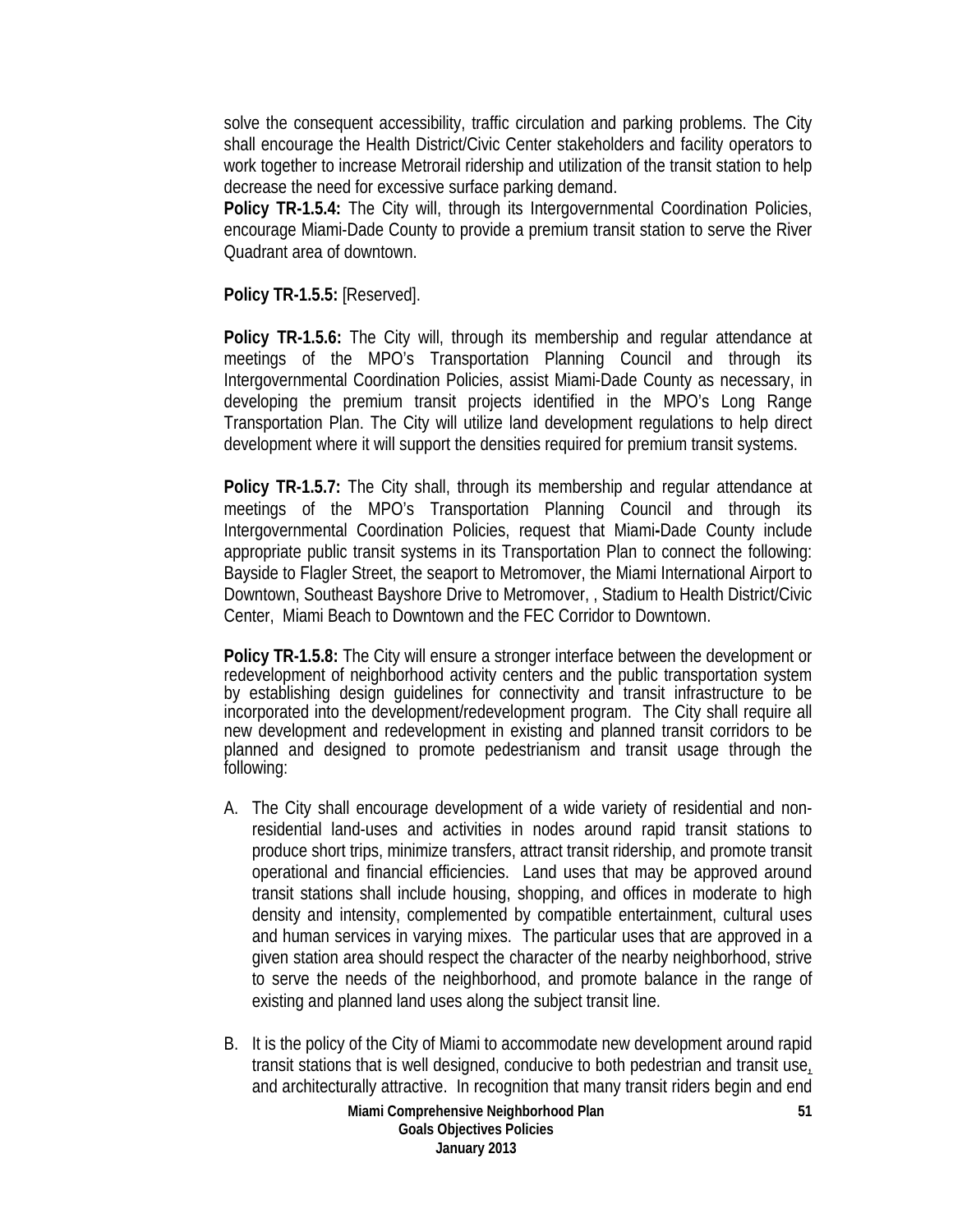their trips as pedestrians, pedestrian accommodations shall include, as appropriate, continuous sidewalks to the transit station, small blocks and closely intersecting streets, buildings oriented to the street or other pedestrian paths, parking lots predominantly to the rear and sides of buildings, primary building entrances as close to the street or transit stop as to the parking lot, shade trees, awnings and other weather protection for pedestrians.

- C. On all arterial and collector streets served by public transit new non-residential buildings and substantial alterations to existing non-residential buildings, and residential buildings wherever practical shall provide at least one full-time building entrance that is recognizable and accessible from the street and is comparably as close to the street and/or transit stop as it is to the primary parking lot.
- D. New residential and non-residential developments, subdivisions and replats shall provide for buildings that front the transit street, or provide streets or pedestrian connections that intersect with the transit street in close proximity to transit stops not more than 700 feet apart.
- E. Redevelopment of property within one-half mile of existing and planned transit stations and bus routes shall not cause an increase in walking distance from nearby areas to the transit services and shall, wherever practical, be done in a manner that reduces walking distances and is comfortable and attractive to pedestrians.
- F. Land uses that are not conducive to public transit ridership such as car dealerships, car-oriented food establishments, and container yards should not be permitted to locate or expand within ¼ mile of a rapid transit station.
- G. The City of Miami seeks to increase the density of development within walking distance of rapid transit stations in a manner appropriate to the particular setting of each transit station and consistent with the policies of the MCNP that specify that existing abutting residential neighborhoods are to be protected and preserved.

**Policy TR-1.5.9A:** The City will, through its membership and regular attendance at meetings of the MPO's Transportation Planning Council and through its Intergovernmental Coordination Policies, encourage Miami-Dade County to approve the use of private jitneys where it is determined that there exists public need for such services and where conventional bus transit services do not satisfactorily meet the need.

**Policy TR-1.5.9B:** The City will promote water borne transportation as a commuter transit service and through its membership and regular attendance at meetings of the MPO's Transportation Planning Council and through its Intergovernmental Coordination Policies will encourage Miami-Dade County to approve the use of water borne transportation as a commuter transit service.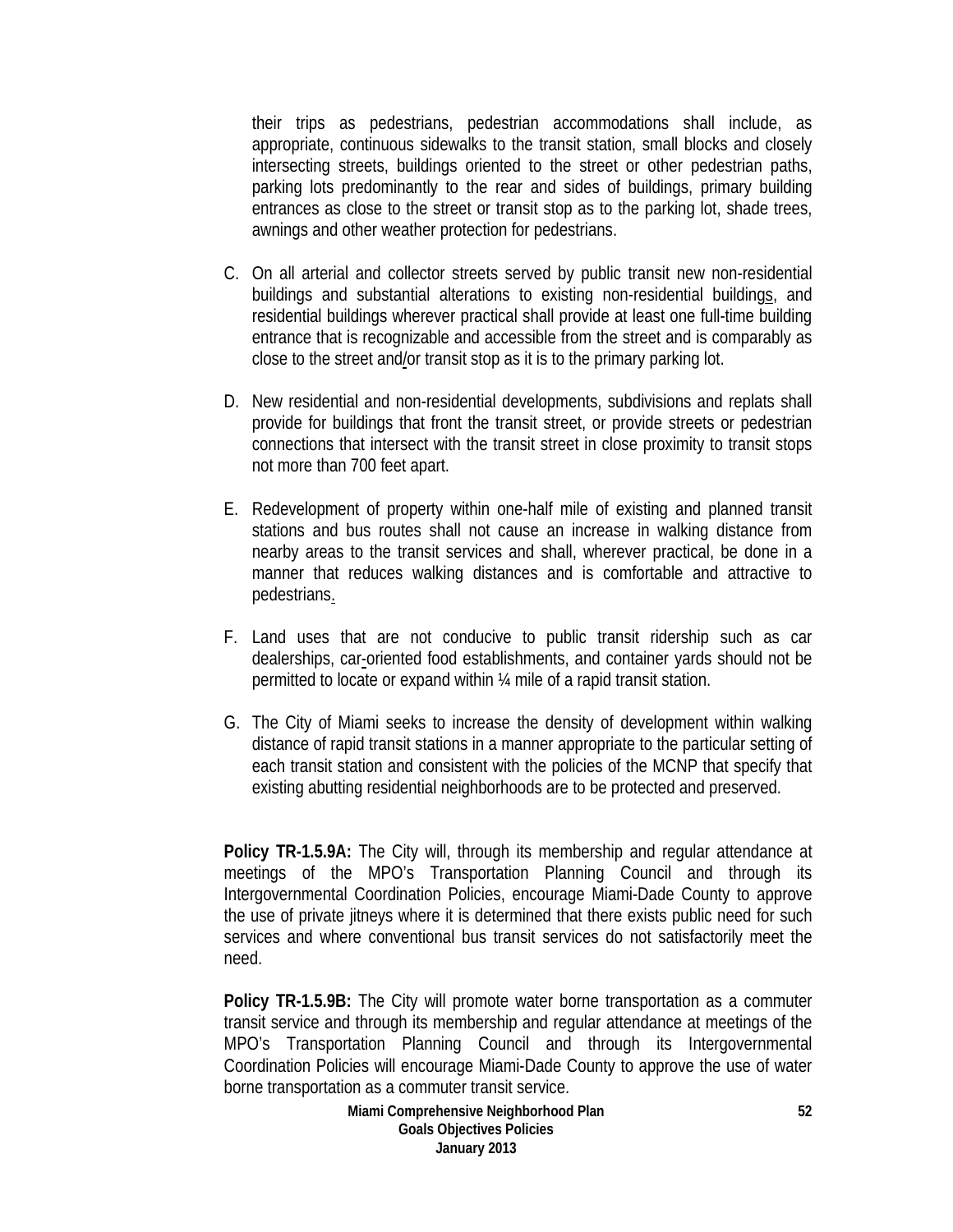**Policy TR-1.5.10:** Through application of the provisions of its land development regulations, the City shall encourage residential development near large employment centers in order to minimize Commutes within the City and near the large employment centers. The City shall continue to update the land development regulations, as necessary, to ensure the regulations promote residential development near large employment centers and investigate opportunities for mixed-use developments.

**Policy TR-1.5.11:** Through enforcement of applicable provisions of Section 14-182 "Transportation Control Measures" of the City Code, the City will require new largescale development to adopt and enforce measures that will reduce the generation of new single-occupant passenger car trips in areas of high-density development, and encourage the use of multiple-occupant vehicles, including public transit, for homebased work trips. The City will coordinate with the South Florida Commuter Services to provide support for transportation demand initiatives undertaken by new developments. Within one year of the adoption of this policy, the City shall modify Article 17 of the City Zoning Code to incorporate Transportation Control Measures into the Major Use Special Permit application process.

**Policy TR-1.5.12:** The City, through its Intergovernmental Coordination Policies, will continue to support Miami-Dade Transit in its efforts to increase transit ridership. The City will coordinate with Miami-Dade Transit to develop weekday peak hour transit ridership data to ensure that a baseline can be established to support the City's person-trip methodology level of service measurements and to support Miami-Dade Transit's efforts to improve transit services.

**Policy TR-1.5.13:** The City shall annually coordinate with Miami-Dade County and its update of the Five Year Transit Development Program (TDP) to address transit needs consistent with the adopted level of service standard and transit planning guidelines, established by Miami-Dade County, and population growth trends within the City of Miami.

**Policy TR-1.5.14:** The City will publish an annual listing of the updated MDT Transit Development programmed improvements within the City of Miami.

**Policy TR-1.5.15:** The City will publish an annual listing of the updated Metropolitan Planning Organization (MPO) Long Range Transportation Plan (LRTP) improvements within the City of Miami.

**Objective TR-1.6: The City shall through its Intergovernmental Coordination Policies, annually coordinate and communicate its transportation plans and its public transit planning for transportation disadvantaged people, with those of Miami-Dade County. The City will annually monitor programs sponsored by the State of Florida and seek opportunities for coordination with other local municipalities.**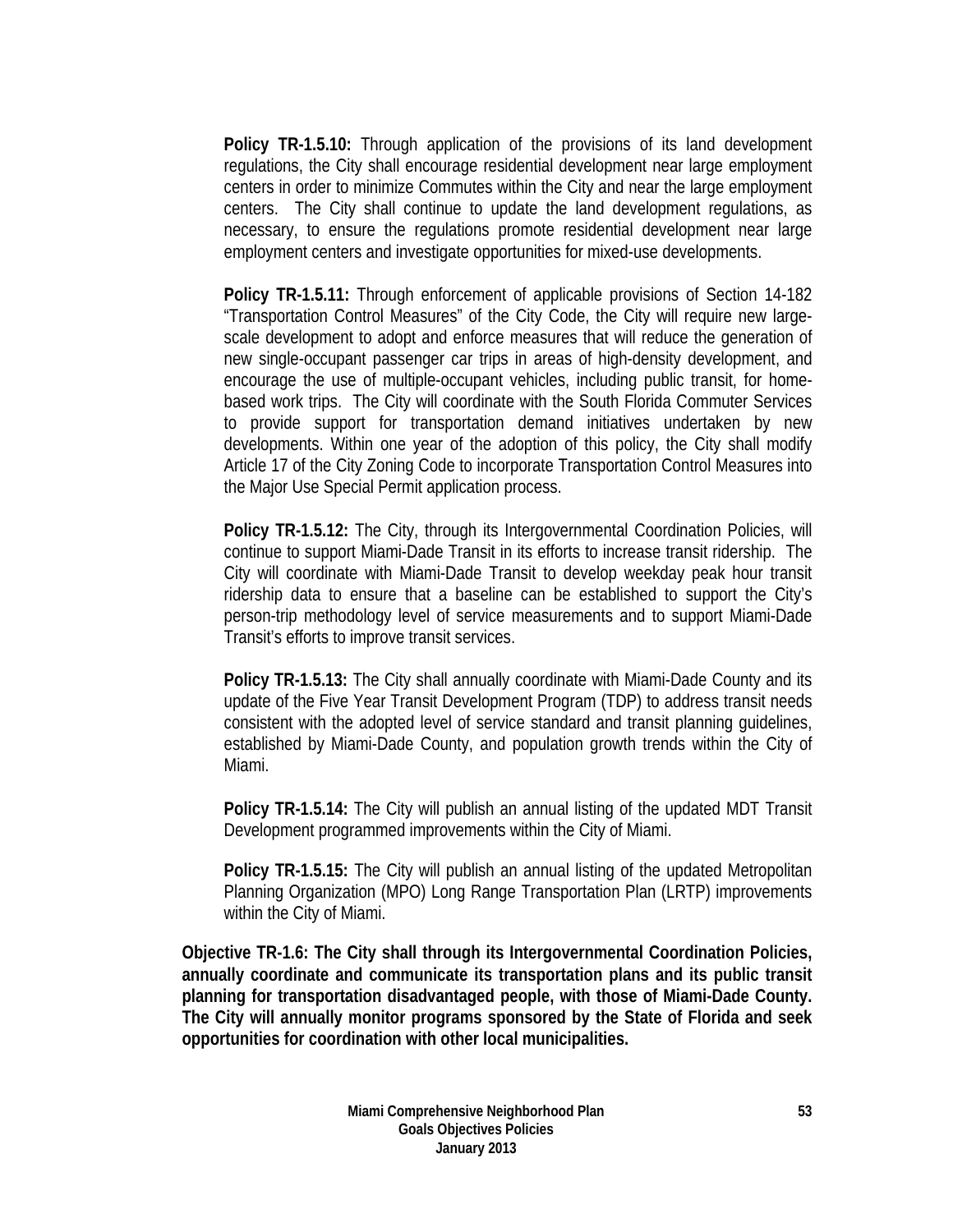**Policy TR-1.6.1:** The City shall coordinate its transportation planning activities with the annual update to the Metropolitan Planning Organization and Florida Department of Transportation (FDOT) Five-Year Transportation Improvement Program and the Metropolitan Planning Organization's Long Range Transportation Plan Update.

**Objective TR-1.7: The City shall, through its Intergovernmental Coordination Policies, annually meet with Miami-Dade County to coordinate the protection of existing and designation of future public transit corridors within Miami, to ensure that public transit expansion and improvement may be facilitated.** 

**Policy TR-1.7.1:** The City shall use its land development regulations to ensure that adequate public rights-of-way are preserved for transportation purposes, which includes the need for transit services.

**Policy TR-1.7.2:** Within two years of the adoption of this policy, The City shall develop a transit corridor right-of-way map to use when evaluating new projects and their proximity to existing and future planned transit service.

**Objective TR-1.8: The City shall regularly coordinate the transportation system and the information provided in the Transportation Element with the goals, objectives and policies of the Land Use element, including coordination with the land use, map, population densities, housing, employment patterns, projected development and redevelopment, urban infill, and other similar characteristics of land use that have an impact on transportation.** 

**Policy TR-1.8.1:** The City shall continue to assure provision of a properly designed and safe system for controlling vehicular accessibility to major thoroughfares through adopted design standards and procedures as contained in the City Public Works Manual as adopted for use in the review process, which at a minimum address:

- 1. Adequate storage and turning bays;
- 2. Spacing and design of median openings and curb cuts;
- 3. Provision of service roads along major thoroughfares, where applicable;
- 4. Driveway access and spacing; and
- 5. Traffic operations, including the provision of turning bays and bus bays for bus transit.

**Policy TR-1.8.2:** The Transportation Element will be amended to reflect changes to the Land Use Element every five years, or as necessary, and will include updated information based upon changes to the land use map, population densities, housing, employment patterns, projected development and redevelopment, urban infill, and other similar characteristics of land use impacting the transportation system.

**Policy TR-1.8.3:** The Transportation Element updates provided as part of Evaluation and Appraisal Report (EAR) will utilize a long range planning horizon of a minimum of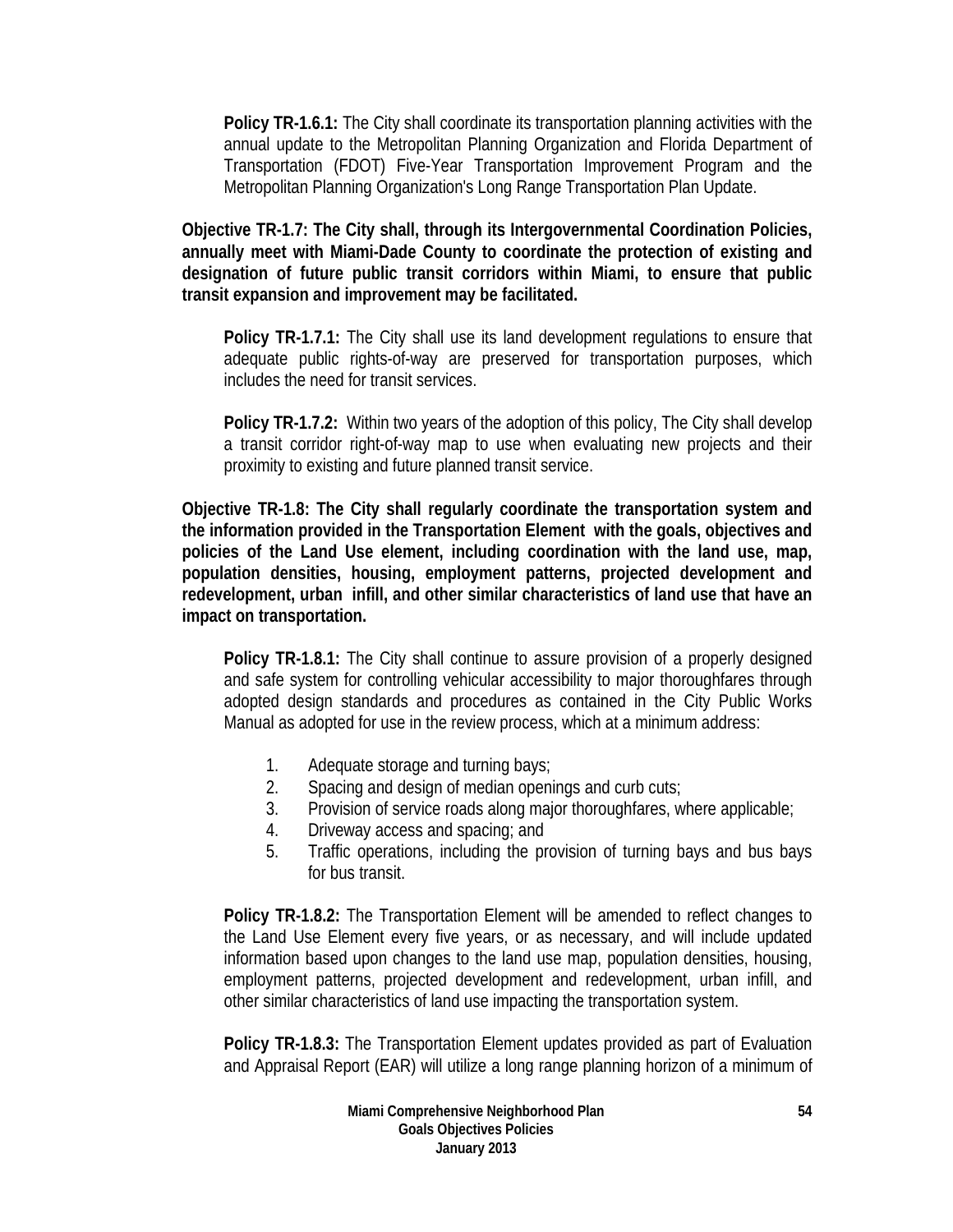20 years in order to achieve the maximum consistency with the Metropolitan Planning Organization (MPO) Long Range Transportation Plan (LRTP).

**Objective TR-1.9:** The City shall seek to achieve consistency and coordination with the Port of Miami, Port of Miami River and the Miami International Airport plans and the Miami Comprehensive Neighborhood Plan.

**Policy TR-1.9.1:** The City, through its Intergovernmental Coordination Policies, will annually coordinate with the Port of Miami, Port of Miami River and Miami International Airport to ensure consistency between the Miami Comprehensive Neighborhood Plan and the port and airport master plans, and to improve access to and compatibility with port and airport facilities.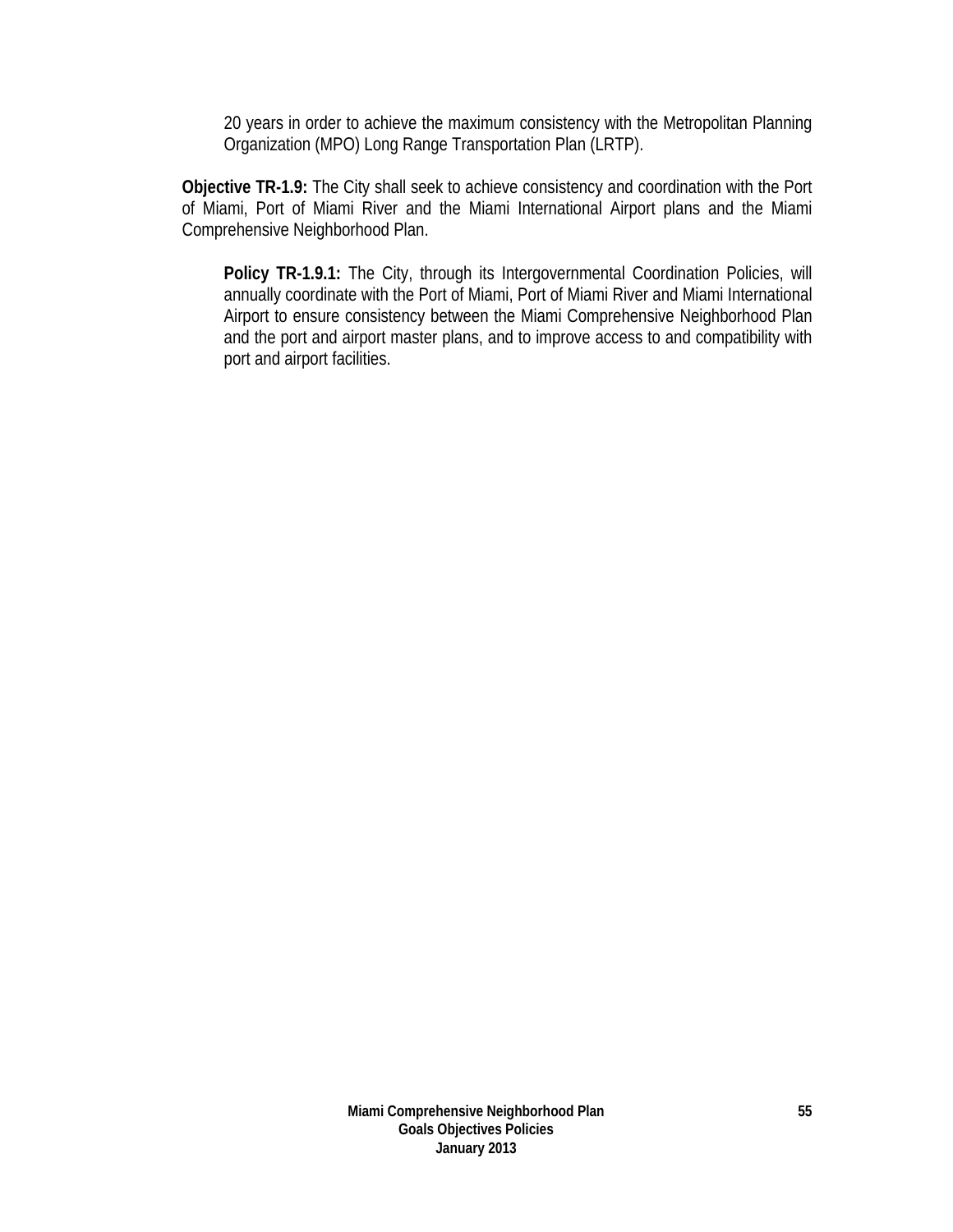# **PORTS, AVIATION AND RELATED FACILITIES**

### **Port of Miami**

*Goal PA-1: Ensure that the development and expansion of Miami-Dade County's Port of Miami is compatible with and furthers the physical development of Miami's greater downtown area while mitigating negative impacts to neighborhoods, yet protecting the Port's economic function, operation, and potential improvements.* 

**Objective PA-1.1: The City of Miami, through its land development regulations, shall coordinate land use in areas of the city adjacent to the Port of Miami with the transportation related activity which occurs within the port to ensure compatibility and complementary land uses and activities while mitigating negative impacts to neighborhoods, yet protecting the Port's economic function, operation, and potential improvements.** 

**Policy PA-1.1.1:** The City of Miami shall, through its land development regulations, encourage facility improvement which will further both the land development, coastal management and conservation goals and objectives of the City of Miami and the port development goals of Miami-Dade County and the Port of Miami.

**Policy PA-1.1.2:** The City shall, through its land development regulations, encourage the availability of an adequate amount of commercial and industrial land to complement planned expansions of port activity, and will establish a "free trade zone" within adequate proximity to the Port of Miami.

**Policy PA-1.1.3:** All surface transportation improvements providing access to the Port must be compatible with the needs, goals and objectives of the City of Miami as related to the development of the greater downtown area, and such improvements will be financed with an appropriate share of County, state and federal funds.

**Policy PA-1.1.4**The Port shall prepare guidelines that will serve as design criteria for the construction, renovation and landscaping of its facilities and such guidelines must comply with all City of Miami Code requirements.

**Policy PA-1.1.5:** The City shall, through its land development regulations, cooperate with Miami-Dade County and its Port of Miami operation to mitigate adverse structural and non-structural impacts from the Port of Miami upon adjacent natural resources and land uses.

**Policy PA-1.1.6:** The City shall, through its land development regulations, cooperate with Miami-Dade County and its Port of Miami operation to protect and conserve natural resources.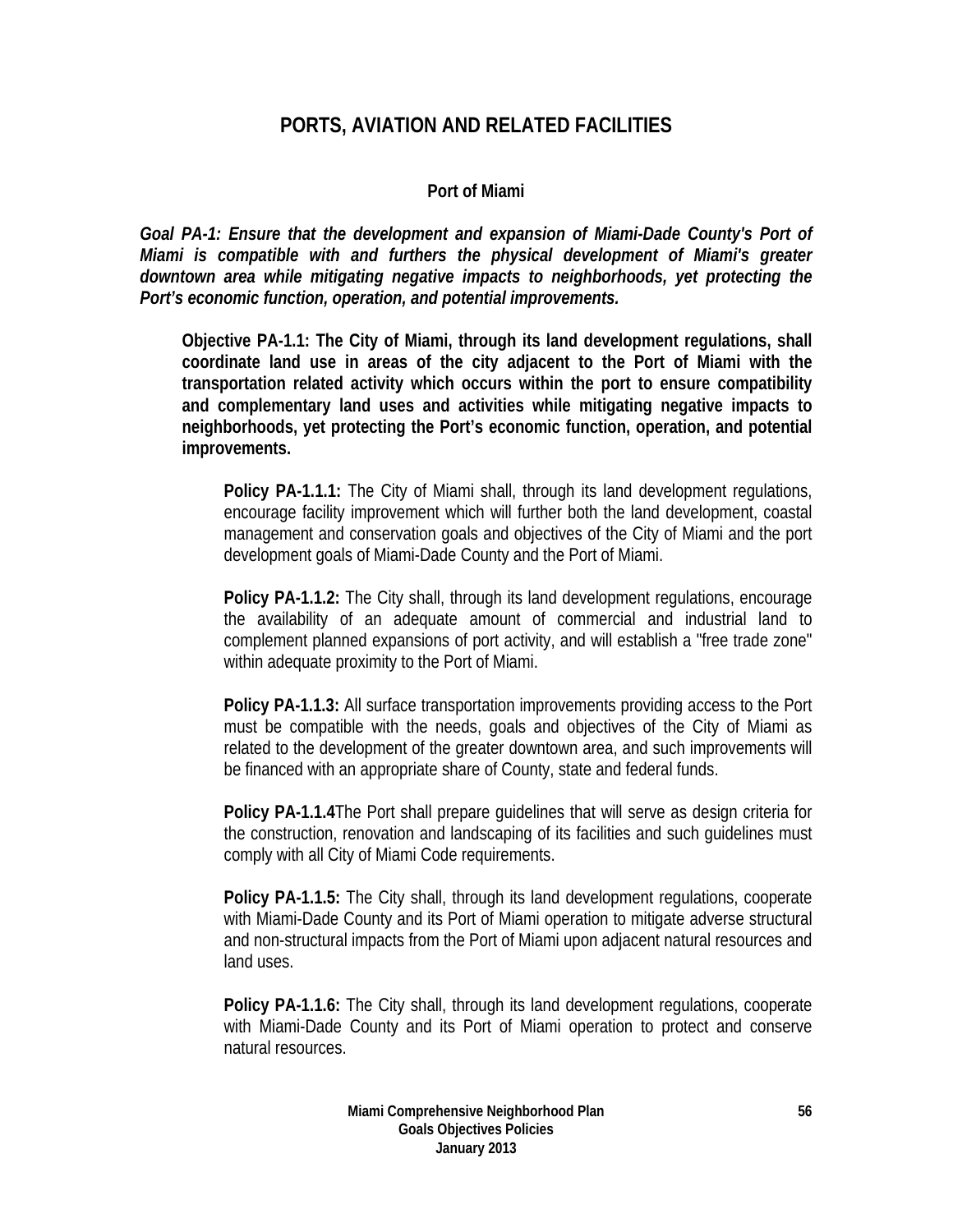#### **Miami International Airport**

#### *Goal PA-2: Ensure that the development and expansion of Miami-Dade County's Miami International Airport is compatible with and furthers the physical development of the City of Miami.*

**Objective PA-2.1: The City of Miami, through its land development regulations, shall coordinate land use in areas of the city adjacent to Miami International Airport with the transportation related activity which occurs within that facility to ensure compatible and complimentary land uses and activities. Through such land development regulations, the City will mitigate negative impacts to neighborhoods that might result from airport activities, while protecting the airport's economic function, operation, and potential improvements.** 

**Policy PA-2.1.1:** The City of Miami shall, through its land development regulations, encourage facility improvement which will further both the land development, coastal management and conservation goals and objectives of the City of Miami and the development goals of Miami-Dade County and Miami International Airport.

**Policy PA-2.1.2:** All surface transportation improvements providing access to Miami International Airport and impacting upon transportation within the City of Miami must be compatible with the needs, goals and objectives of the City and such improvements will be financed with the appropriate share of County, state and federal funds.

**Policy PA-2.1.3:** The City shall, through its land development regulations, ensure that zoning within the city protects existing aviation flight paths.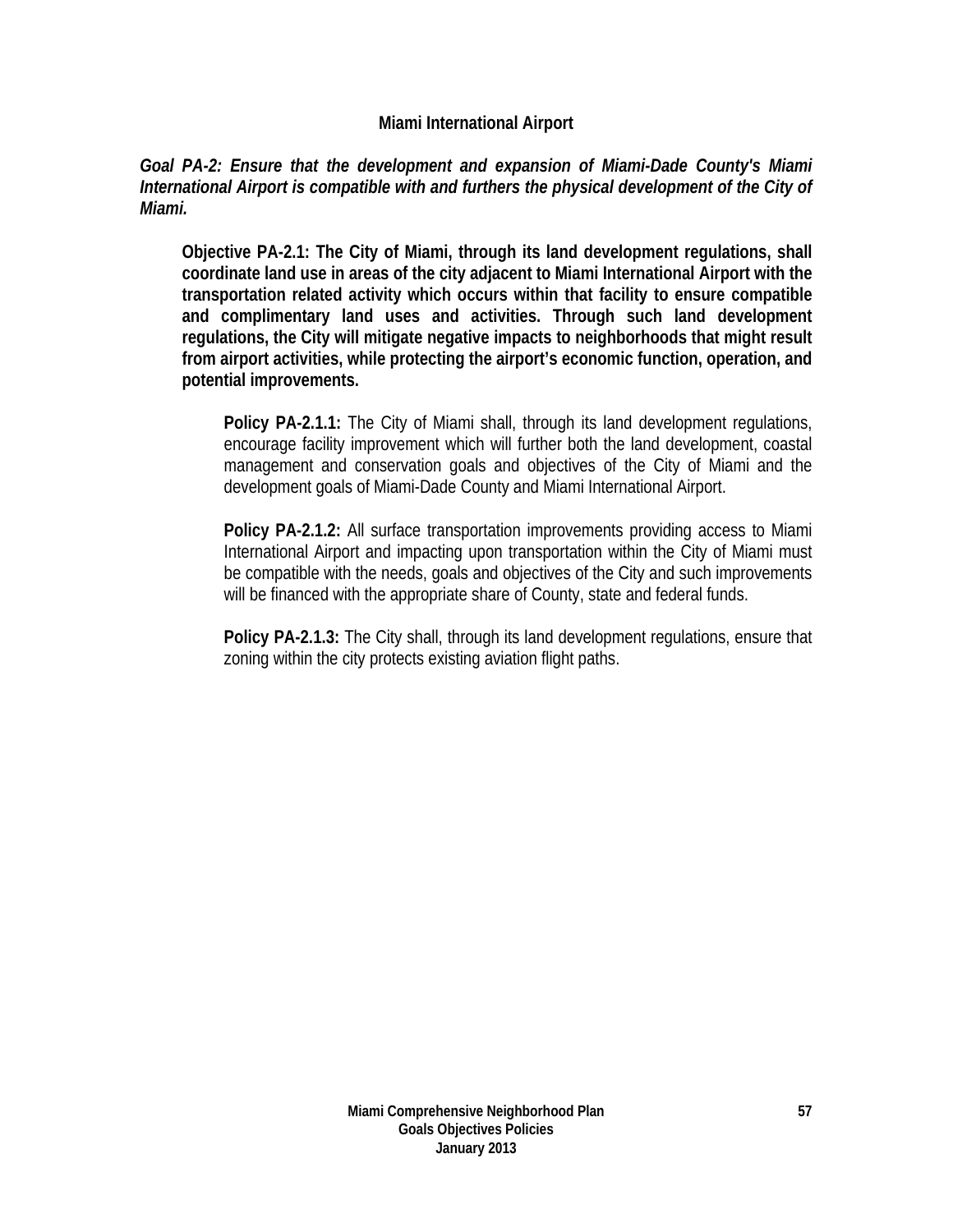#### **Port of Miami River**1 **Sub-Element**

### *Goal PA-3: The Port of Miami River shall be encouraged to continue operation as a valued and economically viable component of he City's maritime industrial base.*

**Objective PA-3.1: (PLANNING AND ZONING). The City shall protect the Port of Miami River from encroachment by non water-dependent or non water-related land uses, and shall regulate the Port of Miami River's expansion and redevelopment in coordination with applicable future land use and coastal management goals, objectives, policies (See Policy LU-1.3.3 and Goal CM-3).** 

**Policy PA-3.1.1:** The City shall maintain a Working Waterfront Table of Properties to guide future development within the Miami River Corridor. The Table shall clearly depict the location and description of all properties of recreational and commercial working waterfront uses on the River, as defined in Ch. 342.07 F.S. (hereinafter referenced as the "Working Waterfront"). The Table shall classify working waterfront properties into Categories "A" and "B". The Table shall be incorporated as supporting data and analysis within Appendix PA-1.

**Policy PA-3.1.2 Category A:** The City may adopt a comprehensive plan future land use map (FLUM) amendment for properties designated "Industrial" on the FLUM, along the Miami River only if the proposed amendment complies with this sub-element. The future land use designation for any of the properties identified "Industrial" therein may be amended only through the large-scale comprehensive plan amendment process. Applications for such amendments shall demonstrate that either of the following conditions exists:

- 1. The Development redevelopment as industrial is not economically feasible based on a market and site analysis using a professionally acceptable methodology that has been peer reviewed; or
- 2. The Proposal includes an equivalent transfer or expansion of industrially designated property offsite to another location on the Miami River within the City of Miami.

**Policy PA-3.1.3 Category B:** All Category "B" properties shall maintain a working waterfront use. Additionally, the City shall require that any residential development with a density greater than duplex residential or any mixed use development include Working Waterfront use component per Ch. 342.07, F.S. or other amenities that is accessible to the public which promotes the enjoyment of the Miami River unless

1

<sup>1</sup> The "Port of Miami River" is a shallow draft riverine port consisting of independent, privately-owned small shipping companies, fisheries, vessel repair facilities marinas and other Recreational and Commercial Working Waterfront uses, as defined in Ch. 342.07, F.S., located along the banks of the Miami River and its tributaries and canals where Working Waterfront uses are located. The Port of Miami River is not a deepwater port as defined in Ch. 403.021(9), F.S. The Port of Miami River extends from the salinity dam in unincorporated Miami-Dade County to Biscayne Bay in the City of Miami, as identified in Appendix PA-1.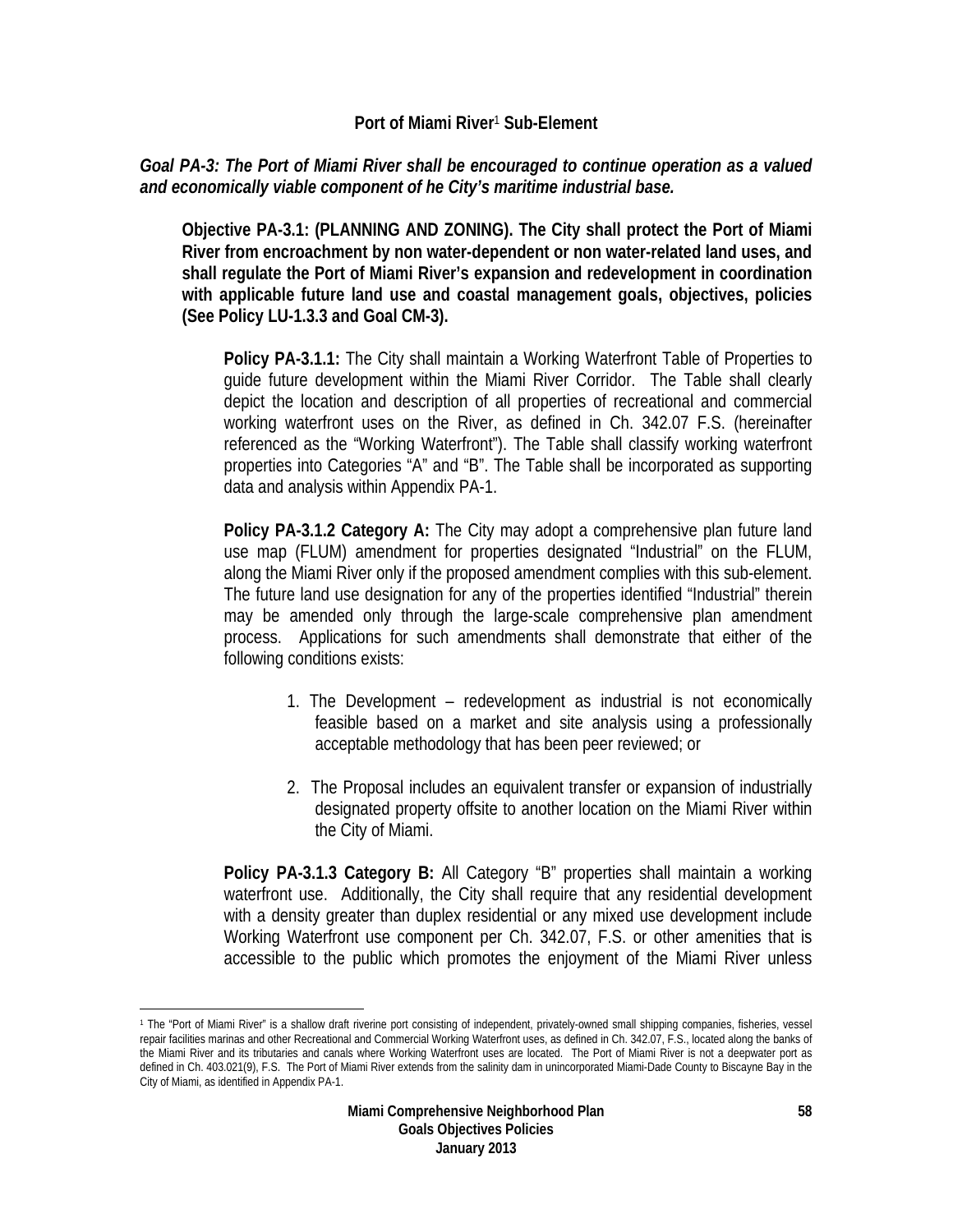prohibited by the Miami-Dade Department of Environmental Resource Management (DERM).

**Policy PA-3.1.4:** The City shall encourage the establishment and maintenance of Working Waterfront uses along the banks of the Miami River, and to discourage encroachment by incompatible uses.

**Policy PA-3.1.5:** The City shall encourage the development and expansion of the Port of Miami River Working Waterfront consistent with the future land use, coastal management and conservation elements of the City's comprehensive plan.

**Policy PA-3.1.6:** The City shall encourage only those developments, rezoning, and land use amendments in the vicinity of the Working Waterfront lands designated "Industrial" on the adopted future land use map that are compatible and suitable with the existing "Industrial" use of property.

**Policy PA-3.1.7:** The City shall, through its land development regulations, adopt and enforce appropriate setbacks and buffering requirements for Non-Working Waterfront properties along the Miami River in order to protect the existing Working Waterfront use from encroachment of incompatible and unsuitable uses.

**Policy PA-3.1.8:** There shall be no net loss of recreational wet-slips along the Miami River.

**Policy PA-3.1.9:** The City shall require from new residential development and redevelopment located along the Miami River a recorded covenant acknowledging and accepting the presence of the existing Working Waterfront 24-hour operations as permitted.

**Policy PA-3.1.10:** In its commitment to support the Port of Miami River, the City of Miami shall continue its support of the dredging of the River.

**Policy PA-3.1.11:** The City of Miami shall facilitate and expedite municipal permitting for water-dependent, water-related, commercial, industrial and recreational working waterfronts along the Miami River by expediting the application process for such uses.

**Objective PA-3.2: (TRANSPORTATION). The City shall encourage with appropriate agencies the coordination of surface transportation access to the Port of Miami River Working Waterfront with the traffic and mass transit system shown on the traffic circulation map series.** 

**Policy PA-3.2.1:** The City shall through the Transportation Element of the comprehensive plan, encourage the coordination of the intermodal surface and water transportation access service to the Port of Miami River Working Waterfront (See Objective TR-1.9, Policy TR-1.9.1).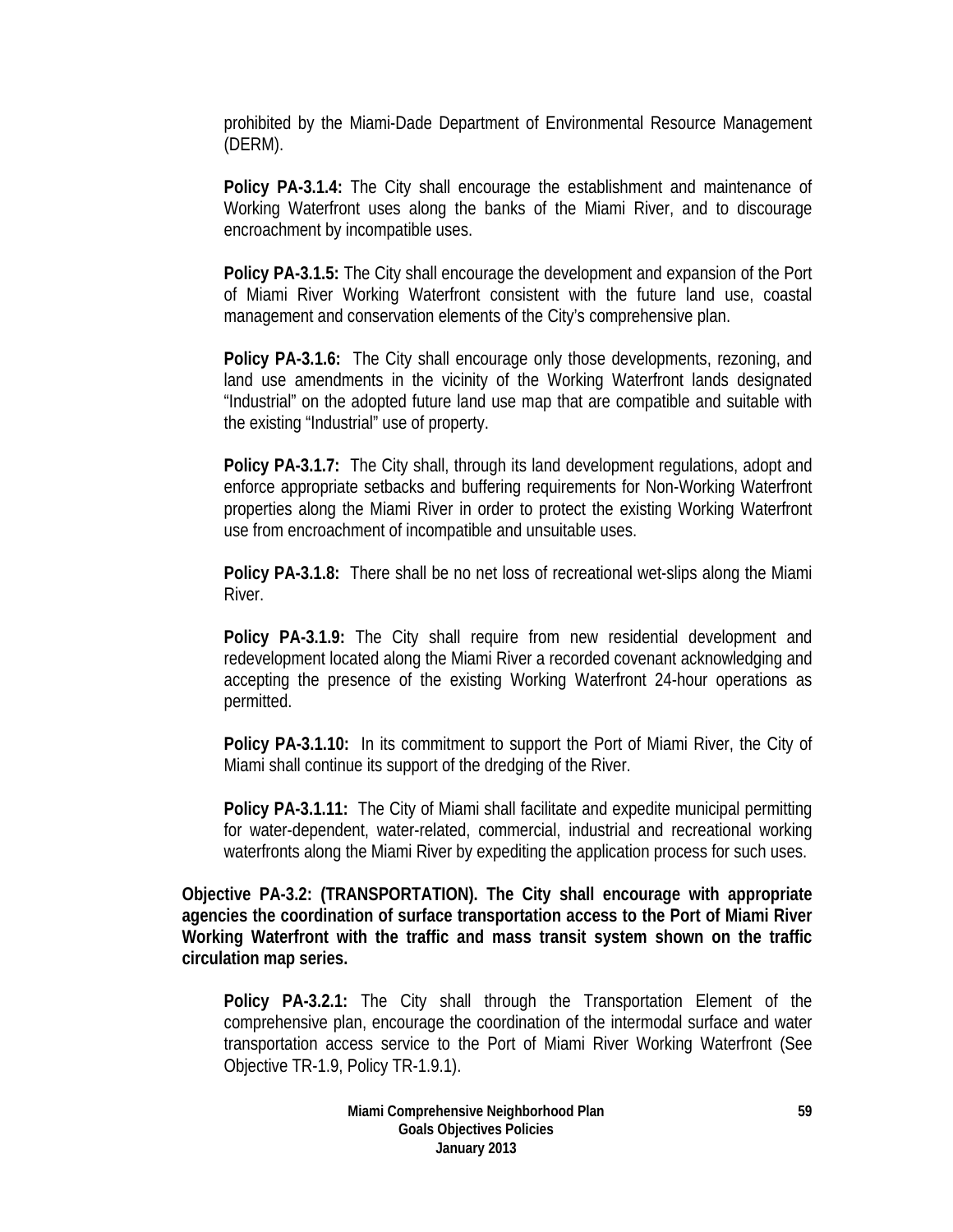**Objective PA-3.3: (ECONOMIC DEVELOPMENT & COORDINATION). The City shall coordinate its Port of Miami River Working Waterfront planning activities with the multiple regulators and stakeholders who have an interest in the Miami River.** 

**Policy PA-3.3.1:** Give the Miami River's multi jurisdictional and regulatory nature, the City shall coordinate with:

- 1. The United States Army Corp of Engineers regarding the dredging, navigation, and commerce on the Miami River; and
- 2. The United States Coast Guard regarding security and safety on the Miami river; and
- 3. The Miami-Dade County Planning Department to evaluate the interdependence and effectiveness of the County's Port of Miami River sub-element in its comprehensive plan with that of that of the City's; and
- 4. The Miami-Dade County's Department of Environmental Resource Management and the Manatee Protection Plan Committee regarding the protection of manatees and establishment of new wet and dry marine slips on or near the Miami River; and
- 5. The Miami-Dade County Property Appraiser to ensure that all Port of Miami River Working Waterfront properties are assessed by the "current use" pursuant to Section 4, Article VII of the Florida constitution and S.193.704, Fla. Stat.

**Policy PA-3.3.2:** The City shall remain an active member of the Miami River Commission, as established by Ch.163.06, F.S. and shall continue to request and consider from the Miami River Commission written recommendations related to policy, planning, development and other River issues within the scope established by the Florida Legislature.

**Policy PA-3.3.3:** Within 18 months of adoption of this policy, the City shall consider approving a joint planning agreement with the Miami River Commission and Miami-Dade County to revise and adopt the "Miami River Corridor Urban Infill Plan" as the strategic plan for the Miami River.

**Policy PA-3.3.4:** Within three years of the adoption of this policy, the City along with Miami River stakeholders, property owners and businesses shall consider submitting an application to the Florida Department of Community Affairs, Waterfronts Florida Partnership Program, for assistance in protecting and promoting the Miami River traditional Working Waterfront.

**Policy PA-3.3.5:** The City shall coordinate with Miami River stakeholders, property owners and businesses to prepare reasonable Working Waterfront code compliance and enforcement policies to eliminate unsafe, abandoned, and blighted conditions along the river banks.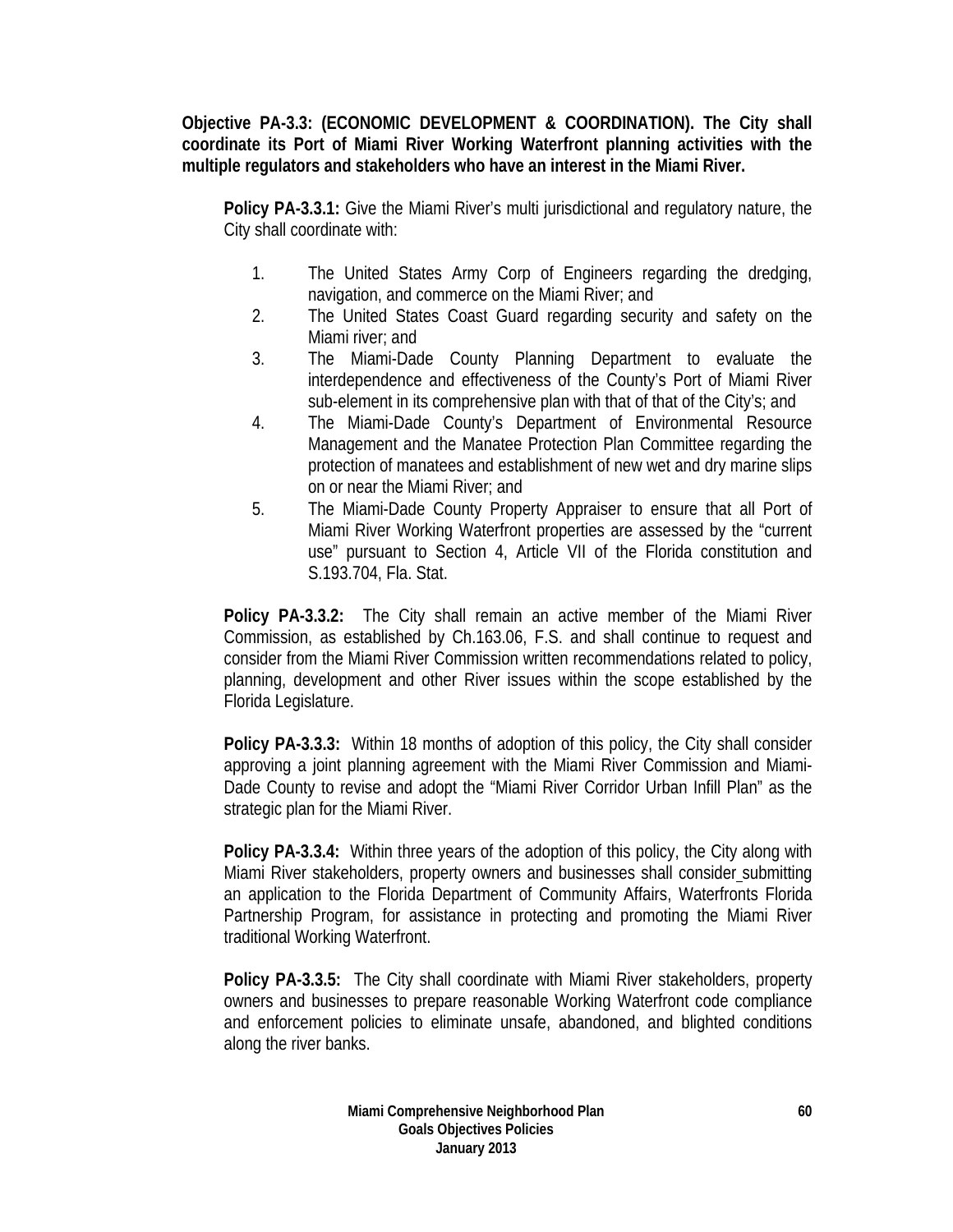**Policy PA-3.3.6:** The City of Miami shall provide technical assistance to Working Waterfront businesses along the Miami River.

**Policy PA-3.3.7:** The City shall work to improve the economic vitality of the Miami River in cooperation with other concerned public and governmental agencies and organizations. (See Miami-Dade County's Comprehensive Development Master Plan, Port of Miami River Sub-element Policy PMR-1C)

**Policy PA-3.3.8:** The City will work with property owners along the Miami River to secure Enterprise Zone tax incentives to businesses for creation of jobs and revitalization. Such incentives consist of the following and are based on availability:

Enterprise Zone Incentives

- 1. Jobs Tax Credit
- 2. Business Equipment Sales Tax Refund
- 3. Building Materials Sales Tax Refund
- 4. Property Tax Credit
- 5. Community Contribution Tax Credit Program

**Policy PA-3.3.9:** The City will continue to use Brownfield redevelopment Area strategies to stimulate economic revitalization to Working Waterfronts. Such incentives consist of the following and are based on availability:

- a. Financial Incentives
	- i. 35% Voluntary Cleanup Tax Credits
	- ii. \$2500 Brownfields Bonus Refund
	- iii. Low-interest loans
	- iv. Sales Tax Credit on Building Materials
	- v. Up to 5 years of State Loan Guarantees of Loan Loss Reserves
	- vi. Site-Specific Activities Grant, and

National Brownfields Assessment, Revolving Loan Fund, Cleanup Grants, and HUD Brownfield Economic Development Loans

- b. Regulatory Benefits
	- i. Risk Based Corrective Action
	- ii. Cleanup Liability Protection
	- iii. Review of Voluntary Cleanup Projects at FDEP Conducted Separately From Enforcement Mandated Cleanups by Responsible Parties
	- iv. Expedited Review and Response to Technical Reports and **Correspondence**
	- v. CERCLA Site Clearance Issued by EPA, and
	- vi. Lender Liability Protection to the extend allowed by applicable laws

**Policy PA-3.3.10:** The City will continue to use the City's Enterprise Zone, Empowerment Zone, Commercial Business Corridors, and Brownfield Redevelopment Area strategies to stimulate economic revitalization, and encourage employment opportunities within the Port of Miami River. (Policy LU-1.3.7.).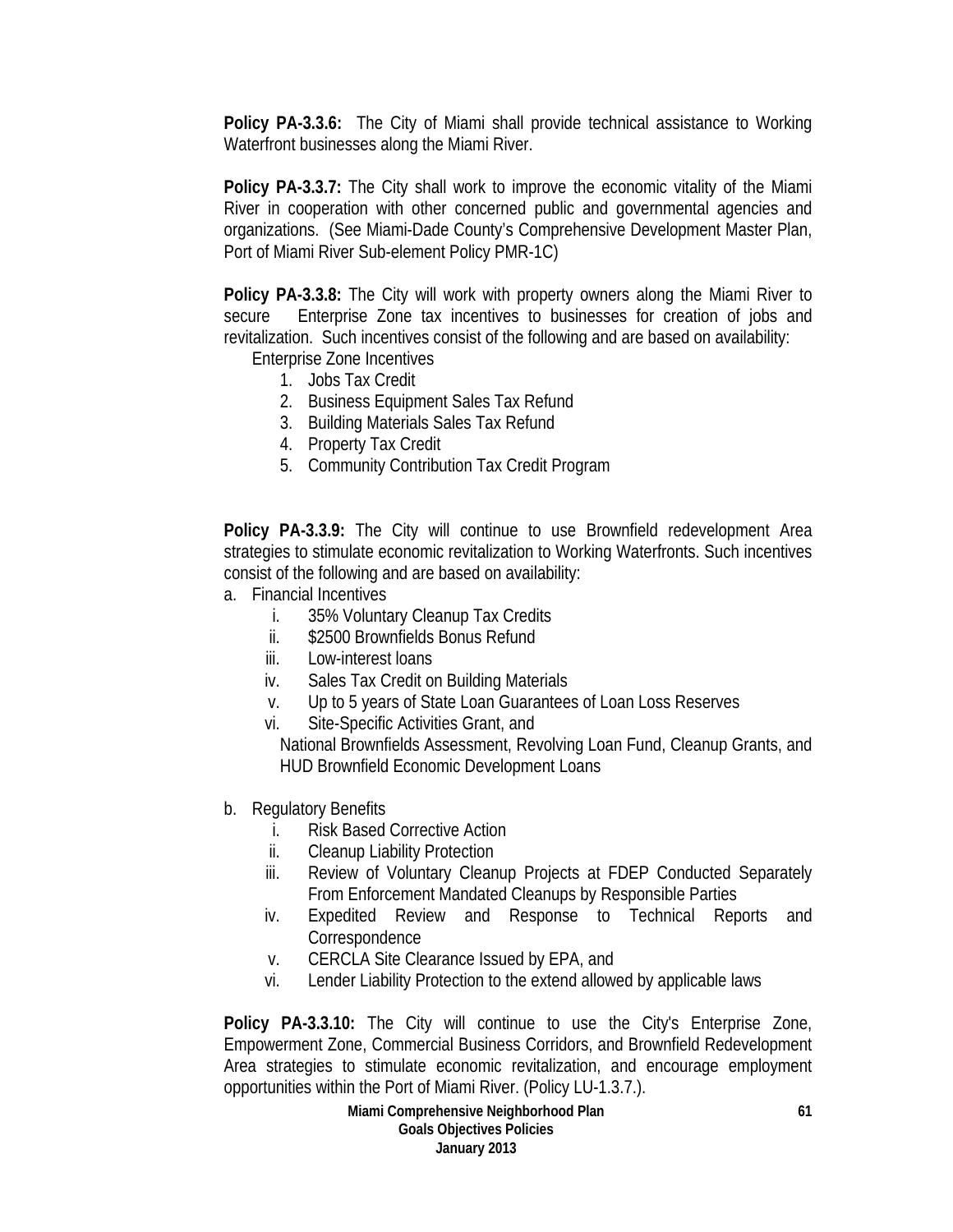**Policy PA-3.3.11:** The City will foster or develop and implement job training, vocational, and educational programs to assist the City's existing and future residents, and water dependent and water related businesses along the Miami River, in achieving economic self-sufficiency, and will continue to work with appropriate State and County agencies to direct training programs and other technical assistance to support minority and semi-skilled residents of the City including, without limitation, their involvement in recreational and commercial working waterfronts along the Miami River as defined by Ch.342.07, F.S. (Policy LU-1.3.8.)

**Policy PA-3.3.12:** The City, through its Intergovernmental Coordination Policies, shall support and coordinate with other governmental agencies having jurisdiction over the River to support and enhance the Miami River's economic importance and viability. The functions of the Miami River shall be consistent with the future goals and objectives of the City's Comprehensive Plan, particularly with respect to the unique characteristics of the Miami River's location and its economic position and functioning within the local maritime industry.

**Objective PA-3.4: (MONITORING & EFFECTIVENESS). The City shall monitor track the effectiveness of its goals, objectives, and policies designated to preserve and promote the Port of Miami River as a valued and economically viable component of the City's maritime industrial base.** 

**Policy PA-3.4.1:** City staff shall prepare, or cause to be prepared, an annual report on the status of the Planning and Zoning, Economic Development and Coordination, and Transportation Objectives and Policies contained in this Sub-element, which shall be presented to the City Commission at a dully noticed public hearing.

**Policy PA-3.4.2:** City staff shall prepare, or cause to be prepared, an annual report on the loss or gain of recreational and commercial Working Waterfront lands and uses, which shall be presented to the City Commission at a dully noticed public hearing.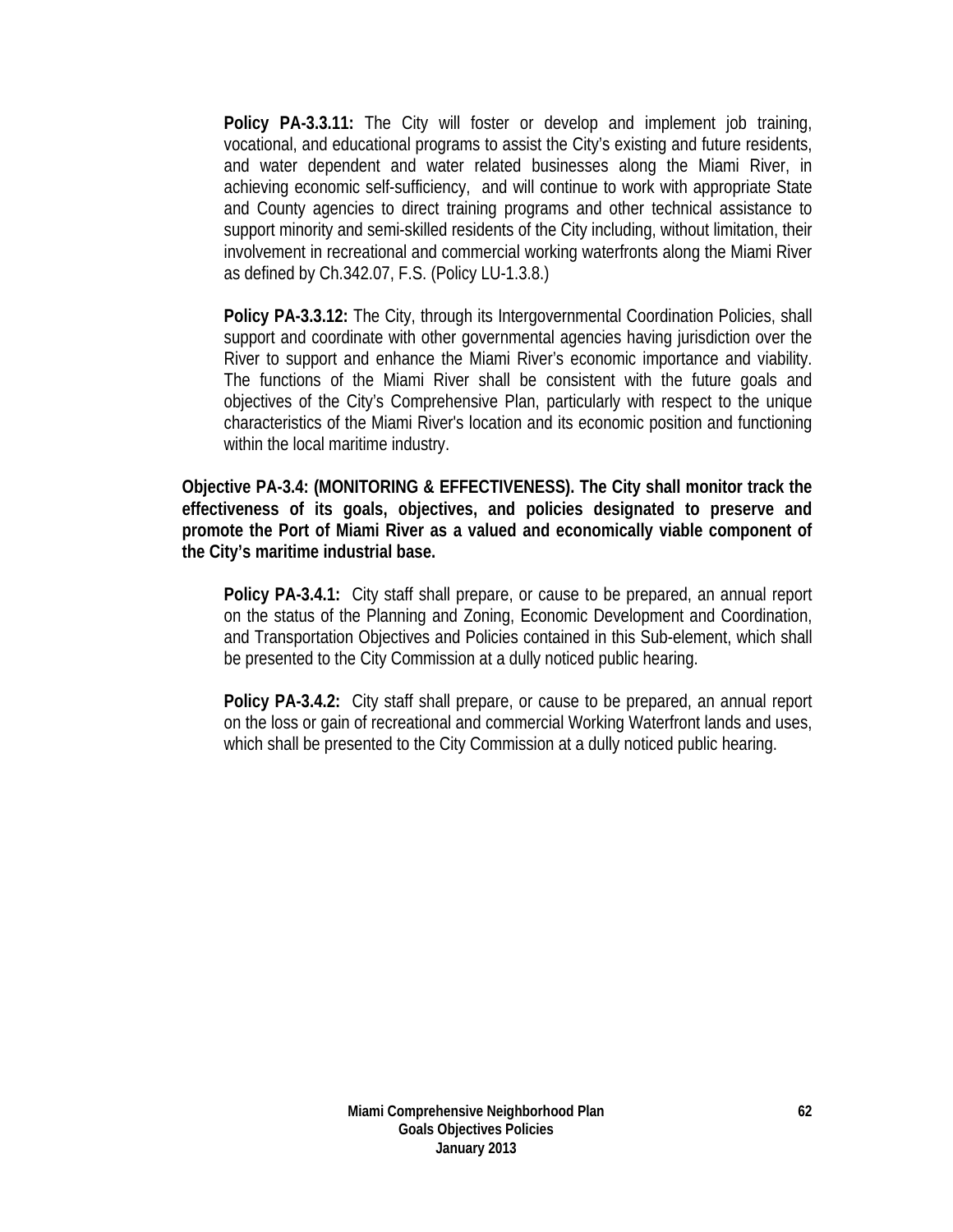## **PARKS, RECREATION AND OPEN SPACE**

*Goal PR-1: Provide sufficient opportunities for active and passive recreation to all City residents based on access to parks, recreation and open space, per capita park funding, and regular surveys of residents on park and recreation needs.*

**Objective PR-1.1: The City shall work to achieve a medium-term objective of providing a park within a ten minute walk of every resident.** 

**Policy PR-1.1.1:** The City will establish a new hierarchy for the City park system to reflect Miami's urban condition, as described in the Miami Parks and Public Spaces Master Plan dated May 2007 and adopted by the City Commission. The hierarchy will have the following elements:

- Regional Parks A park typically greater than 30 acres in size with a variety of park landscapes, facilities and programs for city residentis, regional visitors, and tourists, or any park serving as a tourist destination of historical, cultural or architectural significance.2
- Citywide parks:

 $\overline{a}$ 

- o Destination parks four types: conservation, waterfront one acre or more, sports complex and aquatic, specialty (unique programs)
- o Community parks parks not less than one-half acre that include active recreation facilities
- 
- <sup>o</sup> Linear parks greenways and trails Neighborhood parks all remaining parks under one acre that do not fit in other categories

**Policy PR-1.1.2:** The City will focus on park land acquisition according to the following four equal priorities that emerged from community preferences during the 2007 Parks Master Plan process: land with water views and/or water access; land for "walk-to" parks, including neighborhood parks, in underserved areas of the City identified in Citywide and NET-area maps in the 2007 Parks Master Plan and any subsequent updates to these maps; land to expand destination and community parks; land for expansion or creation of linear park segments. Information on target priorities and target areas for new parks will be disseminated to all relevant City departments to enhance the potential for parkland acquisition in conjunction with infrastructure and other projects. Ideally, new parks should be at least one-half acre in size, but smaller areas may be suitable, depending on the surroundings and proposed uses.

**Policy PR-1.1.3:** The City will provide areas for safe, passive use in all parks, including those in active recreational use parks. The passive areas will include usable green space with plantings, shade and seating.

1.1.3.1: The City, through its land development regulations, will designate a zoning category for parks separate from Civic Space. That category will permit a variety of areas for passive and/or greater intensity of recreational use opportunities in parks and open spaces.

<sup>2</sup> Source: Recreation and Park Department Management Information System Division – data dictionary as of 6/21/04. City of San Francisco, California.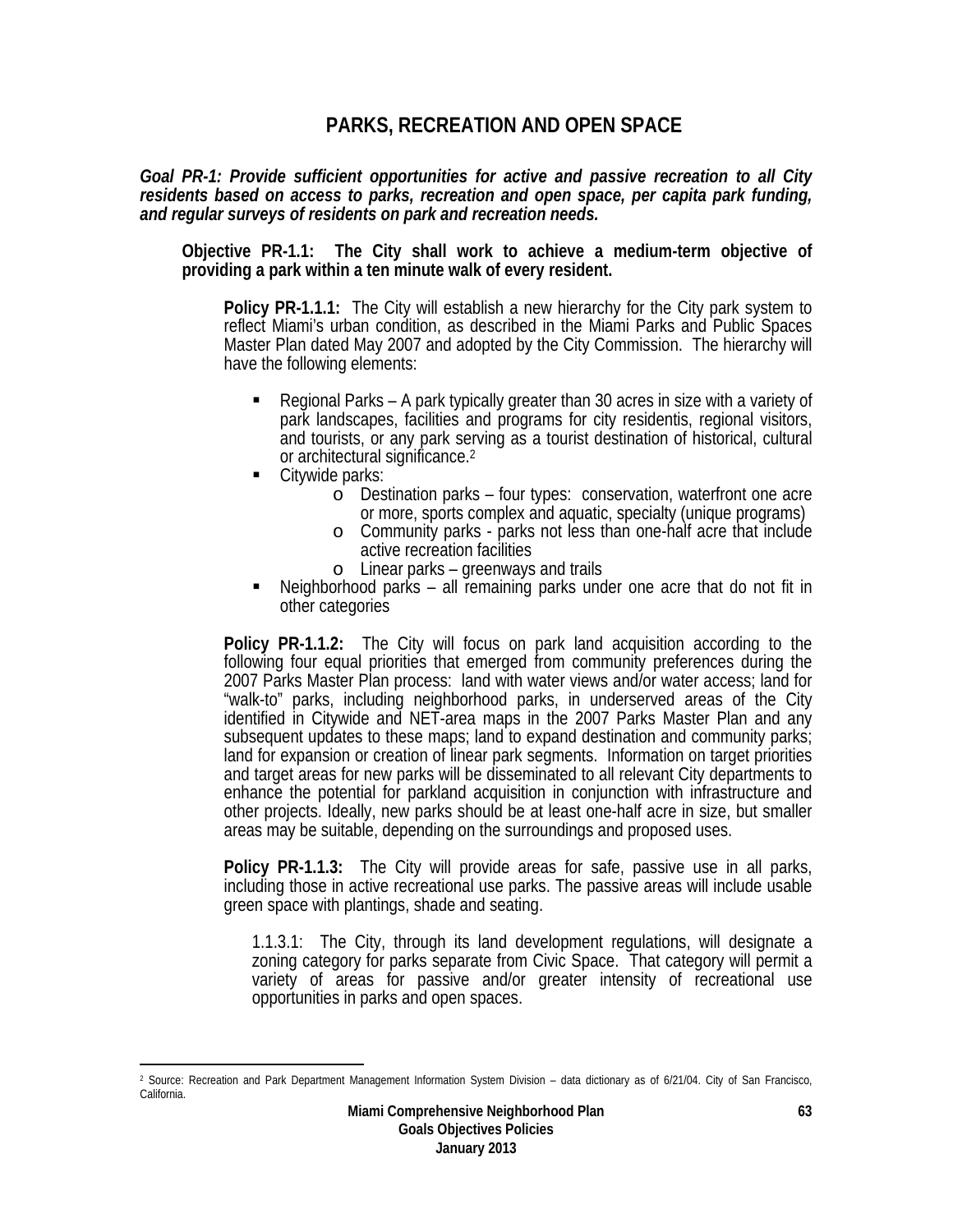**Policy PR-1.1.4:** The City of Miami's Level of Service for Parks, Recreation and Open Space is to provide a municipally-owned park within a ten-minute barrier-free walk to park entrances by 72% of the city's population as measured by GIS pedestrian network analysis. A ten-minute walk will be defined as a one-half mile, barrier-free distance on a safe pedestrian route. Barrier-free means a continuous walk on a sidewalk or designated pedestrian route that may include crossing streets but does not encounter barriers such as walls or highway embankments that impede passage. Safe pedestrian routes include those that may include crossing of streets with speed limits of up to 40 mph.

Every three years, the City will develop and update a map that shows which residential areas fall within the ten-minute walk buffer for City-owned parks, and which do not. This map will then be overlaid on a population map showing the most current U.S. Census population data available in order to calculate if at least 72% of the city's population lives within the ten-minute walk buffer.

1.1.4.1: Every three years, when the City updates the Parks and Recreation Level of Service Map for parks owned by the City of Miami, the City will also perform a study based on the national model established by the Trust for Public Land ParkScore™ system. The study will include the following: 1) creation and updating of a GIS layer that includes all park and recreation land open to the public in the City of Miami, including linear parks, whether or not the land is owned by the City; 2) creation of maps that show a ten-minute barrier-free walk for all parks (regardless of ownership and including linear parks), and similarly, for parks of at least ½ acre in size and parks of at least 1 acre in size; 3) identification of median park size (regardless of ownership); 4) identification of the percentage of all city acres that are parks (regardless of ownership); 4) the number of playgrounds per 10,000 residents; and 5) the total spending (both operational and capital) on parks and recreation per resident over the preceding three fiscal years. The purpose of this study is to provide the City with analysis to support decisionmaking on acquisition of park land and on park and recreation services, as well as to compare the city's park resources with other cities.

**Policy PR-1.1.5:** The City will review and enact provisions and create a plan to remedy deficiencies for residents who do not have access to a park within a ten minute, barrier-free walk, including financing for acquisition to remedy deficiencies.

**Policy PR-1.1.6:** The City of Miami will work towards providing a park of approximately one acre or more within a ten-minute, barrier-free walk to park entrances for 66% of the city's population.

**Objective PR-1.2: Provide sufficient per capita funds for the parks system to support the parks, recreation and open space standards expected by the public, as indicated in surveys and other responses to public outreach, for resources and programs that benefit the community. The City will strive to meet and exceed a benchmark level annual of spending, for operations and capital improvements combined, of \$100 per capita in 2007 dollars, within fiscal limits and based on identified needs.** 

**Policy PR-1.2.1:** The City will establish the cost of providing park and recreation programs and services, identify which core park and recreation services are to be offered according to criteria related to level of benefits to individuals and the community as a whole, identify which services and programs should be free, and formulate how a fee structure should be set for other services and programs.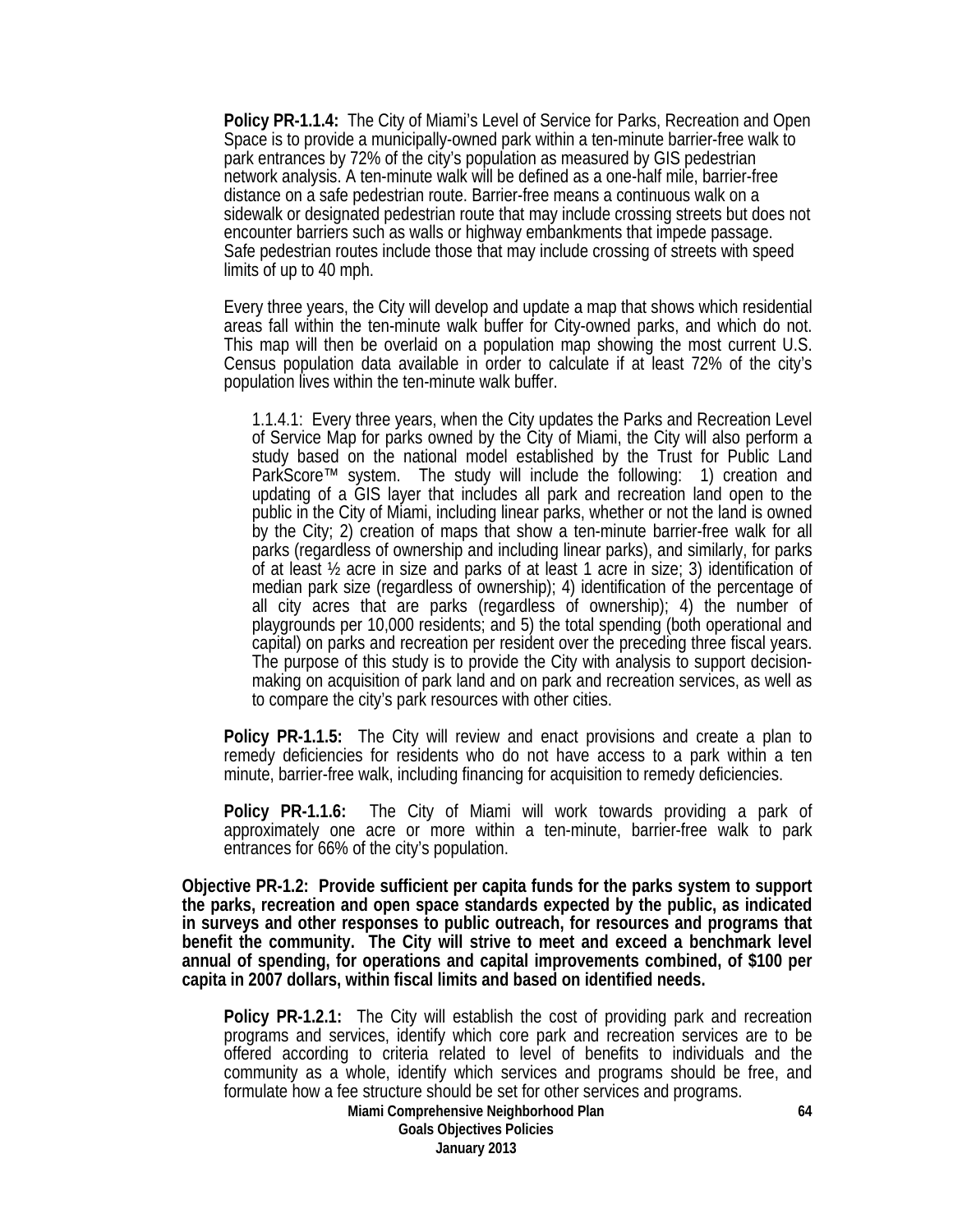**Policy PR-1.2.2:** The City will develop annual parks and recreation budgets that explain the rationale behind the program, operational and maintenance standards that the City intends to meet; the costs of meeting those standards; and the per capita budget in comparison with similar cities, including cities in Florida.

**Policy PR-1.2.3:** The City will allocate program revenues generated by the Parks and Recreation Department to the department's budget.

**Policy PR-1.2.4:** The City will work to identify and create a dedicated funding source for the park system.

**Policy PR-1.2.5:** The City will seek grants and other funding for new resources, including land, activities, and programs. Some of these funds may come from nonprofit partnership groups that may be formed, such as a potential Miami Parks Foundation.

**Objective PR-1.3: Pursue expanded and new opportunities identified in the 2007 Parks Master Plan (and any subsequent updates) to share park, recreation and open space resources with the school district, the housing authority, churches, nonprofit organizations, transportation agencies and other groups that may be able to share land and programs with the City Parks and Recreation Department.** 

**Policy PR-1.3.1:** The City will establish communication with and liaisons to agencies and groups that have existing and potential recreation and open space resources in order to pursue access to these resources by City residents.

**Policy PR-1.3.2:** The City will evaluate current costs, benefits and procedures for sharing resources and programming and will develop policies and procedures that will maximize benefits for City residents.

**Objective PR-1.4: Expand existing and create new greenways and trails to meet resident needs.** 

**Policy PR-1.4.1:** The City will continue to work with transit agencies to coordinate the park system and pedestrian connections with opportunities to improve and expand the Metro-Path Trail.

**Policy PR-1.4.2:** The City will continue to work with transportation agencies to implement the Commodore Trail improvements and the Flagler Trail (FEC Corridor Greenway).

**Policy PR-1.4.3:** The City will continue to work to implement the Overtown Greenway plan to link the Miami River through Overtown to Downtown.

**Policy PR-1.4.4:** The City will work with Miami-Dade County and other groups to ensure that greenway, trail and park systems within the City are effectively linked to proposed regional trails such as the Venetian Connector, the Unity Trail, the Perimeter Trail, the Ludlum Trail, and the East-West Trail. The City will continue to advocate for funding of trails identified in the Miami-Dade Metropolitan Planning Organization 2030 Long-Range Transportation Plan.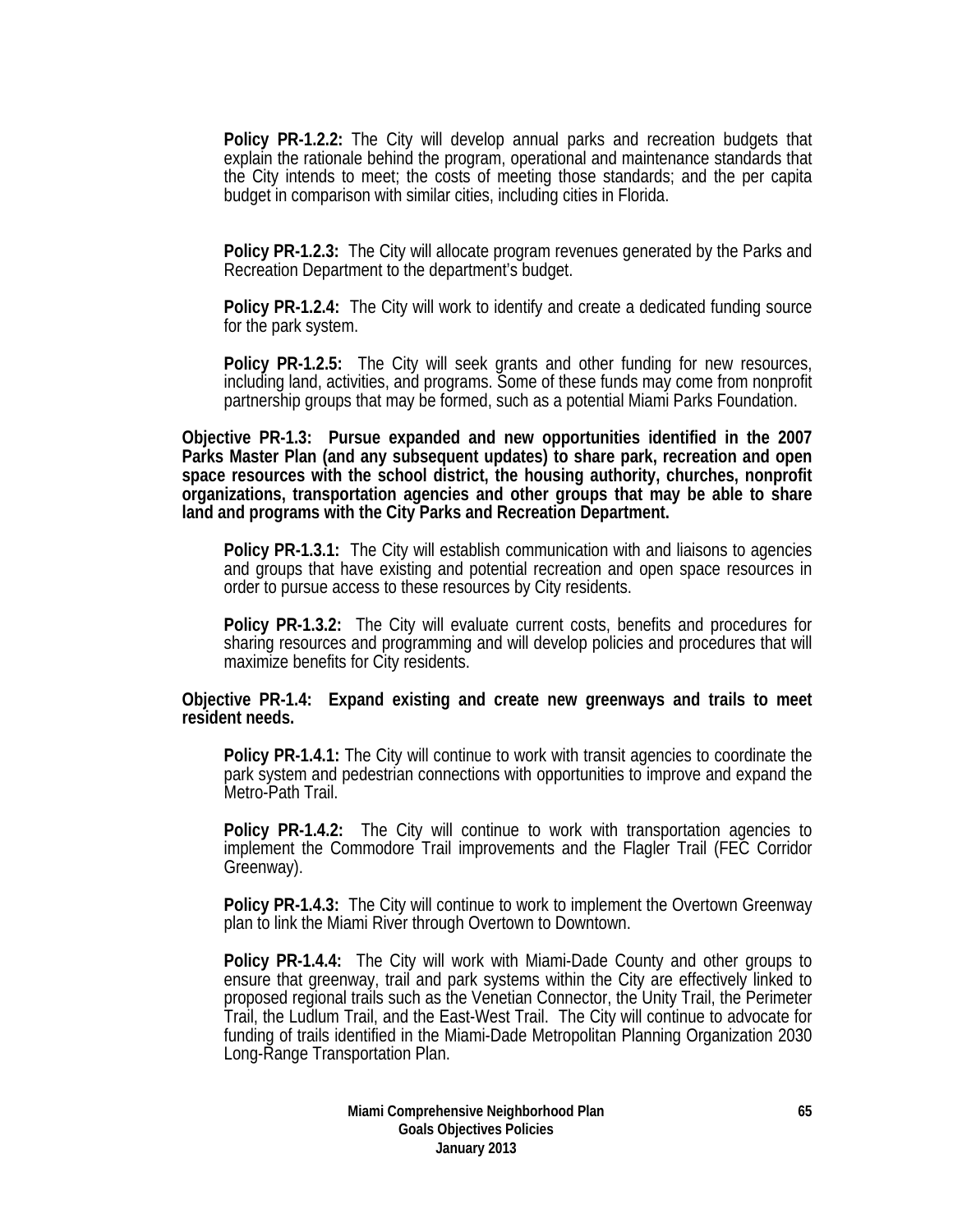**Policy PR-1.4.5:** The City will designate as scenic transportation corridors those segments of roadways that have significant vegetative features, and will encourage the development of bicycle and pedestrian paths along such corridors, where appropriate. Future land development regulations will encourage the provision of sufficient land areas for uses that are compatible with and encourage the flow of bicycle and pedestrian traffic along these corridors.

### **Objective PR-1.5: Ensure that future development and redevelopment pay an equitable, proportional share of the cost of public open space and recreational facilities required to maintain adopted LOS standards.**

**Policy PR-1.5.1:** The City's land development regulations will establish mechanisms to meet expanded demand for Citywide parks, neighborhood parks, and recreational programs resulting from new residential development, including, but not limited to, impact fees, Zoning Ordinance intensity bonuses and contributions in lieu of land that will be used to provide new park and recreation resources to serve new development. The City will review these fees annually in accordance with recreation and open space needs and revise them as necessary to reflect increases in the cost of providing public open space and recreational facilities to meet its adopted Level of Service for parks, recreation and open space.

**Policy PR-1.5.2:** The City will continue to work with developers of mixed use and nonresidential projects to ensure the creation of appropriate public spaces.

**Policy PR-1.5.3:** The City will consider the use of special assessment districts to help fund open space and recreational facilities projects whose public benefits tend to be localized to specific geographic sub areas of the City.

### *Goal PR-2: Preserve and enhance existing parks and recreation facilities.*

### **Objective PR-2.1: Protect existing park land.**

**Policy PR-2.1.1:** The City has a no-net-loss policy for public park land and will adopt procedures to this effect for park land in the City Zoning Ordinances, as described in the 2007 Parks and Public Spaces Master Plan. These will allow only recreation and cultural facilities to be built on park land, will limit building footprint on any such land, will require that conversion of park land for any other purposes be subject to public procedures, and replace the converted park land with land similar in park, recreation or conservation value in terms of usefulness and location.

**Policy PR-2.1.2:** The City will continue to define and protect conservation areas in the zoning code, as well as other parks and recreation areas.

**Policy PR-2.1.3:** The City will amend the zoning code to limit the amount of total building footprints and impervious parking area surfaces in parks of one (1) acre or more to no more than 25% of the park land area. Buildings and parking surfaces will continue to be limited to recreational and cultural uses and accessory elements that serve park and recreation goals. Any request to expand this percentage will require a special permit (warrant) and public hearings with residents within a half-mile area surrounding the park.

**Objective PR-2.2: Maintain and enhance existing parks and recreation facilities.** 

**Miami Comprehensive Neighborhood Plan Goals Objectives Policies January 2013**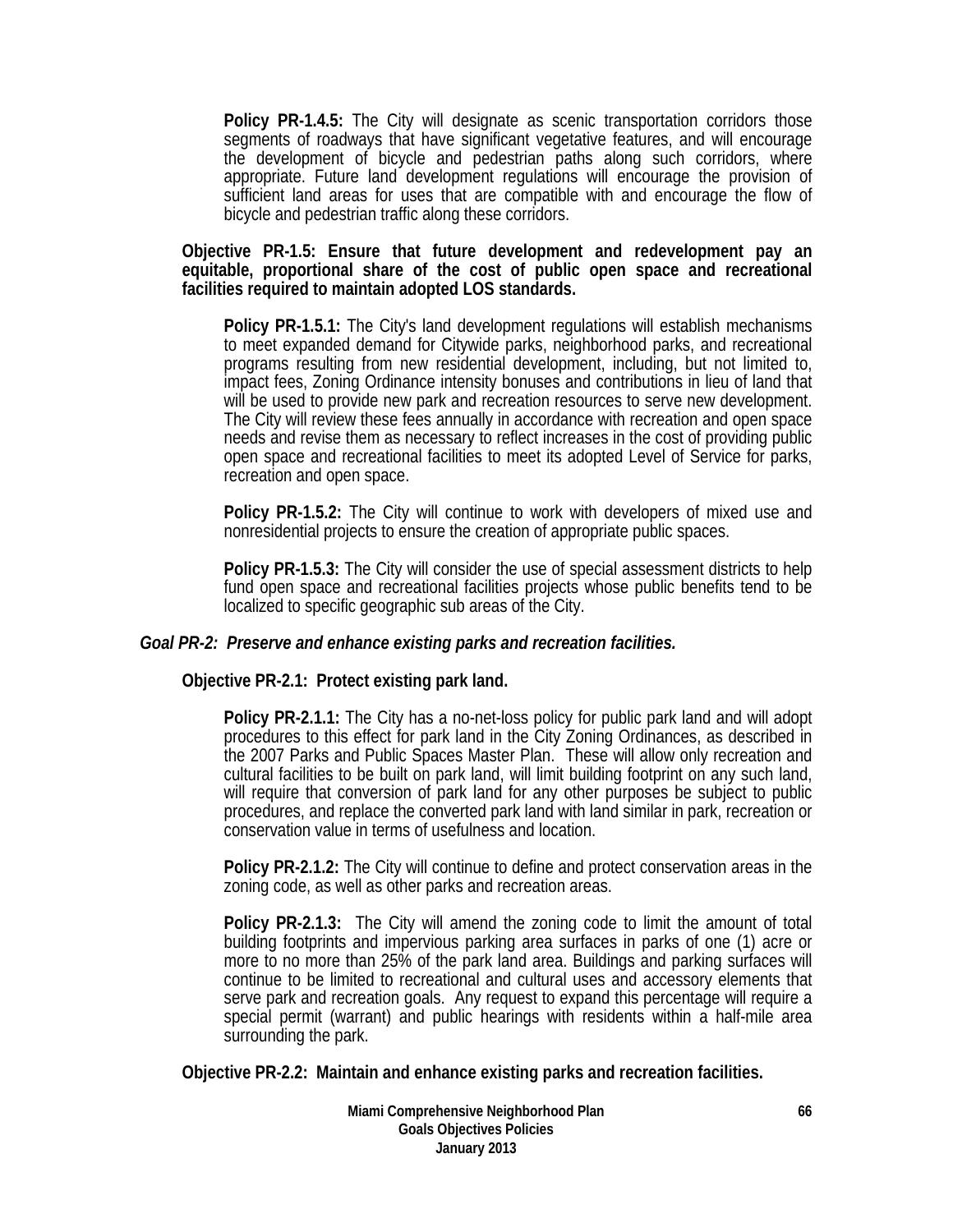**Policy PR-2.2.1:** The City will provide appropriate staffing, services, equipment, and maintenance at all parks. Criteria for appropriateness will include park category (Citywide or neighborhood), recreation programs, demand for passive and active spaces and activities, sizes, and facilities.

**Policy PR-2.2.2:** The City will maintain and staff as many public swimming pools to be open all year round as possible given funding constraints and will strive to identify new funding sources to expand access to year-round swimming.

**Policy PR-2.2.3:** The City, through the Parks and Recreation Department, will continue to develop and implement maintenance level of service standards, identify associated costs, and address funding those costs, including replacement programs for equipment and vehicles, before adding more assignments.

**Policy PR-2.2.4:** The Parks and Recreation Department will maintain and regularly update the Inventory and Evaluation of City-Owned Parks that was prepared for the 2007 Parks and Public Spaces Master Plan.

### **Goal PR-3***: Increase public access to all parks, recreation, facilities and open spaces including waterfront areas and the Picnic Islands in Biscayne Bay***.**

**Objective PR-3.1: Enhance public access by pedestrians and bicyclists to parks and recreation sites** 

**Policy PR-3.1.1:** The City will continue to implement sidewalk and shade tree planting programs along public roadways that connect to parks and other community destinations. The improvements will be targeted to pedestrian routes that provide a 10 minute walk to a park to the greatest number of persons.Tree planting programs will be implemented in accordance with the 2007 City of Miami Tree Master Plan.

**Policy PR-3.1.2:** The City through the Parks and Recreation Department will work with neighborhood groups to identify the ten-minute pedestrian routes within a halfmile radius of parks that are appropriate for improvements to sidewalks, lighting, street trees, crosswalks and pedestrian count-down signals, and signage, as described in the 2007 Parks and Public Spaces Plan.

**Policy PR-3.1.3:** Bicycle parking facilities such as bike racks shall be provided in existing and future park projects.

**Objective PR-3.2: Enhance the public's visual and physical access to waterfront areas.** 

**Policy PR-3.2.1:** The City will continue to work to complete the Baywalk, encompassing as much of the Biscayne Bay waterfront as possible, and to complete the Riverwalk and the Miami River Greenway.

**Policy PR-3.2.2:** All City-owned waterfront property, including the Miami River shorelines, will provide for public open spaces that provide access to the shoreline.

**3.2.2.1:** The City will continue to promote creation of pocket parks at waterfront locations, such as "PlayStreets" created on dead-end streets, in order to enhance public access to waterfronts.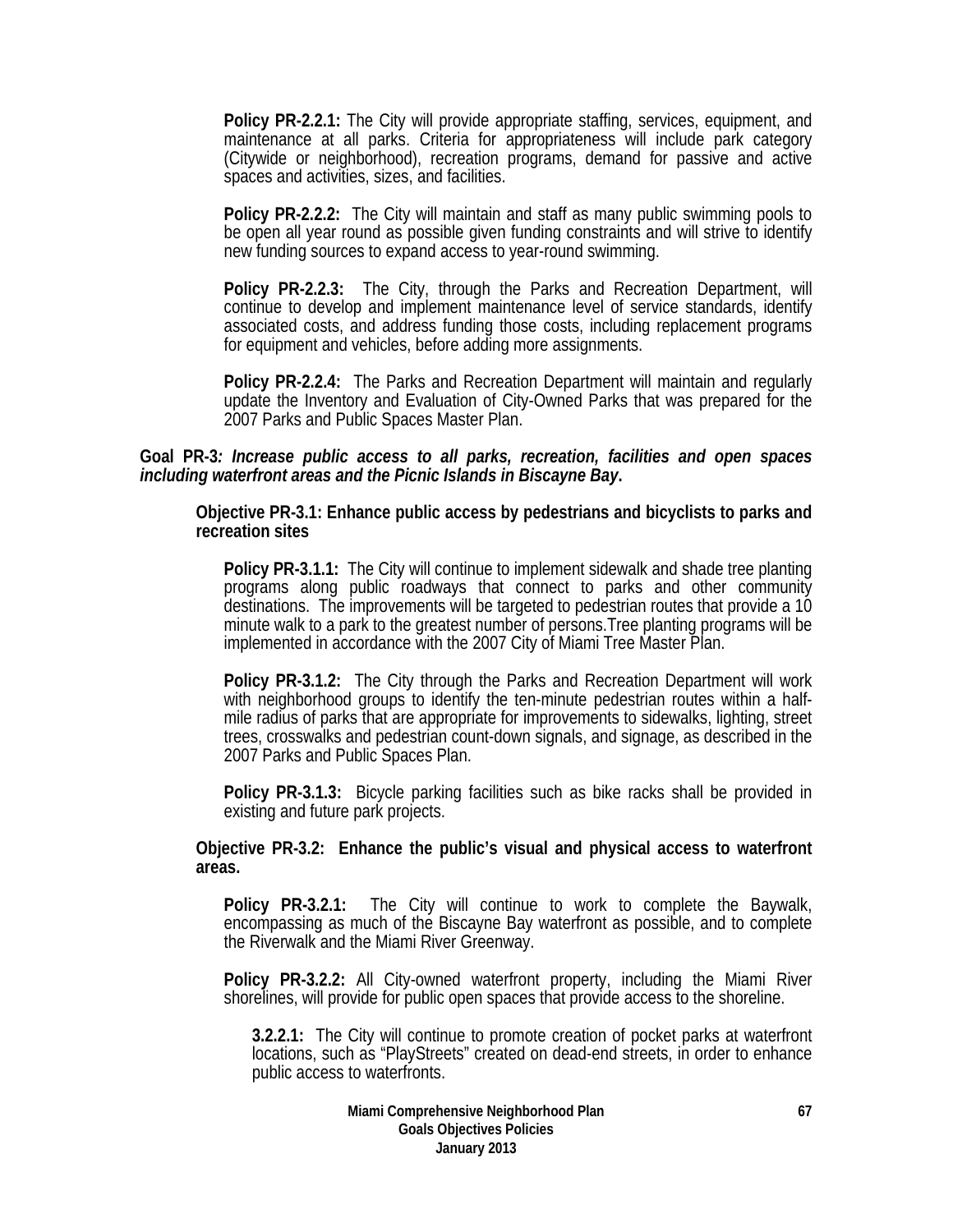**Policy PR-3.2.3:** The City will incorporate provisions for public physical and/or visual access to the shoreline in its waterfront zoning regulations. (See Coastal Management Policy CM-2.1.7.)

**Policy PR-3.2.4:** Where appropriate and in the interest of public safety and promotion of outdoor recreation opportunities on environmentally sensitive areas, future land development regulations will require non-water dependent or related development and/or redevelopment to maintain public access to the coastal and Miami River shorelines. (See Coastal Management Policy CM-2.1.1.)

**Policy PR-3.2.5**: The City will continue to expand launch areas for personal kayaks/canoes, kayak/canoe rentals and other boating programs at parks on Biscayne Bay, the Miami River and the South Fork of the Miami River.

**Policy PR-3.2.6**: The City will pursue creation of water shuttles or water taxis that will expand public access to the Picnic Islands in Biscayne Bay off the Upper Eastside and the Dinner Key islands off Coconut Grove.

**Policy PR-3.2.7:** The City will work with other organizations and agencies to identify public recreational opportunities, including boating, on the smaller waterways in the City, such as Wagner Creek, the Little River, and the canals.

**Policy PR-3.2.8:** All renovations and improvements to City parks and recreational facilities will be designed to enhance rather than obstruct waterfront views.

**Policy PR-3.2.9:** The City will increase public recreational opportunities on Virginia Key through implementation of the Virginia Key Master Plan and will introduce land use designations and/or zoning, as appropriate, to permit use of previously disturbed land areas on Virginia Key for amenities and uses that support passive and active park recreation at suitable locations on Virginia Key.

**Policy PR-3.2.10:** The City shall continue to ensure that park and recreational lands open to the public are included in redevelopment projects for Watson Island and will monitor the project after construction to ensure continued public access without any requirements for the public to make purchases or any other barriers to open public use.

**Policy PR-3.2.11:** As specified in the City of Miami Charter and Related Laws, and more specifically the Waterfront Charter Amendment, all new development and redevelopment along the downtown waterfront is required to provide a waterfront setback, and those developments that require publicly accessible shoreline walkways, will design them in conformance with the "Baywalk/Riverwalk Design Standards." (See Coastal Management Policy CM-2.1.8.) The City will monitor these areas to ensure continued public access, as required.

### **Objective PR-3.3: Park and recreational facilities will be accessible to handicapped persons and provide opportunities for special needs groups.**

**Policy PR-3.3.1:** All renovations, expansions, and development of park and recreation facilities will be designed in accordance with the Americans with Disabilities Act requirements, including handicapped parking spaces, ramps, handrails, pathways and other accessibility improvements to be appropriately located with respect to recreational facilities.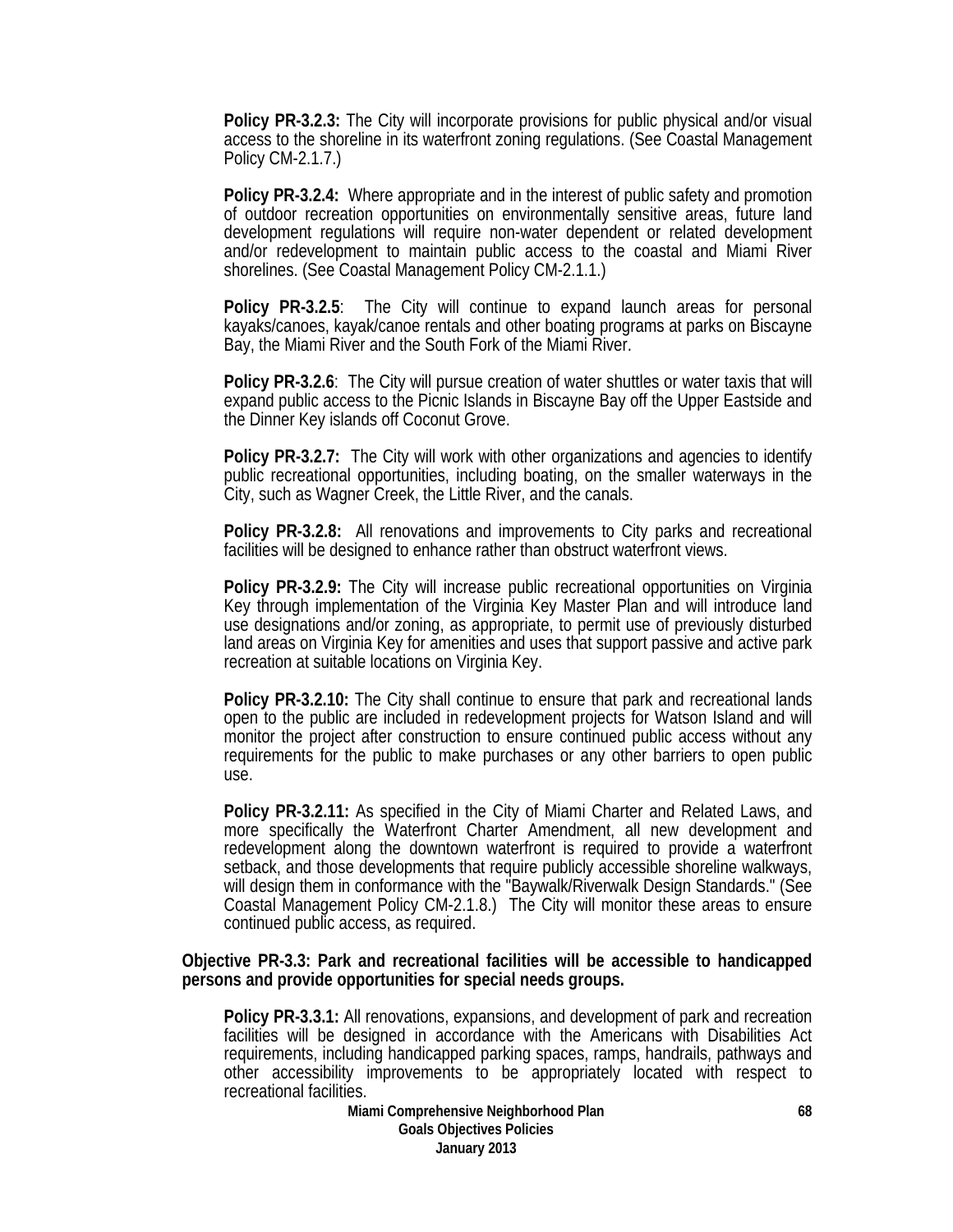**Policy PR-3.3.2:** Designs for renovations, expansions, and developments of park and recreation facilities will be evaluated to ensure that there are sufficient facilities within the service area to provide for the recreation, education, and safety needs of preschool age children, the elderly, persons with disabilities and other special needs groups.

### *Goal PR-4: Enhance the quality of recreational and educational opportunities for all age groups, persons with disabilities, and other special needs groups***.**

**Objective PR-4.1: Continue to improve the quality and diversity of recreational programs offered at destination and community parks, and neighborhood parks where such programs may be offered.** 

**Policy PR-4.1.1:** The City will use participant evaluation surveys, at the completion of recreational programs to evaluate program success, online public opinion surveys at least once every three years, and scientific surveys at least once every seven years to identify needed and desired programs.

**Policy PR-4.1.2:** The City will increase staff and hours of operation where necessary and fiscally feasible, provide professional development opportunities for park and recreation staff, and encourage staff to be certified by the Florida Recreation and Parks Association.

**Policy PR-4.1.3:** The City will continue to provide interpretive displays, educational programs, wildlife observation locations, and picnic areas in parks and open spaces for outdoor recreation activities.

**Policy PR-4.1.4:** The City will continue to coordinate with nonprofit providers of social services to the elderly, youth, and other special needs groups, so as to permit such providers to use public park facilities for meeting the recreational and educational needs of these groups.

### *Goal PR-5: Improve management and operations in the park and recreation system.*

**Objective PR-5.1: Increase the efficiency of park operations, while improving the quality of recreation services and strengthening the financial support of the parks and recreation service system.** 

**Policy PR-5.1.1:** The vision and mission of the Parks and Recreation Department will be revised to include the protection of green spaces and natural areas in addition to the existing focus on recreational and cultural activities.

**Policy PR-5.1.2:** The City's operating budget and the Capital Improvements Element (CIE) will give priority to the quality of programs in, and the physical condition of, existing park facilities and to meeting existing deficiencies, before constructing new facilities for parks and recreation. This policy does not preclude the use of impact fees or other funds to purchase additional land to be held in inventory for new parks in underserved neighborhoods.

**Policy PR-5.1.3:** A projection and analysis of operational and maintenance costs associated with all park and recreation related capital projects which exceed \$50,000,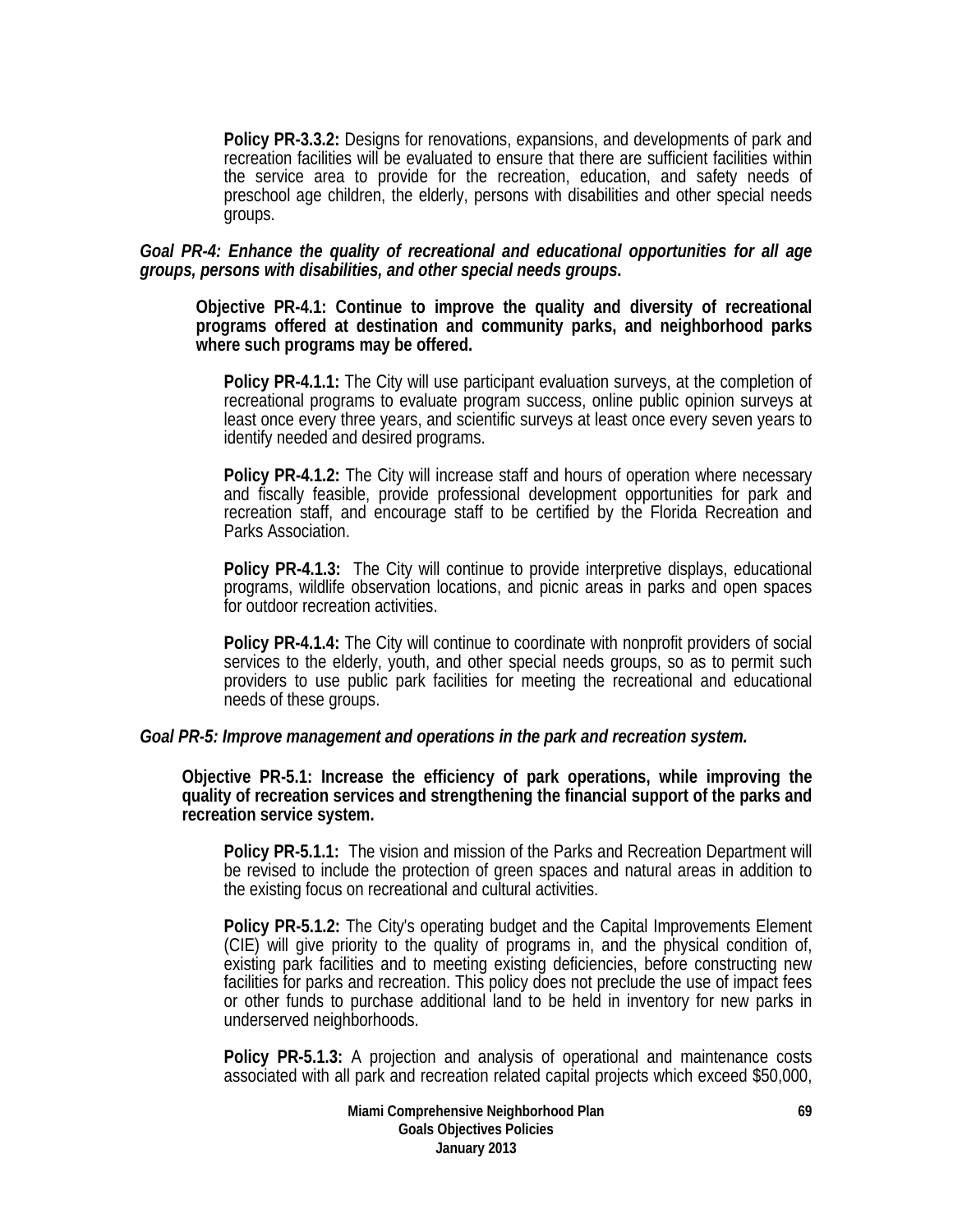with their anticipated funding sources, will be required and made publicly available prior to the decision to appropriate public funds for capital improvements.

**Policy PR-5.1.4:** The City will continue to implement innovative management and maintenance alternatives designed to minimize operating and maintenance costs while not reducing the extent and quality of programs or adversely affecting the physical condition of park facilities. This will be done through establishment of core services according to level of benefit to the community, identifying costs and potential revenues, improving management accountability, establishing preventive maintenance and replacement programs, establishing formal policies and systems for working with groups that sponsor programs that use City facilities, and strengthening support services.

**Policy PR-5.1.5:** The City will continue to assign staff time to develop and manage a network of volunteer "friends" groups for individual parks.

**Policy PR-5.1.6:** The City will continue to develop and implement public/private partnerships to contribute to the maintenance and enhancement of parks, recreational facilities, and public spaces, while ensuring that public spaces remain freely open to the public.

**Policy PR-5.1.7:** The City will encourage creation of a Citywide Miami Parks Foundation by non-govermental groups and individuals to serve as a nonprofit partner to focus attention on the park system, raise money to help support maintenance, enhance and expand parks and recreational programs, attract volunteers, and broaden the constituency for the park system.

**Objective PR-5.2: Create institutions and procedures to ensure resident and community consultation in the development of system wide policies and planning for park and recreation program improvements.** 

**Policy PR-5.2.1:** The City will continue to work with a permanent Parks and Recreation Advisory Board made up of residents who are park users, program participants, and representatives of groups with special relevant expertise. The Board's responsibilities will include advising elected officials and staff on implementation of the 2007 Parks and Public Spaces Master Plan and any adopted subsequent updates to that Plan. The Board will be supported by staff from the Parks and Recreation Department, and will report annually to the Mayor and City Commission on progress in implementing the Master Plan, including financial reports, holding at least one public hearing on the draft report before submitting it to the Mayor and Commission. The Board will also review and advise on capital plans and designs based on the Master Plan and advise the Commission on any proposals to expend more than \$50,000 to acquire new park land, to diminish or convert existing park land, to accept donated land for parks, or to sell City land that may be suitable for parks. The City will periodically review and refine the mission and charge of the Parks and Recreation Advisory Board in order to ensure maximum opportunities for public involvement and effectiveness in addressing parks and recreation needs. Proposed changes to the mission and charge of the Board will not be implemented until after a public hearing by the appropriate public board.

**Miami Comprehensive Neighborhood Plan Goals Objectives Policies January 2013 70 Policy PR-5.2.2:** The City will survey City residents to monitor preferences, needs and satisfaction with the park system on a regular basis, at a minimum through evaluations of all programs by program participants to evaluate program success,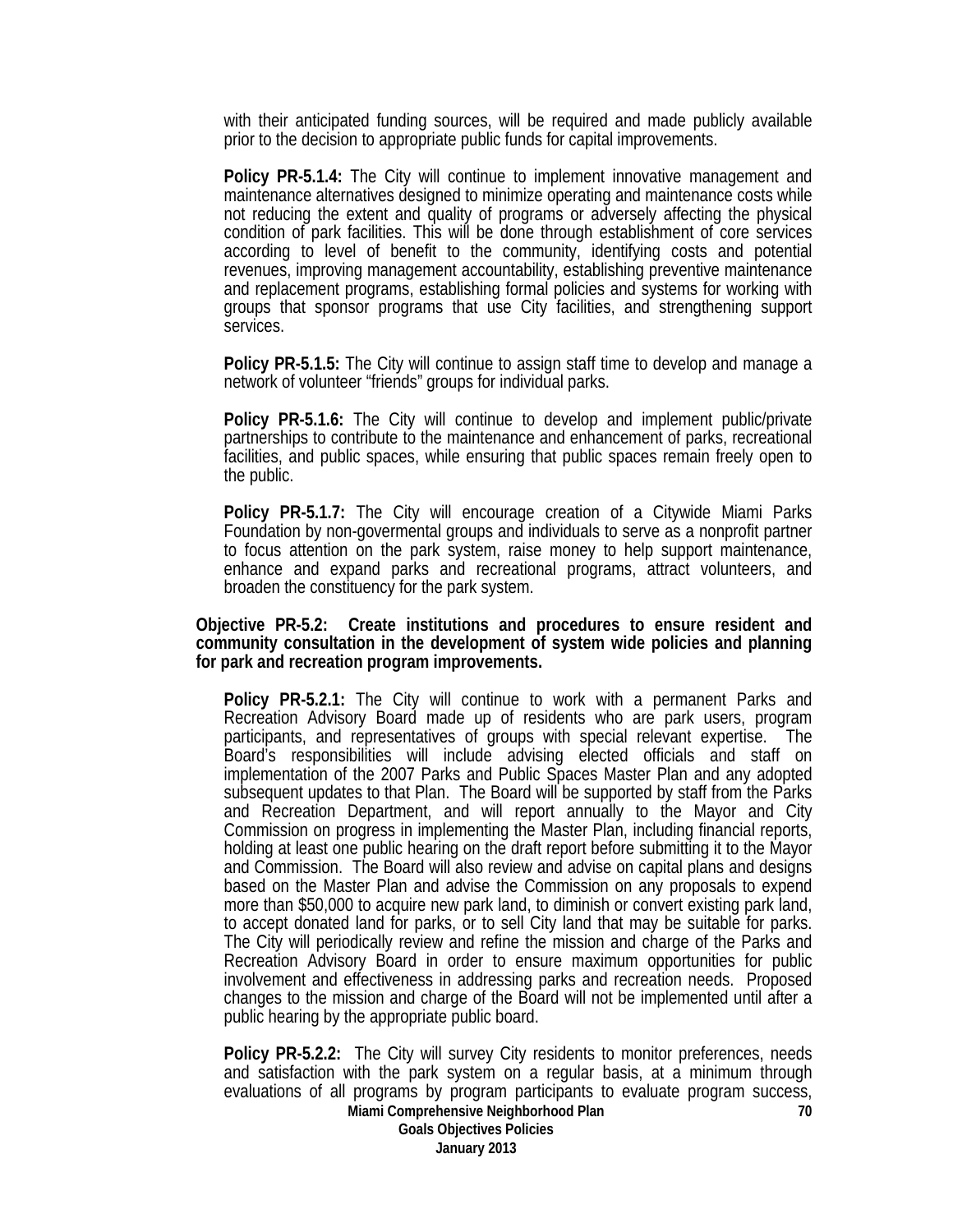online surveys every three years, and scientific surveys every ten years (starting from the Parks Master Plan survey of 2006).

**Policy PR-5.2.3:** The City will develop regular procedures to provide opportunities for park user and neighborhood consultation in the planning and design of park and recreation facilities improvements and new parks and programs.

**Policy PR-5.2.4:** The City will develop a full update on the Parks and Public Spaces Master Plan at least once every ten years, to coincide with a scientific survey of residents' park and recreation needs.

**Policy PR-5.2.5:** The Parks and Recreation annual Capital Improvement Plan will be provided to the Parks and Recreation Advisory Board for their review and comment. The Board may request presentations on park projects, on a project by project basis, and have 60 days to review and provide comments and recommendations.

### **Objective PR-5.3: Continue to increase public safety and security within City parks.**

**Policy PR-5.3.1:** The City will continue to equip all parks with adequate energy efficient night lighting as parks are updated with improvements and will continue to use remote computer scheduling of lighting in order to advance energy efficiency in the park system.

**Policy PR-5.3.2:** Citywide and neighborhood parks will increase their hours of operation and enhance their programs, whenever feasible, so as to encourage a greater public presence in the parks.

**Policy PR-5.3.3:** The City's Police Department will continue to work with neighborhood residents to create and support community crime watch groups to assist in park safety and crime prevention.

**Policy PR-5.3.4:** The City will continue regular, uniformed police patrols and presence in and around Citywide and neighborhood parks.

**Policy PR-5.3.5:** In all parks with active recreation the City will maintain an adequate number of trained staff based on standards recognized by professional organizations such as the Florida Recreation and Park Association or the National Recreation and Park Association, and on a regular basis will conduct safety inspections of equipment and structural facilities.

**Policy PR-5.3.6:** The City will disseminate information to the public on proper safety procedures that are to be followed while using park facilities.

**Policy PR-5.3.7:** When parks are being renovated or designed, the City will evaluate the park's safety, consulting with park users, neighborhood residents, and the police whether high fences, gates, or other obtrusive security measures remain necessary.

**Goal PR-6: Develop and enhance the quality of parks and open spaces within the City's downtown and other neighborhoods in a manner that meets the Level of Service standard and addresses the needs of City residents, workers and visitors, and strengthens the City's economic development.**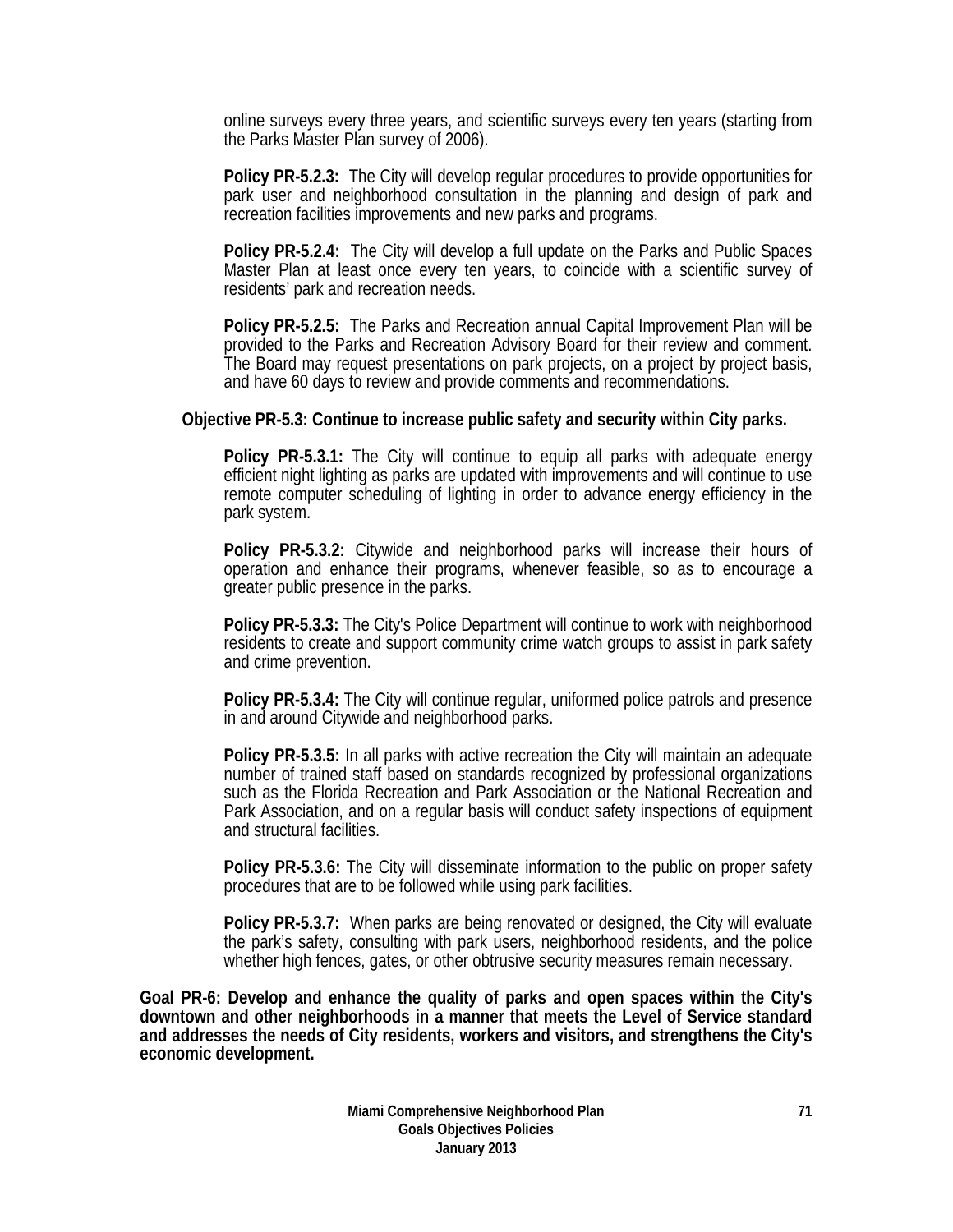**Objective PR-6.1: Implement the NET Area Visions in the 2007 Parks and Public Spaces Master Plan, using the NET Area Implementation Tasks and Park Opportunities section of the Plan as a guide to enhancing and expanding Citywide and neighborhood parks, recreational facilities and programs.** 

**Policy PR-6.1.1:** The City will annually review implementation sections of the 2007 Parks and Public Spaces Master Plan to include implementation actions in developing an annual work plan and capital improvements plan for parks and recreation facilities and programs.

**Policy PR-6.1.2:** The City will work to implement the specific master plans that include parks and recreation facilities, such as the Coconut Grove Waterfront Master Plan, the Museum Park Master Plan, and the Virginia Key Master Plan, and create pedestrian and water linkages among Fern Isle Park, Sewell Park, the recently acquired Police Benevolent Association property, and Curtis Park to create a Miami "Central Park." As depicted in the Waterfront Master Plan and programmed in the CIE, the City will provide a continuous network of public parks and major attractions along the downtown waterfront.

**Policy PR-6.1.3:** The City will continue to redevelop Lummus Park in the Riverside District to provide an activity/program center for history, riverfront activities and recreational facilities for visitors and City residents.

**Policy PR-6.1.4:** The City will create a specialty "Fishermen's Wharf" café district and marine services center in the Riverside District along N.W. North River Drive on the Miami River.

#### **Objective PR-6.2: Improve and enhance public spaces and linkages in the City.**

**Policy PR-6.2.1:** The City will continue to encourage development of urban street promenade linkages with widened sidewalks, high quality materials, shade trees, landscaping, lighting, graphics and furnishings.

**Policy PR-6.2.2:** The City will continue to work toward improving landscaping and pedestrian-oriented amenities along major boulevards, including Biscayne Boulevard, Brickell Avenue, and North 1st Avenue, and other major transportation corridors, to create distinctive images and unifying elements between downtown districts.

**Policy PR-6.2.3:** The City will continue to work towards enhancement of public spaces (entrances, plazas, lobbies, courtyards and atriums) and gateways through artwork. The City will use, whenever appropriate, the "Art in Public Places" allocation in public facility construction budgets as well as the assistance of the County Arts Council staff, and encourage private organizations to construct civic monuments at gateway locations.

### *Goal PR-7: Develop public parks and open spaces that are aesthetically appealing and enhance the character and image of the City.*

**Objective PR-7.1: Improve the aesthetic qualities of parks and recreation facilities.** 

**Policy PR-7.1.1:** The City will use the design principles in the 2007 Parks and Public Spaces Master Plan as a basic framework for the design and redesign of parks and park improvements, and prepare more specific design guidelines as needed.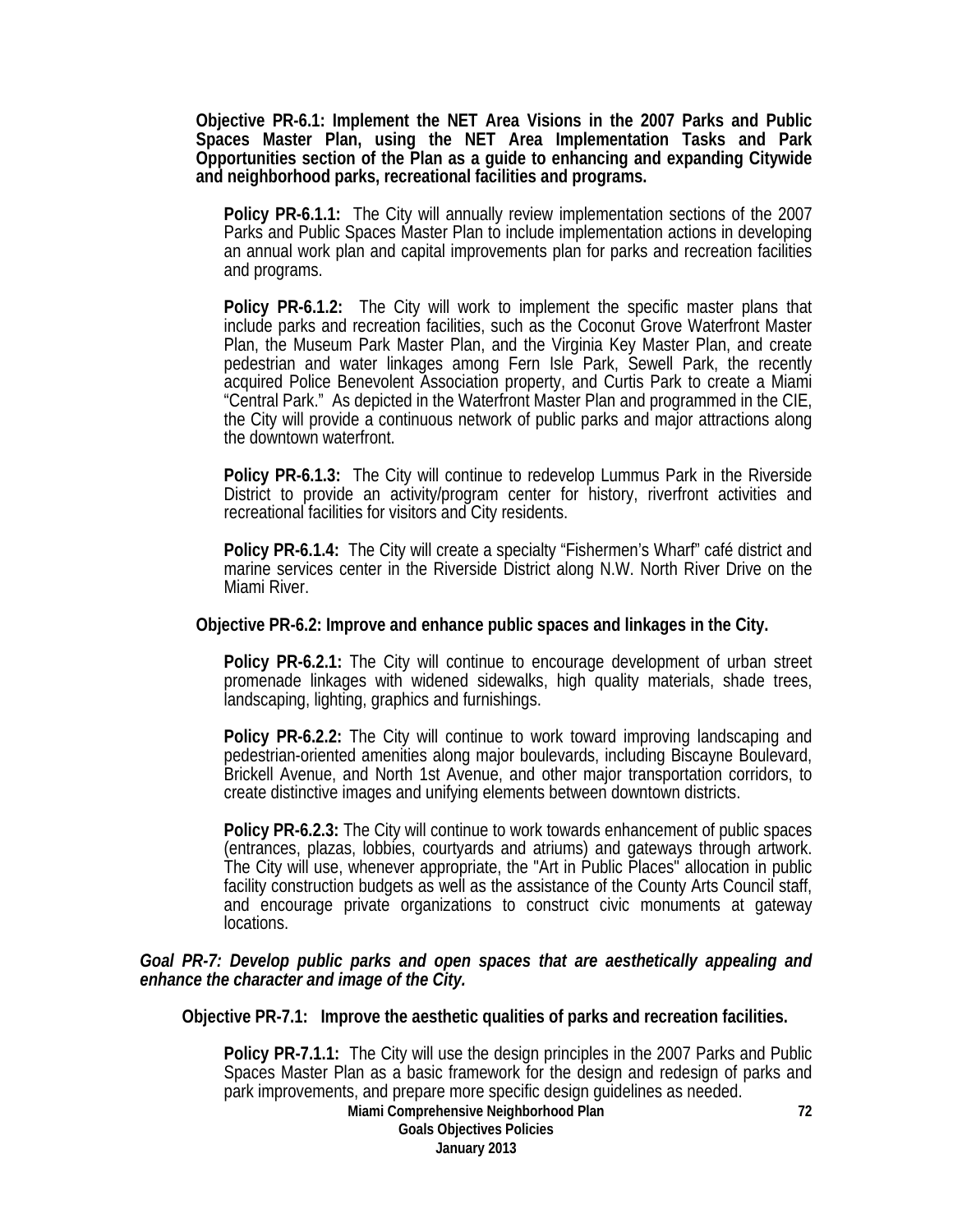**Policy PR-7.1.2:** The Parks and Recreation Department will continue to have landscape architects on staff who have knowledge of best practices in park and recreation facility design and will be employed to design park improvements, and to review and monitor park design projects, when designers are retained on contract.

### *Goal PR-8: Encourage the development of high quality cultural arts facilities and programs within the City.*

### **Objective PR-8.1: Continue to develop and support cultural districts, facilities and programs.**

**Policy PR-8.1.1:** The City will continue to support development of a downtown cultural arts district as described in the proposed Downtown Master Plan, through land development regulations and other strategies.

**Policy PR-8.1.2:** The City will support cultural and heritage programs and facilities in selected areas of the City such as, but not restricted to, Overtown, the Design District, and Little Havana, including small performing arts venues, heritage trails, street fairs, and similar programs, through land development regulations and other strategies.

### *Goal PR-9: Establish sustainable and green practices in park design, maintenance, building, planting and energy efficiency.*

**Objective PR-9.1: Protect and restore native plant communities, where feasible and appropriate, and provide educational programs and interpretive signage about South Florida environments.** 

**Policy PR-9.1.1:** The City will continue its program of native plant protection and restoration and elimination of exotic plants at Simpson Park and the Virginia Key nature area; expand this program to the conservation area at Wainwright Park; restore native vegetation in woodland, shoreline and streamfront edges of parks, where appropriate; establish, where appropriate, native plantings that require limited water and fertilizer in parks; and establish native plantings in public road, rail, drainage and utility corridors that are not suitable for pedestrian and recreation access.

**Policy PR-9.1.2:** The City will continue to establish and maintain coastal hammock exhibit plantings as part of environmental education programs and exhibits in community parks.

**Policy PR-9.1.3:** The City will continue to promote the planting and preservation of native species by property owners in the City through educational materials and programs.

### *Objective PR-9.2: Introduce sustainable and energy-efficient materials and methods in park maintenance and operations.*

**Policy PR-9.2.1:** The City will employ life-cycle costing to evaluate costs of new park structures and make efforts to incorporate energy- and water-efficient methods and materials, in new and renovated park structures including the use of green roofs, solar panels, and other innovative approaches.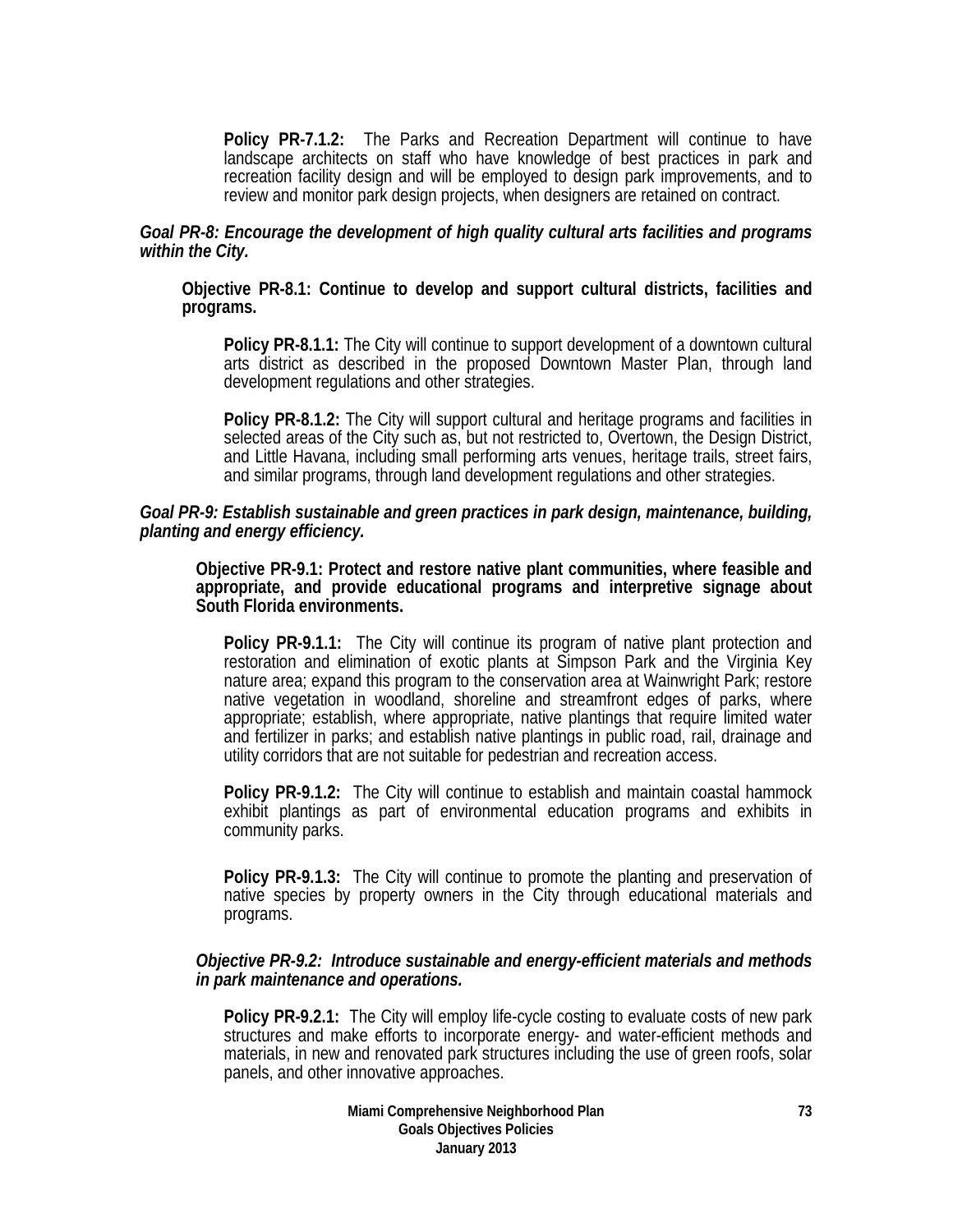**Policy PR-9.2.2:** The City will implement best management practices such as water conservation, integrated pest management, water conservation, elimination of toxic chemicals, and similar sustainable practices.

**Policy PR-9.2.3:** The City will implement to all pesticide and herbicide methods of application for all sodded areas compliance with the National Pollutant Discharge Elimination System (NPDES) Permit.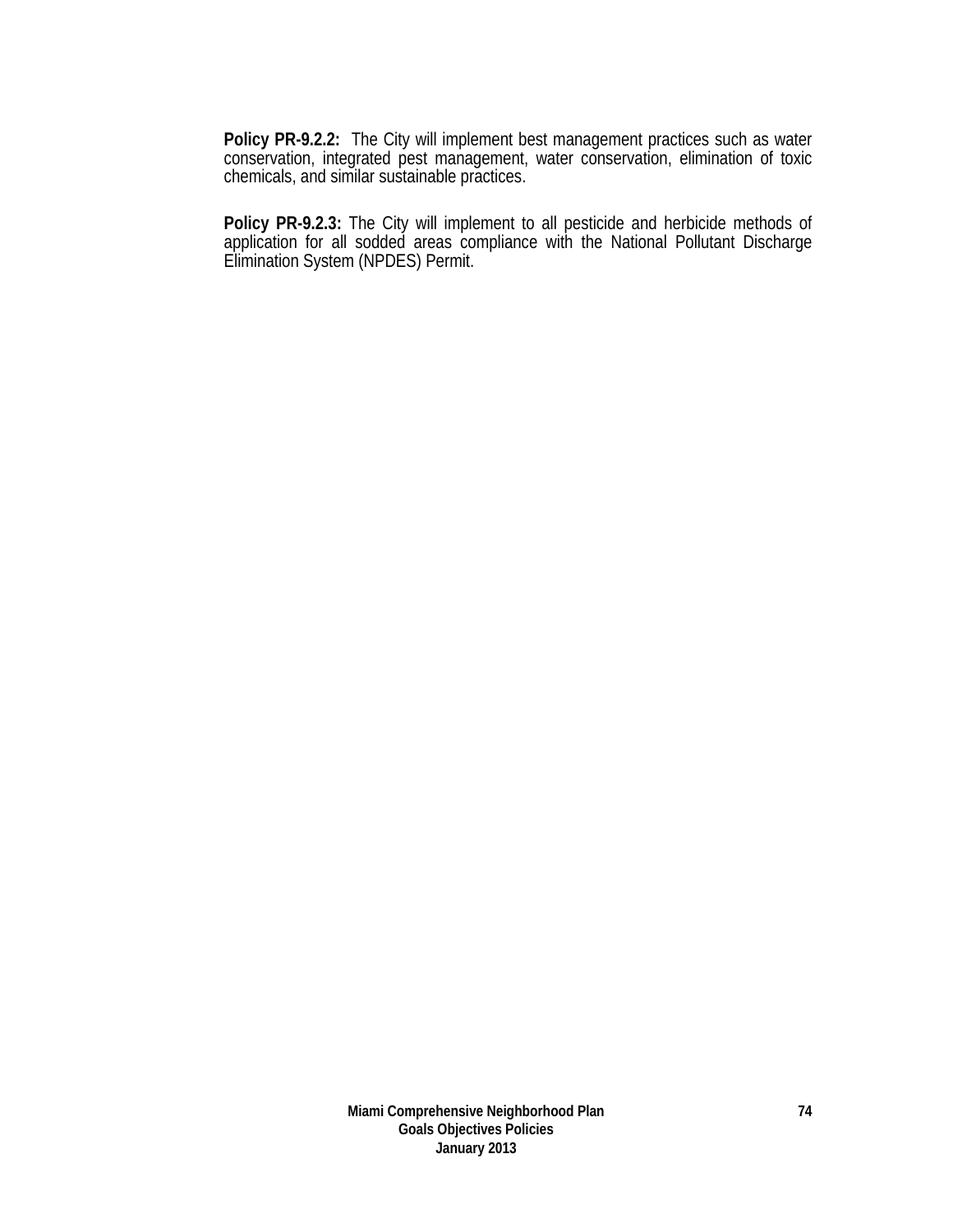# **COASTAL MANAGEMENT**

**Goal CM-1:** *Maintain, protect, and enhance the quality of life and appearance of Miami's Coastal Zone including the preservation of natural resources as well as the enhancement of the built environment.* 

**Objective CM-1.1: Preserve and protect the existing natural systems including wetlands and beach/dune systems within Virginia Key and those portions of Biscayne Bay that lie within the City's boundaries; and improve water quality within the Miami River, its tributaries, and the Little River.** 

**Policy CM-1.1.1:** As a precondition to the development or redevelopment of Virginia Key, a comprehensive assessment will be made of environmental hazards that are the result of past disposal activities at the Virginia Key landfill and other relevant environmental concerns. Such assessment will be made in cooperation with appropriate County, State and Federal environmental agencies, and an action plan to reduce or eliminate any hazards will be formulated. (See Natural Resource Conservation Policy NR-1.1.1.)

**Policy CM-1.1.2:** The City will retrofit the number of storm water outfalls that discharge into the Miami River and its tributaries, the Little River and directly into Biscayne Bay. If positive drainage systems to these water bodies are deemed to be the only feasible method of maintaining adequate storm drainage, then these storm sewers will be designed and constructed to retain grease and oil and minimize pollutant discharges. (See Natural Resource Conservation Policy NR-1.1.2 and Sanitary and Storm Sewers Policy SS-2.2.1.)

**Policy CM-1.1.3:** [Reserved]

**Policy CM-1.1.4:** The City will encourage the reduction in point and non-point sources of pollution into Biscayne Bay through coordination with the Miami River Commission, Miami-Dade County DERM, the South Florida Water Management District, the U.S. Army Corps of Engineers, and any other appropriate state and federal agencies in order to reduce point and non-point sources of pollution into Biscayne Bay.

**Policy CM-1.1.5:** Within the Coastal Zone, or along the Miami and Little Rivers, no land uses which represent a likely and significant source of pollution to surface waters will be permitted, unless measures which substantially eliminate the threat of contamination are implemented as conditions for approval of development or redevelopment.

**Policy CM-1.1.6:** The City will adhere to Miami-Dade County DERM standards and require DERM approvals in its permitting procedures to ensure that all fuel storage facilities in the Coastal Zone or near major canals do not pose a significant threat to water quality.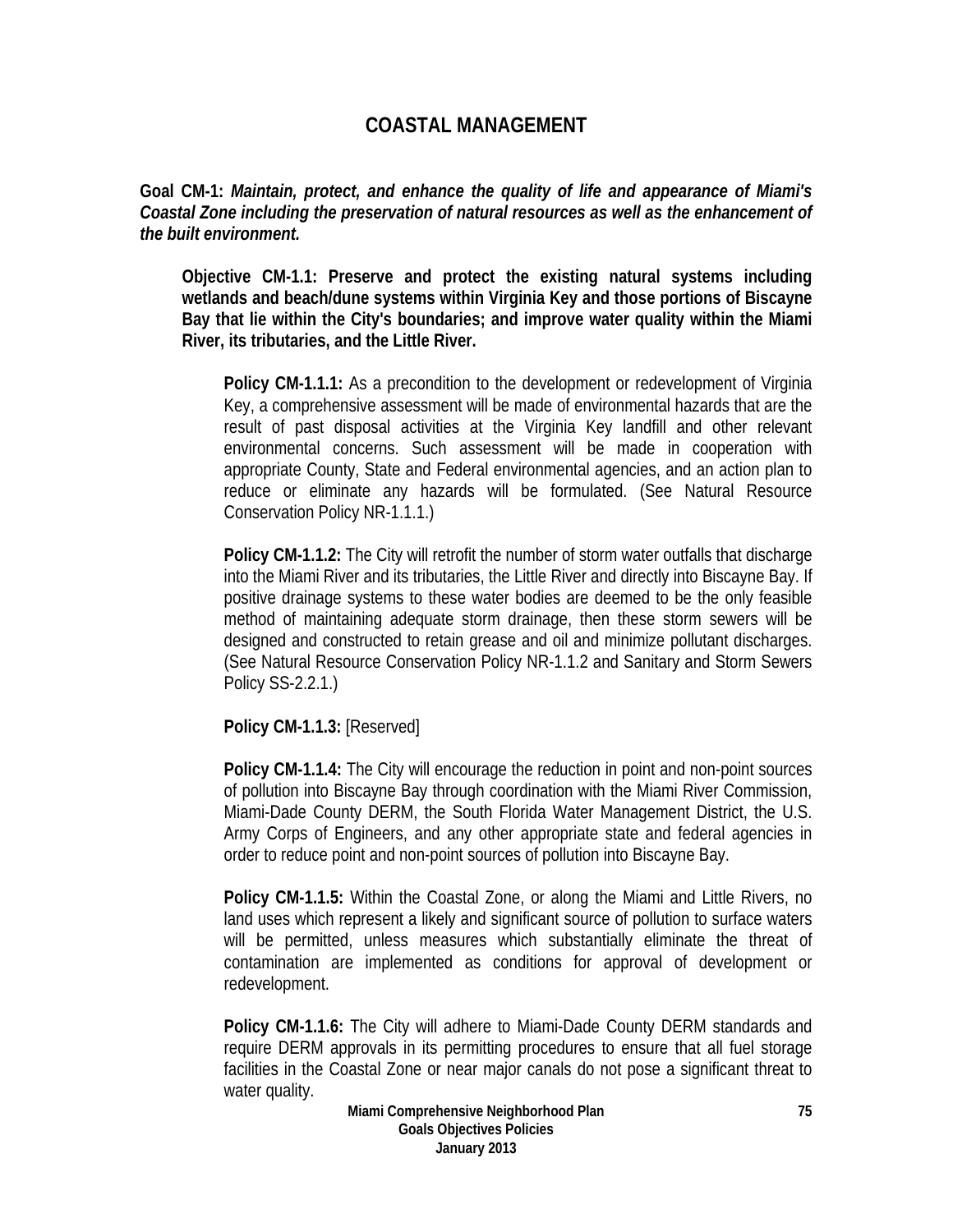**Policy CM-1.1.7:** The City will regulate development on Virginia Key and the intermittent wetland areas of the coast of Coconut Grove to ensure that there will be no net loss of functional wetlands; that beaches and dune systems on the island will not be degraded or disrupted; that when non-native vegetation is removed, it will be replaced with native species; and that wildlife habitats and native species of fauna and flora will be protected. Priority will be given to water dependent land uses, and to development that enhances the natural environment and ensures adequate physical public access to Virginia Key.

**Policy CM-1.1.8:** Because of its unique character and environmental significance, all development on Virginia Key will be in conformance with the 1987 Virginia Key Master Plan and/or any subsequent plans for Virginia Key that have been or might be adopted by the City and, if necessary, the preparation of an updated plan.

**Policy CM-1.1.9:** Site development criteria will ensure that development or redevelopment within the Coastal Zone will not adversely affect the natural environment or lead to a net loss of public access to the City's natural resources.

**Policy CM-1.1.10:** [Reserved]

**Policy CM-1.1.11:** All City owned property within the Coastal Zone that may be identified as areas of significant or unique natural resources will be designated as Environmental Preservation Districts, and the City will also consider designating private properties within the coastal with significant or unique natural resources as Environmental Preservation Districts.

**Policy CM-1.1.12:** The City will continue to implement and enforce that all new and renovated marinas meet marina siting requirements and receive appropriate county, state, and federal approvals in the land development regulations.

**Policy CM-1.1.13:** The City will continue to work with the appropriate agencies to support provisions of the committee that prevent new development and redevelopment along the shorelines from directly discharging storm water runoff into surface waters and to get support for state and county funding for any infrastructure improvements deemed necessary to support development of Virginia Key and Watson Island.

**Policy CM-1.1.14:** The City will cooperate with Miami-Dade County in fostering the protection of coastal wildlife and wildlife habitat through the protection of nesting areas, the establishment of wildlife corridors, the protection of travel corridors, and the promotion of public awareness of wildlife resources.

**Policy CM-1.1.15:** The City will cooperate with Miami-Dade County in the implementation of any antidegradation targets developed to protect Outstanding Florida Waters and Outstanding National Resources Waters of Biscayne Bay.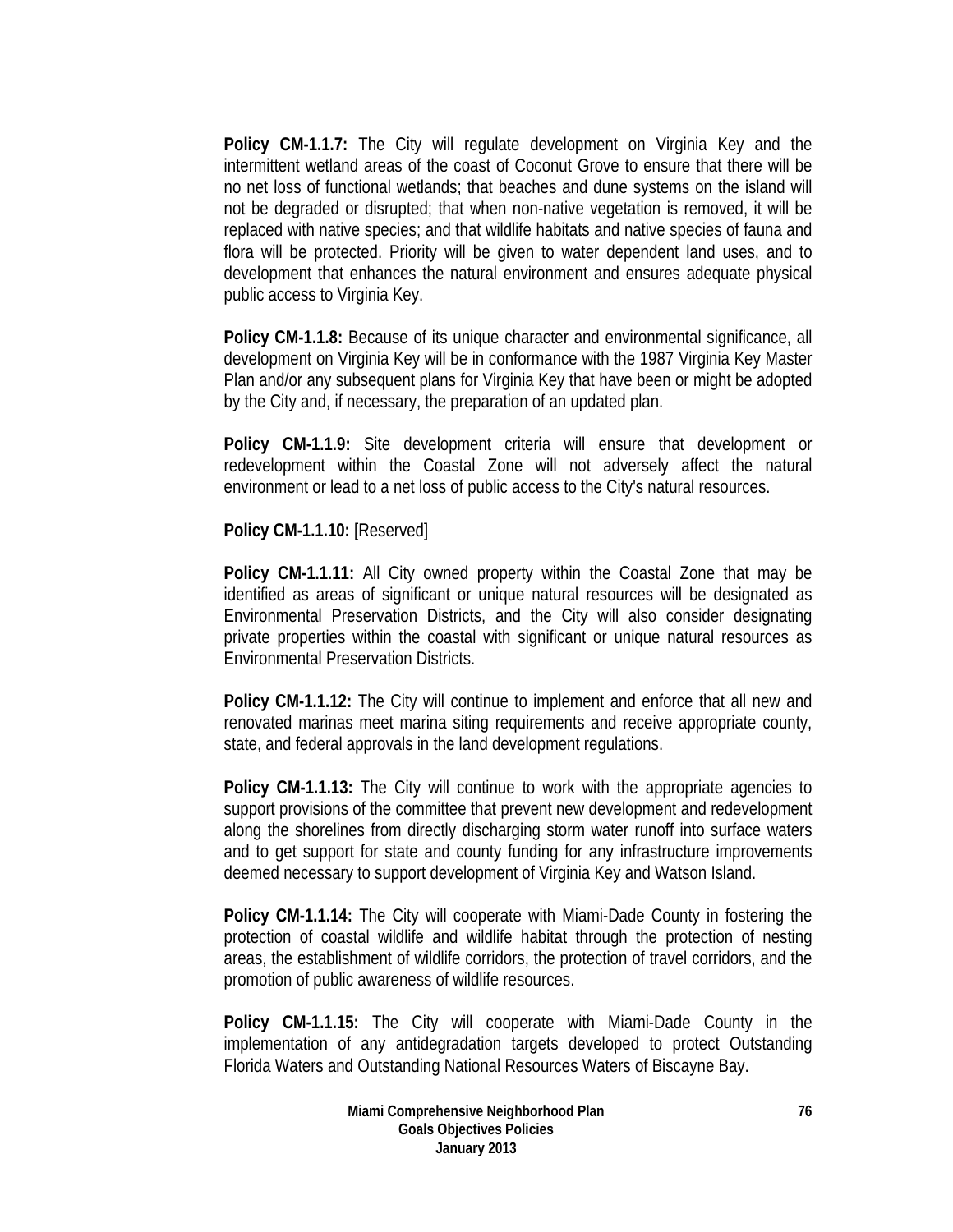**Objective CM-1.2: The City will continue to follow and enforce the Florida Building Code, which establishes construction standards that minimize the impacts of manmade structures on beach and dune systems.** 

**Policy CM-1.2.1:** The City will increase inspection and code enforcement efforts for coastal area construction to ensure the proper standards are met.

**Objective CM-1.3: In order to enhance the built environment of the coastal area, redevelop and revitalize blighted, declining, or threatened coastal areas.** 

**Policy CM-1.3.1:** The City will continue to adhere to its established policies regarding the designation of Community Redevelopment Districts in appropriate coastal areas of the city.

**Policy CM-1.3.2:** Through increased citywide code enforcement of coastal areas with deteriorated conditions the City will report any structures in severe condition to the unsafe structures board to either force improvements or facilitate the demolition of the structure.

**Objective CM-1.4: Ensure that land development regulations and policies for the Coastal Zone are consistent with the City's ability to provide the capital facilities required to maintain adopted LOS standards and those needed to maintain or enhance the quality of life within the Coastal Zone of the city. (See Capital Improvements Objective CI-1.2.)** 

**Policy CM-1.4.1:** The Coastal Zone of the City will adhere to the level of service standards as adopted and amended in the Capital Improvements Element, and more specifically Policy CI-1.2.3 of that element.

## *Goal CM-2: Improve public awareness, appreciation, and use of Miami's coastal resources by preserving water-dependent and water-related uses, ensuring adequate public access to such uses, and minimizing user conflicts.*

**Objective CM-2.1**: Wherever feasible, increase, physical and visual public access to Biscayne Bay, the Miami River, the City's shorelines, and publicly-owned islands.

**Policy CM-2.1.1:** Where appropriate and in the interest of public safety and promotion of outdoor recreation opportunities on environmentally sensitive areas, future land development regulations will require non-water dependent or related development or redevelopment to maintain public access to the coastal and Miami River shorelines. (See Parks, Recreation and Open Space Policy PR-3.2.4)

**Policy CM-2.1.2:** Where appropriate, City owned waterfront property, including the Miami River shorelines, shall provide for public open spaces that allow similar access to County owned public open spaces that provide access to the shoreline where appropriate.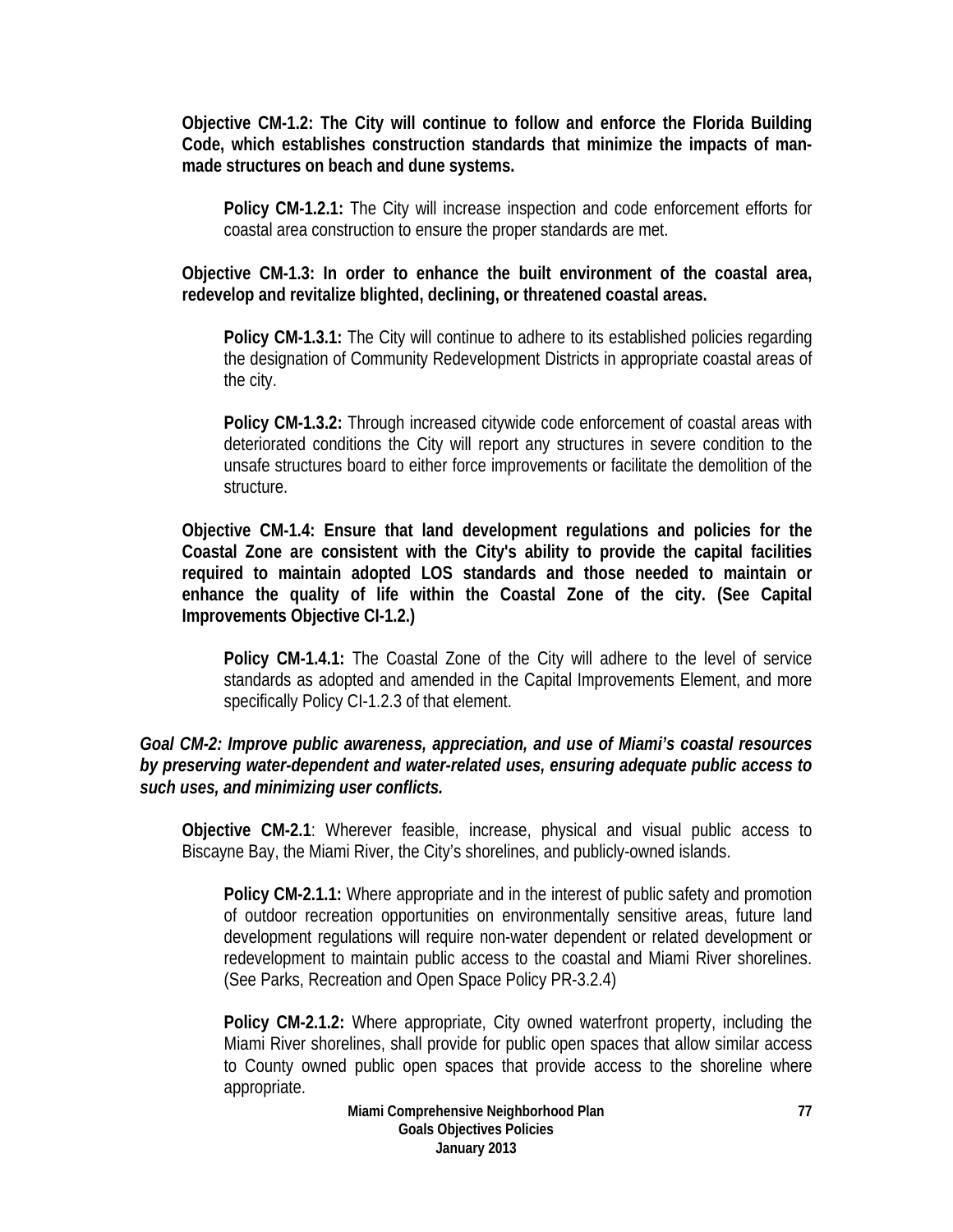**Policy CM-2.1.3:** The City will continue development of the river walk and bay walk along City owned property as funds become available and will continue to require development of the bay walk and river walk along private property through its land development regulations.

**Policy CM-2.1.4:** The City shall continue to implement design guidelines along the baywalk and riverwalk in accordance with the Miami River Greenway Action Plan and other adopted plans as appropriate.

**Policy CM-2.1.5:** [Reserved]

**Policy CM-2.1.6:** The City will incorporate provisions for public physical and/or visual access to the shoreline in its waterfront zoning regulations (See Parks, Recreation and Open Space Policy PR- 3.2.3.)

**Policy CM-2.1.7:** As specified in the City of Miami Charter and related laws, and more specifically the Waterfront Charter Amendment and Ordinance Zoning Ordinance for the City of Miami all new development and redevelopment along the downtown waterfront is required to provide a waterfront setback, and those developments within Special Districts (SDs) that require publicly accessible shoreline walkways, will design them in conformance with the "Baywalk/Riverwalk Design Standards." (See Parks, Recreation and Open Space Policy PR- 3.2.11.)

**Policy CM-2.1.8:** The City will continue to work toward increased physical public access to Virginia Key and Watson Island by pursuing appropriate development and redevelopment as directed by the Virginia Key and Watson Island master plans.

**Policy CM-2.1.9:** The City will ensure that development regulations are not altered so as to prohibit water dependent facilities or uses such as swimming, boating, and fishing and will encourage and support such facilities and uses.

**Objective CM-2.2:** [Reserved]

 $\overline{a}$ 

**Policy CM-2.2.1:** [Reserved]

**Policy CM-2.2.2:** [Reserved]

*Goal CM-3: Pursuant to Ch. 163.3178(2)(g), F.S., The City shall maintain strategies that will be used to preserve and adequate supply of land for recreational and commercial Working Waterfront uses defined in Ch. 342.07, F.S.3*

**Objective CM-3.1:** The City shall strive to allow no net loss of acreage devoted to recreational and commercial Working Waterfront uses in the coastal area of the City of Miami.

<sup>&</sup>lt;sup>3</sup> Additional strategies to preserve and encourage recreational and commercial Working Waterfront uses are contained in the Ports, Aviation, and Related Facilities element, "Port of Miami River" Sub-element.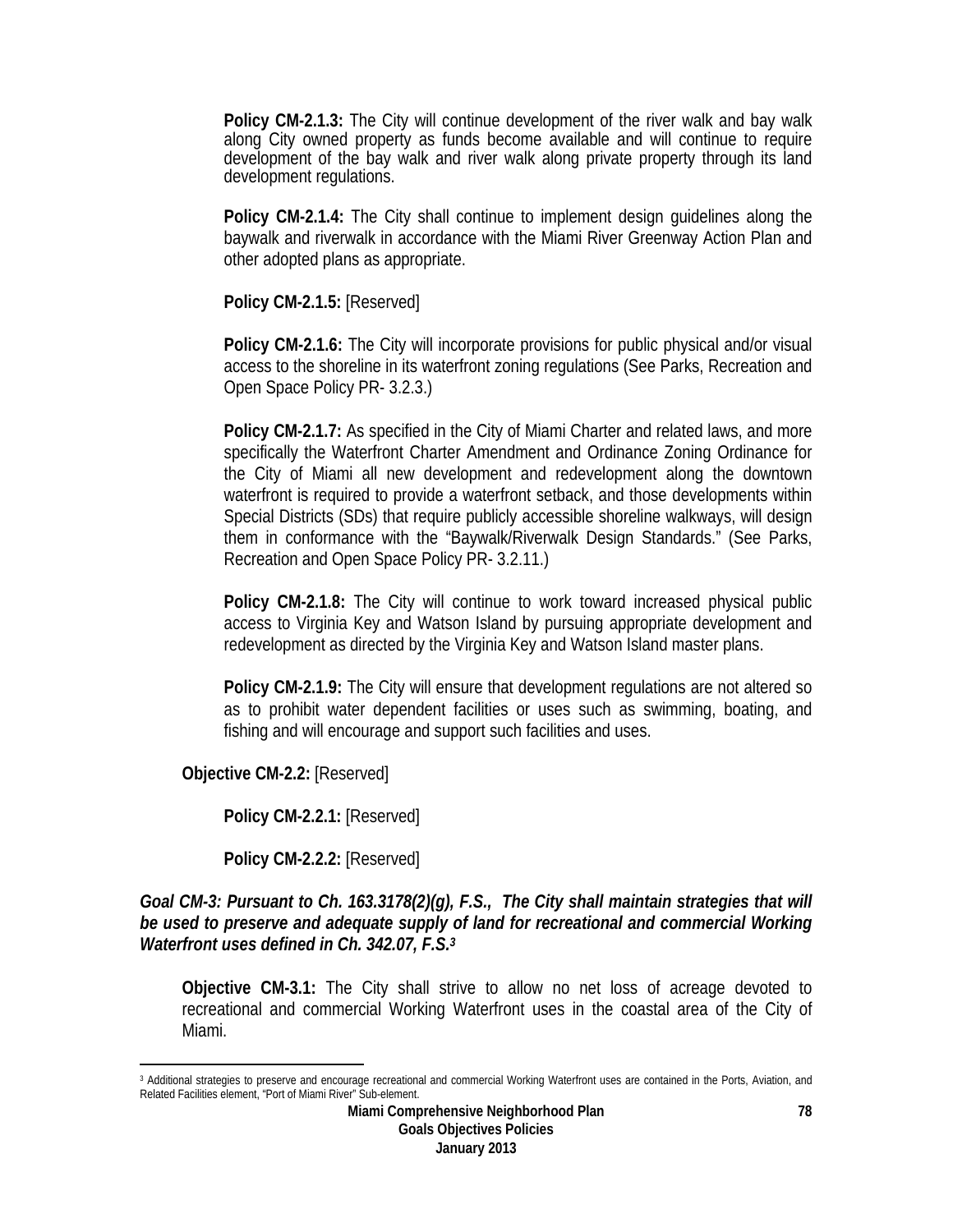**Policy CM-3.1.1:** The comprehensive plan and land development regulations will encourage water-dependent uses along the shoreline, and strategies that will be used to preserve recreational and commercial Working Waterfronts as defined in Ch. 342.07, F.S., particularly on the Miami River. (See Goal PA-3 and Policy LU-1.3.3).

## **Goal CM-4:** *Ensure public safety and the protection of property within the Coastal Zone from the threat of hurricanes.*

**Objective CM-4.1: Minimize the potential for loss of human life and the destruction of property from hurricanes.** 

**Policy CM-4.1.1:** Enforce building code standards that protect against the destruction of structures by hurricane winds and tidal swells.

**Policy CM-4.1.2:** Continue to direct population away from the Coastal High Hazard Area, which is defined as the areas below the elevation of the category 1 storm surge line, as established by a Sea, Lake and Overland Surges from Hurricanes (SLOSH) computerized storm surge model as depicted on the CHHA map in Appendix CM-1. (See map following Appendix CM-1.)

**Policy CM-4.1.3:** The City shall continue to implement measures for the protection of City owned historic properties from destruction in the event of a major storm, and plans for each site's restoration in the event of destruction or major damage will remain in effect.

**Policy CM-4.1.4:** Immediately subsequent to the event of a major storm, the adequacy of existing building standards and the appropriateness of land uses and development regulations in the Coastal High Hazard Area will be reviewed, and all modifications to standards, zoning or land use policies required to reduce future risk of loss of life and property damage will be adopted prior to the approval of long term, post disaster redevelopment plans.

**Policy CM-4.1.5:** Each proposed future land use map change within the Coastal High Hazard area of the city will require an analysis of its potential impact on evacuation times and shelter needs in the event of a hurricane.

**Policy CM-4.1.6:** [Reserved]

**Policy CM-4.1.7:** The City will incorporate into its Comprehensive Plan any relevant recommendations of interagency hazard mitigation reports as they become available.

**Policy CM-4.1.8:** The City will work in cooperation with regional and state agencies to adopt plans and policies that protect public and private property and human lives from the effects of natural disasters.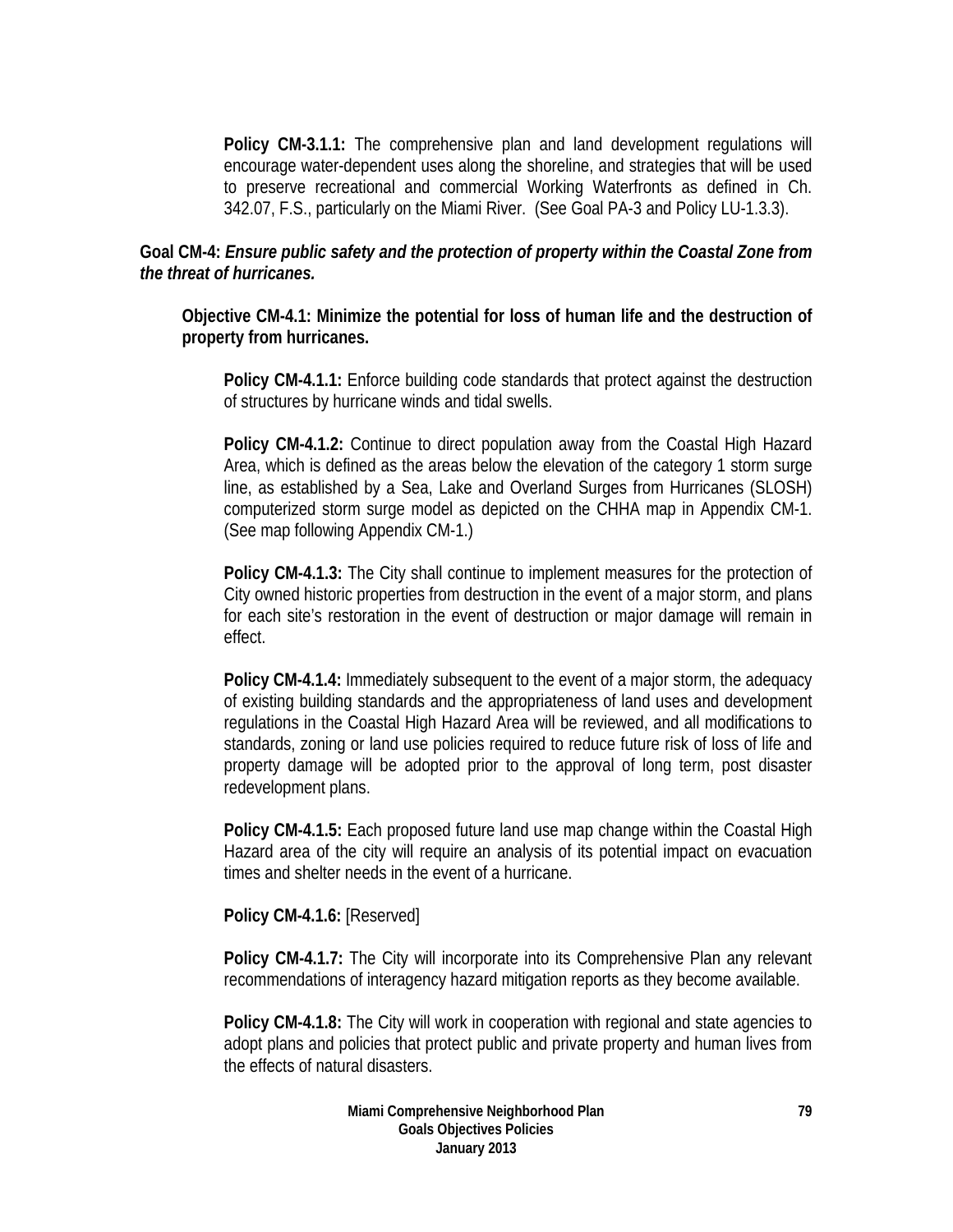**Policy CM-4.1.9:** The City will work in cooperation with regional and state agencies in the preparation of advance plans for the safe evacuation of coastal residents.

**Policy CM-4.1.10:** The City will adhere to its "Emergency Operations Plan for Civil Defense in War and Natural Emergencies" and "The Emergency Procedures Manual" for immediate repair and cleanup actions needed to protect public health and safety. The City will update these manuals on an annual basis.

**Objective CM-4.2: The City will adhere to and cooperate with the County in executing evacuation procedures as well as annually update information and procedural brochures for the public; these brochures will contain information on evacuation procedures and routes, and will be distributed to city residents at local businesses and government agencies.** 

**Policy CM-4.2.1:** The City's fire and police departments will continue to work with Miami-Dade County and regional emergency agencies to update and revise, as needed coordinated peacetime emergency and evacuation plans.

**Policy CM-4.2.2:** The City will annually update and distribute an informational brochure to establish public awareness and information programs that educate as to the need for evacuation, and indicate evacuation routes and procedures.

**Policy CM-4.2.3:** The City will follow the County in providing appropriate evacuation route markers within City boundaries as part of a Countywide coordinated program.

### **Objective CM-4.3: Minimize the potential for loss of human life and destruction of property from hurricanes in the Coastal High Hazard Area.**

**Policy CM-4.3.1:** Public expenditures for capital facilities in the Coastal High Hazard area will be limited to those required to eliminate existing LOS deficiencies, maintain adopted LOS standards in non-high hazard areas, improve hurricane evacuation time, or reduce the threat to public health and safety from storm events. (See Capital Improvements Policy CI-1.4.1.)

**Policy CM-4.3.2:** Public expenditures for capital facilities in the Coastal High Hazard Area intended to further the goals and objectives of the Miami Comprehensive Neighborhood Plan will be limited to those projects that do not measurably increase the risk to public health and safety from storm damage. (See Capital Improvements Policy CI-1.4.2.)

**Policy CM-4.3.3:** Each proposed future land use map change to a residential land use category within the Coastal High Hazard area of the city will require an analysis of its potential impact on evacuation times and shelter needs in the event of a category 5 storm event as measured on the Saffir-Simpson scale.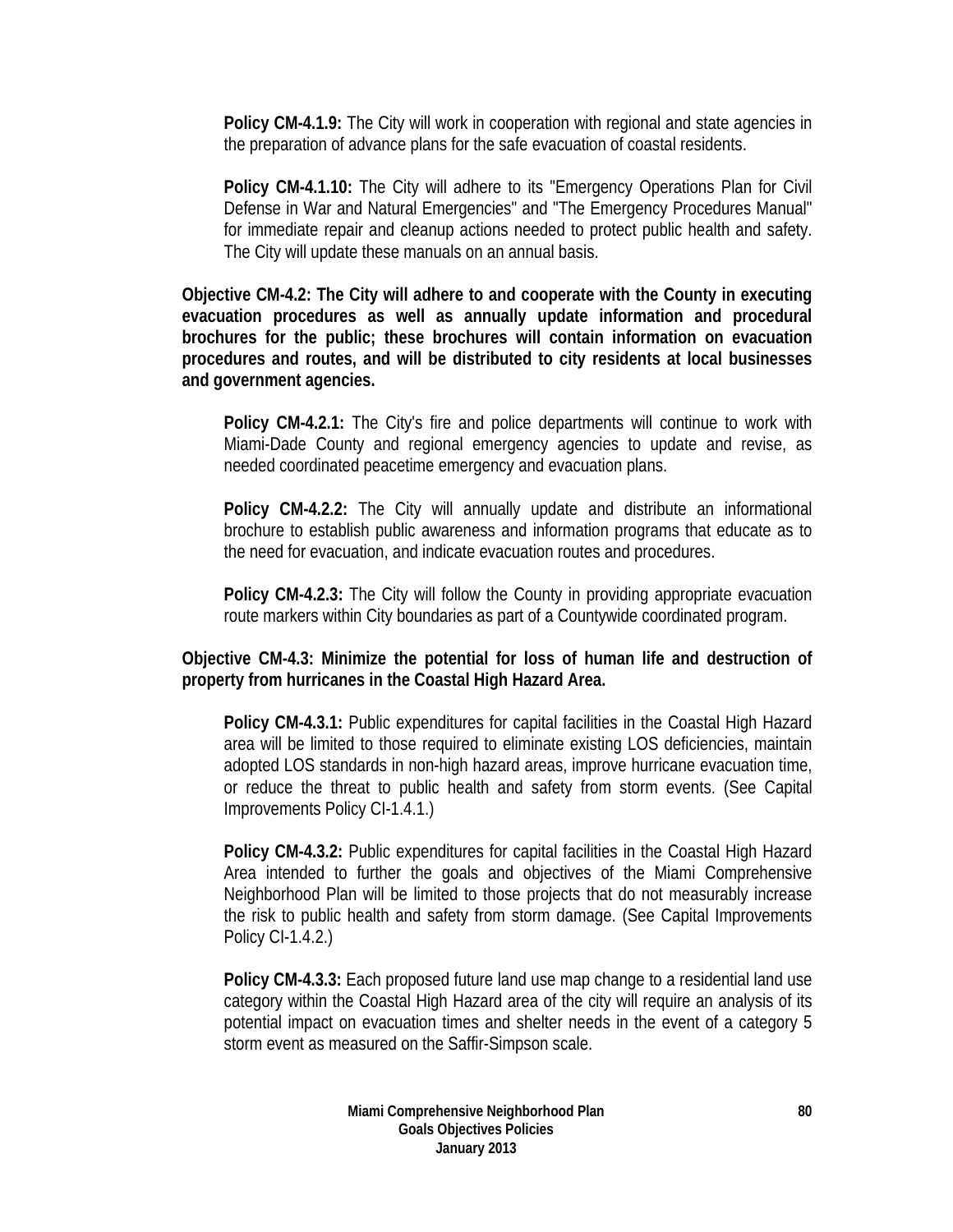**Policy CM-4.3.4:** Proposed future land use map changes to a residential land use category within the Coastal High Hazard Area shall only be approved if one of the following standards is met:

- a. A no greater than 16 hour level of service for out of county hurricane evacuation is maintained for a category 5 storm event as measured on the Saffir-Simpson scale;
- b. A no greater than 12 hour evacuation time to shelter is maintained for a category 5 storm event as measured on the Saffir-Simpson scale and shelter space reasonably expected to accommodate the residents of the development contemplated by the proposed comprehensive plan amendment is available; or
- c. Appropriate mitigation is provided that will satisfy the provisions of subparagraph a. or subparagraph b. Appropriate mitigation shall include, without limitation, payment of money, contribution of land, and construction of hurricane shelters and transportation facilities. Required mitigation shall not exceed the amount required for the development to accommodate impacts reasonably attributable to development. The City and applicant for the plan amendment shall enter into a binding agreement to memorialize the mitigation plan.

**Policy CM-4.3.5:** The City shall consider the use of undeveloped land in the Coastal High Hazard Area for public or private recreational uses and open space. Policy CM-4.3.6: The City will prohibit the construction of new mobile home parks in the Coastal High Hazard Area.

## *Goal CM-5: Preserve and protect the heritage of the City of Miami through the identification, evaluation, rehabilitation, adaptive reuse, restoration and public awareness of Miami's historic, architectural and archaeological resources. (See Land Use Goal LU-2.)*

**Objective CM-5.1: Maintain, update and increase the number of eligible properties contained in the Miami-Dade County Historic Survey, which identifies and evaluates the City's historic, architectural and archaeological resources. (See Land Use Objective LU-2.1.)** 

**Policy CM-5.1.1:** The City will continue to identify potential historic districts and conduct further surveys of contributing and noncontributing buildings. (See Land Use Policy LU-2.1.1.)

**Policy CM-5.1.2:** The City will continue to maintain a computerized database of all relevant information for all sites in the Miami-Dade County Historic Survey. (See Land Use Policy LU-2.1.2.)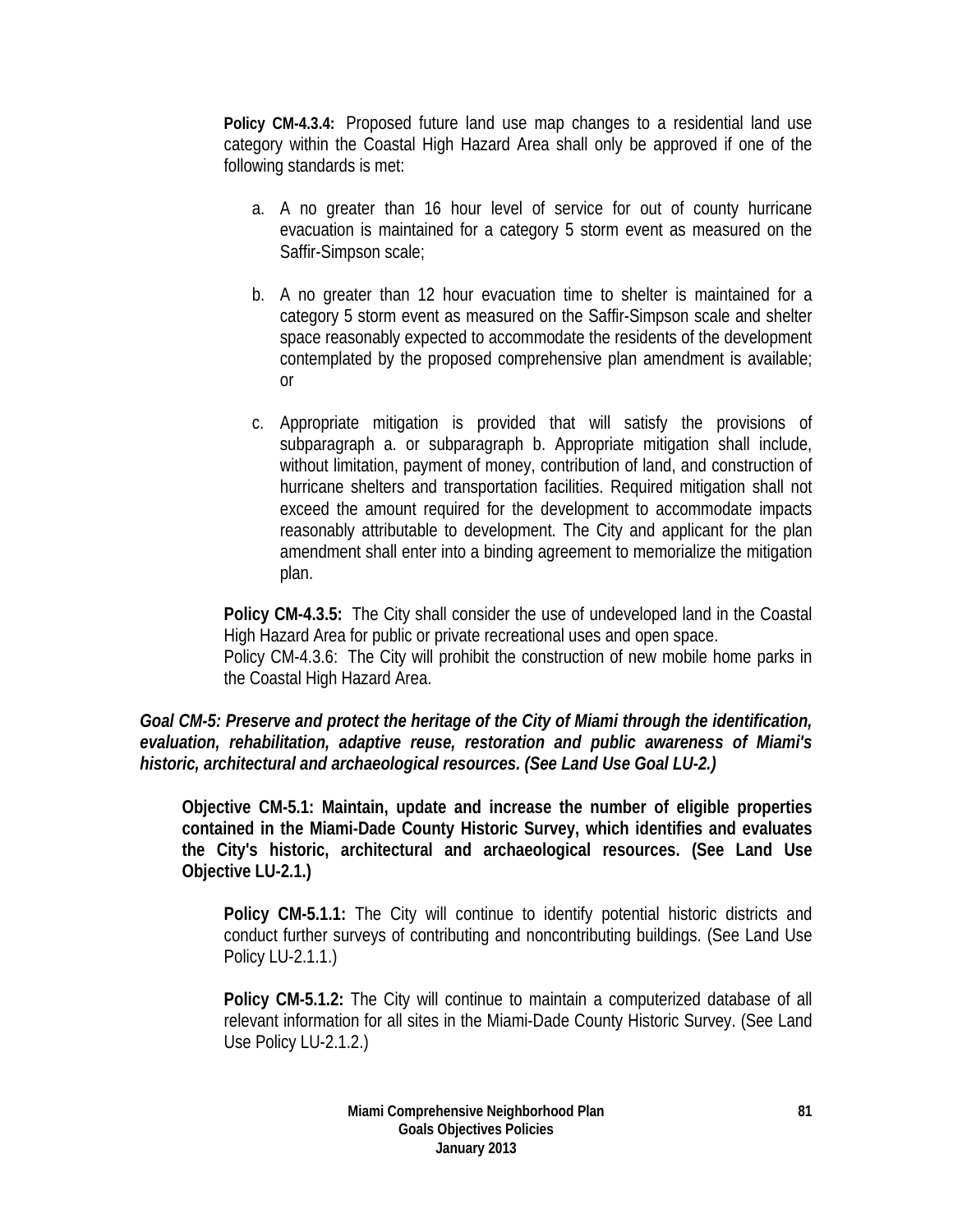**Policy CM-5.1.3:** The City has designated numerous historic sites and historic districts pursuant to Chapter 23 of the Miami City Code. The City will continue to designate sites and districts as appropriate and warranted. (See Land Use Policy LU-2.3.2.)

**Policy CM-5.1.4:** The City will continue to review nominations to the National Register of Historic Places through the Certified Local Government Program. (See Land Use Policy LU-2.3.1.)

**Policy CM-5.1.5:** The City will continue to include information on the City's historic, architectural and cultural heritage for inclusion in public information, economic development promotion and tourism materials. (See Land Use Policy LU-2.5.4.)

**Objective CM-5.2: Increase the number of historic structures that have been preserved, rehabilitated or restored, according to the U.S. Secretary of the Interior's Standards for Rehabilitation. (See Land Use Objective LU-2.4.)** 

**Policy CM-5.2.1:** The City will continue to utilize the U.S. Secretary of the Interior's Standards for Rehabilitation as the minimum standards for preservation of historic properties. To receive public financial support from the City, designated privately owned structures must meet these standards. (See Land Use Policy LU-2.4.2.)

**Policy CM-5.2.2:** The City currently owns historic sites and other potential archaeological sites. If it is deemed in the public interest for the City to transfer title of City properties of historic, architectural, or archaeological significance, such transfer will include restrictive covenants to ensure the protection and preservation of such properties. (See Land Use Policy LU-2.4.3.)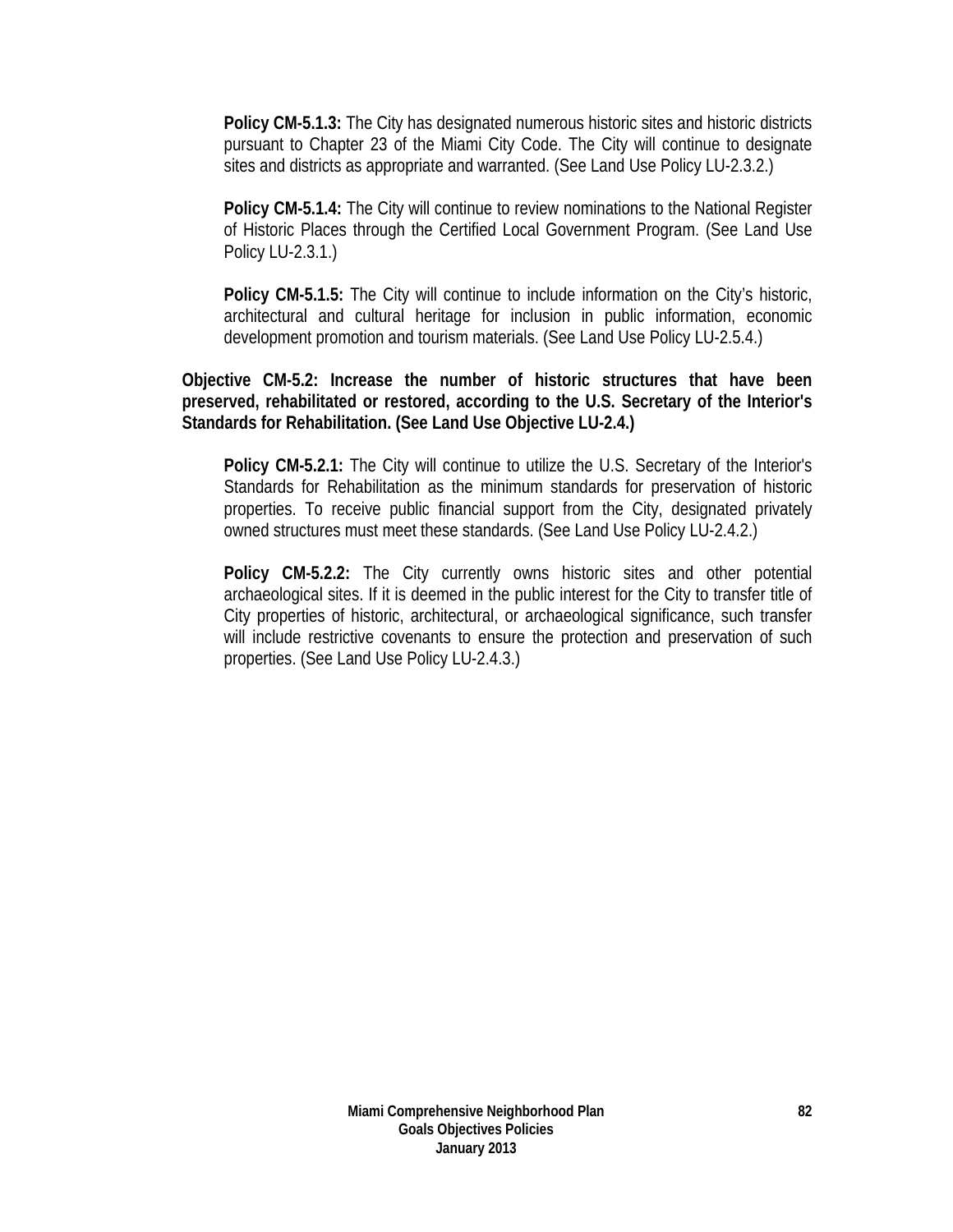# **NATURAL RESOURCE CONSERVATION**

## *Goal NR-1: Maintain, preserve, enhance and restore the quality of natural resources within the context of the city's urban environment.*

**Objective NR-1.1: Preserve and protect the existing natural systems within Virginia Key, the Dinner Key spoil islands, and those portions of Biscayne Bay that lie within the City's boundaries.** 

**Policy NR-1.1.1:** The City shall continue to take actions to protect and restore the natural environment of Virginia Key in cooperation with appropriate County, State and Federal environmental agencies. (See Coastal Management Policy CM-1.1.1.)

**Policy NR-1.1.2:** The City will continue retrofitting the number of storm water outfalls that discharge into the Miami River and its tributaries, the Little River and directly into Biscayne Bay in accordance with water quality improvement programs and adopted plans. If positive drainage systems to these water bodies are deemed to be the only feasible method of maintaining adequate storm drainage, then these storm sewers will be designed and constructed to retain grease and oil and minimize pollutant discharges. (See Sanitary and Storm Sewers Policy 2.2.1 and Coastal Management Policy CM-1.1.2.)

**Policy NR-1.1.3:** [Reserved]

**Policy NR-1.1.4:** The City will continue to participate in the State funded SWIM program for funding support in order to reduce point and non-point sources of pollution into Biscayne Bay.

**Policy NR-1.1.5:** Regulate development on Virginia Key to ensure that there will be no net loss of functional wetlands; that beaches and dune systems on the island will not be degraded or disrupted; and that wildlife habitats and native species of fauna and flora will be protected.

**Policy NR-1.1.6:** Through land development regulations, ensure that development or redevelopment within the Coastal Zone will not adversely affect the natural environment or lead to a net loss of public access or public use of public owned property (consistent with protection of natural systems) to the city's natural resources.

**Policy NR-1.1.7:** The City will increase code enforcement to prevent illegal disposal of hazardous waste into the city's natural resources such as the Miami River and Biscayne Bay, and will encourage Miami-Dade County to approve and post signs warning against illegal disposal.

**Policy NR-1.1.8:** The City will work with, and support the County's efforts to identify generators of hazardous waste, and to develop and enforce procedures for the proper collection and disposal of hazardous waste. The City will support Miami-Dade County's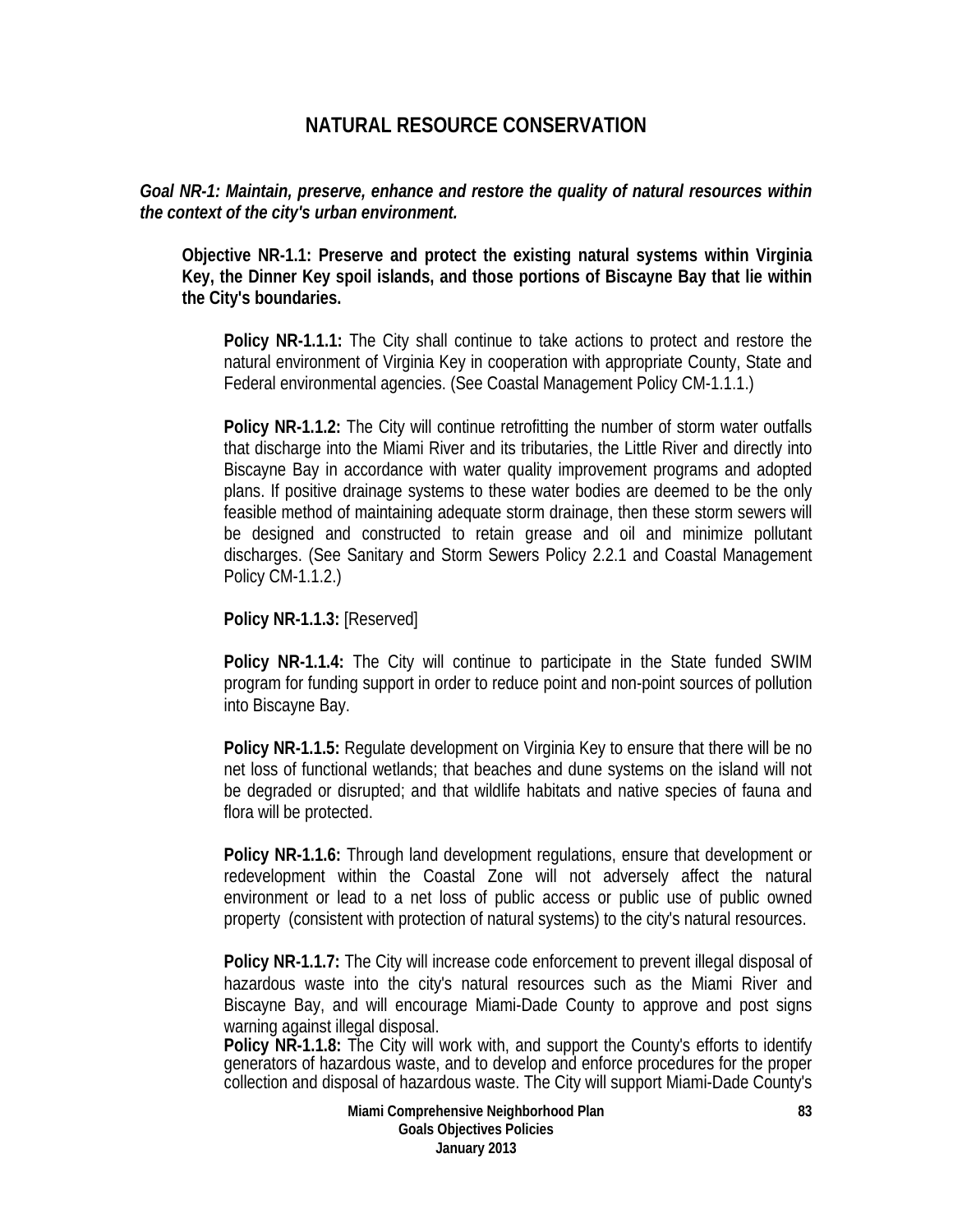development of a hazardous waste temporary storage facility in a non-populated area. (See Solid Waste Collection Policy SW-1.2.4.)

## **Objective NR-1.2: Improve the water quality of, and ensure health safety within, the Miami River, its tributaries and the Little River.**

**Policy NR-1.2.1:** The City will continue to work with the Biscayne Bay Management Plan Committee and with the appropriate agencies in order to encourage and support Miami-Dade County Department of Environmental Resource Management in the monitoring of contaminants within these water bodies and to ensure that the City is kept adequately informed of environmental conditions.

**Policy NR-1.2.2:** Continue to implement the Biscayne Bay Management Plan and other relevant plans in order to reduce the level of contaminants in these water bodies and improve the water quality within them.

**Policy NR-1.2.3:** Participate in state and federally funded programs to remove abandoned and repair leaking underground fuel storage tanks on City owned properties.

**Policy NR-1.2.4:** The City of Miami will continue to cooperate with the Miami River Commission, which has been granted broad powers over environmental and other issues related to the Miami River by state statute. Among the issues to be addressed by the commission are those related to acceptable water quality standards for the Miami River and its tributaries. The City of Miami will cooperate with the Miami River Commission in establishing such standards and, to the extent feasible, achieving them.

## **Objective NR-1.3: Maintain and enhance the status of native species of fauna and flora.**

**Policy NR-1.3.1:** Continue and, where necessary, expand the use of scenic corridor and Environmental Preservation District designation.

**Policy NR-1.3.2:** Identify City-owned land with significant native vegetative features or wildlife habitats, and designate those areas as Environmental Preservation Districts.

**Policy NR-1.3.3:** Continue designating private properties with significant or unique resources as Environmental Preservation Districts.

**Policy NR-1.3.4:** Review development and redevelopment to determine any adverse impacts on adjacent areas with significant native vegetative features, wildlife or marine life, and establish regulations that reduce or mitigate such impacts.

**Policy NR-1.3.5:** Through the development review and approval process, ensure that off-site mitigation for disruption or degradation of significant natural resources occurs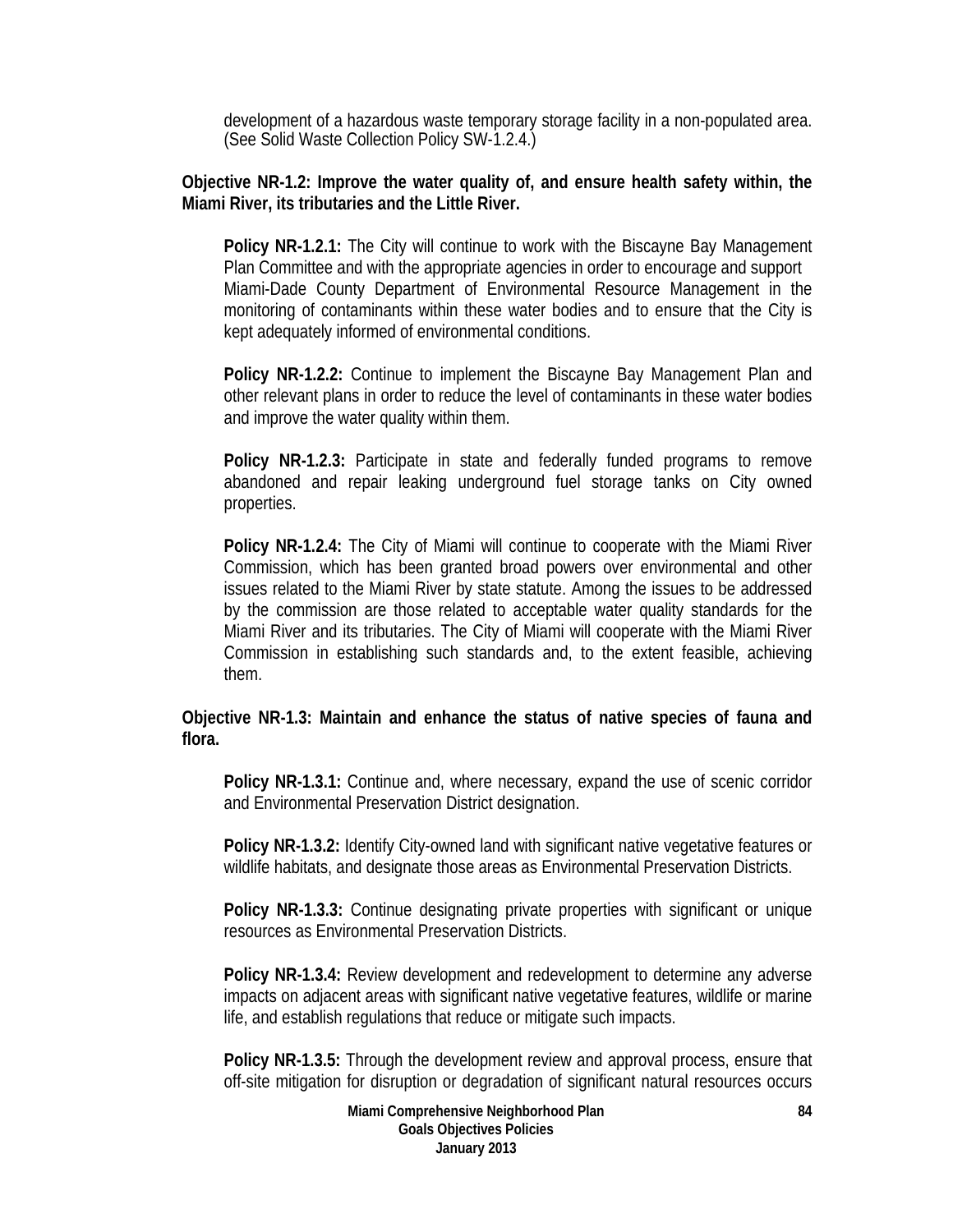in an orderly and sound manner, so as to maximize benefits to the overall natural system.

**Policy NR-1.3.6:** Through the development review process, deny the use of intrusive exotic plant species, encourage the use of native plant species, and those species that do not require the excessive use of fertilizers, excessive watering, are not prone to insect infestation or disease, and do not have invasive root systems.

**Policy NR-1.3.7:** Permit applications for all boating facilities located on city shorelines shall be evaluated in the context of their cumulative impact on manatees and marine resources.

**Policy NR-1.3.8:** Slow or idle speed zones shall be adopted in areas frequented by manatees and enforcement of speed zones will be improved.

**Policy NR-1.3.9:** To the extent that there are wetlands on the Resources of Regional Significance, State Save Our Rivers, or Dade County Environmentally Endangered Lands acquisition lists within the City of Miami, consideration will be given to public acquisition and management of such properties when such actions are feasible.

## **Objective NR-1.4: Maintain, protect and enhance the City's tree canopy and significant trees.**

**Policy NR-1.4.1:** The City will continue to protect the tree canopy and significant trees through the Tree Protection Ordinance.

**Policy NR-1.4.2:** The City will work with public and private partners to achieve the 2007 Tree Master Plan goal of 30% tree canopy coverage citywide by 2020.

**Policy NR-1.4.3:** The City will develop an ordinance describing criteria for designation of City of Miami Historic Trees, procedures for nomination of a Miami Historic Tree, and procedures for official designation and signage identifying Miami Historic Trees.

## *Goal NR-2: Maintain an adequate and safe supply of water for the city residents.*

**Objective NR-2.1: Ensure adequate levels of safe potable water are available to meet the needs of the city. (See Potable Water Objective PW-1.2.)** 

**Policy NR-2.1.1:** In periods of regional water shortage, the City will support the South Florida Water Management District's policies and regulations regarding water conservation.

**Policy NR-2.1.2:** The City will continue to enforce Florida Building Code requirements for the on-site retention of the first inch of storm water runoff. (See Sanitary and Storm Sewers Policy SS-2.2.5.)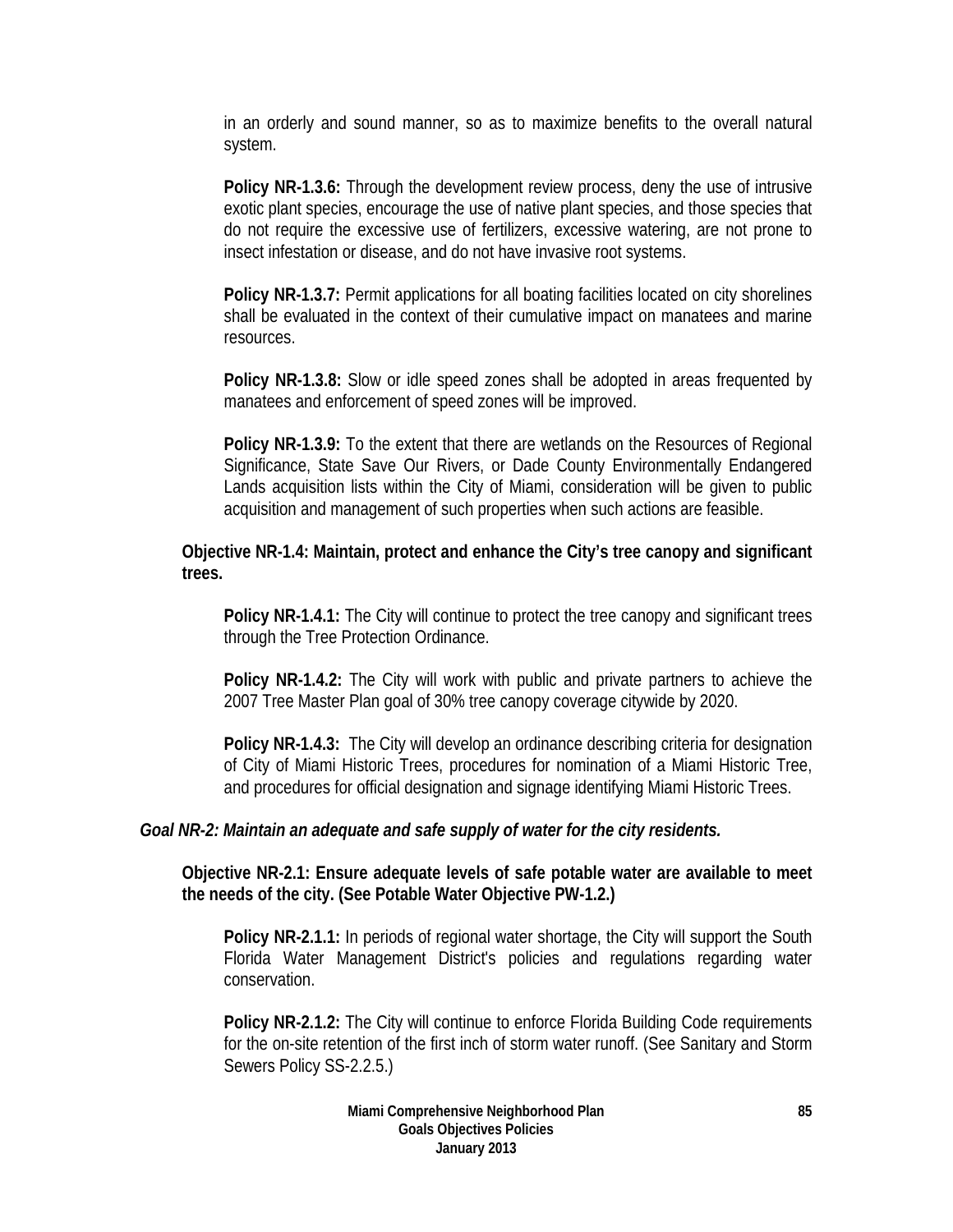**Policy NR-2.1.3:** The City will continue to support the South Florida Water Management District efforts to monitor the water levels at the salinity control structures within the city to prevent against further saltwater intrusion and protect the aquifer recharge areas and cones of influence of wellfields from contamination. (See Natural Groundwater Aquifer Recharge Policy AR-1.1.3.)

**Policy NR-2.1.4:** Since the potable water network is an interconnected, countywide system, the City will cooperate with Miami-Dade County Water and Sewer Department (MDWASD) to jointly develop methodologies and procedures for biannually updating estimates of system demand and capacity, and ensure that sufficient capacity to serve development exists. (See Potable Water Policy PW-1.1.1.)

**Policy NR-2.1.5:** Ensure potable water supplies meet the established level of service standards for transmission capacity as set in the Capital Improvements Element. (See Potable Water Policy PW-1.2.1 and Capital Improvements Policy CI-1.2.3.)

**Policy NR-2.1.6:** [Reserved]

**Policy NR-2.1.7:** The City adopted a Water Supply Facilities Work Plan (contained in Appendix PW-1 of the MCNP) for a 20-year planning period that is consistent with the current South Florida Water Management District Lower East Coast Water Supply Plan Updates approved by the South Florida Water Management District (SFWMD) and the current adopted County Water Supply Facilities Work Plan. (See Potable Water Policy PW-1.2.2.)

**Policy NR-2.1.8:** The City will continue to practice water conservations measures (i.e. new residential and commercial development will be required to install high efficiency plumbing fixtures and appliances) that are enforced through Chapter 8 – Building Code and 32 – Water and Sewer Regulations, of the Miami Dade County Code of Ordinances, updated September 2, 2008.

**Policy NR-2.1.9:** The City will continue to implement the same or more stringent water conservation measures as provided through Chapter 8 – Building Code (updated September 2, 2008), Chapter 32 – Water and Sewer Regulations (updated September 2, 2008), and Chapter 18A and 18B – Landscape Ordinance (updated May 5, 2009), of the Miami-Dade County Code of Ordinances.

# *Goal NR-3: Attain and maintain a degree of air quality that is safe and to meet all attainment standards set by the U.S. Environmental Protection Agency for the city as a whole.*

**Objective NR-3.1: Improve the monitoring of air quality within areas perceived to have the highest potential for air quality problems.** 

**Policy NR-3.1.1:** The City shall continue working with County, State and federal environmental agencies to ensure that the number of air quality monitoring stations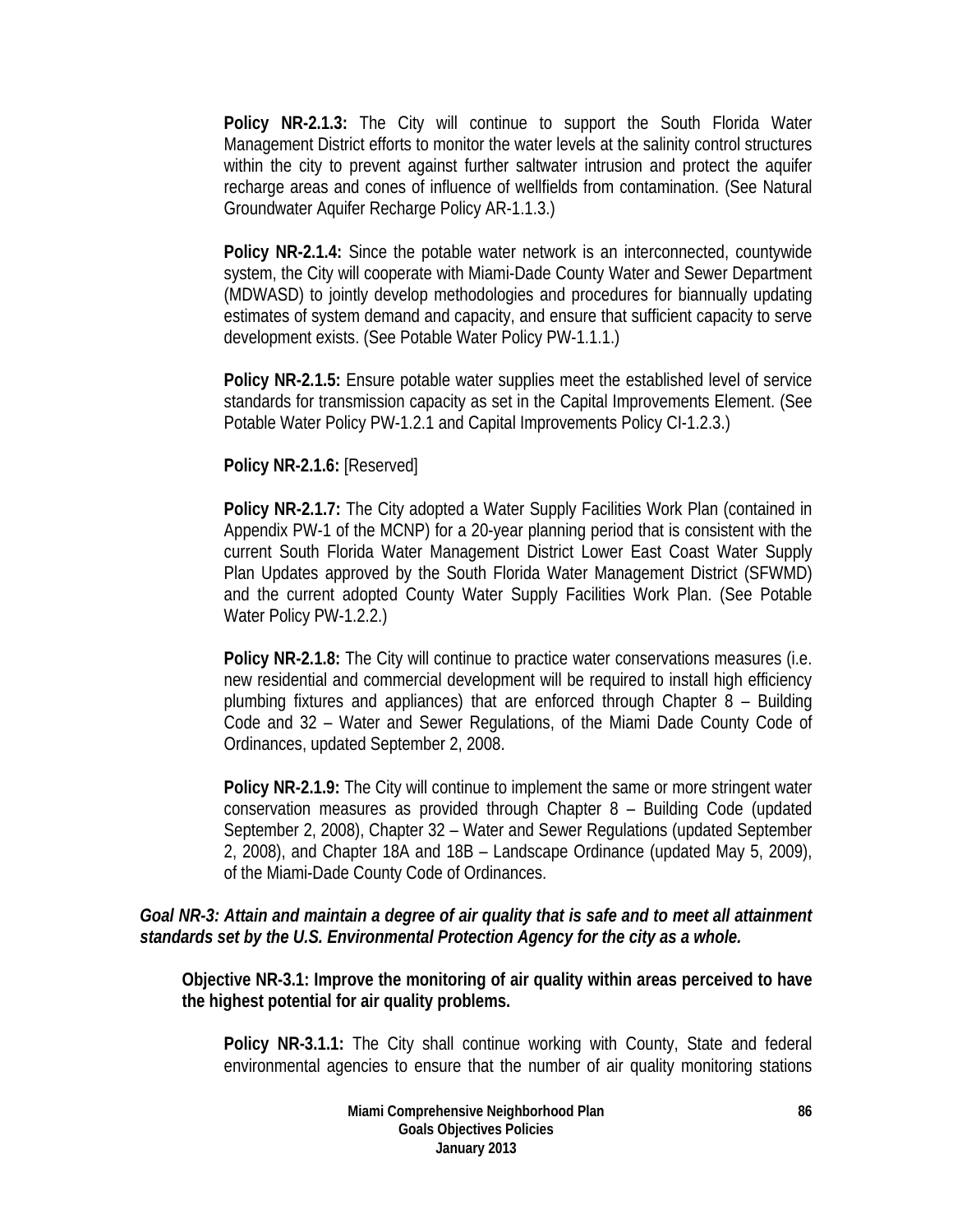maintained by these agencies are sufficient to ensure accurate ongoing monitoring of air quality standards.

## **Objective NR-3.2: Prevent the degradation of ambient air quality within the city.**

**Policy NR-3.2.1:** Establish vehicular transportation patterns that reduce the concentration of pollutants in areas known to have ambient air quality problems.

**Policy NR-3.2.2:** The City of Miami continues to support the provision of efficient transit and paratransit services that serve existing and future trip generators and attractors, the provision of safe and convenient transit passenger transfer terminal facilities, and the accommodation of the special needs of the City of Miami's population. Therefore, the City of Miami will support Miami-Dade County in the provision of these essential transit services. (See Transportation Objective 1.5)

**Policy NR-3.2.3:** The City will work with the Miami-Dade County transportation planning agencies to continue to increase the quality of transit services within the city.

**Policy NR-3.2.4:** The City will work with the appropriate federal, state, regional, and county agencies to ensure that owners of buildings and facilities with unacceptable levels of asbestos (according to EPA and State Standards) in ambient air test remove, treat and seal asbestos-containing materials as long as this action will not cause further degradation to the air quality.

**Policy NR-3.2.5:** The City will monitor developers to ensure that they appropriately treat exposed construction areas by means such as mulching, spraying or grass coverings, to minimize air pollution.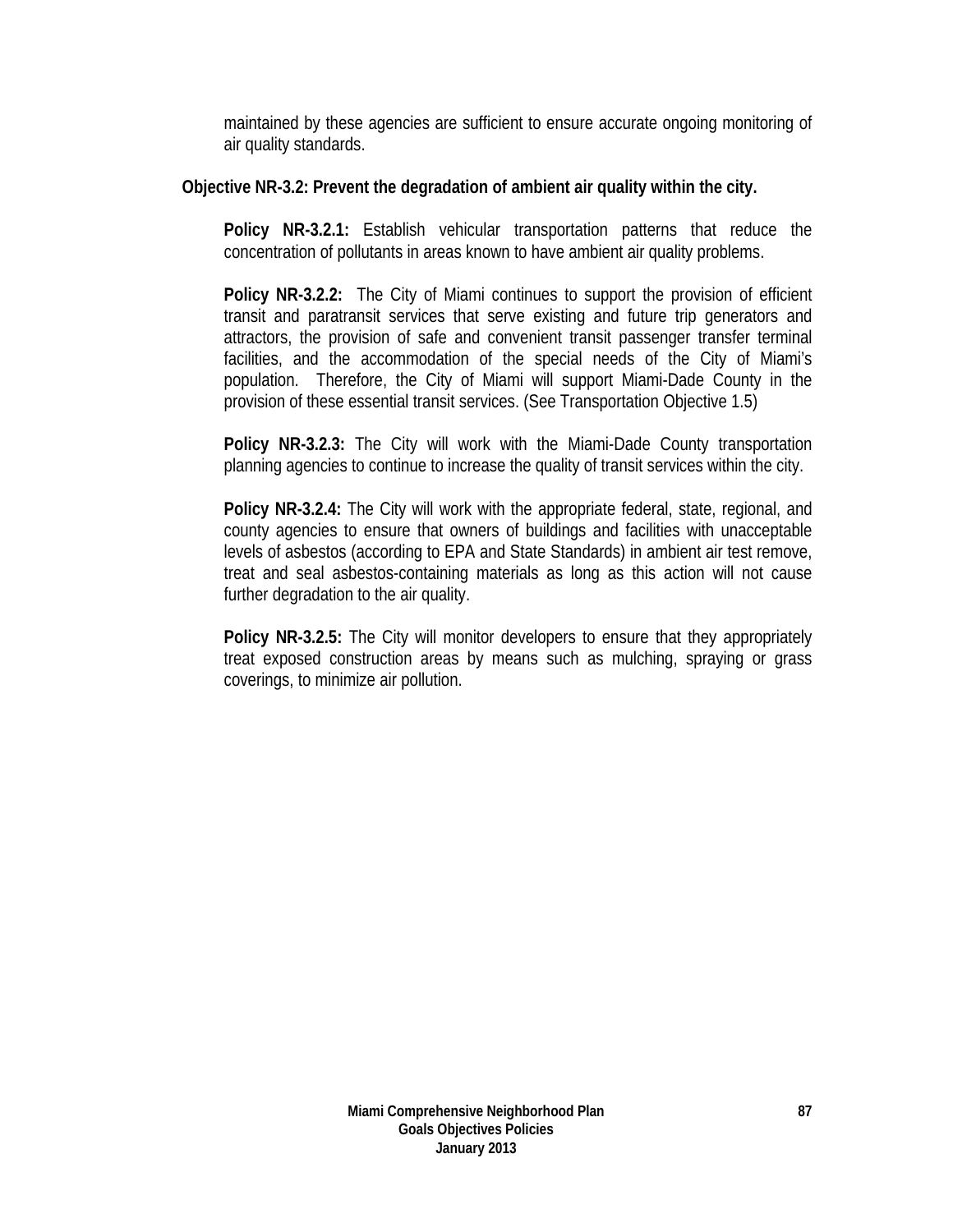# **EDUCATION**

*GOAL EDU-1: DEVELOP, OPERATE, AND MAINTAIN A SYSTEM OF PUBLIC EDUCATION BY MIAMI-DADE COUNTY PUBLIC SCHOOLS, IN COOPERATION WITH THE CITY AND OTHER APPROPRIATE GOVERNMENTAL AGENCIES, WHICH WILL STRIVE TO IMPROVE THE QUALITY AND QUANTITY OF PUBLIC EDUCATIONAL FACILITIES AVAILABLE TO THE CITIZENRY OF MIAMI-DADE COUNTY, FLORIDA.* 

**Objective EDU-1.1: Work towards the reduction of the overcrowding which currently exists in the Miami-Dade County Public Schools, while striving to attain an optimum level of service pursuant to Objective EDU-1.2. Provide additional solutions to overcrowding so that citywide enrollment in Miami-Dade County's public schools will meet state requirements for class size by September 1, 2010.** 

**Policy EDU-1.1.1:** Cooperate with the Miami-Dade County Public Schools in their efforts to continue to provide new student stations through the Capital Outlay program, in so far as funding is available.

**Policy EDU-1.1.2:** Cooperate with the Miami-Dade County Public Schools in their efforts to develop and implement alternative educational facilities, such as primary learning centers, which can be constructed on small parcels of land and relieve overcrowding at elementary schools, in so far as funding and rules permit.

**Policy EDU-1.1.3:** Cooperate with the Miami-Dade County Public Schools in their efforts to provide public school facilities to the students in the City, which operate at optimum capacity, in so far as funding available. Operational alternatives may be developed and implemented, where appropriate, which mitigate the impacts of overcrowding while maintaining the instructional integrity of the educational program.

**Policy EDU-1.1.4:** Cooperate with the Miami-Dade County Public Schools in their efforts to maintain and/or improve the established level of service (LOS), for Public Educational Facilities, as established for the purposes of school concurrency.

**Policy EDU-1.1.5:** The Miami-Dade County School Board (School Board) comments shall be sought and considered on comprehensive plan amendments and other land use and zoning decisions which could impact the school district, in order to be consistent with the terms of the state mandated Interlocal Agreement pursuant to Sections 1013.33 and 163.31777, Florida Statutes.

**88 Policy EDU-1.1.6:** Capital improvement programming by the Miami-Dade Public Schools should be based on future enrollment projections and demographic shifts and targeted to enhance the effectiveness of the learning environment. The future enrollment projections should utilize student population projections based on information produced by the demographic, revenue, and education estimating conferences pursuant to Section 216.136, Florida Statutes, where available, as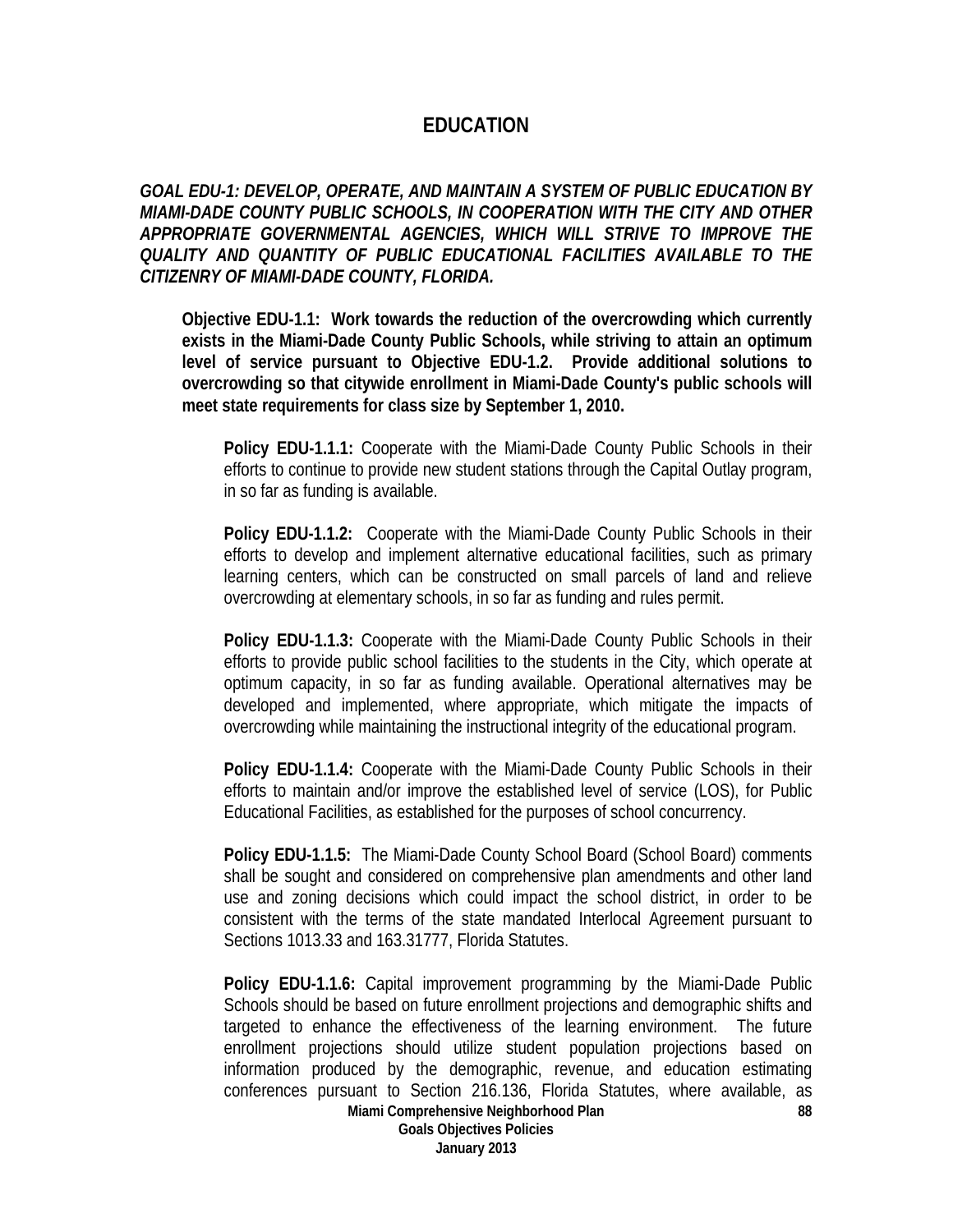modified by the School Board based on development data and agreement with the City of Miami, the State Office of Educational Facilities and the State SMART Schools Clearinghouse. The School Board may request adjustment to the estimating conferences' projections to reflect actual enrollment and development trends. In formulating such a request, the School Board will coordinate with the City regarding development trends and future population projections.

**Policy EDU-1.1.7:** The City will through the Staff Working Group of the Interlocal Agreement for Public School Facility coordinate with Miami-Dade County Public Schools, and applicable Cities to review annually the Education Element and school enrollment projections.

**Objective EDU-1.2: The City of Miami shall coordinate new residential development with the future availability of public school facilities4 consistent with the adopted level of service standards for public school concurrency, to ensure the inclusion of those projects necessary to address existing deficiencies in the 5-year schedule of capital improvements, and meet future needs based upon achieving and maintaining the adopted level of service standards throughout the planning period.** 

**Policy EDU-1.2.1:** Beginning January 1, 2008, the adopted level of service (LOS) standard for all Miami-Dade County public school facilities is 100% utilization of Florida Inventory of School Houses (FISH) Capacity (With Relocatable Classrooms).This LOS Standard, shall be applicable in each public school concurrency service area (CSA), defined as the public school attendance boundary established by the Miami-Dade County Public Schools.

**Policy EDU-1.2.2:** It is the goal of Miami-Dade County Public Schools and The City of Miami for all public school facilities to achieve 100% utilization of Permanent FISH (No Relocatable Classrooms) capacity by January 1, 2018. To help achieve the desired 100% utilization of Permanent FISH by 2018, Miami-Dade County Public Schools should continue to decrease the number of relocatable classrooms over time. Public school facilities that achieve 100% utilization of Permanent FISH capacity should, to the extent possible, no longer utilize relocatable classrooms, except as an operational solution2.

By December 2010, the City and County in cooperation with Miami-Dade County Public Schools will assess the viability of modifying the adopted LOS standard to 100% utilization of Permanent FISH (No Relocatable Classrooms) for all CSAs.

 $\overline{a}$ 

<sup>4</sup> Level of Service standards for public school facilities to those traditional educational facilities, owned and operated by the Miami-Dade County Public Schools, that are required to serve the residential development within their established Concurrency Service Area. Level of Service standards do not apply to charter schools. However, the capacity of both charter and magnet schools will be credited against the impact of development. No credit against the impact of development shall be given for either magnet or charter schools if their district wide enrollment is at, or above, 100% FISH Capacity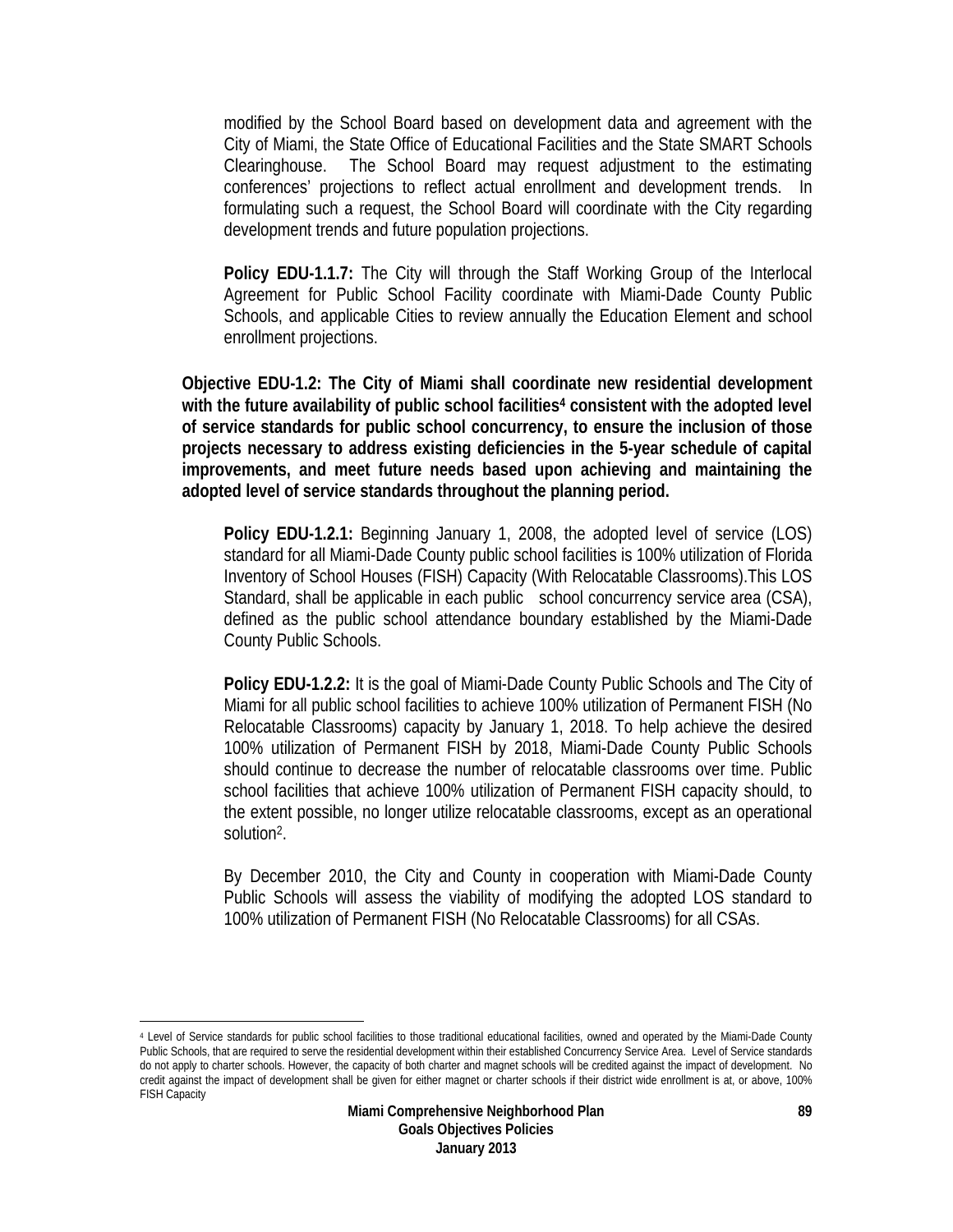**Policy EDU-1.2.3:** In the event the adopted LOS standard of a CSA cannot be met as a result of a proposed development's impact, the development may proceed provided at least one of the following conditions is met:

1.2.3.1: The development's impact can be shifted to one or more adjacent CSAs that have available capacity located, either in whole or in part, within the same Geographic Areas (Northwest, Northeast, Southwest, or Southeast, see Figures 1A, 2A and 3C within Appendix EDU-1) as the proposed development; or

1.2.3.2: The development's impact is mitigated, proportionate to the demand for public schools it created, through a combination of one or more proportionate share mitigation options as defined in Section 163.3180 (13)(e)1, Florida Statutes. The intent of these options is to provide for the mitigation of residential development impacts on public school facilities, guaranteed by a legal binding agreement, through mechanisms that include, one or more of the following: contribution of land; the construction, expansion, or payment for land acquisition or construction of a permanent public school facility; or, the creation of a mitigation bank based on the construction of a permanent public school facility in exchange for the right to sell capacity credits. The proportionate share mitigation agreement is subject to approval by Miami-Dade County School Board and Miami-Dade County Board of County Commission and must be identified in the Miami-Dade County Public Schools Facilities Work Program.

1.2.3.3: The development's impacts are phased to occur when sufficient capacity will be available. If none of the above conditions is met, the development shall not be approved.

**Policy EDU-1.2.4:** Concurrency Service Areas (CSA) shall be delineated to: 1) maximize capacity utilization of the facility, 2) limit maximum travel times and reduce transportation costs, 3) acknowledge the effects of court-approved desegregation plans, 4) achieve socio-economic, racial, cultural and diversity objectives, and 5) achieve other relevant objectives as determined by the School Board's policy on maximization of capacity. Periodic adjustments to the boundary or area of a CSA may be made by the School Board to achieve the above stated factors. Other potential amendments to the CSAs shall be considered annually at the Staff Working Group meeting to take place each year no later than April 30 or October 31, consistent with Section 9 of the Interlocal Agreement for Public School Facility Planning.

**Policy EDU-1.2.5:** The City through the implementation of the concurrency management system and Miami-Dade County Public School Facilities Work Program for educational facilities, shall ensure that existing deficiencies are addressed and the capacity of schools is sufficient to support residential development at the adopted level of service (LOS) standards throughout the planning period in the 5-year schedule of capital improvements.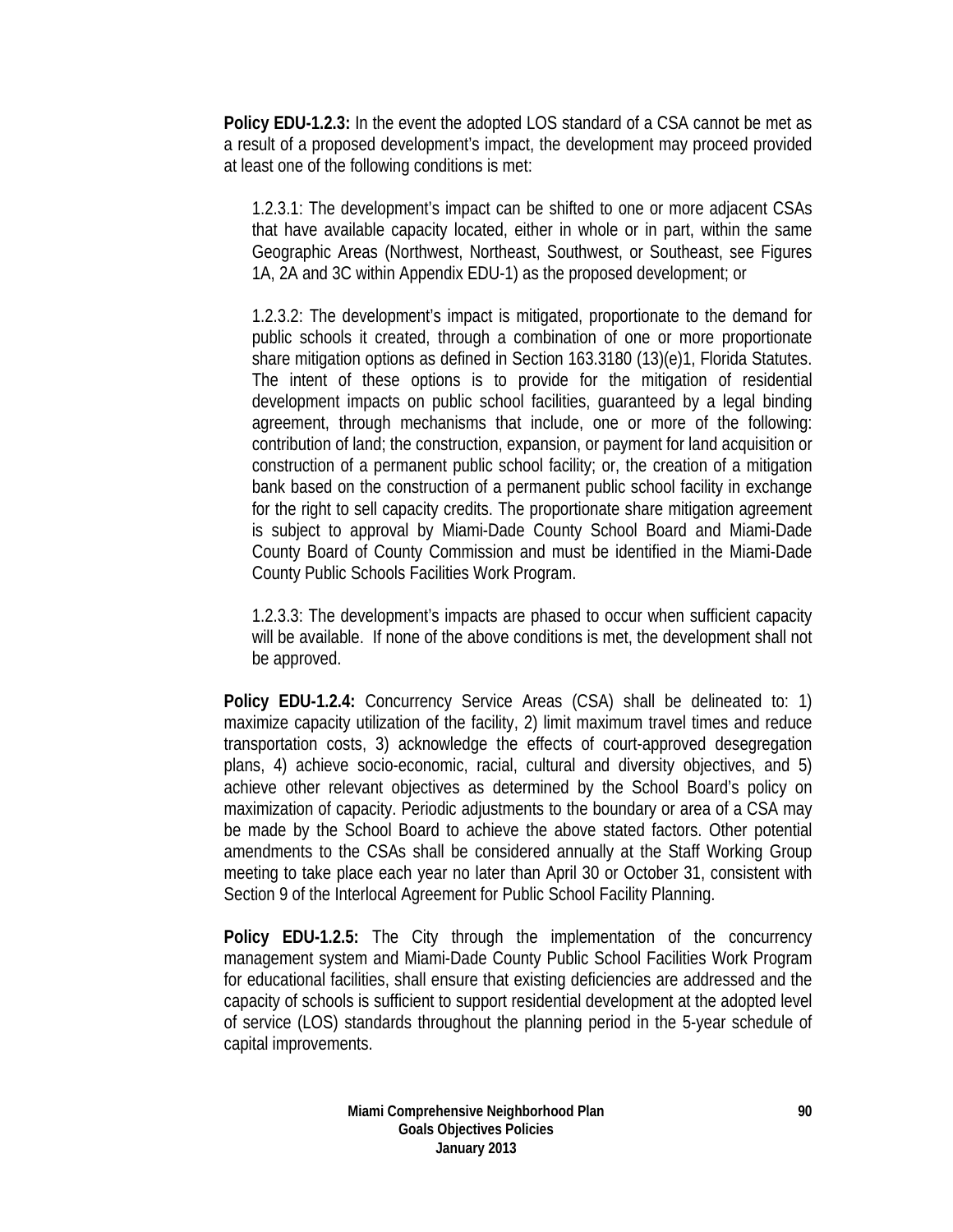**Policy EDU-1.2.6:** The Miami-Dade County Public Schools Facilities Work Program will be evaluated on an annual basis to ensure that the level of service standards will continue to be achieved and maintained throughout the planning period.

## **Objective EDU-1.3: Obtain suitable sites for the development and expansion of public education facilities**

**Policy EDU-1.3.1:** In the selection of sites for future educational facility development, the City encourages the Miami-Dade County Public Schools to consider whether a school is in close proximity to residential areas and is in a location that would provide a logical focal point for community activities.

**Policy EDU-1.3.2:** Where possible, the Miami-Dade County Public Schools should seek sites which are adjacent to existing or planned public recreation areas, community centers, libraries, or other compatible civic uses for the purpose of encouraging joint use facilities or the creation of logical focal points for community activity.

**Policy EDU-1.3.3:** The City acknowledges and concurs that, when selecting a site, the Miami-Dade County Public Schools will consider if the site meets the minimum size criteria as recommended by the State Department of Education or as determined to be necessary for an effective educational environment.

**Policy EDU-1.3.4:** When considering a site for possible use as an educational facility, the Miami-Dade County Public Schools should review the adequacy and proximity of other public facilities and services necessary to the site such as roadway access, transportation, fire flow and portable water, sanitary sewers, drainage, solid waste, police and fire services, and means by which to assure safe access to schools, including sidewalks, bicycle paths, turn lanes, and signalization.

**Policy EDU-1.3.5:** When considering a site for possible use as an educational facility the Miami Dade County Public Schools should consider whether the present and projected surrounding land uses are compatible with the operation of an educational facility.

**Policy EDU-1.3.6:** The City shall encourage and cooperate with the Miami-Dade County Public Schools in their effort for public school siting reviews to help accomplish the objectives and policies of this element and other elements of the MCNP. The City shall cooperate with the Public Schools to establish provisions for a scoping or preapplication meeting as part of the educational facilities review process, if determined to be warranted.

**Policy EDU-1.3.7:** The City will continue to cooperate with Miami-Dade County Public Schools in utilizing Miami-Dade County Public Schools as emergency shelters during county emergencies.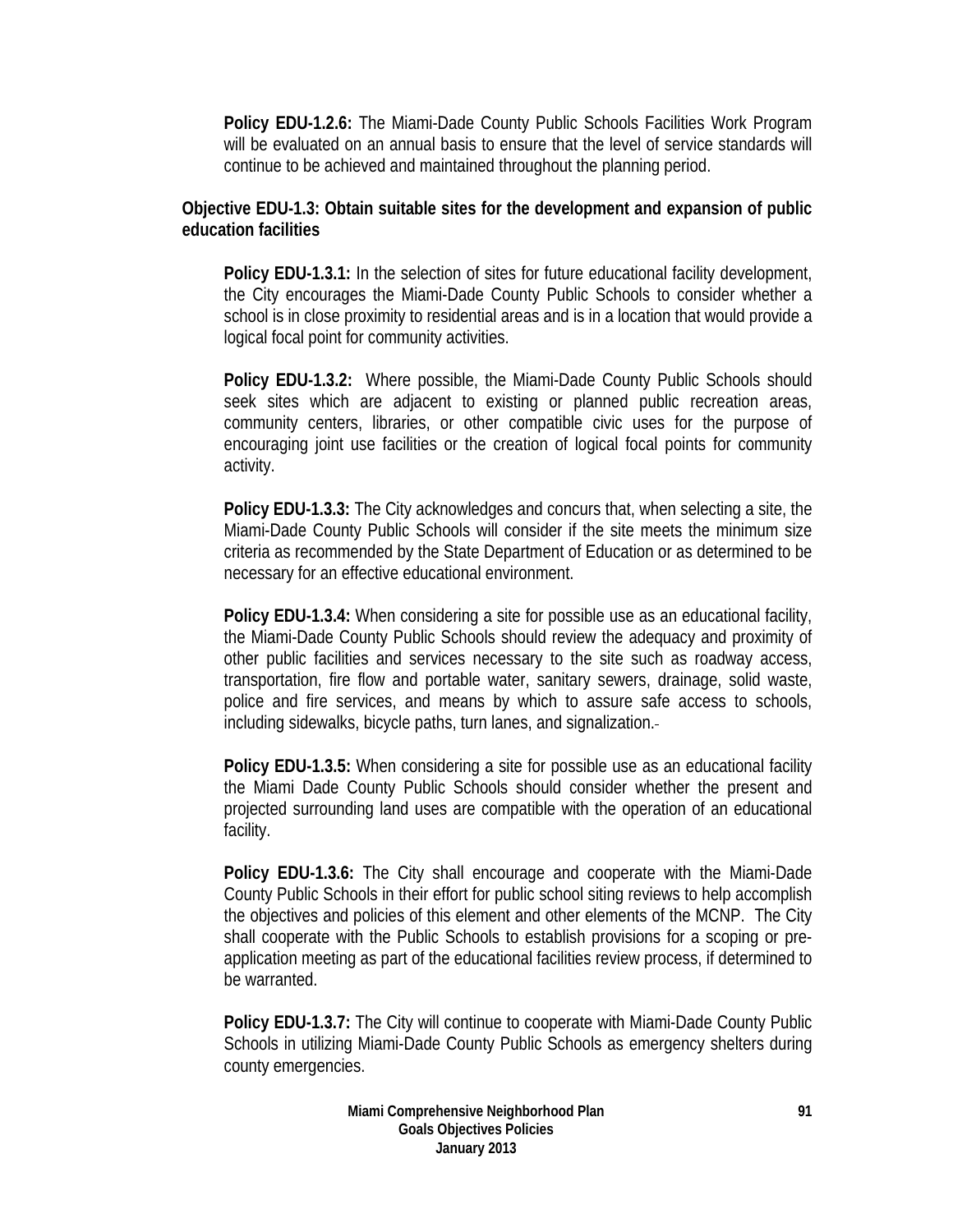**Objective EDU-1.4: The Miami-Dade County Public Schools, in conjunction with the City of Miami and other appropriate agencies, will strive to improve security and safety for students and staff.**

**Policy EDU-1.4.1:** Continue to cooperate with the Miami-Dade County Public Schools to develop and/or implement programs and policies designed to reduce the incidence of violence, weapons and vandalism on school campuses. Encourage the design of facilities, which do not encourage criminal behavior and provide clear sight lines from the street.

**Policy EDU-1.4.2:** Continue to cooperate with the Miami-Dade County Public Schools to develop and/or implement programs and policies designed to reduce the number of incidents related to hazardous conditions as reported by the Environmental Protection Agency (EPA), the fire marshal, the State Department of Education (DOE), and other appropriate sources.

**Policy EDU-1.4.3:** Continue to cooperate with the Miami-Dade County Public Schools to provide for the availability of alternative programs for at-risk students at appropriate public educational facilities.

**Policy EDU-1.4.4:** Coordinate with the Miami-Dade County Public Schools and municipalities to provide for pedestrian and traffic safety in the area of schools, and signalization for educational facilities.

**Policy EDU-1.4.5:** Coordinate with the Miami-Dade County Public Schools Division of School Police and other law enforcement agencies, where appropriate, to improve and provide for a secure learning environment in the public schools and their vicinity.

## **Objective EDU-1.5: Continue to develop programs and opportunities to bring the schools and community closer together.**

**Policy EDU-1.5.1:** Cooperate with the Miami-Dade County Public Schools in their efforts to provide "full service" schools, parent resource centers, adult and community schools and programs as appropriate.

**Policy EDU-1.5.2:** Cooperate with the Miami-Dade County Public Schools in their efforts to continue to provide opportunities for community and business leaders to serve on committees and task forces, which relate to the development of improved provision of public educational facilities.

**Policy EDU-1.5.3:** Cooperate with the Miami-Dade County Public Schools to continue to work with the development industry to encourage partnerships in the provision of sites and educational facilities including early childhood centers.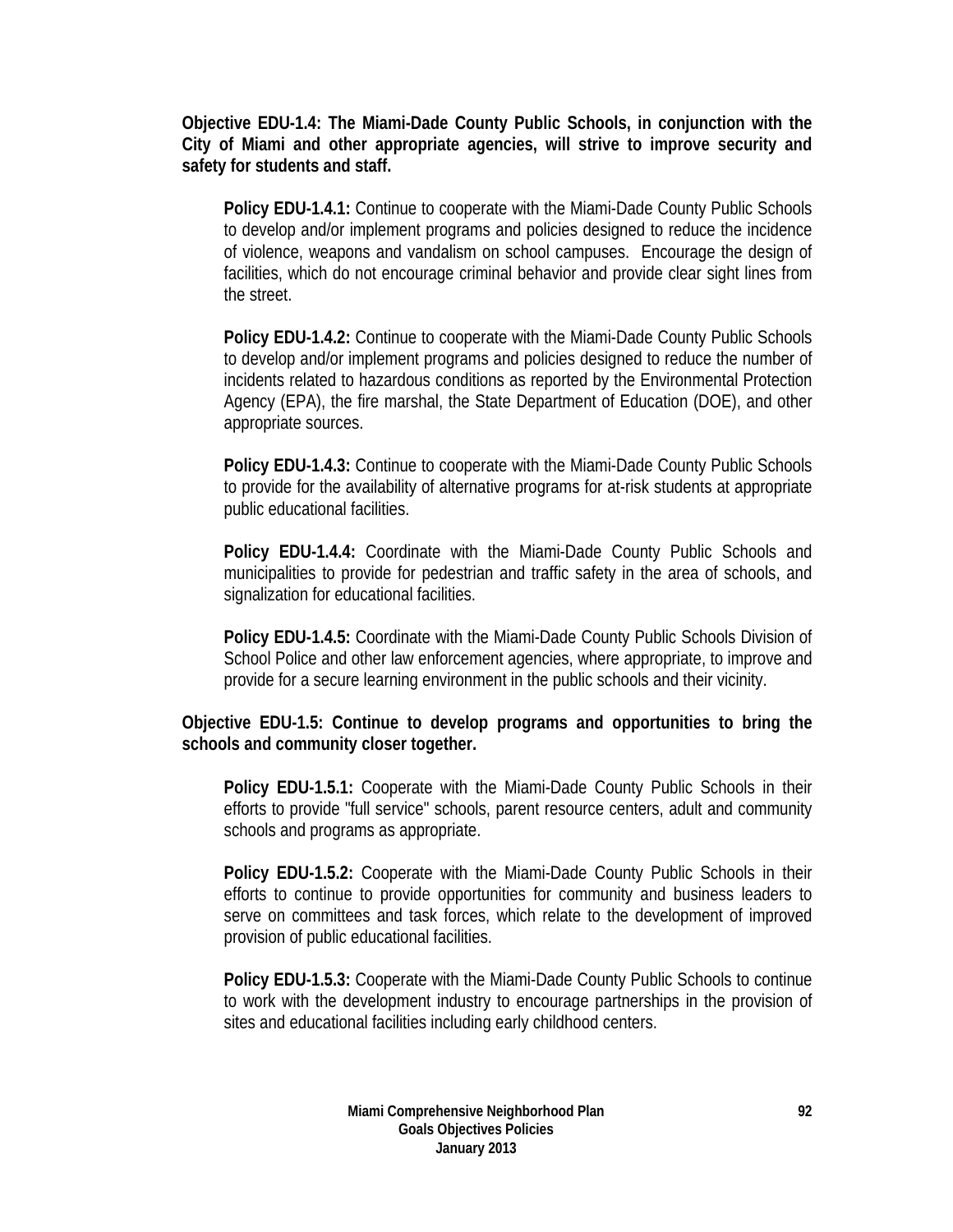**Policy EDU-1.5.4:** Cooperate with the Miami-Dade County Public Schools through agreement with appropriate agencies to increase medical, psychological, and social services for children and their families as appropriate**.** 

**Objective EDU-1.6: Miami-Dade County Public Schools will continue to enhance effectiveness of the learning environment.** 

**Policy EDU-1.6.1:** Miami-Dade County Public Schools is encouraged to continue the design and construction of educational facilities which create the perception of feeling welcome, secure and positive about the students' school environment and experiences.

**Policy EDU-1.6.2:** The Miami-Dade County Public Schools is encouraged to continue to design and construct facilities which better provide student access to technology designed to improve learning, such as updated media centers and science laboratories.

**Policy EDU-1.6.3:** The Miami-Dade County Public Schools is encourage to continue to improve existing educational facilities, in so far as funding is available, through renovation and expansion to better accommodate increasing enrollment, new educational programs and other activities, both curricular and extra-curricular.

**Objective EDU-1.7: The School Board, the City, and other appropriate jurisdictions shall establish and implement mechanism for ongoing coordination and communication, to ensure the adequate provision of public educational facilities.** 

**Policy EDU-1.7.1:** The City shall coordinate and cooperate with the Miami-Dade County Public Schools, the State, municipalities and other appropriate agencies to develop or modify rules and regulations in order to simplify and expedite proposed new educational facility developments and renovations.

 **Policy EDU-1.7.2:** The location of future educational facilities should occur where capacity of other public facilities and services is available to accommodate the infrastructure needs of the educational facility.

 **Policy EDU-1.7.3:** The Miami-Dade County Public Schools should coordinate school capital improvement plans with the planned capital improvement projects of other County and municipal agencies**.** 

 **Policy EDU-1.7.4:** The City shall cooperate with the Miami-Dade County Public Schools in their efforts to ensure that they are not obligated to pay for off-site infrastructure in excess of their fair share of the costs.

**Policy EDU-1.7.5:** City of Miami and the Miami-Dade County Public Schools will annually review the Educational Element and the City will make amendments, if necessary.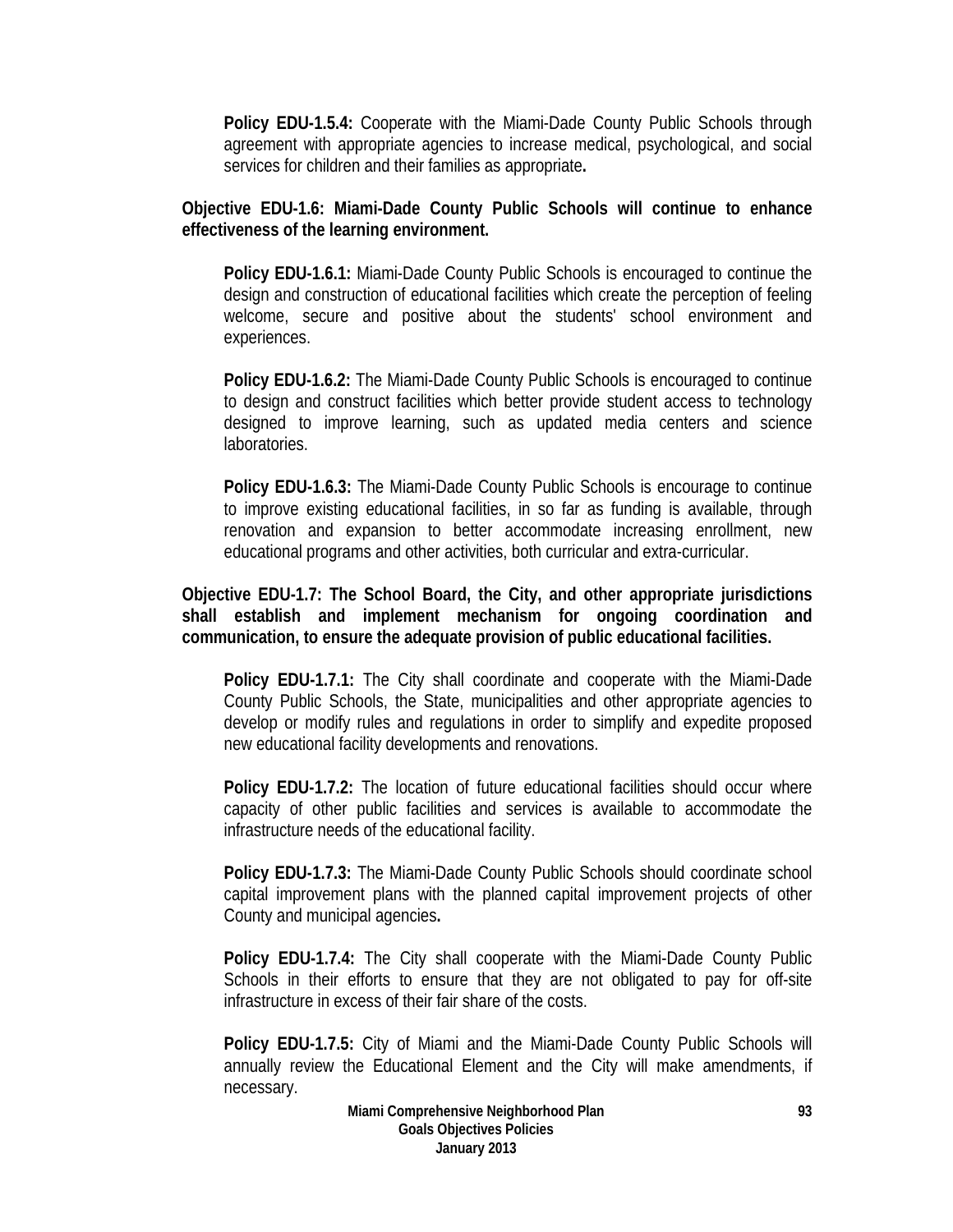**Policy EDU-1.7.6:** The City shall seek to coordinate with the Miami-Dade County Public Schools in formalizing criteria for appropriate sharing of responsibility for required off-site facility improvements attributable to construction of new public schools or expansion of existing ones.

**Policy EDU-1.7.7:** The City shall coordinate with the Miami-Dade County Public Schools and Miami-Dade County to eliminate infrastructure deficiencies surrounding existing school sites.

**Policy EDU-1.7.8:** The City and the Miami-Dade County Public Schools shall coordinate efforts to ensure the availability of adequate sites for the required educational facilities.

**Policy EDU-1.7.9:** The City and the Miami-Dade County Public Schools shall coordinate the appropriate roles and responsibilities of affected governmental jurisdictions in ensuring the timely, orderly and efficient provision of adequate educational facilities.

**Policy EDU-1.7.10**: The City will work with Miami-Dade County will account for the infrastructure needs of new, planned or expanded educational facilities when formulation and implementing its own capital improvement plans.

# *MONITORING AND EVALUATION PROGRAM*

In order to enable the preparation of the periodic Evaluation and Appraisal Report (EAR) as required by Section 163.3191, Florida Statutes (F.S.), and Rule 9J-5.0053, F.A.C., this section will outline the procedures for the monitoring and evaluating of the Element and its implementation.

### *Monitoring Requirements*

The primary mechanism to monitor progress in achieving the objectives and policies in this Element is the collection and update of appropriate baseline data. Further, as required by the State Requirements for Educational Facilities, at least once every five (5) years the School Board shall arrange for an educational plant survey to be conducted. This plant survey will include data regarding existing facilities and a five (5) year projection of student population. The written report from this survey shall include the following:

| Inventory             | An inventory of existing ancillary and educational plants and auxiliary<br>facilities. |    |
|-----------------------|----------------------------------------------------------------------------------------|----|
| Student<br>Population | An analysis of past and projected student population.                                  |    |
| Capital Outlay        | An analysis of expenditures and projected capital outlay funds.                        |    |
|                       | Miami Comprehensive Neighborhood Plan                                                  | 94 |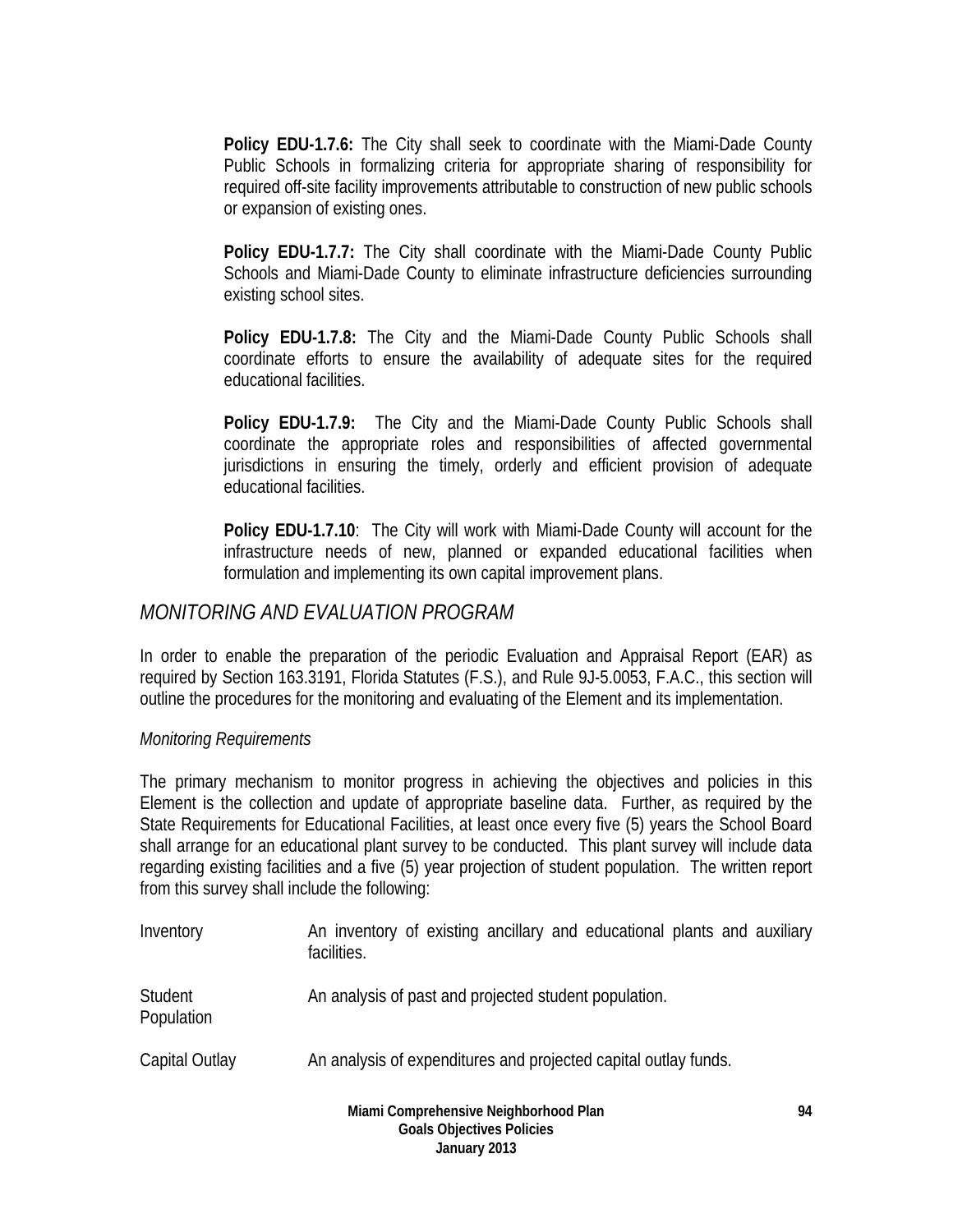Facilities Statements of proposed types of facilities, grade structure, and list student capacity.

Funding **A** proposed funding plan.

The information obtained from the educational plant survey will be used to generally monitor the progress of the objectives and policies contained in the Educational Element and will provide specific indicators for **Objective EDU-1.1** and **Objective EDU-1.4**.

The enforcement or adoption of interlocal agreements shall be explored as a means to help implement components of **the Educational Element**, and to coordinate the efficient provision of public educational facilities. The performance of any agreements related to objectives of this element will be monitored as they are set in place.

**Objective EDU-1.1** policies relating to the maintenance and improvement of specific level of service for public educational facilities, as specified in the Educational Facilities Impact Fee Ordinance, shall be reviewed annually. Each year, the Miami-Dade County Public Schools will compare the official enrollment of the school system with the number of student stations available to determine the current operating LOS.

**Objective EDU-1.2** will be measured through an annual review of the latest adopted Miami-Dade County Public Schools Facility Work Program in order to determine if the adopted concurrency level of service standard (including the Interim LOS standards) is being achieved. The number of development orders approved, those disapproved and those that have achieved LOS standards through mitigation options will also be reviewed.

**Objective EDU-1.3** will be monitored through the annual inventory and assessment by the Miami-Dade County Public Schools of School Board owned property. The number of new sites shall be reported annually and in the full review period reported in the EAR.

**Objective EDU-1.4** will be monitored through the review and analysis of the statistics relating to school safety, as compiled annually, by the Miami-Dade County Public Schools Division of Police. A review and analysis of new and existing reactive and proactive safety and crime prevention programs will also be conducted on an annual basis.

**Objective EDU-1.5** shall be monitored by the Miami-Dade County Public Schools by reporting and reviewing the progress and number of new and existing community oriented programs, including an enrollment analysis, by age and ethnicity, of adult, community and vocational programs.

**Objective EDU-1.6** shall be monitored by the Miami-Dade County Public Schools by reporting the number of educational facility enhancements such as media centers, art/music suite, and science laboratories.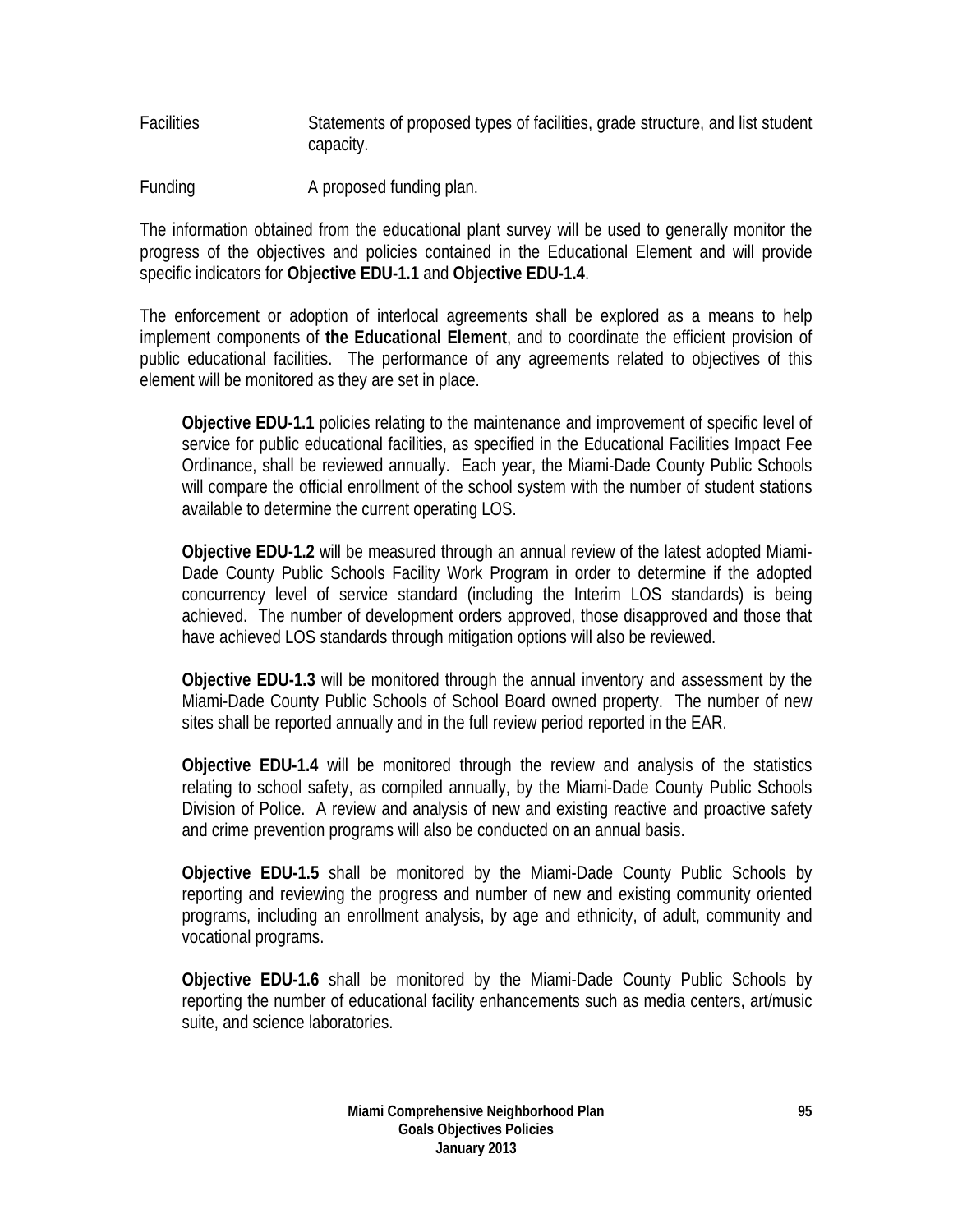**Objective EDU-1.7** will be addressed by implementing and tracking the development of appropriate mechanisms, including interlocal agreements and coordination efforts, which serve to expedite the provision or enhancement of public educational facilities.

Monitoring methods may be added or deleted as circumstances and criteria evolve. Any significant modifications to the monitoring process will be dealt with, as appropriate, through the Miami Comprehensive Neighborhood Plan amendment process.

### *Evaluation*

Available data regarding the various public educational facilities will be used to assess progress on specific objectives. In order to evaluate the level of service being provided, student capacity totals will be reviewed in comparison to student enrollment to determine the status of the current level of service being provided. Similarly, performance in terms of achieving other objectives can also be analyzed by tracking the number of completed capital projects, as well as the development and implementation of other programs associated with each objective. Results of these calculations and measures will be analyzed and changing circumstances and opportunities will be considered.

Any actions, changes or modifications to the Goal, Objectives, and Policies will be explained in accordance with the results of this process of continued monitoring and evaluation. Any necessary changes will be made through the Miami Comprehensive Neighborhood Plan amendment process.

### *Future Conditions Maps*

Consistent with Section 163.3177(12) (g), Florida Statutes, maps showing existing and future conditions are included in the element. A map series (Figures 1A, 2B and 3C within Appendix EDU-1) indicate the public school and ancillary facility locations as December 31, 2007.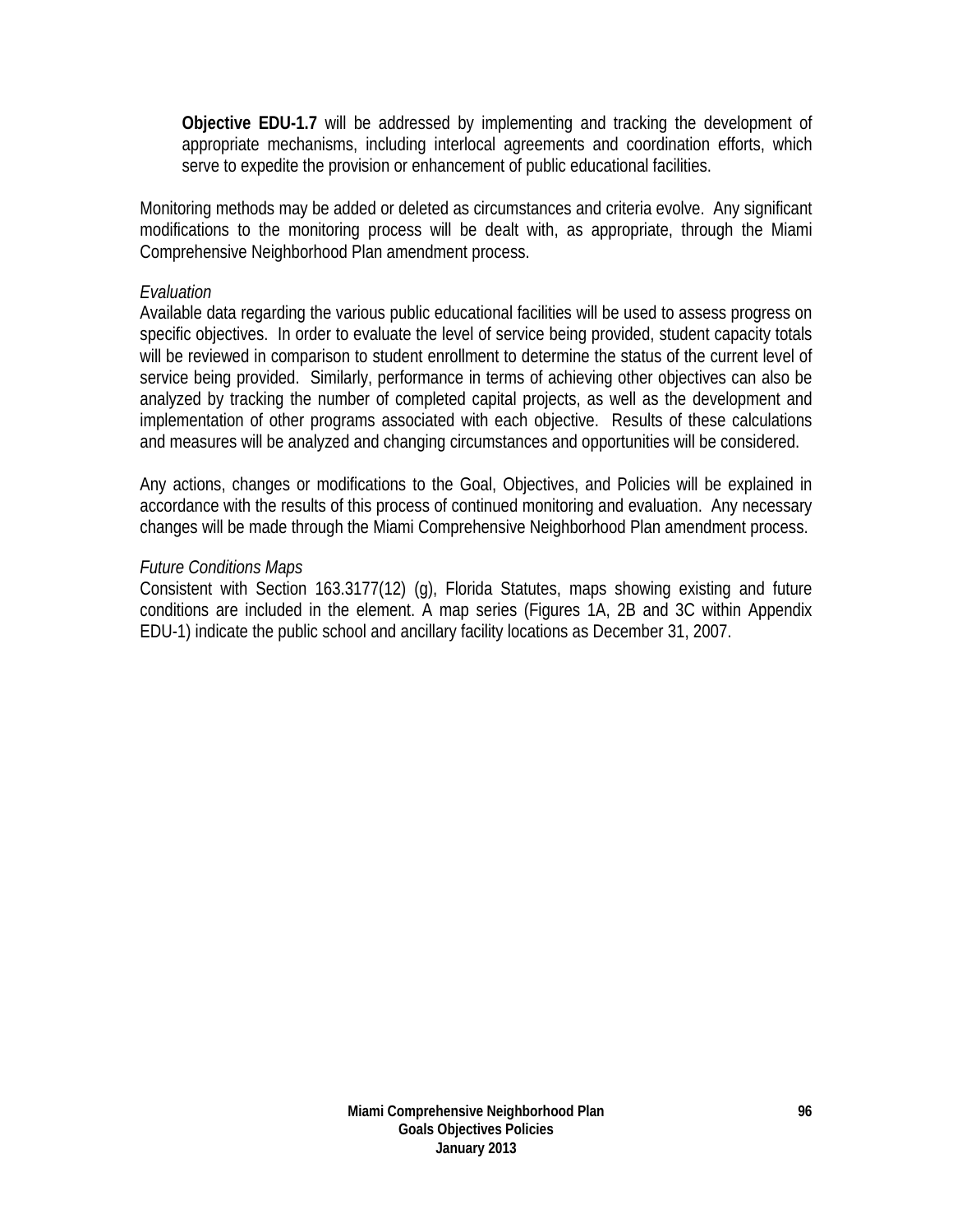# **CAPITAL IMPROVEMENTS**

*Goal CI-1: Adhere to sound fiscal management policies that ensure the timely provision of public capital facilities required to maintain existing public infrastructure, that meet the need for public facilities resulting from future development and redevelopment, and that enable the provision of public capital facilities that enhance the quality of life within the city.* 

**Objective CI-1.1: The Capital Improvements Element of the Comprehensive Plan will provide for the sound fiscal planning of capital facility needs and assess the financial capacity of the City to undertake capital improvement projects.** 

**Policy CI-1.1.1:** The Capital Improvement Element (CIE) and the Capital Improvement Program (CIP) represent the means by which the capital facilities needs of the city will be addressed, and both the CIE and CIP will be revised on an annual basis to reflect changes in the economic, social and public fiscal environment.

**Policy CI-1.1.2:** All capital expenditures in excess of \$5,000 per distinct project must appear within the CIE and CIP, with the exception of expenditures required to meet public emergencies or unforeseeable contractual obligations.

**Policy CI-1.1.3:** The City will adopt a Capital Budget that corresponds to the first year of the CIE and CIP.

**Policy CI-1.1.4:** As capital projects are incorporated into the CIE and CIP, consideration will be given to the elimination of public hazards, the elimination of shortfalls between the adopted level of service (LOS) standards and the existing capacity of public facilities; the impact of proposed capital projects on the capital and operating budgets of the City; the fiscal capacity of the City to meet future capital spending needs; the economic and social benefits to be generated by proposed projects; the environmental impacts of proposed projects; the public facility requirements of new development or redevelopment; consistency between proposed capital projects and the goals and objectives set forth in the various elements of the Miami Comprehensive Neighborhood Plan; and the coordination between proposed City projects and those projects and programs of federal, state, and county agencies and the South Florida Water Management District and Miami-Dade County Public Schools.

**Policy CI-1.1.5:** In the appropriation of capital funds priority will be given to the maintenance, repair and replacement of existing public capital facilities.

**Policy CI-1.1.6:** All bond authorizations must be in conformance with the capital facilities needs, programs and expenditure requirements as expressed within the City's Capital Improvement Element.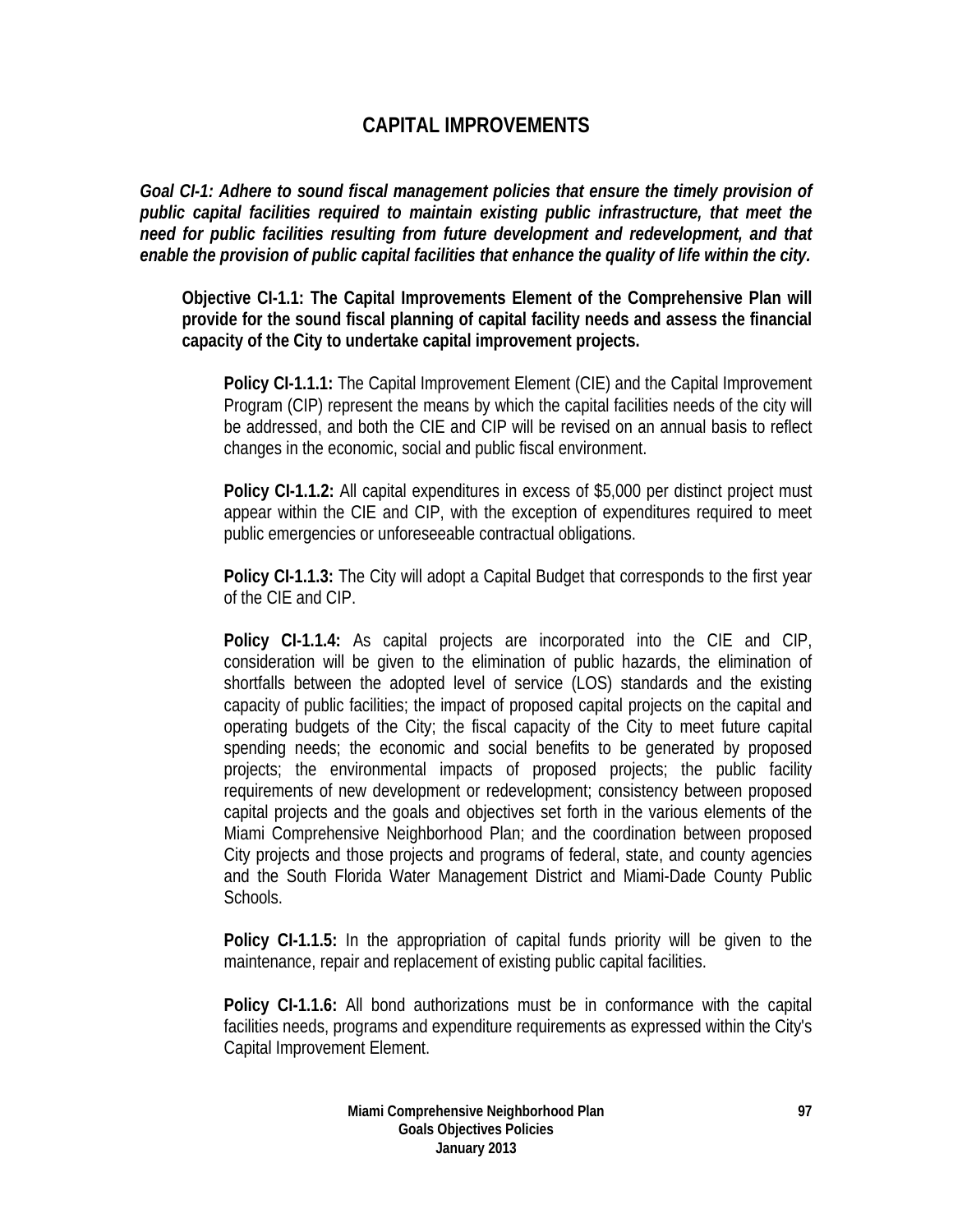**Policy CI-1.1.7:** The City will continue to seek the advice of qualified counsel to ensure the proper timing of debt issuance and efficient management of its capital financing resources.

**Policy CI-1.1.8:** Debt issuance timing, size, and amortization schedules will be planned and executed to maintain a level repayment and minimize fluctuations in the ad valorem tax rate.

**Policy CI-1.1.9:** Competitive sale will be utilized whenever possible to assure that the City obtains the most competitive interest rate in the municipal markets.

**Policy CI-1.1.10:** The City will maintain its long standing policy of avoiding the issuance of short term financing in the form of Bond Anticipation Notes, and Revenue Anticipation Notes, unless there is a compelling need or extraordinary circumstance for such interim financing.

**Policy CI-1.1.11:** The ratio of net direct general obligation debt as a percentage of the assessed valuation of taxable property will not exceed 25% of the Charter-mandated limit of 15% of the assessed valuation, or 3.75% of assessed valuation.

**Policy CI-1.1.12:** Total debt service payments as a percentage of the Combined General Fund, Enterprise Fund, and Debt Service Fund expenditures shall not exceed 15%.

**Policy CI-1.1.13:** To the greatest extent possible, capital projects financed through the issuance of general obligation bonds shall have an expected useful life commensurate with the period of the financing.

**Policy CI-1.1.14:** Direct net general obligation and special obligation debt shall be maintained at below \$1,000 per capita.

**Policy CI-1.1.15:** The City will seek to attain a bond rating of investment grade to ensure that its citizens benefit from the lowest possible interest rates on its bonds.

**Policy CI-1.1.16:** The City will assist where possible Miami-Dade County Public Schools and Miami Dade County in providing school concurrency related capital improvements and seeking to expand the funding sources available to meet those requirements.

**Objective CI-1.2: Ensure through the City's land development regulations that development orders authorizing new development or redevelopment that results in an increase in the density or intensity of land use shall be contingent upon the availability of public facilities and services that meet or exceed the minimum LOS standards for sanitary sewer, solid waste, stormwater, potable water, adequate water supply, parks and recreation, and transportation facilities, and that land use map**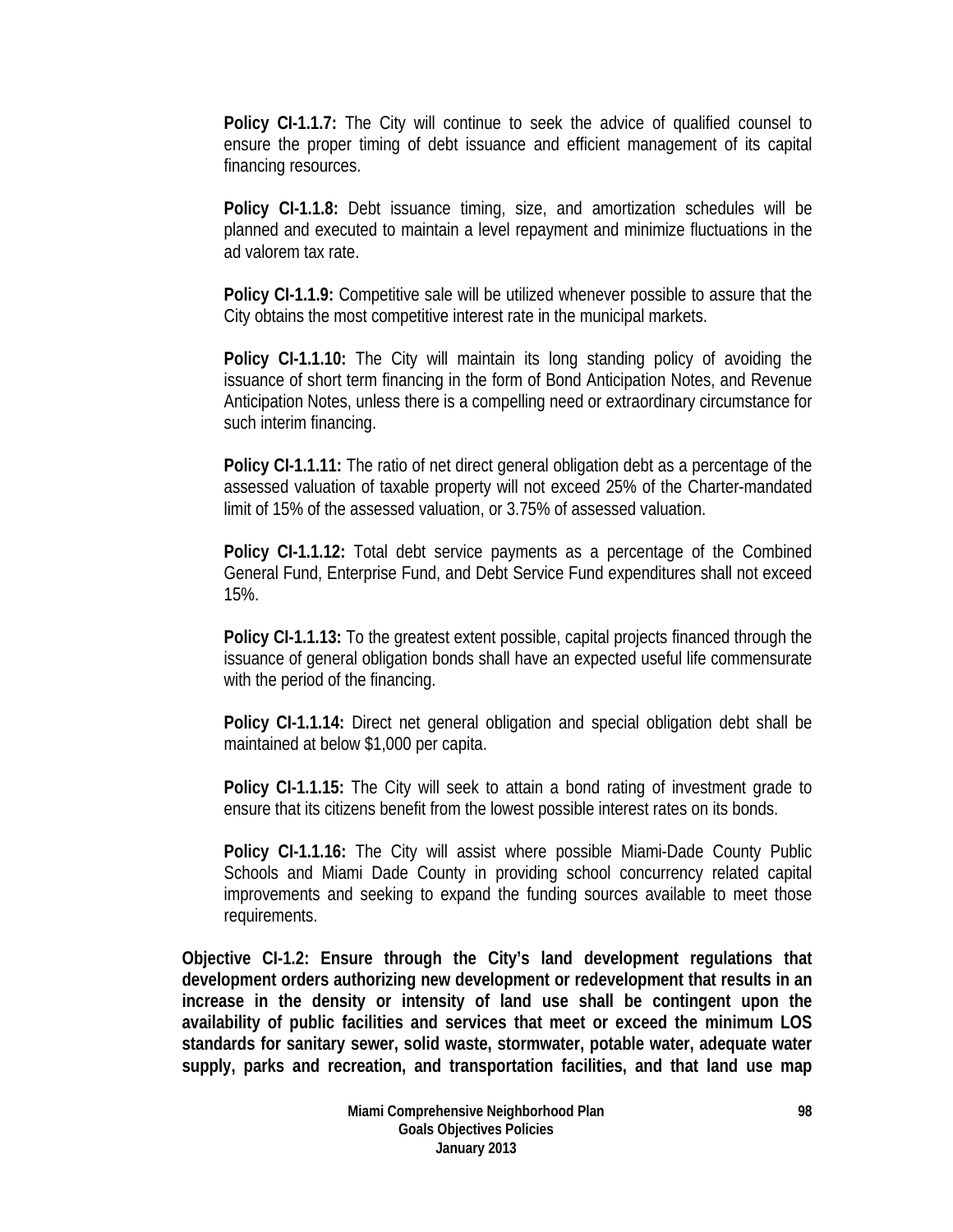**changes maintain the financial feasibility of the MCNP. (See Coastal Management Objective CM-1.4 or Educational Objective EDU-1.2.)**

**Policy CI-1.2.1:** The impact of proposed future land use map changes on meeting adopted LOS standards and public capital facility needs will be assessed for their effect on the financial feasibility of the MCNP before such proposals are adopted and no land use map change will be approved if the change causes the MCNP not to be financially feasible.

**Policy CI-1.2.2:** All development orders authorizing changes in permitted land uses for new development or redevelopment that results in an increase in the density or intensity of land use will be contingent upon the ability of existing or programmed public facilities to continue to provide service at or above the adopted LOS standard for the public facilities listed in Policy CI-1.2.3. The public facilities to serve the new development or redevelopment shall be in place and available to serve new development as follows:

- a) Sanitary sewer, solid waste, potable water facilities and adequate water supply shall be in place and available to serve new development or redevelopment no later than the issuance of a certificate of occupancy or its functional equivalent. The concurrency requirement for sanitary sewer may be met through the use of onsite sewage treatment and disposal systems approved by the Department of Health. Prior to approval of a building permit or its functional equivalent, the city shall consult with the Miami-Dade County Water and Sewer Department (MDWASD) to determine whether the adequate water supplies to serve the new development will be available no later than the anticipated date of issuance of a certificate of occupancy or its functional equivalent. Furthermore, MDWASD shall be responsible for monitoring the availability of water supplies for all water users of MDWASD and for implementing a system that links water supplies to the permitting of new development.
- b) Park and recreation facilities shall be in place or under construction to serve new development or redevelopment no later than one (1) year after the issuance of a certificate of occupancy or its functional equivalent. The acreage for such facilities shall be dedicated or acquired by the city prior to issuance of a certificate of occupancy or its functional equivalent, or funds in the amount of the developer's fair share shall be committed no later than approval to commence construction.
- c) Transportation facilities shall be in place and available to serve new development or redevelopment no later than three (3) years after the issuance of a building permit or its functional equivalent that results in traffic generation, consistent with the provisions of Policy TR-1.1.1, TR-1.1.2 and TR-1.1.3. If the funds in the CIE are insufficient to fully fund the transportation facility improvement required, the City may enter into a binding proportionate-share agreement sufficient to mitigate the impacts by paying for one or more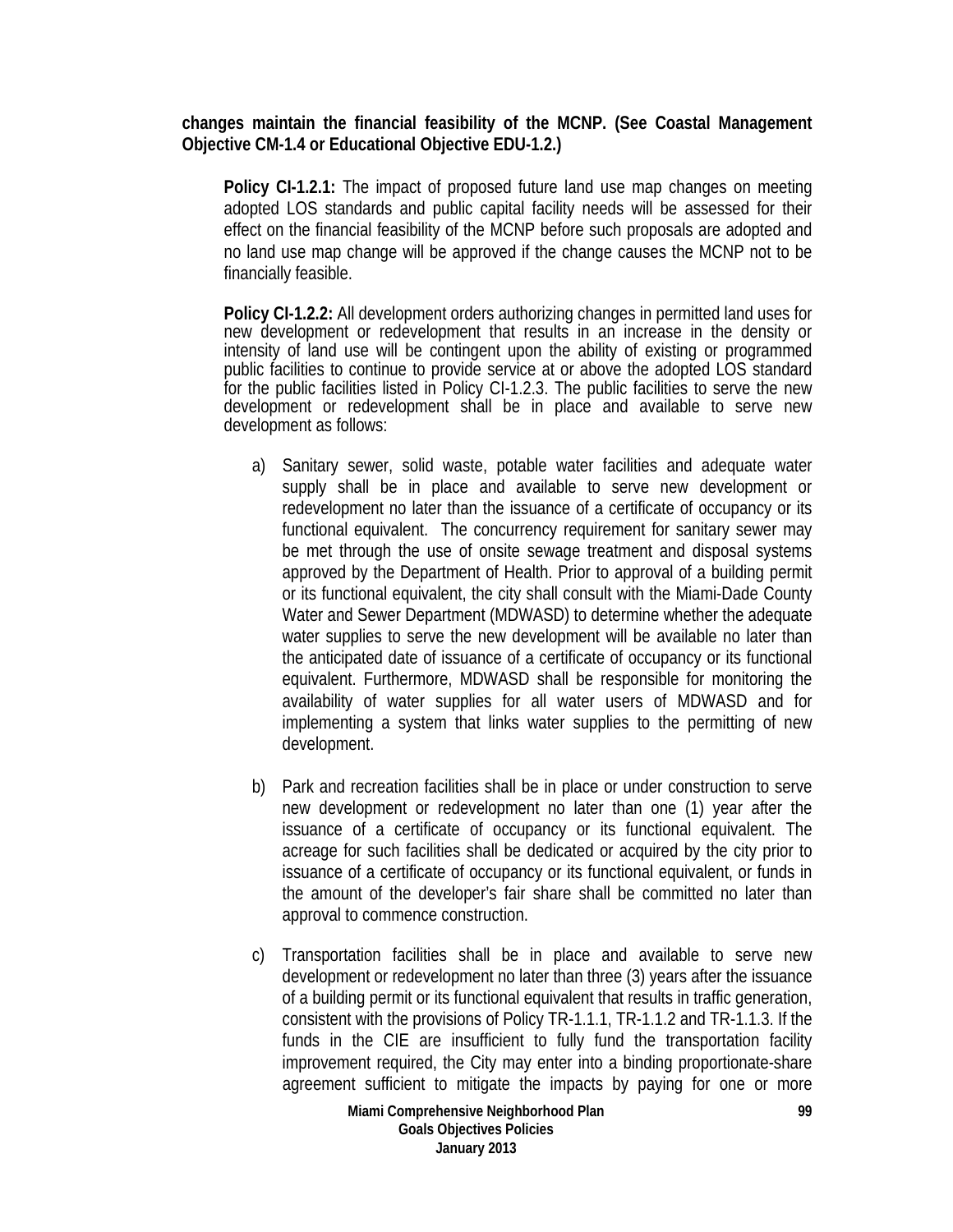improvements which will significantly benefit the impacted transportation system, which improvements shall be adopted into the 5 year capital improvements schedule at the next annual CIE update.

d) Storm-sewer. Issuance of any development permit shall require compliance with the stormwater level of service standard.

**Policy CI-1.2.3:** Acceptable Level of Service Standards for public facilities in the City of Miami are:

- a) Recreation and Open Space Provide a municipally-owned park within a tenminute barrier-free walk to park entrances by 72% of the city's population as measured by GIS pedestrian network analysis. A ten-minute walk will be defined as a one-half mile, barrier-free distance on a safe pedestrian route. Barrier-free means a continuous walk on a sidewalk or designated pedestrian route that may include crossing streets but does not encounter barriers such as walls or highway embankments that impede passage. Safe pedestrian routes include those that may include crossing of streets with speed limits of up to 40 mph. (See Parks, Recreation and Open Space Policy PR-1.1.4.).
- b) Potable Water Transmission Capacity 155 gallons/ resident/day. (See Potable Water Policy PW-1.2.1 and Natural Resource Conservation Policy NR-2.1.5.).
- c) Sanitary Sewer Transmission Capacity 141 gallons/ resident/day. (See Sanitary and Storm Sewers Policy SS-1.3.1.)
- d) Storm Sewer Capacity One-in-five-year storm event. (See Sanitary and Storm Sewers Policy SS-2.1.3.)
- e) Solid Waste Collection Capacity 1.28 tons/resident/year. (See Solid Waste Collection Policy SW-1.1.1.)
- **100** f) Traffic Circulation – The minimum level of service standard on limited access, arterial, and collector roadways that are not within designated Transportation Corridors is the peak period LOS E, with allowable exceptions and justifications with LOS measured by conventional methodology pursuant to Objective TR-1.1, Policy TR-1.1.1, Policy TR-1.1.2 and Policy TR-1.1.3. The measurement of LOS is made for the peak period (which is the average of the two highest consecutive hours of trip volume during a weekday). Within designated Transportation Corridors, which include approximately 95% of the roadway mileage within the City of Miami, a minimum peak period LOS E is also maintained, but the measurement methodology is based on the peak period person-trips wherein the capacities of all modes, including mass transit, are used in calculating the LOS. An overall minimum peak-period LOS standard of E (100 percent utilization of person-trip capacity) will be

**Miami Comprehensive Neighborhood Plan Goals Objectives Policies January 2013**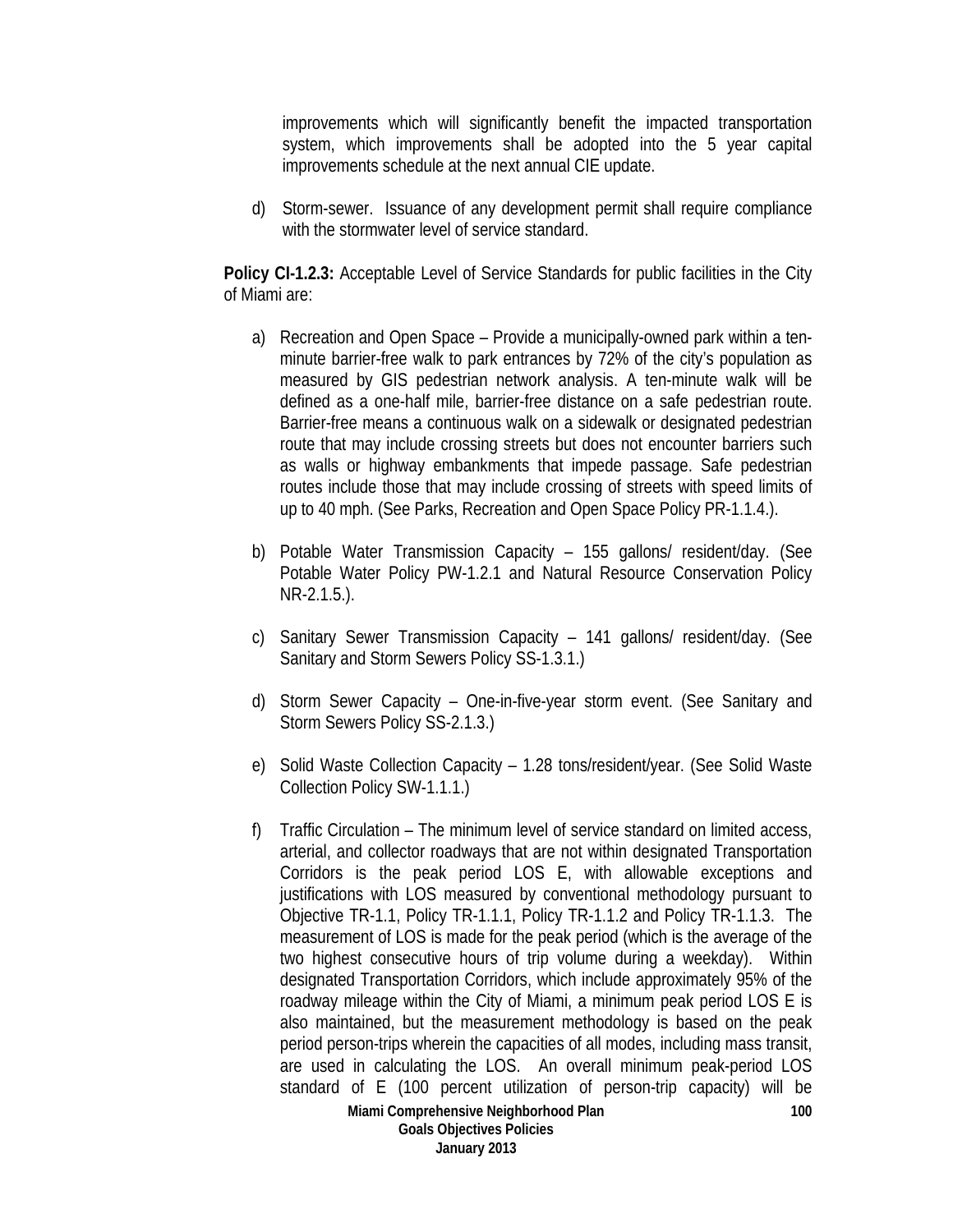maintained on Transportation Corridors. Specific levels of service by location and mode are set out in Policies TR-1.1.2 (addressing transportation corridors) and TR-1.1.3 (addressing FIHS facilities) from the Transportation Element of the MCNP.

- g) Miami-Dade Public Schools Beginning January 1, 2008, the adopted level of service (LOS) standard for all Miami-Dade County public school facilities is 100% utilization of Florida Inventory of School Houses (FISH) Capacity (With Relocatable Classrooms). This LOS standard shall be applicable in each public school concurrency service area (CSA), defined as the public school attendance boundary established by the Miami-Dade County Public Schools.
- h) Adequate Water Supply -- As determined by the Miami-Dade County Water and Sewer Department.

**Policy CI-1.2.4**: The latest point in the application process for determination of concurrency shall be prior to the approval of an application for development order or permit that contains a specific plan for development, including the densities and intensities of development. Concurrency will be determined by the Planning Department during the review of a Major Use Special Permit, rezoning, and special permits and exceptions pursuant to the City's land development regulations.

**Policy CI-1.2.5:** The Planning Department, with the assistance of various City departments and agencies, shall be responsible for monitoring and ensuring adherence of the issuance of development orders to the adopted level of service standards, the schedule of capital improvements and the availability of public facility capacity.

**Objective CI-1.3: Ensure that future development and redevelopment pay an equitable, proportional share of the cost of public facilities required to maintain adopted LOS standards.** 

**Policy CI-1.3.1:** The City will continue to use developer contributions, including development impact fees, to help fund the cost of public facilities needed to serve new development or redevelopment.

**Policy CI-1.3.2:** The City will periodically revise all fees related to the impact of new development and redevelopment to reflect increases in the cost of providing public capital facilities.

**Policy CI-1.3.3:** The City will consider the use of special assessment districts to help fund capital projects whose public benefits tend to be localized to specific geographic sub areas of the city.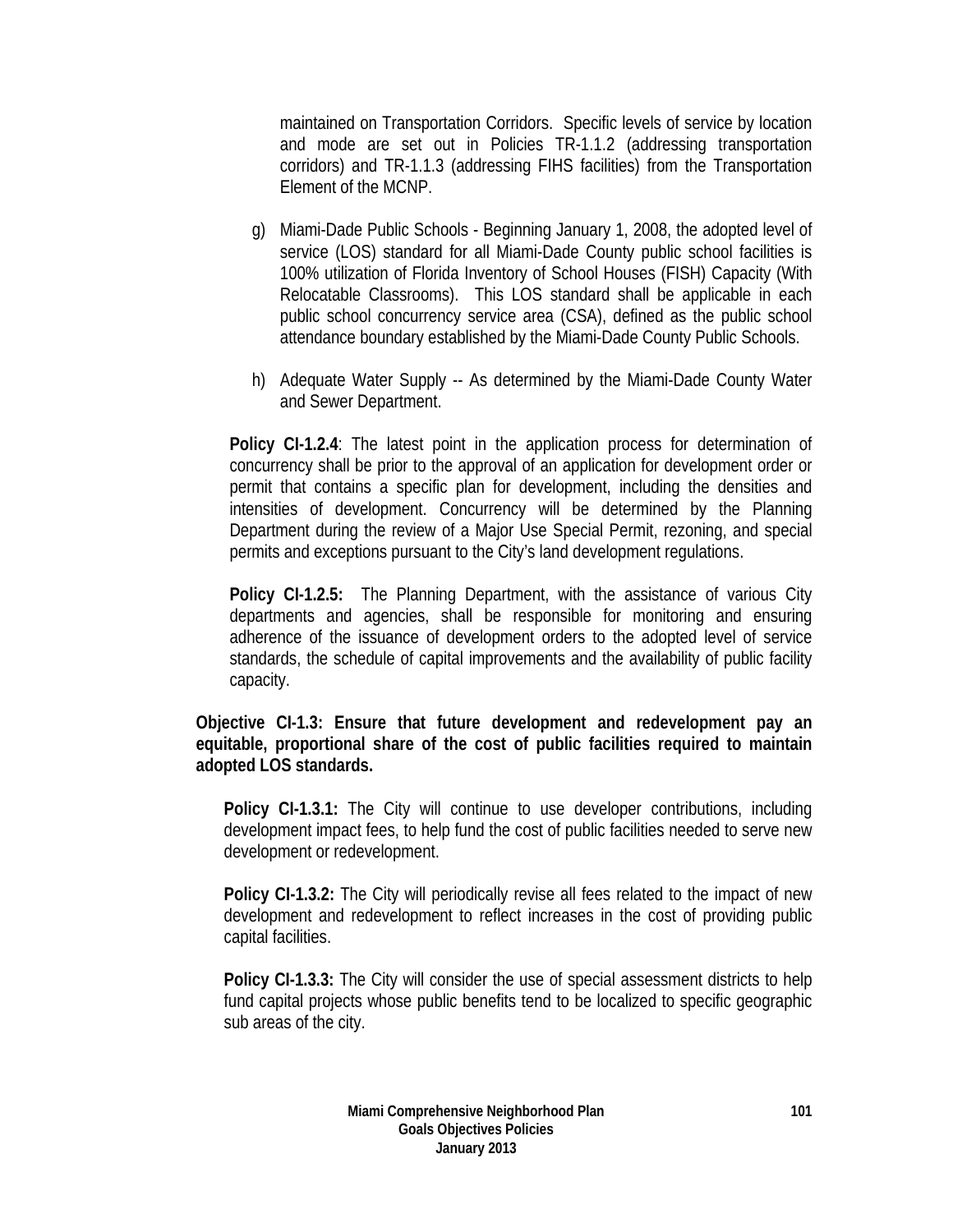**Policy CI-1.3.4:** The City will take appropriate measures to ensure that increased property values resulting from new development and redevelopment are accurately reflected on the County Tax Assessor's property tax rolls in a timely manner.

**Policy CI-1.3.5:** The City will work with the Miami Dade County and the Miami-Dade County Public Schools to identify appropriate funding mechanisms in order to assure the fiscal resources to maintain acceptable levels of service.

**Policy CI-1.3.6:** The Miami-Dade County Public Schools Facilities Work Program will be evaluated on an annual basis to ensure that the level of service standards will continue to be achieved and maintained throughout the planning period.

## **Objective CI-1.4: Ensure that public capital expenditure within the Coastal Zone does not encourage private development that is subject to significant risk of storm damage. (See Coastal Management Objective CM-4.3.)**

**Policy CI-1.4.1:** Public expenditures for capital facilities in the coastal high hazard area will be limited to those required to eliminate existing LOS deficiencies, maintain adopted LOS standards in non-high hazard areas, improve hurricane evacuation time, or reduce the threat to public health and safety from storm events. (See Coastal Management Policy CM-4.3.1.)

**Policy CI-1.4.2:** Public expenditures for capital facilities in the coastal zone intended to further the goals and objectives of the Miami Comprehensive Neighborhood Plan will be limited to those projects that do not measurably increase the risk to public health and safety from storm damage. (See Coastal Management Policy CM-4.3.2.)

**Objective CI-1.5: The City's Capital Improvements Program and Schedule is adopted as follows in Appendix CI-1 of the MCNP.** 

# **CONCURRENCY MANAGEMENT PROGRAM**

Concurrency refers to a provision of Florida law that requires certain public facilities and services to be available when the impact of land development occurs. They must be available "current with" the impact of development.

Paraphrasing Section 163.3202, *Florida Statutes*, each county and municipality must incorporate specific and detailed provisions which shall provide that public facilities and services meet or exceed the Levels of Service (LOS) standards established in the Plan's Capital Improvements Element and are available when needed for the development, or that the development orders or permits are conditioned on the availability of these public facilities and services necessary to serve the proposed development.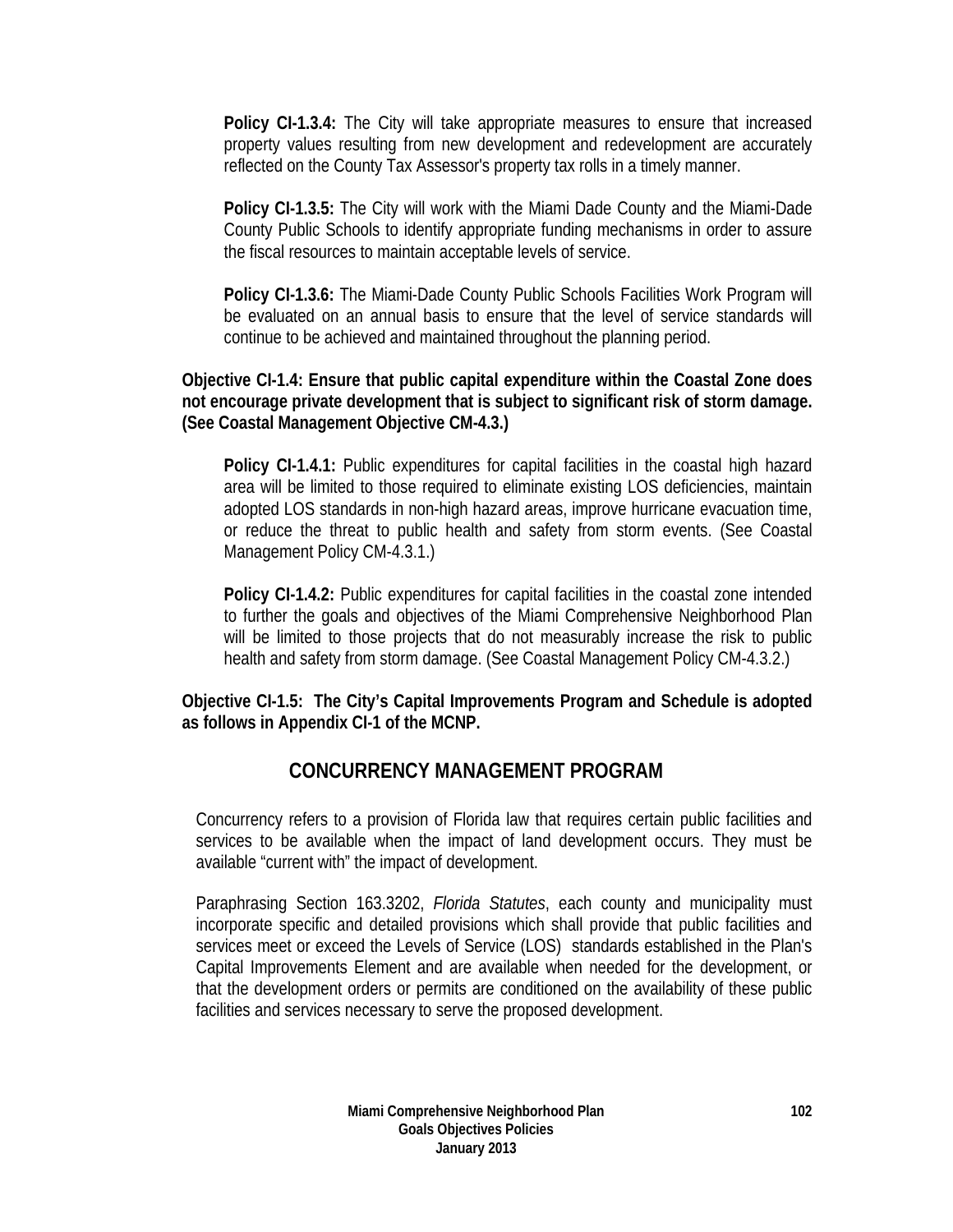Levels of Service (LOS) are measures that determine the capacity of the public facility per unit of demand. Local governments are required to adopt LOS standards for the following services:

 Recreation and Open Space Potable Water Sanitary Sewer Storm Drainage Solid Waste Traffic Circulation Educational/ Public School Facilities

The Levels of Service for each element are adopted by the local government in its Comprehensive Plan and approved by the state. Consequently, if any of the facilities or services are not available, or are deficient in their LOS, development cannot take place until they are provided at the required level, and "concurrent with" the impact of the development.

Because the City of Miami is a fully developed city , its adopted 2020 Future Land Use Map is designed so that the land use densities and intensities shown on it are supported by appropriate infrastructure that will meet the cities adopted LOS standards. Moreover, Miami's zoning regulations have been made consistent with its adopted 2020 Future Land Use Maps required by Florida's Growth Management Laws. Therefore, development or redevelopment that does not exceed allowable zoned uses and intensities will not require concurrency review as a condition of issuance, because it is generally supported by adequate infrastructure.

If a development permit being requested requires a Land Use/ Zoning change, or a Major Use Special Permit or similar consideration, a concurrency review will be required. Impacts of the proposed development on the required LOS standards will be calculated, and a determination made as to whether the required infrastructure capacity will be available concurrent with the impact of development. Planning Department will consult departments of PW, SW, Parks & Recreation. , and others as appropriate for input to the LOS impact evaluation.

An affirmative principal concurrency determination will be required before a prospective developer can obtain a subsequent development order.

#### **Public School Facilities:**

Necessary public school facilities must be in place or under actual construction within three years after of final issuances of final subdivision of site plan approval, or the functional equivalent.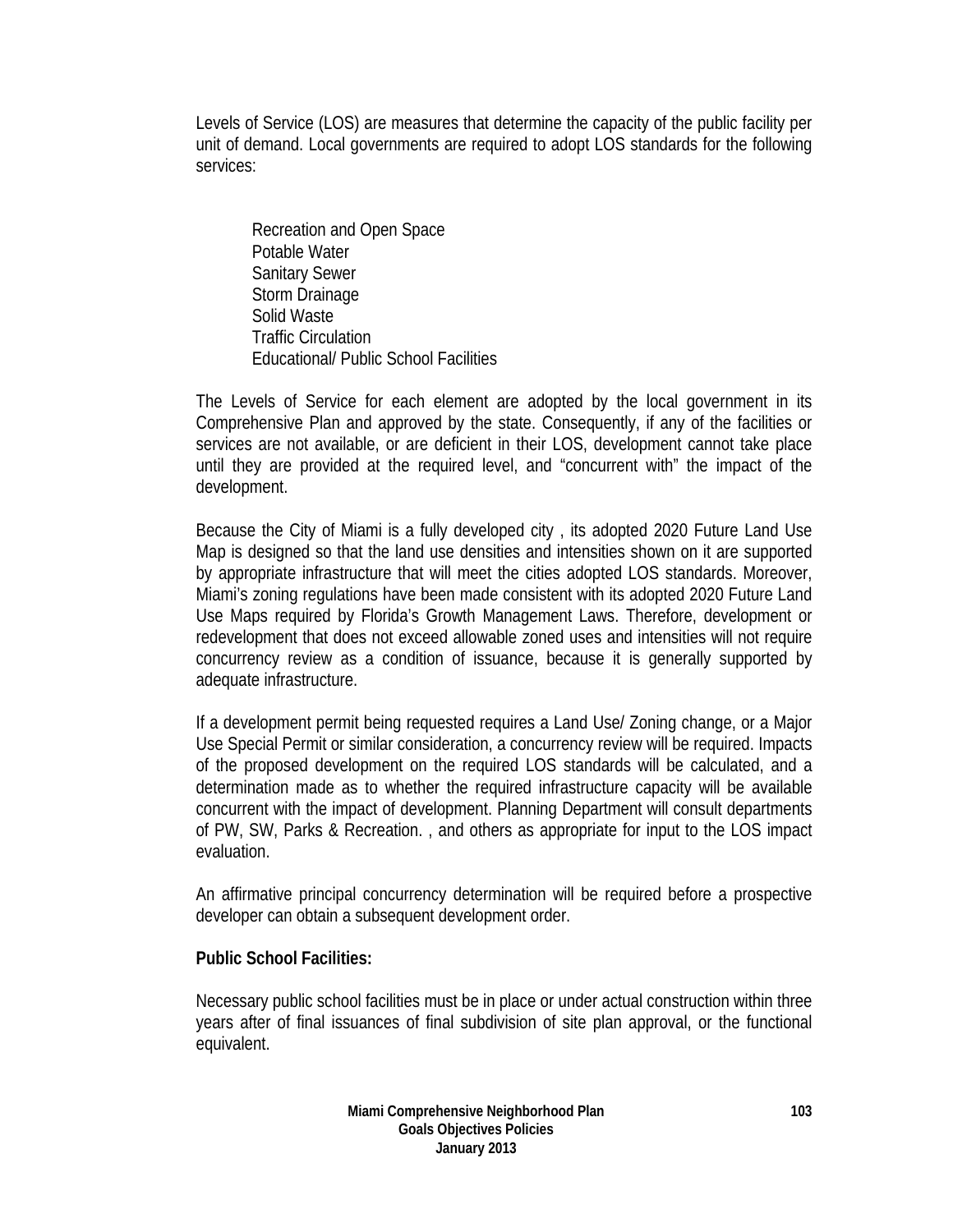The City in coordination with the Miami-Dade County Public School shall by ordinance, include proportionate share mitigation methodologies and options for public school facilities in its concurrency management program and Interlocal Local Agreement for Public Facility Planning between Miami-Dade County Public Schools, Miami-Dade County and the Cities in Miami-Dade County, consistent with the requirements of Chapter 163, Florida Statutes. The intent of these options is to provide for the mitigation of residential development impacts on public school facilities, guaranteed by a legal binding agreement, through mechanisms that include, one or more of the following: contribution of land; the construction, expansion, or payment for land acquisition or construction of a permanent public school facility; or, the creation of a mitigation bank based on the construction of a permanent public school facility in exchange for the right to sell capacity credits.

Capital improvements associated with the construction of educational facilities are the responsibility of the Miami-Dade County Public School. To address financial feasibility associated with school concurrency, the Miami-Dade County Public School Facilities Work Program dated September 2007 for educational facilities will be incorporated by reference in the CIE.

The City shall coordinate with the Miami-Dade County Public Schools, to annually update its Facilities Work Program to include existing and anticipated facilities for both the 5-year and long-term planning periods, and to ensure that the adopted level of service standard, including interim standards, will continue to be achieved and maintained. The City, through its annual update to the Capital Improvements Schedule, will incorporate by reference the latest adopted Miami-Dade County Public Schools Facilities Work Program for educational facilities. The City and the Miami-Dade County Public School will coordinate their planning efforts prior to and during the MCNP Amendment process and during updates to the Miami-Dade County Public Schools Facilities Work Program.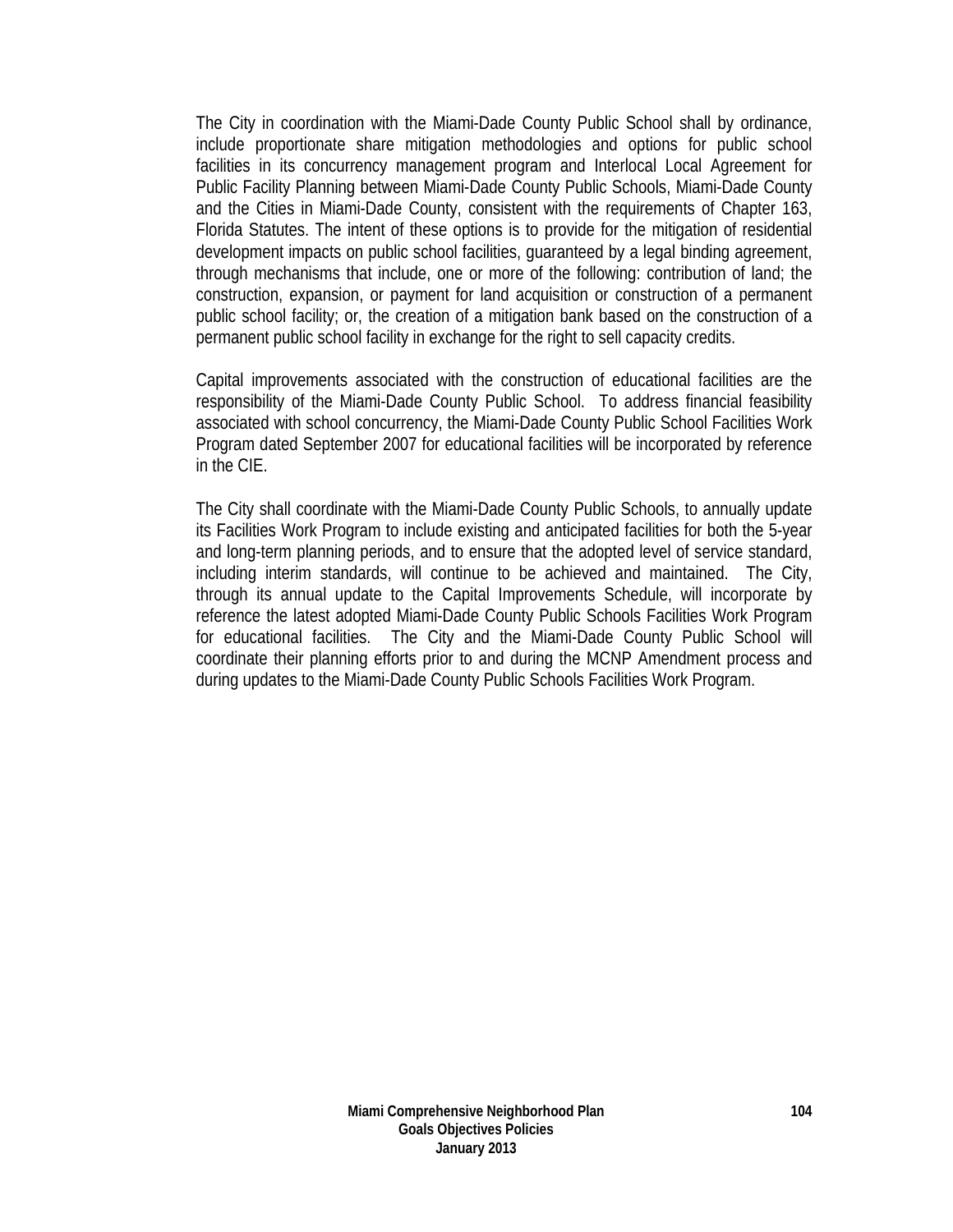# **INTERGOVERNMENTAL COORDINATION**

## *Goal IC-1: Increase effectiveness and efficiency in the delivery of government services through the appropriate coordination of local government actions.*

**Objective IC-1.1: To establish formal procedures for coordinating City planning and operating functions that are directly related to the City's comprehensive plan with the Miami-Dade County School Board, Miami-Dade County Water and Sewer Authority Department, Miami-Dade County Public Works Department, Solid Waste Division, Miami-Dade County Department of Environmental Resource Management (DERM), the Seaport Department (Port of Miami), Aviation Department (Miami International Airport), the Miami-Dade County Metropolitan Planning Organization, the Miami-Dade County Shoreline Development Review Committee, Miami-Dade Transit, the South Florida Regional Transportation Authority, the South Florida Regional Planning Council, the South Florida Water Management District, the Florida Department of Transportation, the Florida Department of Environmental Regulation, the Florida Department of Health and Rehabilitative Services, the Division of Historical Resources, Department of State, adjacent local governments, and any other state, local or federal agency whose cooperation is required to accomplish the goals and objectives of the comprehensive plan.** 

**Policy IC-1.1.1:** By 2005, establish by interlocal or other formal agreement with appropriate jurisdictions joint processes for collaborative decision making on issues including, but not limited to, the location and extension of public facilities subject to concurrency and the siting of facilities with countywide significance, including locally unwanted land uses.

**Policy IC-1.1.2:** The City will continue implementation activities associated with the *Interlocal Agreement for Public School Facility Planning in Miami-Dade County,* effective February 27, 2003, including, but not limited to, coordinating City, County, and School Board plans based upon consistent projections of the amount, type, and distribution of population growth and student enrollment; participating in decisionmaking, through floating membership on the School Board's School Site Planning and Construction Committee, regarding potential sites for new schools and proposals for significant renovation, the location of relocatables or additions to existing buildings, and potential closure of existing schools; and collaborating to identify options aimed to provide the capacity to accommodate anticipated student enrollment demand associated with increases in residential development potential.

**Policy IC-1.1.3:** [Reserved]

**Policy IC-1.1.4:** The City will continue to seek membership on the Biscayne Bay Management Committee, the principal coordinating body for Biscayne Bay, as a means of expressing its policies pertaining to Biscayne Bay.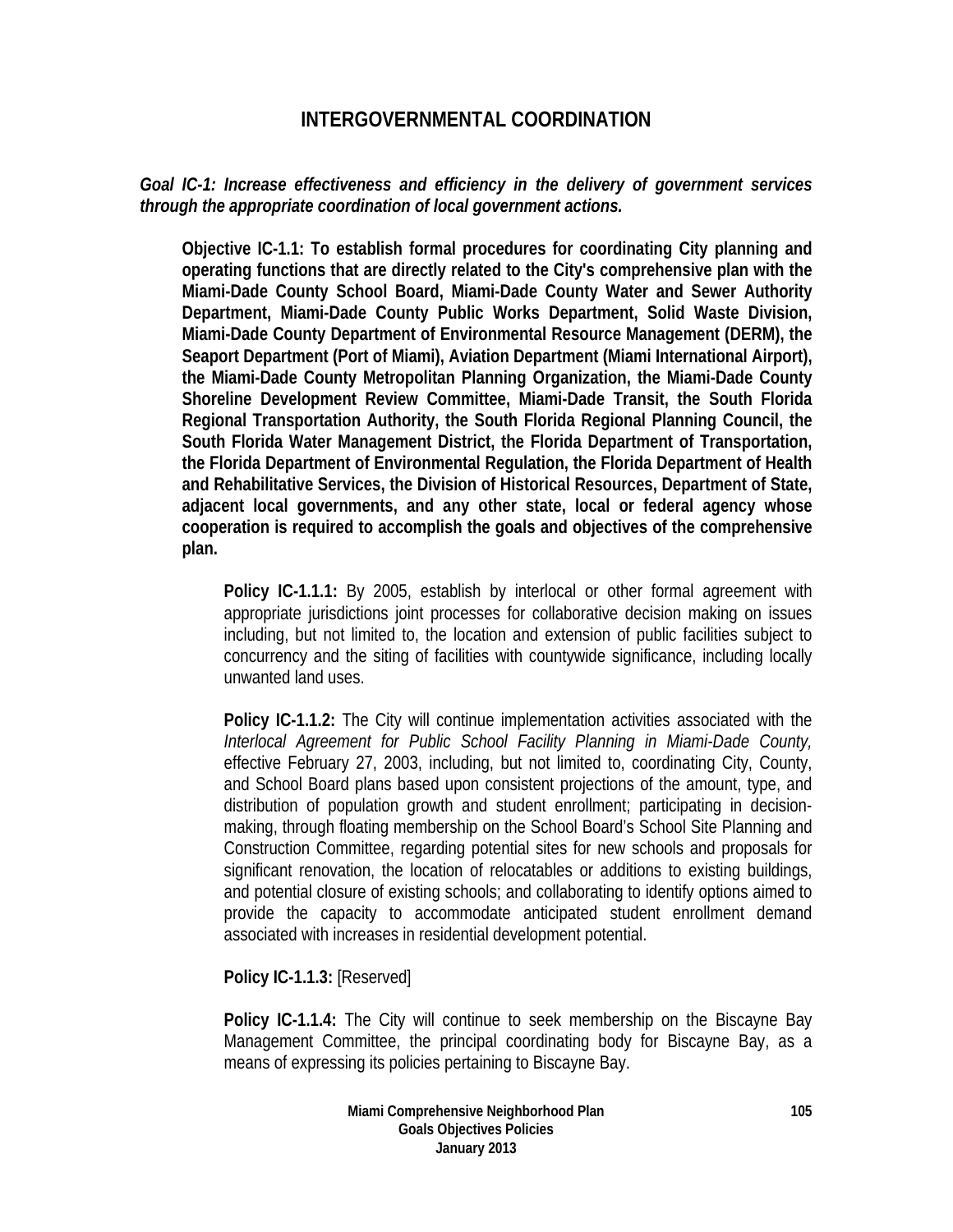**Policy IC-1.1.5:** The City shall maintain its membership and involvement with committees and groups addressing the environmental healthy and water quality of Biscayne Bay.

**Policy IC-1.1.6:** The city will coordinate with county, state and local governments, districts and agencies to create partnerships to share open spaces and recreational facilities and promote enhancement and expansion of parks, recreational facilities and programs, greenways, trails and similar resources for use by Miami residents.

**Policy IC-1.1.7:** The City will continue to implement the Florida Department of Environmental Protection (FDEP), National Pollutant Elimination System (NPDES) Permit addressing the requirements for compliance with the Total Maximum Daily Load (TMDL) for pollutants entering city bound water bodies and ultimate Biscayne Bay.

**Policy IC-1.1.8:** The City shall coordinate with the South Florida Water Management District (SFWMD) to accommodate its water supply and management planning and permitting process, the City's adopted population projections, spatial characteristics of the MCNP Land Use Plan map, and policies of the MCNP Land Use, Natural Groundwater Aquifer Recharge and Coastal Management Elements. It is further City policy to accommodate future population and economic growth by utilizing the range of alternative water supply technologies outlined under MCNP Potable Water Element Objective PW-1.2, including sources from expanded and/or new Florida Aquifer wellfields, Floridian Aquifer storage and recover (ASR) techniques, water conservation methods, water reclamation, water and wastewater reuse and other advanced technologies.

**Policy IC-1.1.8:** In its development of future potable water supplies and the Water Supply Facilities Work Plan as outlined in Objective PW-1.3, the City shall consider, and be compatible, with the South Florida Water Management District's Lower East Coast Regional Water Supply Plan.

**Policy IC-1.1.9:** The City of Miami shall coordinate with Miami-Dade County WASD by requiring applications to be reviewed by MDWASD during the site plan review process prior to approving a Building Permit, in order to determine whether adequate water supplies will be available to serve the development by the anticipated issuance date of the certificate of occupancy for properties located within the City of Miami. The City will monitor proposed amendments to the Miami-Dade County Comprehensive Development Master Plan as they relate to water supply planning in the City of Miami and provide input as necessary.

*Goal IC-2: Promote orderly and appropriate regional land development and transportation policies through consultations with Miami-Dade County, adjacent counties, the region, and locally impacted municipalities.*